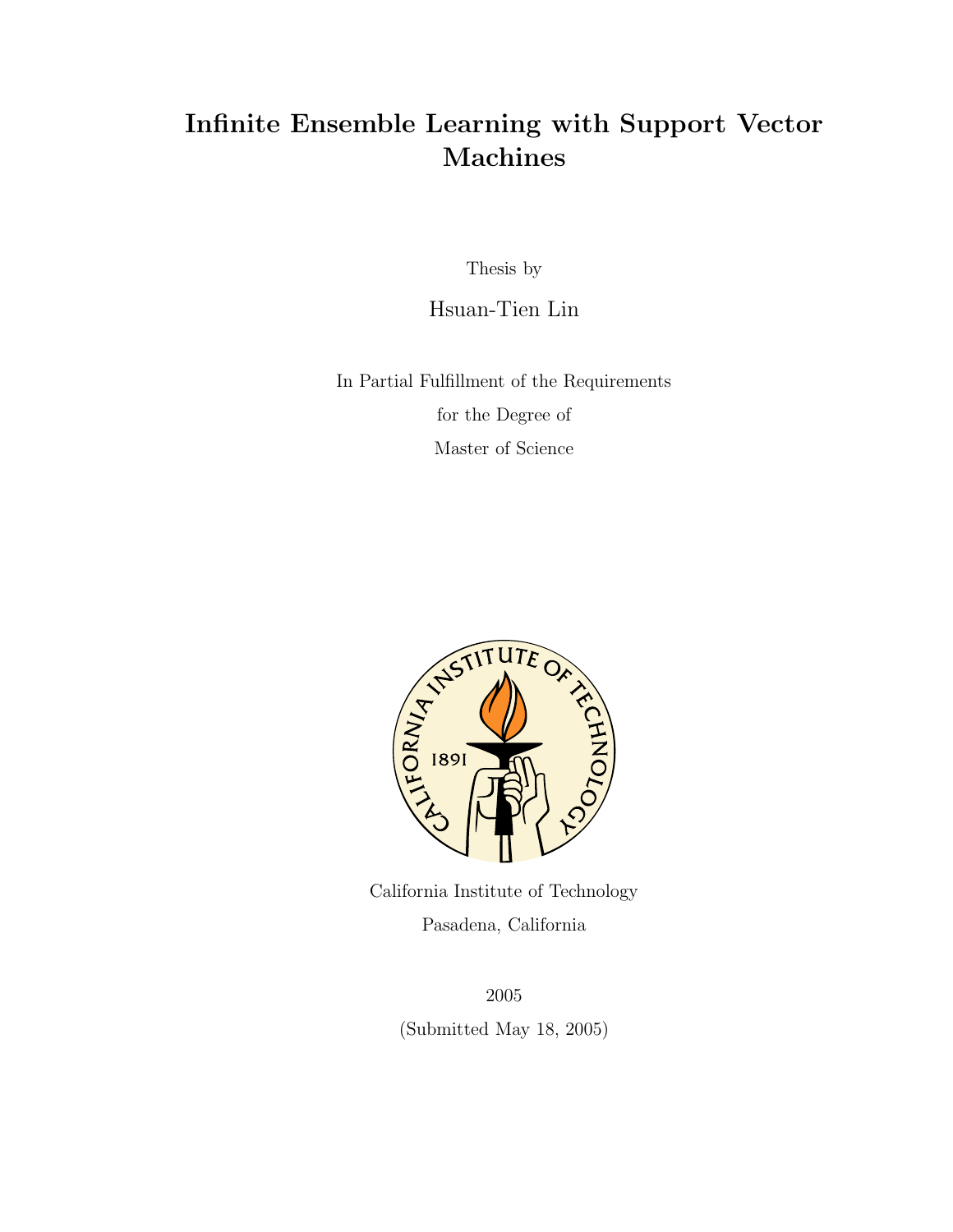c 2005

Hsuan-Tien Lin All Rights Reserved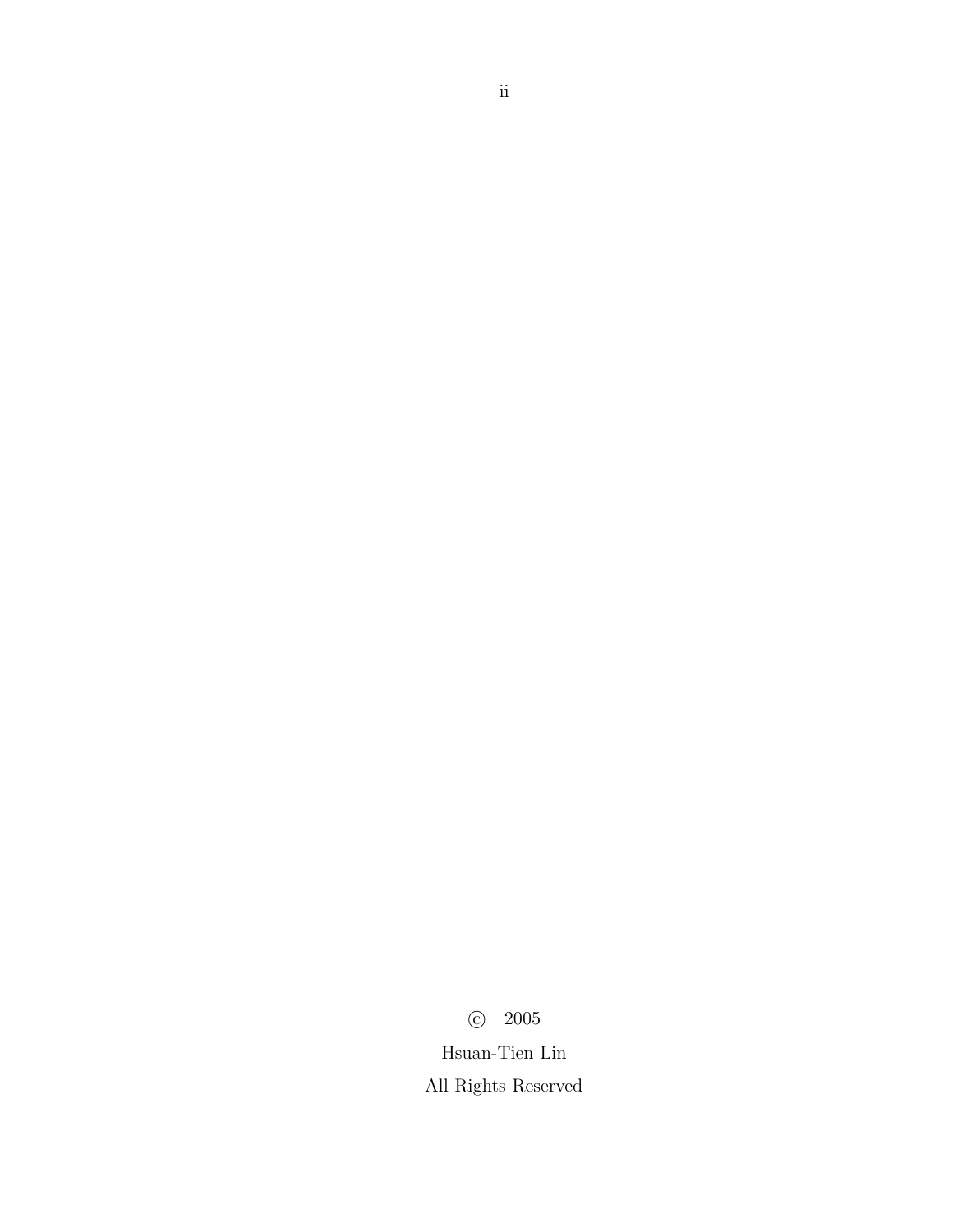# Acknowledgements

I am very grateful to my advisor, Professor Yaser S. Abu-Mostafa, for his help, support, and guidance throughout my research and studies. It has been a privilege to work in the free and easy atmosphere that he provides for the Learning Systems Group.

I have enjoyed numerous discussions with Ling Li and Amrit Pratap, my fellow members of the group. I thank them for their valuable input and feedback. I am particularly indebted to Ling, who not only collaborates with me in some parts of this work, but also gives me lots of valuable suggestions in research and in life. I also appreciate Lucinda Acosta for her help in obtaining necessary resources for research.

I thank Kai-Min Chung for providing useful comments on an early publication of this work. I also want to address a special gratitude to Professor Chih-Jen Lin, who brought me into the fascinating area of Support Vector Machine five years ago.

Most importantly, I thank my family and friends for their endless love and support. I am thankful to my parents, who have always encouraged me and have believed in me. In addition, I want to convey my personal thanks to Yung-Han Yang, my girlfriend, who has shared every moment with me during days of our lives in the U.S.

This work is supported primarily by the Engineering Research Centers Program of the National Science Foundation under award EEC-9402726.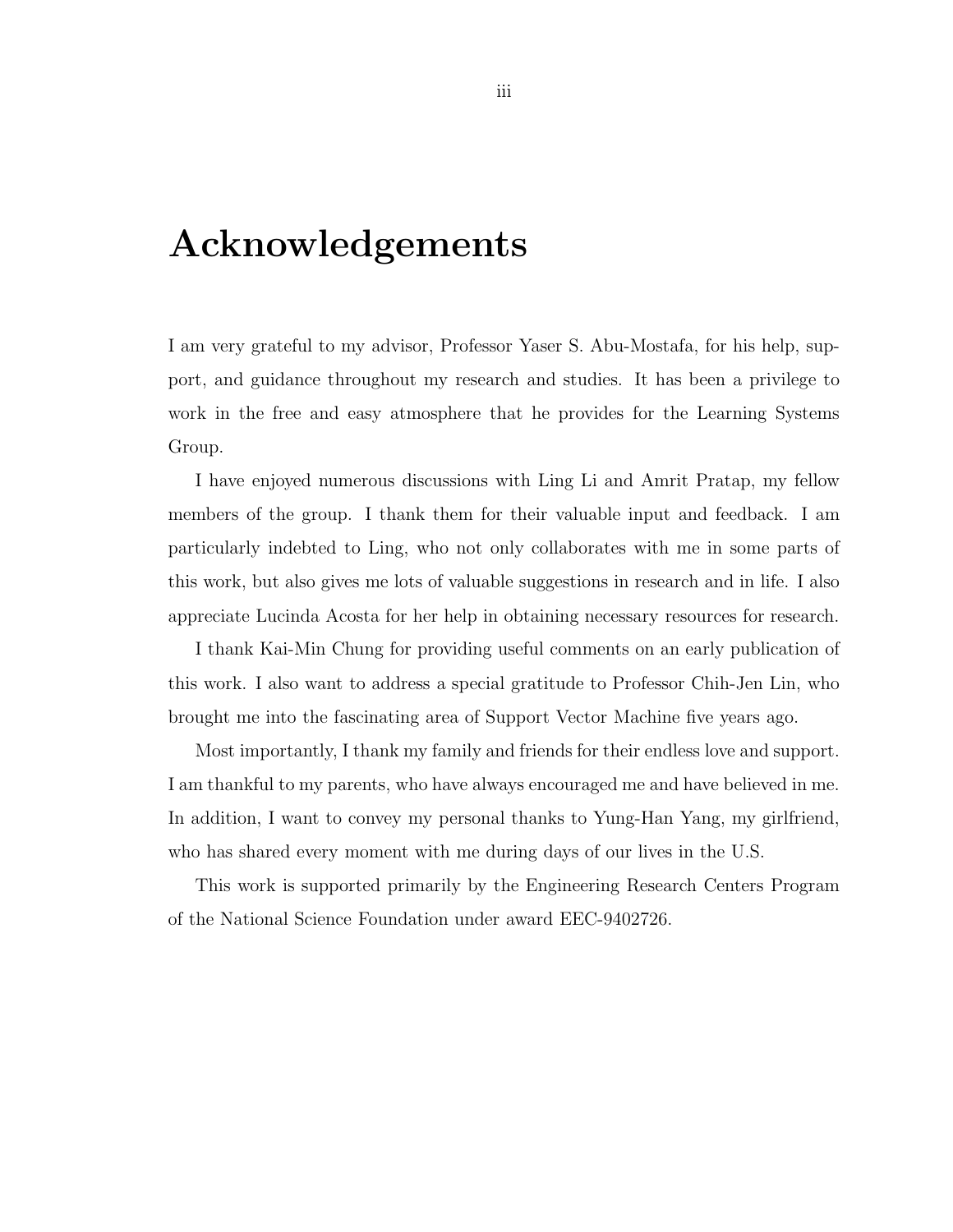## Abstract

Ensemble learning algorithms achieve better out-of-sample performance by averaging over the predictions of some base learners. Theoretically, the ensemble could include an infinite number of base learners. However, the construction of an infinite ensemble is a challenging task. Thus, traditional ensemble learning algorithms usually have to rely on a finite approximation or a sparse representation of the infinite ensemble. It is not clear whether the performance could be further improved by a learning algorithm that actually outputs an infinite ensemble.

In this thesis, we exploit the Support Vector Machine (SVM) to develop such learning algorithm. SVM is capable of handling infinite number of features through the use of kernels, and has a close connection to ensemble learning. These properties allow us to formulate an infinite ensemble learning framework by embedding the base learners into an SVM kernel. With the framework, we could derive several new kernels for SVM, and give novel interpretations to some existing kernels from an ensemble point-of-view.

We would construct several useful and concrete instances of the framework. Experimental results show that SVM could perform well even with kernels that embed very simple base learners. In addition, the framework provides a platform to fairly compare SVM with traditional ensemble learning algorithms. It is observed that SVM could usually achieve better performance than traditional ensemble learning algorithms, which provides us further understanding of both SVM and ensemble learning.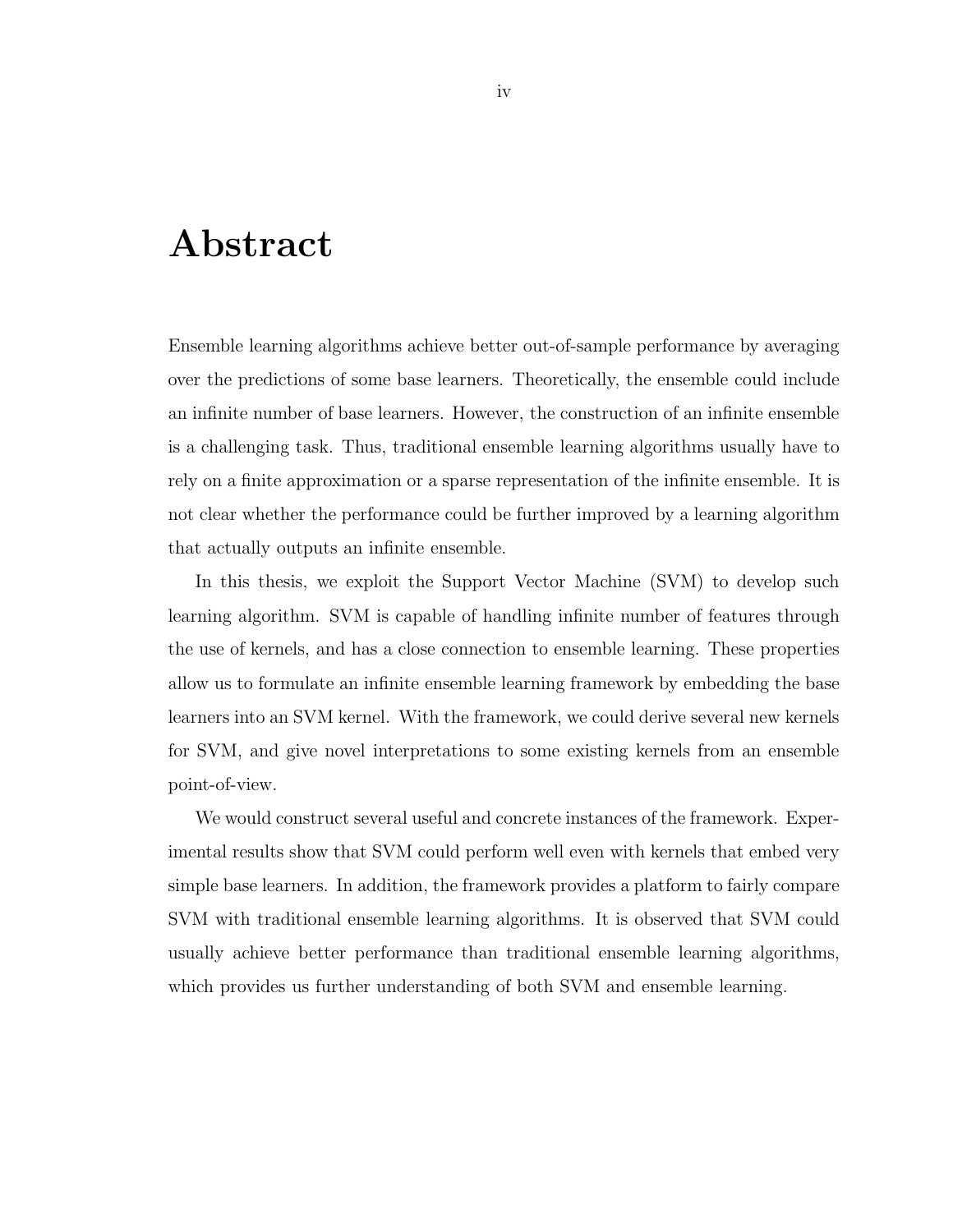# **Contents**

|              | Acknowledgements |              |                                                                      | iii             |
|--------------|------------------|--------------|----------------------------------------------------------------------|-----------------|
|              | Abstract         |              |                                                                      | iv              |
| $\mathbf{1}$ |                  | Introduction |                                                                      | $\mathbf{1}$    |
|              | 1.1              |              |                                                                      | $\mathbf{1}$    |
|              |                  | 1.1.1        |                                                                      | $\mathbf{1}$    |
|              |                  | 1.1.2        | Capacity of the Learning Model                                       | 3               |
|              | 1.2              |              |                                                                      | 6               |
|              |                  | 1.2.1        |                                                                      | $6\phantom{.}6$ |
|              |                  | 1.2.2        | Why Ensemble Learning? $\dots \dots \dots \dots \dots \dots \dots$   | $\overline{7}$  |
|              | 1.3              |              |                                                                      | 9               |
|              |                  | 1.3.1        | Why Infinite Ensemble Learning? $\ldots \ldots \ldots \ldots \ldots$ | 9               |
|              |                  | 1.3.2        |                                                                      | 10              |
|              | 1.4              |              |                                                                      | 12              |
| $\mathbf{2}$ |                  |              | Connection between SVM and Ensemble Learning                         | 13              |
|              | 2.1              |              |                                                                      | 13              |
|              |                  | 2.1.1        |                                                                      | 14              |
|              |                  | 2.1.2        | Nonlinear Soft-Margin SVM Formulation                                | 16              |
|              | 2.2              |              | Ensemble Learning and Large-Margin Concept                           | 20              |
|              |                  | 2.2.1        |                                                                      | 20              |
|              |                  | 2.2.2        |                                                                      | 22              |
|              | 2.3              |              |                                                                      | 24              |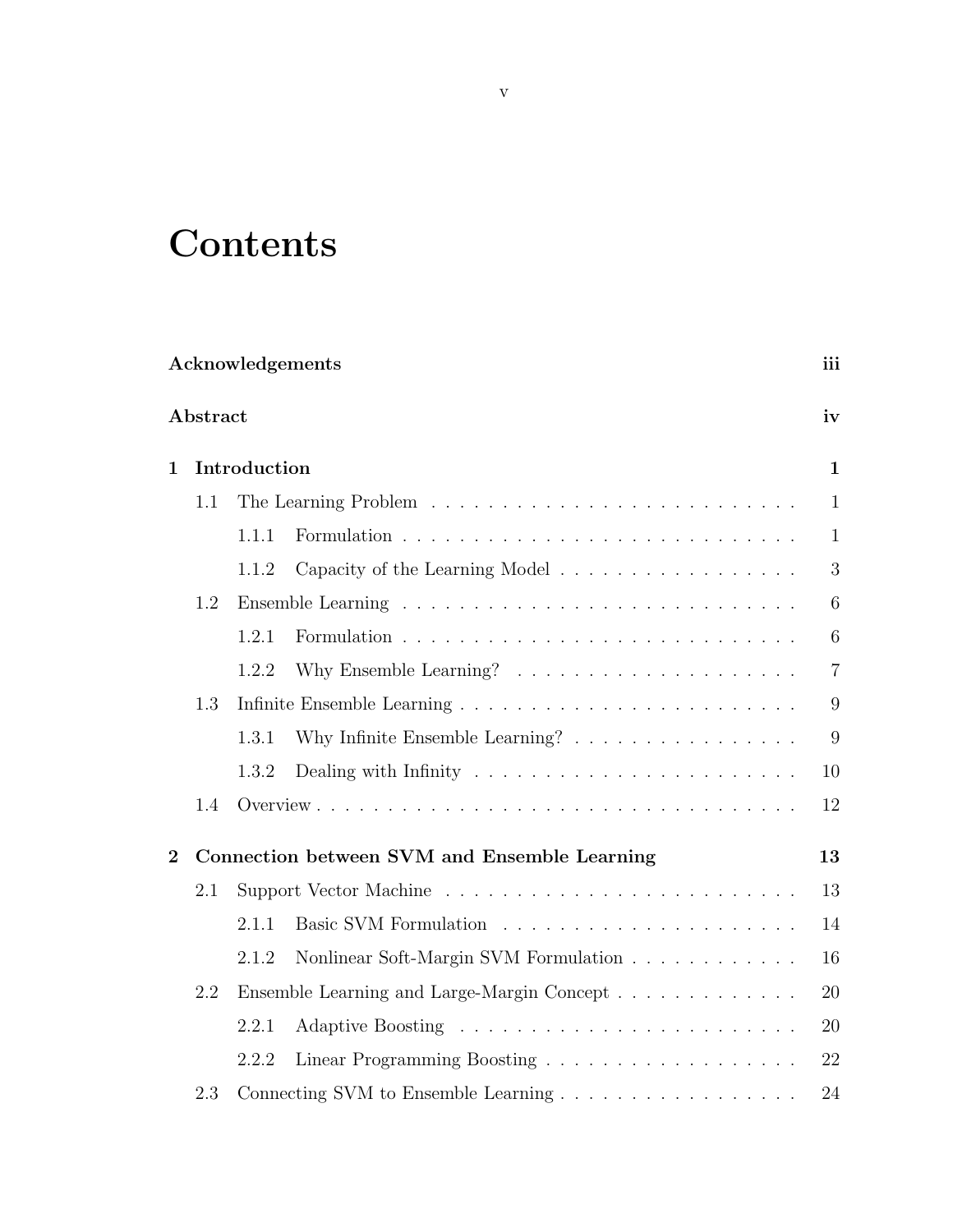| 3              |                                               |                          | SVM-based Framework for Infinite Ensemble Learning | 29 |  |  |
|----------------|-----------------------------------------------|--------------------------|----------------------------------------------------|----|--|--|
|                | 3.1                                           |                          | Embedding Learning Model into the Kernel           | 29 |  |  |
|                | 3.2                                           |                          |                                                    | 32 |  |  |
|                | 3.3                                           |                          |                                                    | 34 |  |  |
|                |                                               | 3.3.1                    | Embedding Multiple Learning Models                 | 34 |  |  |
|                |                                               | 3.3.2                    | Averaging Ambiguous Hypotheses                     | 35 |  |  |
| 4              | 38<br>Concrete Instances of the Framework     |                          |                                                    |    |  |  |
|                | 4.1                                           |                          |                                                    | 38 |  |  |
|                |                                               | 4.1.1                    |                                                    | 38 |  |  |
|                |                                               | 4.1.2                    |                                                    | 40 |  |  |
|                |                                               | 4.1.3                    | Stump Kernel and Radial Basis Function             | 43 |  |  |
|                |                                               | 4.1.4                    |                                                    | 44 |  |  |
|                | 4.2                                           |                          |                                                    | 45 |  |  |
|                |                                               | 4.2.1                    |                                                    | 45 |  |  |
|                |                                               | 4.2.2                    | Properties of the Perceptron Kernel                | 48 |  |  |
|                | 4.3<br>Kernels that Embed Combined Hypotheses |                          |                                                    | 50 |  |  |
|                |                                               | 4.3.1                    |                                                    | 50 |  |  |
|                |                                               | 4.3.2                    | Multiplication of Logic Kernels                    | 51 |  |  |
|                |                                               | 4.3.3                    | Laplacian Kernel and Exponential Kernel            | 55 |  |  |
|                |                                               | 4.3.4                    |                                                    | 58 |  |  |
| $\overline{5}$ |                                               | <b>Experiments</b><br>60 |                                                    |    |  |  |
|                | 5.1                                           |                          |                                                    | 60 |  |  |
|                | 5.2                                           |                          | Comparison of Ensemble Learning Algorithms         | 62 |  |  |
|                |                                               | 5.2.1                    |                                                    | 62 |  |  |
|                |                                               | 5.2.2                    |                                                    | 63 |  |  |
|                | 5.3                                           |                          |                                                    | 65 |  |  |
| 6              |                                               | Conclusion               |                                                    | 67 |  |  |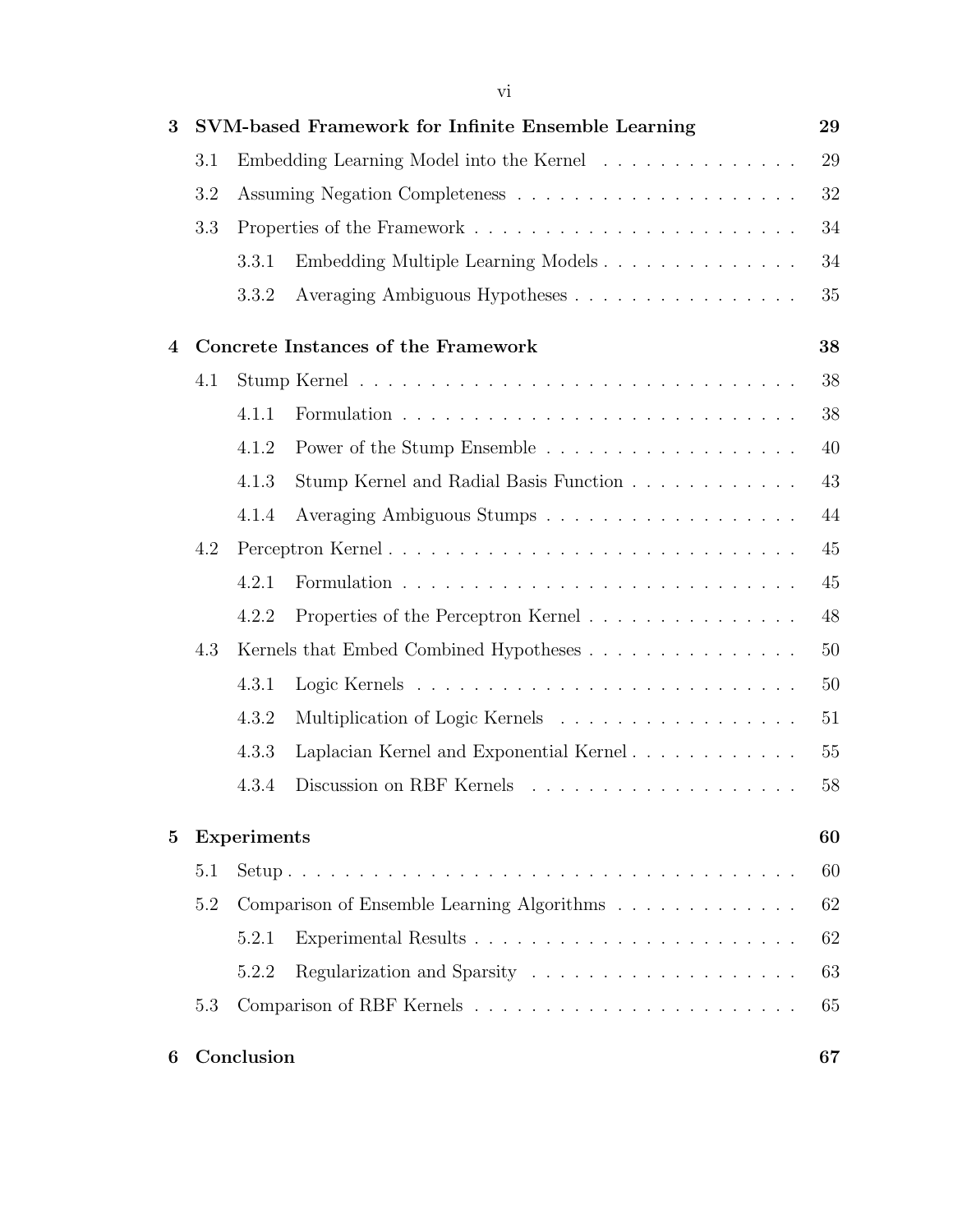# List of Figures

| 1.1 |                                                                                              | 3               |
|-----|----------------------------------------------------------------------------------------------|-----------------|
| 1.2 |                                                                                              | $5\overline{)}$ |
| 2.1 | Illustration of the margin, where $y_i = 2 \cdot I$ circle is empty $-1 \ldots$ .            | 15              |
| 2.2 |                                                                                              | 17              |
| 2.3 | LPBoost can only choose one between $h_1$ and $h_2$                                          | 24              |
| 4.1 | Illustration of the decision stump $s_{+1,2,\alpha}(x)$                                      | 39              |
| 4.2 | The XOR training set                                                                         | 43              |
| 4.3 |                                                                                              | 46              |
| 4.4 |                                                                                              | 52              |
| 4.5 |                                                                                              | 55              |
| 5.1 | Decision boundaries of SVM-Stump (left) and AdaBoost-Stump (right)                           |                 |
|     | on a 2-D twonorm dataset $\dots \dots \dots \dots \dots \dots \dots \dots \dots \dots \dots$ | 64              |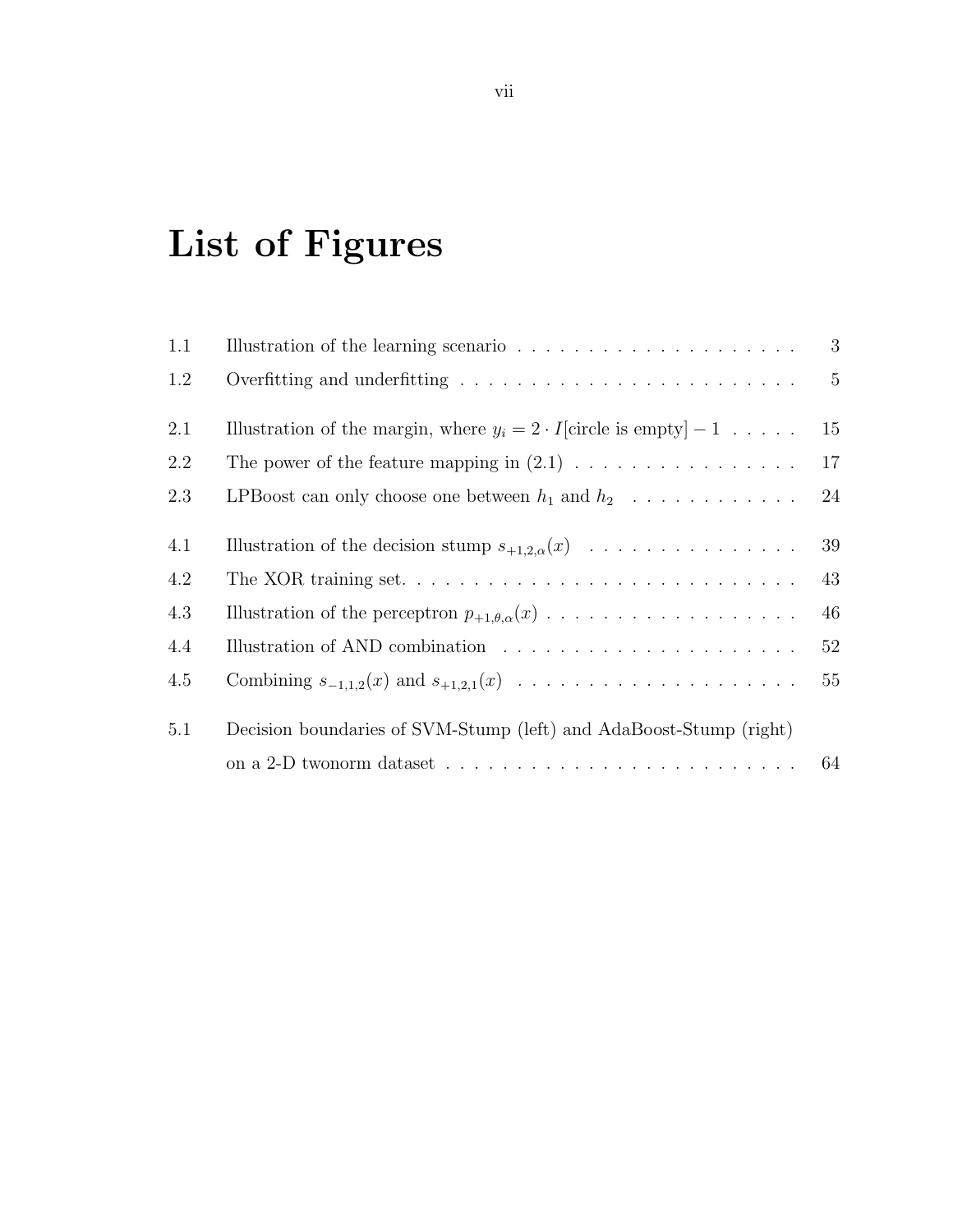# List of Tables

| 5.2 | Test error $(\%)$ comparison of ensemble learning algorithms 63    |  |
|-----|--------------------------------------------------------------------|--|
|     | 5.3 Test error $(\%)$ comparison on sparsity and regularization 65 |  |
|     | 5.4 Test error $(\%)$ comparison of RBF kernels 66                 |  |
|     | 5.5 Parameter selection time (sec.) comparison of RBF kernels 66   |  |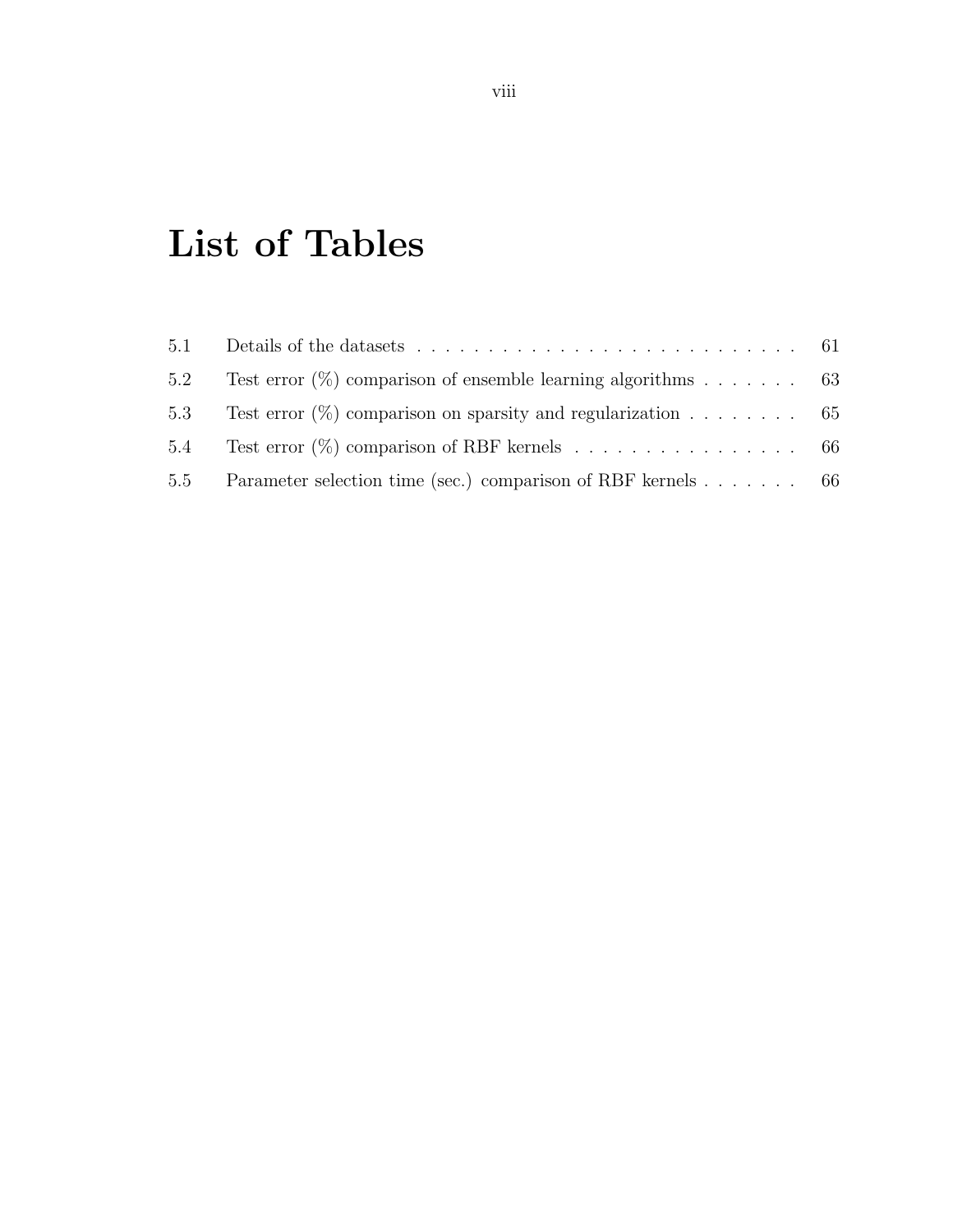# List of Algorithms

| 3 SVM-based framework for infinite ensemble learning 33 |  |
|---------------------------------------------------------|--|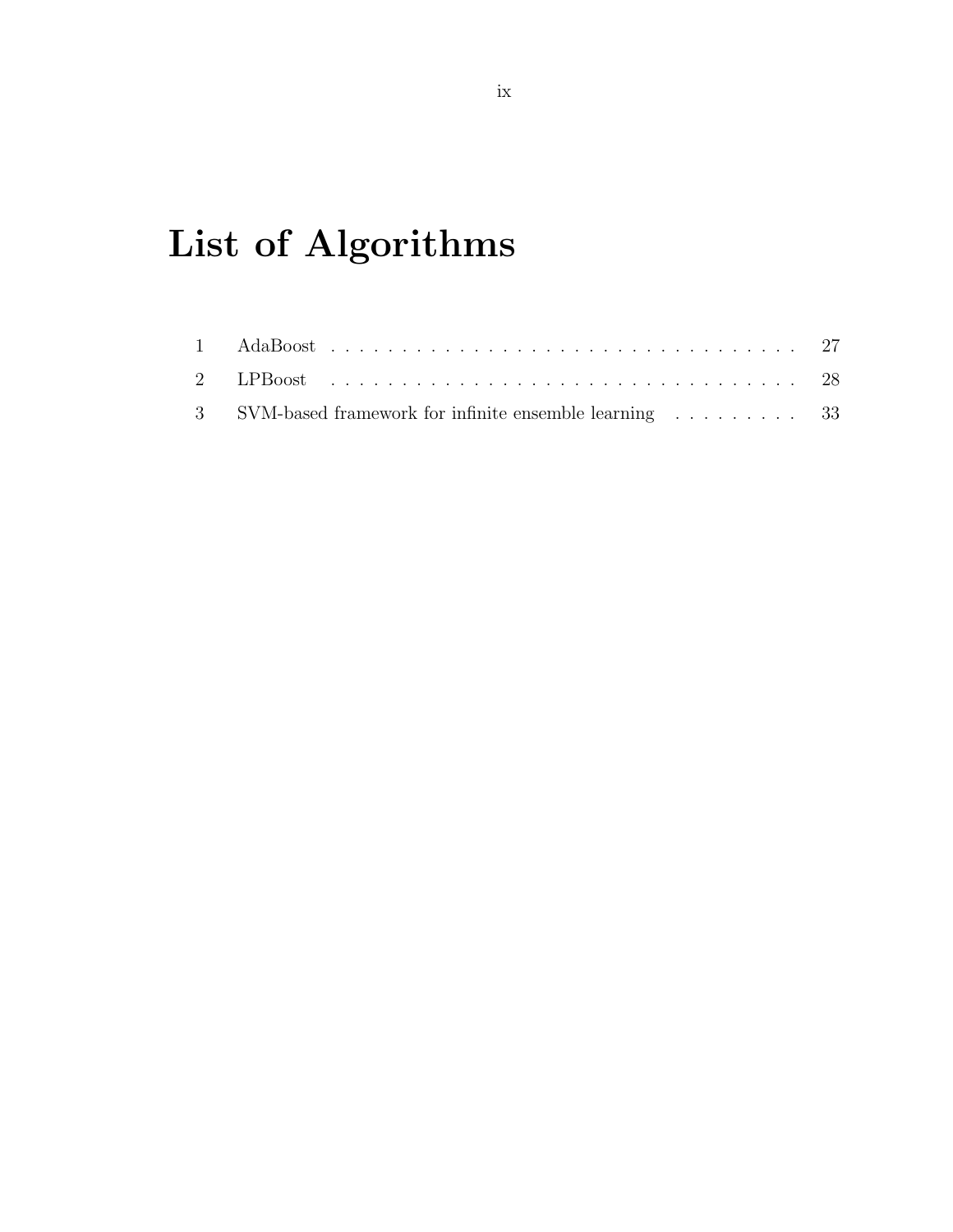# Chapter 1 Introduction

This thesis is about infinite ensemble learning, a promising paradigm in machine learning. In this chapter, we would introduce the learning problem, the ensemble learning paradigm, and the infinite ensemble learning paradigm. We would build up our scheme of notations, and show our motivations for this work.

## 1.1 The Learning Problem

#### 1.1.1 Formulation

In this thesis, we would study the problem of learning from examples (Abu-Mostafa 1989). For such a learning problem, we are given a training set  $Z = \{z_i : z_i = (x_i, y_i)\}_{i=1}^N$  $i=1$ which consists of the *training examples*  $z_i$ . We assume that the *training vectors*  $x_i$ are drawn independently from an unknown probability measure  $P_{\mathcal{X}}(x)$  on  $\mathcal{X} \subseteq \mathbb{R}^D$ , and their *labels*  $y_i$  are computed from  $y_i = f(x_i)$ . Here  $f : \mathcal{X} \to \mathcal{Y}$  is called the *target* function, and is also assumed to be unknown. With the given training set, we want to obtain a function  $g^* \colon \mathcal{X} \to \mathcal{Y}$  as our inference of the target function. The function  $g^*$  is usually chosen from a collection G of candidate functions, called the *learning* model. Briefly speaking, the task of the learning problem is to use the information in the training set Z to find some  $g^* \in \mathcal{G}$  that approximates f well.

For example, we may want to build a recognition system that transforms an image of a written digit to its intended meaning. This goal is usually called an inverse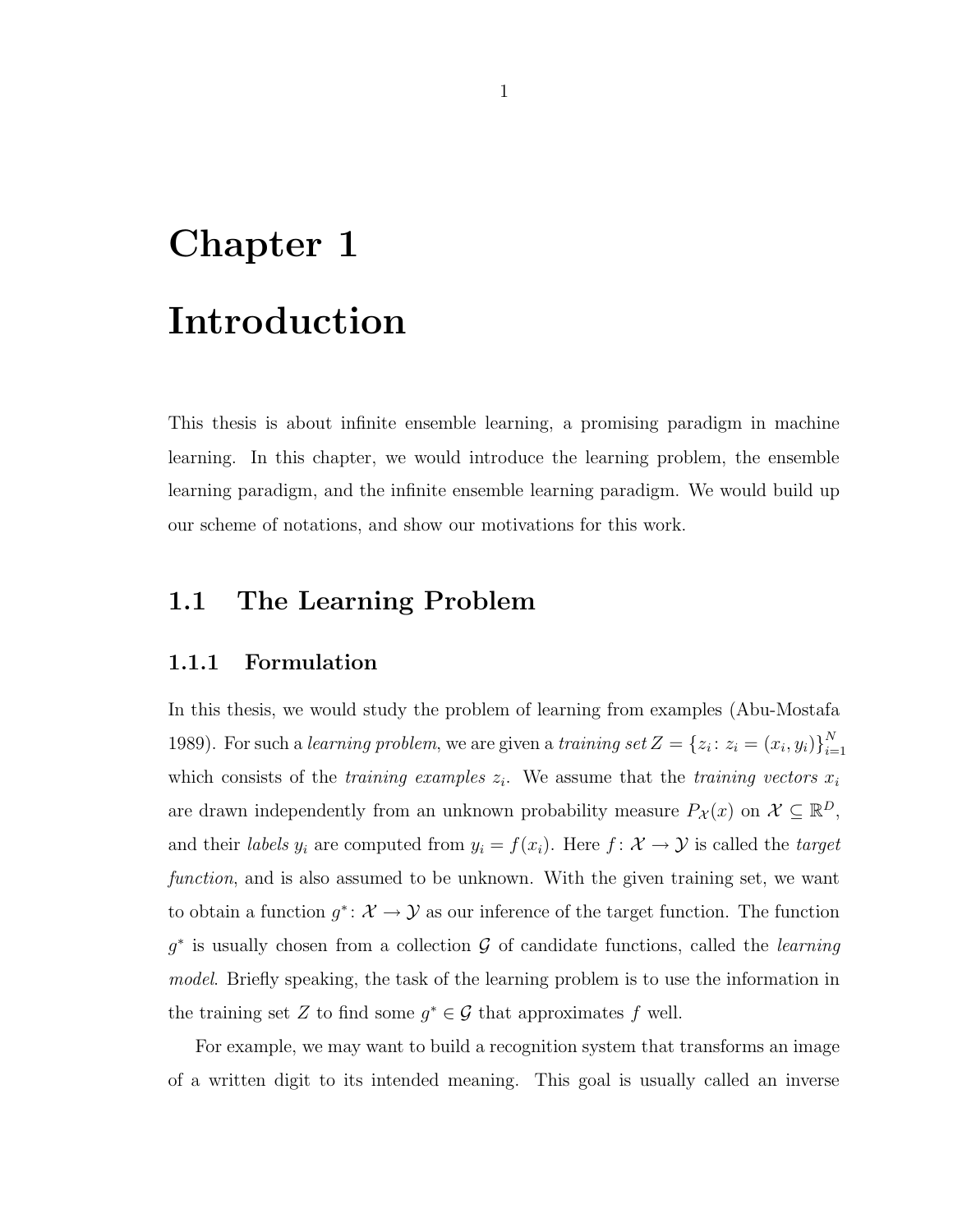problem, but we can also formulate it as a learning problem. We first ask someone to write down N digits, and represent their images by the training vectors  $x_i$ . We then label the digits by  $y_i \in \{0, 1, \dots, 9\}$  according to their meanings. The target function f here encodes the process of our human-based recognition system. The task of this learning problem would be setting up an automatic recognition system (function)  $g^*$ that is almost as good as our own recognition system, even on the yet unseen images of written digits in the future.

Throughout this thesis, we would work on *binary classification problems*, in which  $\mathcal{Y} = \{-1, +1\}$ . We call a function of the form  $\mathcal{X} \to \{-1, +1\}$  a *classifier*, and define the deviation between two classifiers g and f on a point  $x \in \mathcal{X}$  to be  $I[g(x) \neq f(x)]$ .<sup>1</sup> The overall deviation, called the *out-of-sample error*, would be

$$
\pi(g) = \int_{\mathcal{X}} I[f(x) \neq g(x)] \, dP_{\mathcal{X}}(x).
$$

We say that g approximates f well, or generalizes well, if  $\pi(g)$  is small.

We design the *learning algorithm*  $\mathcal A$  to solve the learning problem. Generally, the algorithm takes the training set  $Z$  and the learning model  $\mathcal{G}$ , and outputs a *decision* function  $g^* \in \mathcal{G}$  by minimizing a predefined error cost  $e_Z(g)$ . The full scenario of learning is illustrated in Figure 1.1.

To obtain a decision function that generalizes well, we ideally desires  $e_Z(g) = \pi(g)$ for all  $g \in \mathcal{G}$ . However, both f and  $p_{\mathcal{X}}$  are assumed to be unknown, and it is hence impossible to compute and minimize  $\pi(g)$  directly. A substitute quantity that depends only on Z is called the in-sample error

$$
\nu(g) = \sum_{i=1}^{N} I[y_i \neq g(x_i)] \cdot \frac{1}{N}.
$$

Many learning algorithms consider  $\nu(g)$  to be an important part of the error cost, because  $\nu(g)$  is an unbiased estimate of  $\pi(g)$ . The general wish is that a classifier g with a small  $\nu(g)$  would also have a small  $\pi(g)$ . Unfortunately, the wish does not

 ${}^{1}I[\cdot] = 1$  when the inner condition is true, and 0 otherwise.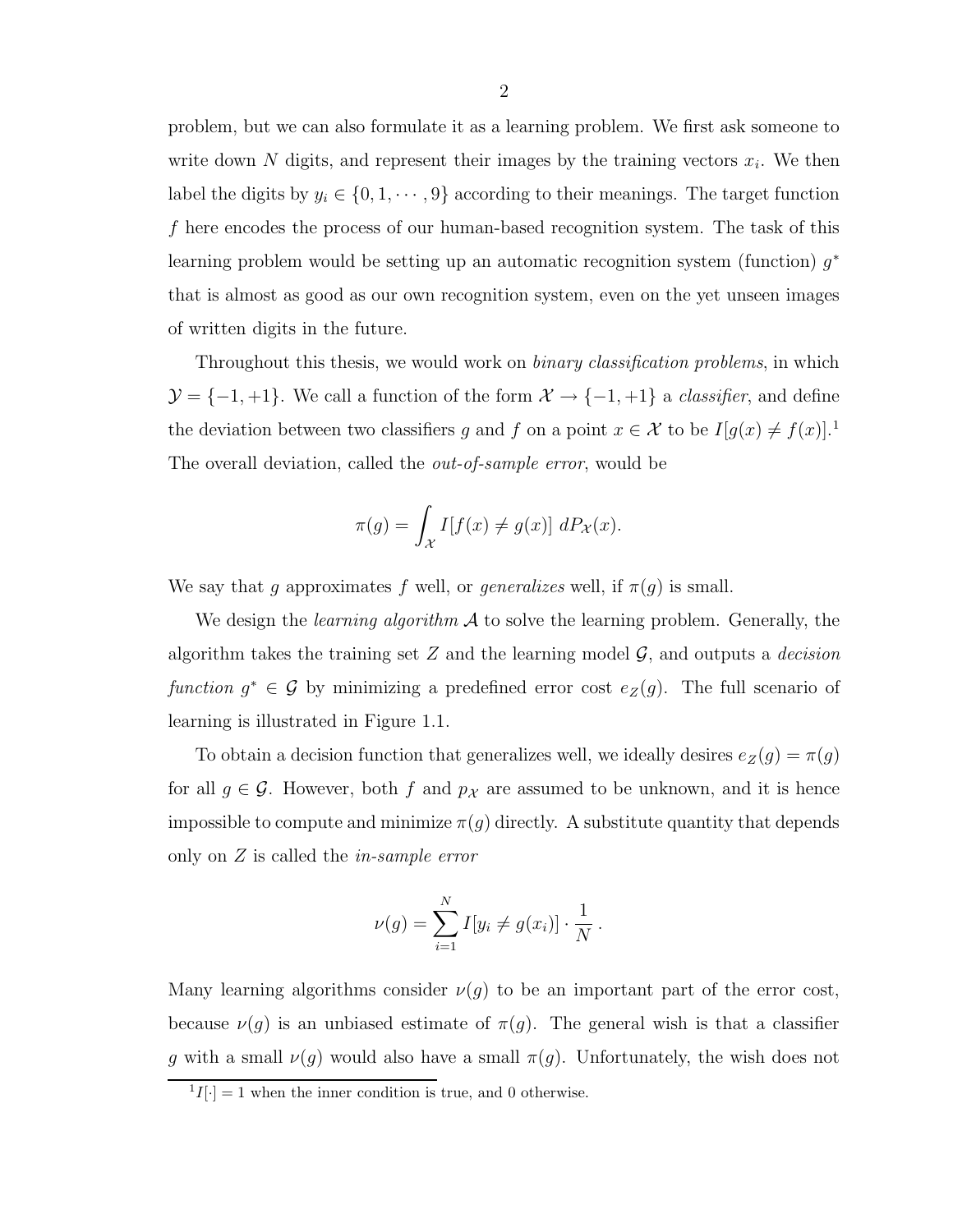

Figure 1.1: Illustration of the learning scenario

always come true. Although the in-sample error  $\nu(g)$  is related to the out-of-sample error  $\pi(g)$  (Abu-Mostafa et al. 2004), a small  $\nu(g)$  does not guarantee a small  $\pi(g)$ if the classifiers  $g \in \mathcal{G}$  are considered altogether (Vapnik and Chervonenkis 1971). Next, we would show that the difference between  $\pi(g)$  and  $\nu(g)$  could indicate how well the decision function  $g^*$  generalizes.

#### 1.1.2 Capacity of the Learning Model

It is known that the *capacity* of a learning model  $\mathcal G$  plays an important role in the learning scenario (Cover 1965; Baum and Haussler 1989; Abu-Mostafa 1989; Vapnik 1998). The capacity of  $G$  denotes how the classifiers in  $G$  could classify different training sets (Cover 1965; Blumer et al. 1989). We say that  $\mathcal G$  is more powerful, or more complex, if it has a larger capacity.

There are many approaches for measuring the capacity of a learning model (Cover 1965; Zhang 2002; Bousquet 2003; Vapnik 1998). One of the most important approaches is the Vapnik-Chervonenkis dimension:

Definition 1 (Baum and Haussler 1989; Blumer et al. 1989) Consider the set of vectors  $X = \{x_i\}_{i=1}^N \in \mathcal{X}^N$ . We say that X is shattered by G if for all  $(y_1, y_2, \dots, y_N) \in$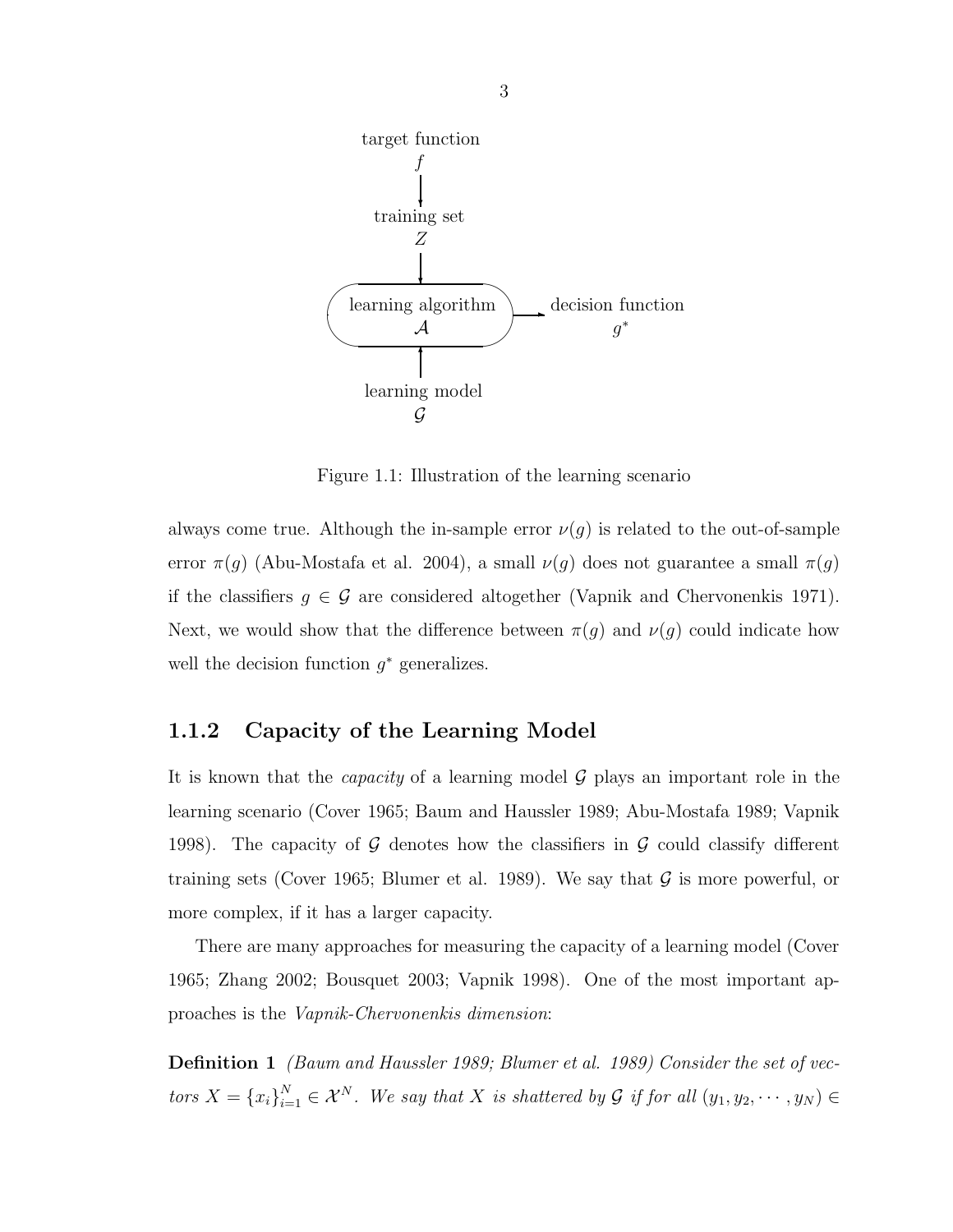${-1, +1}^N$ , there exists  $g \in \mathcal{G}$  such that  $y_i = g(x_i)$  for  $i = 1, 2, \cdots, N$ .

The Vapnik-Chervonenkis dimension (V-C dimension) of a learning model  $G$ , denoted  $D_{\text{VC}}(\mathcal{G})$ , is the maximum number N for which there exists  $X = \{x_i\}_{i=1}^N$  that can be shattered by G. If there exists such X for all  $N \in \mathbb{N}$ , then  $D_{\text{VC}}(\mathcal{G}) = \infty$ .

When G shatters a set of N training vectors  $\{x_i\}_{i=1}^N$ , we could find a classifier  $g \in \mathcal{G}$  that achieves  $\nu(g) = 0$  for any of the  $2^N$  possible labelings. In other words,  $\mathcal{G}$ is so powerful that no matter how those training labels are generated, we can always obtain zero in-sample error on this training set. The V-C dimension captures this classification power, or the capacity, by a single integer. Nevertheless, the integer is very informative in the learning theory (Baum and Haussler 1989; Abu-Mostafa 1989; Vapnik 1998). In particular, the difference between the out-of-sample and the in-sample error can typically be bounded by the V-C dimension.

Theorem 1 (Vapnik and Chervonenkis 1971; Abu-Mostafa 1989; Vapnik 1998) For the binary classification problem, if the learning model G has  $D_{\text{VC}}(\mathcal{G}) < \infty$ , then for any  $\epsilon > 0$ , there exists some  $N_0 \in \mathbb{N}$  such that for any training set of size  $N \ge N_0$ ,

$$
\Pr\left[\sup_{g\in\mathcal{G}}\left|\pi(g) - \nu(g)\right| > \epsilon\right] \le 4\left((2N)^{D_{\text{VC}}(\mathcal{G})} + 1\right)\exp\left(-\frac{N\epsilon^2}{8}\right) \tag{1.1}
$$

Theorem 1 is a route to estimate the out-of-sample error from the in-sample error. The inequality (1.1) is independent of  $p_{\mathcal{X}}$  and f. In addition, it is a worst-case bound for all  $g \in \mathcal{G}$ , and thus can also be applied to the decision function  $g^*$ . Next, we use this theorem to explain how the choice of a suitable  $\mathcal G$  affects the generalization performance of  $g^*$ .

When we fix the training set and the learning algorithm, there are two extreme approaches for choosing  $\mathcal G$ . On the one hand, because the target function f is unknown, we may want to include many diverse classifiers in  $\mathcal G$  to prepare for any possible f. In this situation, the V-C dimension of  $\mathcal G$  would be large, because such a learning model is likely to shatter a larger set of training vectors. One of the main drawbacks here, called overfitting, is that the learning algorithm could possibly fit the training set Z without learning much about the underlying target function  $f$ . More specifically,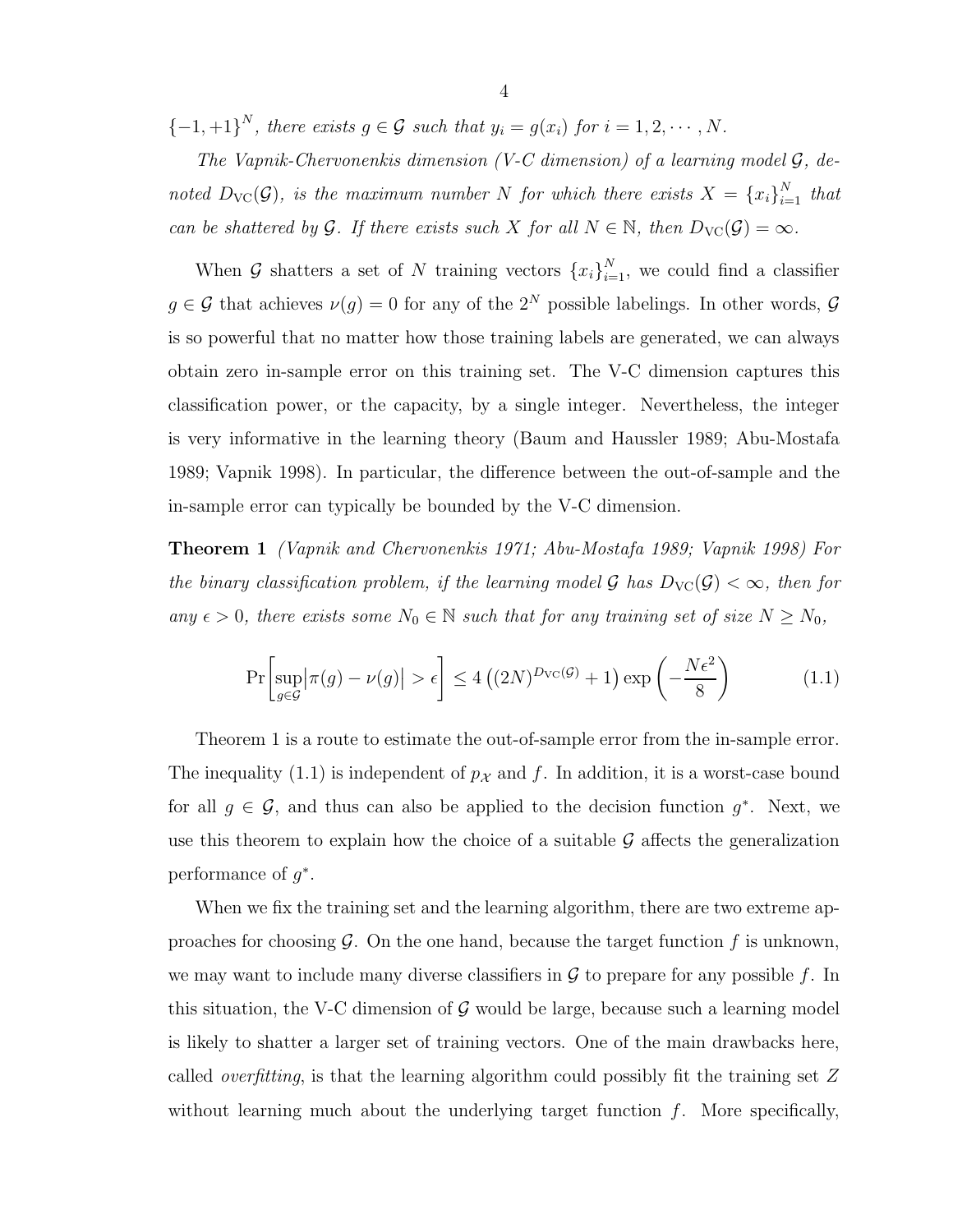

Figure 1.2: Overfitting and underfitting

even if we obtain a decision function  $g^*$  with a small  $\nu(g^*)$ , the function may still have a large  $\pi(g^*)$ .

On the other hand, we can use a learning model  $\mathcal G$  with a very small capacity to avoid overfitting. Then, the bound in (1.1) would be smaller. However, if all  $g \in \mathcal{G}$  are too simple, they could be very different from the target function  $f$ . In other words, both  $\nu(g)$  and  $\pi(g)$  would be large for all  $g \in \mathcal{G}$ . Hence, the learning algorithm could not output any  $g^*$  that has a small  $\pi(g^*)$ . This situation is called *underfitting*.

We illustrate the typical behavior of overfitting and underfitting in Figure 1.2. Successful learning algorithms usually handle these situations by working implicitly or explicitly with a reasonable learning model. One famous strategy, called regular*ization*, implicitly shrinks the capacity of  $\mathcal G$  by only considering some simpler subsets of  $G$ , or by penalizing the more complex subsets of  $G$ . Regularization helps to avoid overfitting, and is inherit in many learning algorithms, such as the Support Vector Machine that we would encounter later.

Another famous strategy, called boosting, is widely used in the ensemble learning paradigm. Boosting usually starts from a simple learning model, and combines multiple classifiers within the simple model to form a more complex classifier. The combination step boosts up the capacity of the actual learning model, and thus gives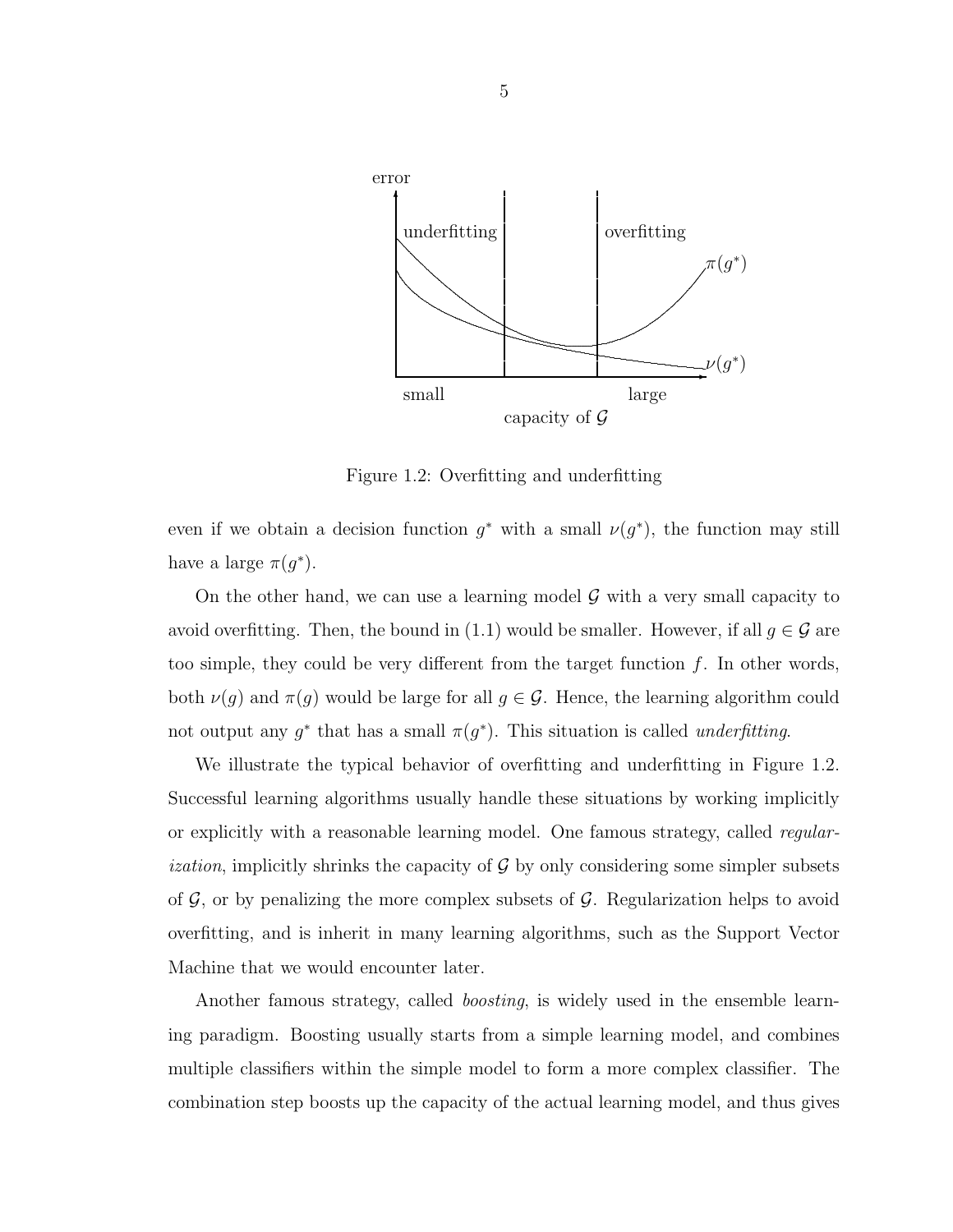a remedy to underfitting. We would further explore the use of regularization and boosting in this thesis.

## 1.2 Ensemble Learning

#### 1.2.1 Formulation

The ensemble learning paradigm denotes a large class of learning algorithms (Meir and Rätsch 2003). Instead of considering a powerful learning model  $\mathcal{G}$ , an ensemble learning algorithm  $\mathcal A$  deals with a base learning model  $\mathcal H$ , which is usually simple. The classifiers  $h \in \mathcal{H}$  are often called *hypotheses* or *base learners*. The algorithm then constructs a decision function  $g^*$  by <sup>2</sup>

$$
g^{*}(x) = \text{sign}\left(\sum_{t=1}^{T} w_{t}h_{t}(x)\right),
$$
  
\n
$$
w_{t} \geq 0, t = 1, 2, \cdots, T.
$$
\n(1.2)

Any classifier  $g^*$  that could be expressed by  $(1.2)$  is called an *ensemble classifier*, and the  $w_t$  in (1.2) are called the *hypothesis weights*. Without lose of generality for possible ensemble classifiers, we usually normalize  $w$  by  $\sum_{t=1}^{T} w_t$ . Then the hypothesis weights would sum to  $1<sup>3</sup>$  For each ensemble classifier in  $(1.2)$ , we can define its normalized version as

$$
g^*(x) = \text{sign}\left(\sum_{t=1}^T \tilde{w}_t h_t(x)\right),
$$
  

$$
\sum_{t=1}^T \tilde{w}_t = 1, \tilde{w}_t \ge 0, t = 1, 2, \cdots, T.
$$
 (1.3)

We would denote the *normalized hypothesis weights* by  $\tilde{w}$ , while reserving w for possibly unnormalized ones. Note that  $\tilde{w}$  and w can usually be used interchangeably, because scaling the hypothesis weights by a positive constant does not affect the

 $2\text{sign}(v)$  is 1 when v is nonnegative,  $-1$  otherwise.

<sup>3</sup>We usually ignore the degenerate case where we obtain all zero hypothesis weights.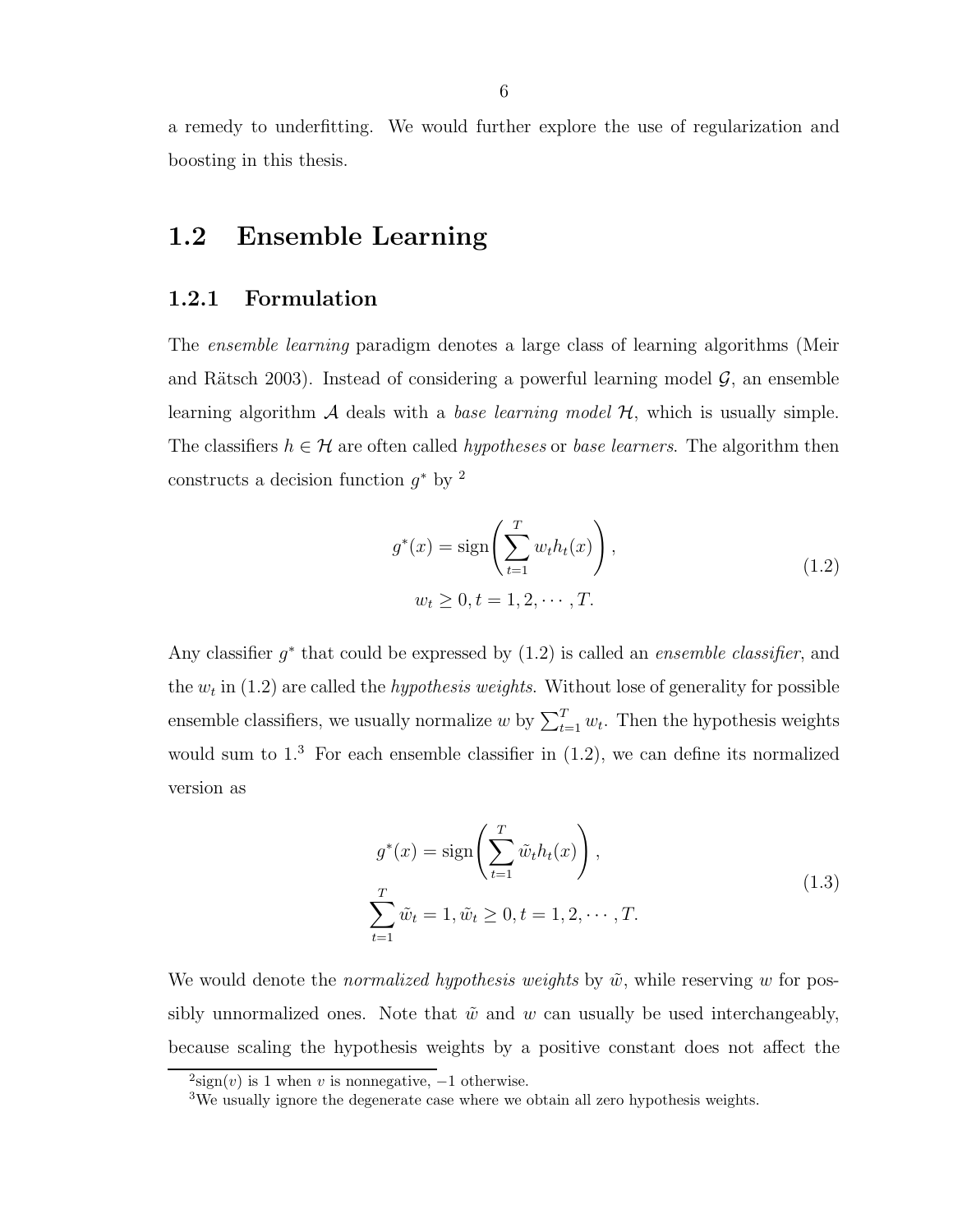prediction after the sign( $\cdot$ ) operation. By considering normalized classifiers, we can see that that  $g^* \in \text{cvx}(\mathcal{H})$ , where  $\text{cvx}(\mathcal{H})$  means the convex hull of  $\mathcal{H}$  in the function space. In other words, the ensemble learning algorithm A actually works on  $\mathcal{G} = \text{cvx}(\mathcal{H}).$ 

Although  $H$  could be of infinite size in theory, traditional ensemble learning algorithms usually deal with a finite and predefined  $T$  in (1.2). We call these algorithms finite ensemble learning. Finite ensemble learning algorithms usually share another common feature: they choose each hypothesis  $h_t$  by calling another learning algorithm  $A_{\mathcal{H}}$ , called the base learning algorithm.

Another approach in ensemble learning is infinite ensemble learning, in which the size of  $\{h_t\}$  is not finite. For infinite ensemble learning, the set  $\{h_t\}$  could either be countable or uncountable. In the latter situation, a suitable integration would be used instead of the summation in (1.2).

Successful ensemble learning algorithms include Bayesian Committee Machines (Tresp 2000), Bootstrap Aggregating (Breiman 1996), Adaptive Boosting (Freund and Schapire 1997), and Adaptive Resampling and Combining (Breiman 1998). In a broad sense, Bayesian inference that averages the predictions over the posterior probability also belongs to the ensemble learning family (Vapnik 1998).

#### 1.2.2 Why Ensemble Learning?

Ensemble learning algorithms are often favorable for having some or all of the following three properties: stability, accuracy, and efficiency (Meir and Rätsch 2003).

1. Stability:

If a learning algorithm outputs a very different decision function  $g^*$  when there is a small variation in  $Z$ , we call the algorithm *unstable*. Unstable learning algorithms are often not desirable, because they are easily affected by noise, imprecise measurements, or even numerical errors in computing. Such algorithms also may not output some  $g^*$  that generalize well, because of the large variance of the possible outcomes (Bousquet and Elisseeff 2002).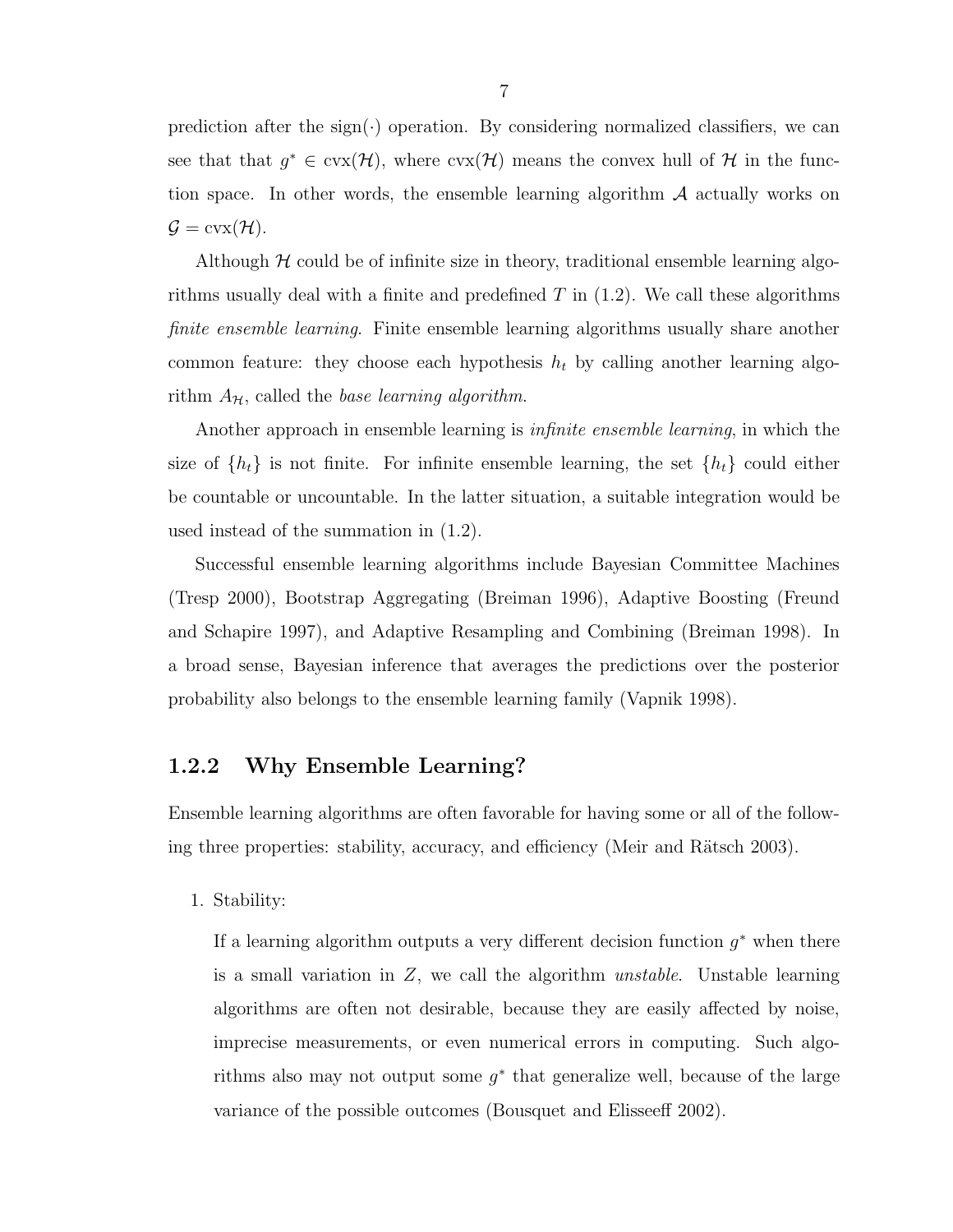The stability of ensemble learning algorithms is best illustrated by the *Bootstrap Aggregating* (Bagging) algorithm (Breiman 1996). Bagging generates T training sets  $Z^{(t)}$  by bootstrapping Z, and applies the base learning algorithm  $\mathcal{A}_{H}$  on each  $Z^{(t)}$  to obtain  $h_t$ . The majority vote of each  $h_t(x)$  determines the prediction for some  $x \in \mathcal{X}$ . In other words, the normalized hypothesis weights  $\tilde{w}_t$  are always set to  $\frac{1}{T}$  in (1.3). Breiman (1996) shows that the Bagging algorithm  $\mathcal A$ is stabler than the base learning algorithm  $A_{\mathcal{H}}$  because of the voting strategy. Thus, we can view the ensemble learning algorithm as an approach to make the base learning algorithm stabler.

2. Accuracy:

The ensemble learning algorithm usually outputs a decision function  $g^*$  that has a smaller  $\pi(g^*)$  than each individual  $\pi(h_t)$ . One simple explanation is that a voting approach like Bagging could eliminate uncorrelated errors made by each classifier  $h_t$ . A deeper justification comes from the Probably Approximately Correct (PAC) theory of learnability (Valiant 1984). In particular, when the size of the training set is large enough, even if each classifier  $h_t$  performs only slightly better than random guess to f, we would construct an ensemble classifier  $g^*$  that is very close to  $f$  (Kearns and Valiant 1994). The boosting strategy illustrated in Section 1.1 gets its name because of this theoretical result.

#### 3. Efficiency:

This property usually holds for finite ensemble learning. Although the basic learning model H is usually simple, the actual learning model  $\mathcal{G} = \text{cvx}(\mathcal{H})$ could be large and complex. Thus, a learning algorithm that directly works on the learning model  $\mathcal G$  may take a long running time. The ensemble learning algorithms, on the other hand, usually exploit the structure of  $\mathcal G$  to divide the learning task into several small subproblems such that each of them could be efficiently solved by the base learning algorithm  $A_{\mathcal{H}}$ . Because of the simplicity of  $H$ , such divide-and-conquer approach could gain efficiency. For example,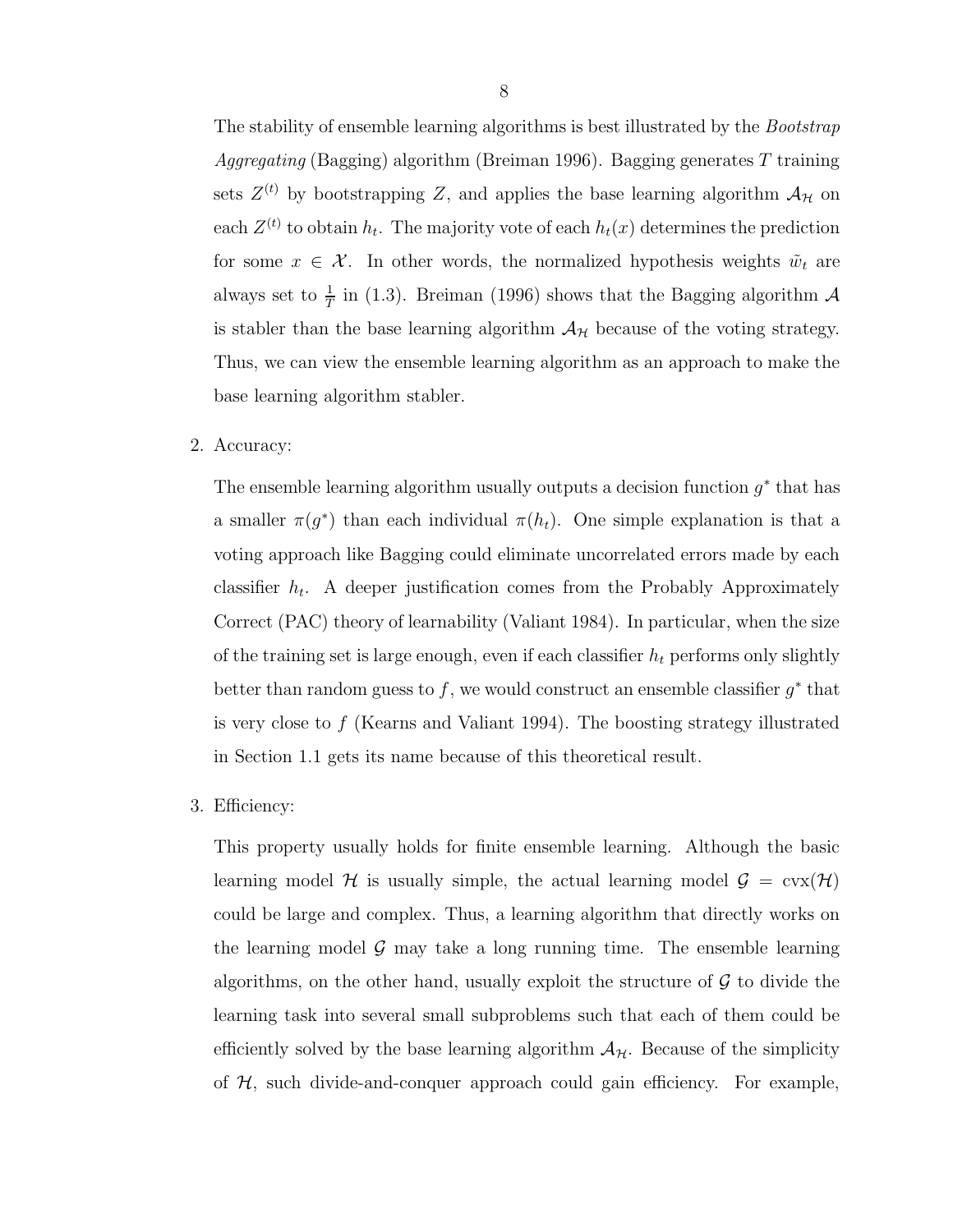the Adaptive Boosting algorithm (see Section 2.2) could perform a complicated search in G with only some small number of calls to  $\mathcal{A}_{H}$ .

## 1.3 Infinite Ensemble Learning

We have introduced the basics of ensemble learning. In this section, we would discuss the motivations and possible difficulties for infinite ensemble learning.

#### 1.3.1 Why Infinite Ensemble Learning?

The most important reason for going from finite ensemble learning to infinite ensemble learning is to further increase the capacity of the learning model. Baum and Haussler (1989) show that ensemble classifiers in  $(1.2)$  with a finite predefined T is limited in power.

**Theorem 2** (Baum and Haussler 1989) For a base learning model  $H$  and a finite predefined  $T \geq 2$ , let

 $\mathcal{G} = \{g : g \text{ can be represented by } (1.2) \text{ with } h_t \in \mathcal{H} \text{ for all } t = 1, 2, \cdots, T\}.$ 

Then,  $D_{\text{VC}}(\mathcal{G}) \leq 4T \log_2(eT)$ .

Thus, choosing a suitable T for finite ensemble learning is as important as choosing a suitable  $\mathcal G$  for a learning algorithm. On the one hand, the limit in capacity could make the algorithm less vulnerable to overfitting (Rosset et al. 2004). On the other hand, the limit raises a possibility of underfitting (Freund and Schapire 1997).

Although traditional ensemble learning algorithms usually work with a finite predefined T, many of their theoretical justifications are based on the asymptotic behavior when  $T \to \infty$ . In other words, these algorithms can be viewed as approximations to infinite ensemble learning. Some results show that it is beneficial to apply infinite ensemble learning paradigm (Demiriz et al. 2002), while others show that it is harm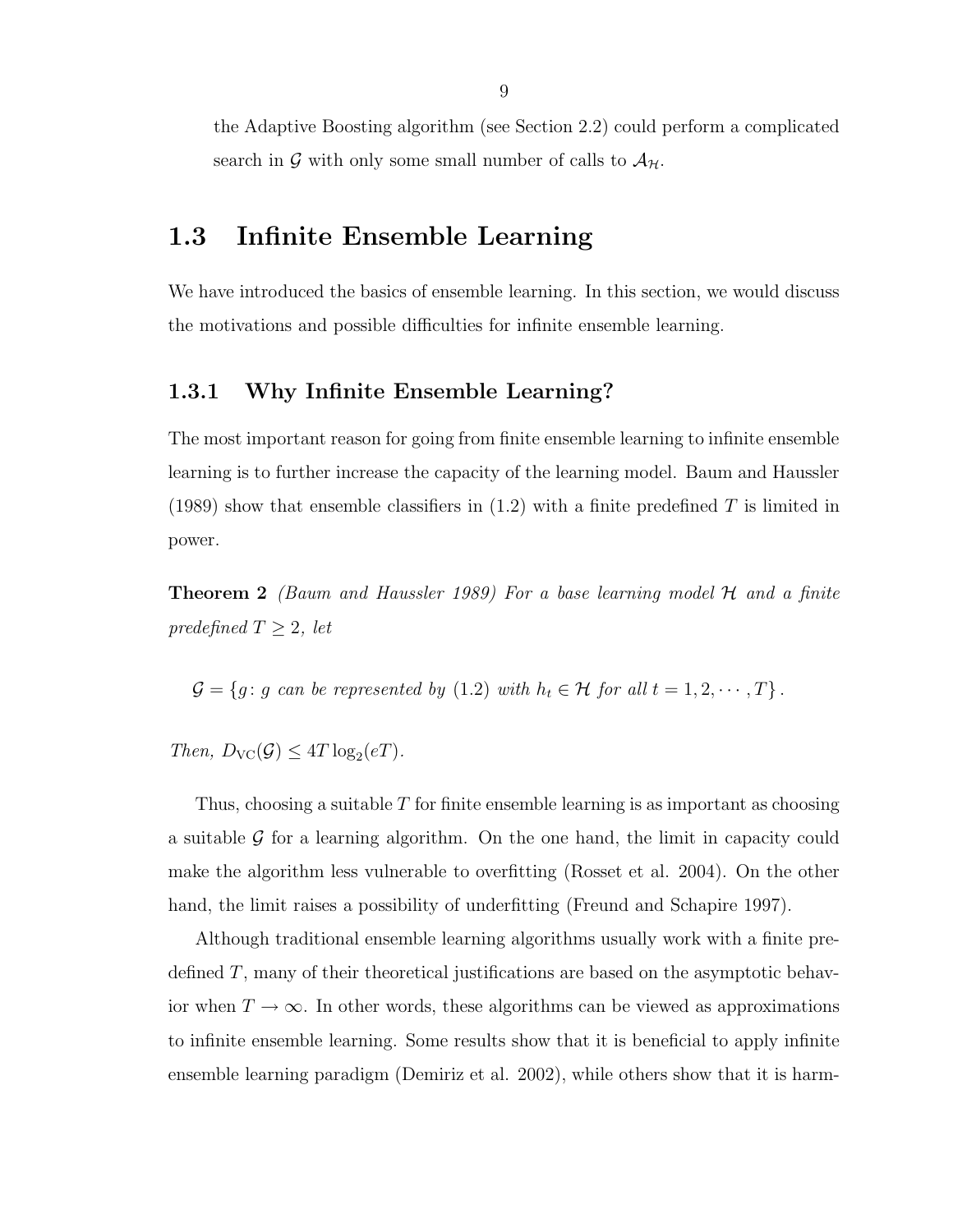ful to go closer to infinity by enlarging  $T$  (Rätsch et al. 2001). The controversial results suggest further research on infinite ensemble learning.

There are many successful learning algorithms that work well by combining infinite processes, transition probabilities, or features. For example, infinite Gaussian Mixture Model (Rasmussen 2000), infinite Hidden Markov Model (Beal et al. 2003), or Support Vector Machine (Vapnik 1998). They successfully demonstrate that it can be beneficial to consider infinite mixtures in the learning model. Thus, we want to study whether infinite ensemble learning, that is, an infinite mixture of hypotheses, could also work well. In particular, our motivation comes from an open problem of Vapnik (1998, page 704):

The challenge is to develop methods that will allow us to average over large (even infinite) numbers of decision rules using margin control. In other words, the problem is to develop efficient methods for constructing averaging hyperplanes in high dimensional space.

Here the "decision rules" are the hypotheses in  $H$ , the "margin control" is for performing regularization, and the "averaging hyperplane" is the ensemble classifier. Briefly speaking, our task is to construct an ensemble classifier with an infinite number of hypotheses, while implicitly controlling the capacity of the learning model. Next, we will see the difficulties that arise with this task.

#### 1.3.2 Dealing with Infinity

To perform infinite ensemble learning, we would want to check and output classifiers of the form

$$
g(x) = \operatorname{sign}\left(\sum_{t=1}^{\infty} w_t h_t(x)\right),
$$
  

$$
w_t \geq 0, t = 1, \cdots, \infty,
$$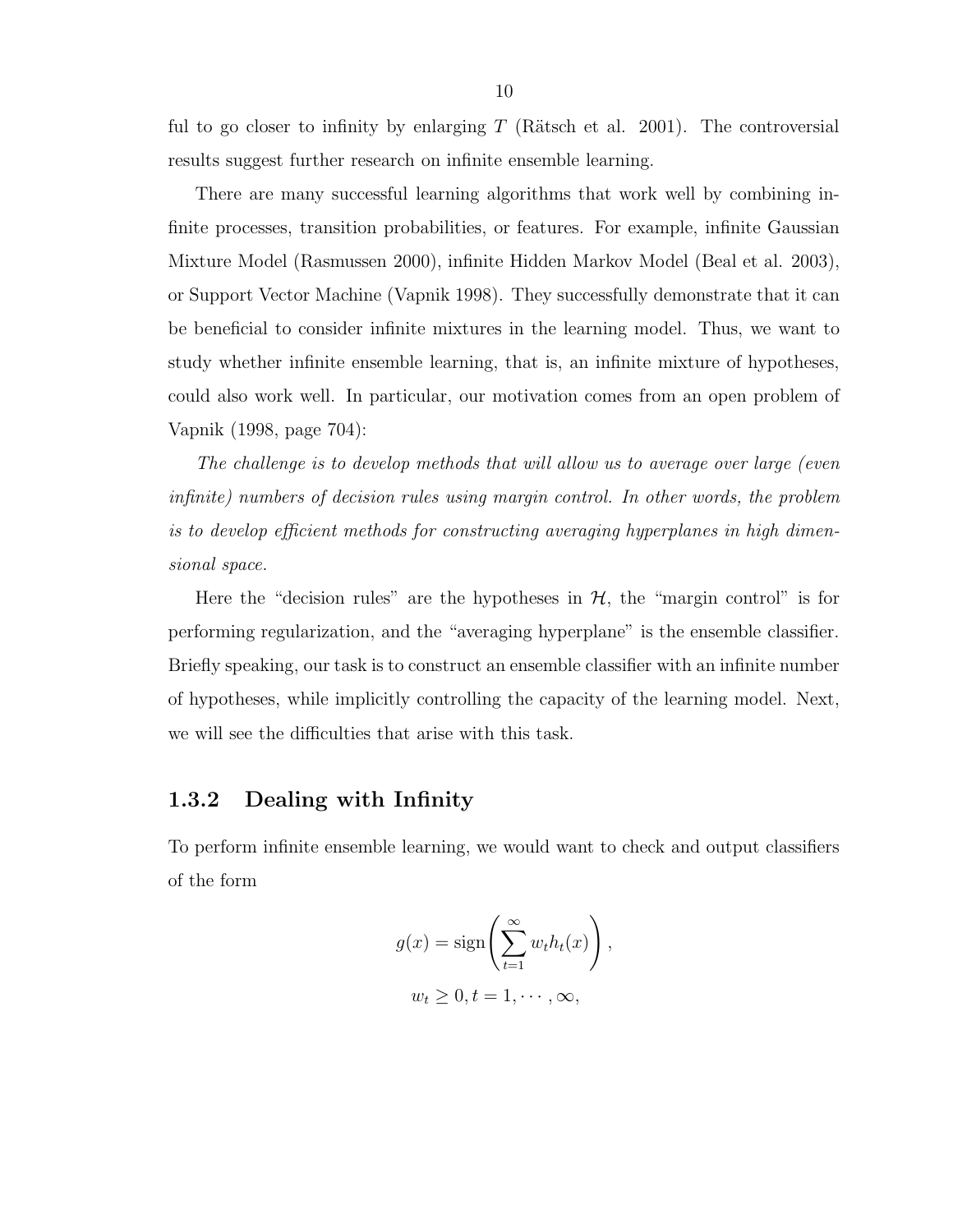or in the uncountable case,

$$
g(x) = \operatorname{sign}\left(\int_{\alpha \in \mathcal{C}} w_{\alpha} h_{\alpha}(x) d\alpha\right),
$$
  

$$
w_{\alpha} \ge 0, \alpha \in \mathcal{C}.
$$

The countable and uncountable cases share similar difficulties. We would conquer both cases in this thesis. Here, we will only discuss the countable case for simplicity.

The first obstacle is to represent the classifiers. The representation is important both for the learning algorithm, and for doing further prediction with the decision function  $g^*$ . We cannot afford to save and process every pair of  $(w_t, h_t)$  because of the infinity. One approach is to save only the pairs with nonzero hypothesis weights, because the zero weights do not affect the predictions of any ensemble classifier g. We call this approach *sparse representation*.

An ensemble classifier that only has a small finite number of nonzero hypothesis weights is called a sparse ensemble classifier. The viability of sparse representation is based on the assumption that the learning algorithm only needs to handle sparse ensemble classifiers. Some algorithms could achieve this assumption by applying an error cost  $e_Z(g)$  that favors sparse ensemble classifiers. An example of such design is the Linear Programming Boosting algorithm (Demiriz et al. 2002), which would be introduced in Section 2.2. The assumption on sparse ensemble classifiers is also crucial to many finite ensemble learning algorithms, because such property allows them to approximate the solutions well with a finite ensemble.

With the sparse representation approach, it looks as if infinite ensemble learning could be solved or approximated by finite ensemble learning. However, the sparsity assumption also means that the capacity of the classifiers is effectively limited by Theorem 2. In addition, it is not clear whether the error cost  $e_Z(g)$  that introduces sparsity could output a decision function  $g^*$  that generalizes well. Thus, we choose to take a different route. We want to conquer the task of infinite ensemble learning without sparse representation, and see if our approach could perform better.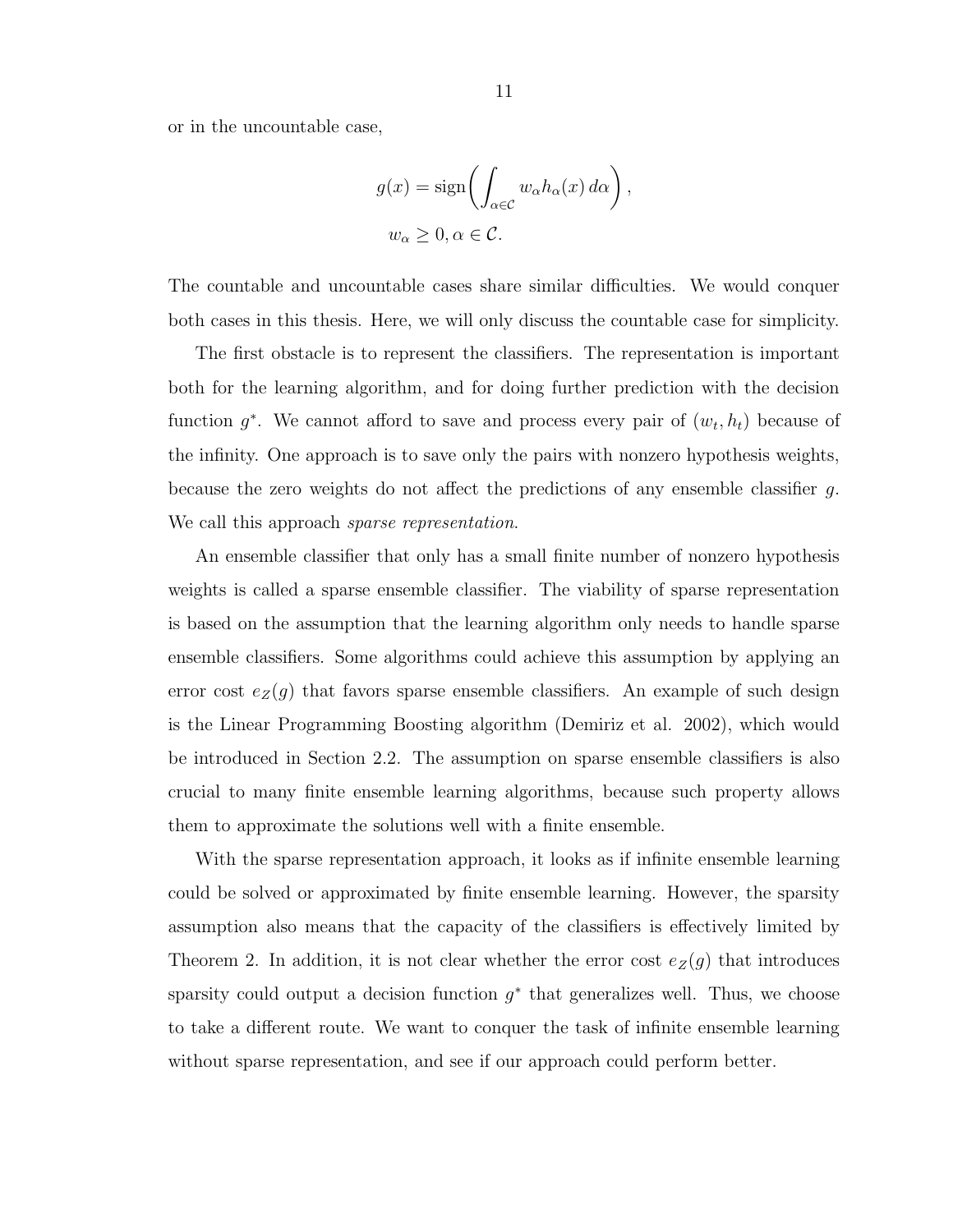Another obstacle in infinite ensemble learning is the infinite number of constraints

$$
w_t \geq 0, t = 1, 2, \cdots, \infty.
$$

Learning algorithms usually try to minimize the error cost  $e_Z(g)$ , which becomes a harder task when more constraints needs to be satisfied and maintained simultaneously. The infinite number of constraints resides in the extreme of this difficulty, and is part of the challenge mentioned by Vapnik (1998).

### 1.4 Overview

This thesis exploits the Support Vector Machine (SVM) to tackle the difficulties in infinite ensemble learning. We would show the similarity between SVM and boostingtype ensemble learning algorithms, and formulate an infinite ensemble learning framework. based on SVM. The key of the framework is to embed infinite number of hypotheses into the kernel of SVM. Such framework does not require the assumption for sparse representation, and inherits the profound theoretical results of SVM.

We find that we can apply this framework to construct new kernels for SVM, and to interpret some existing kernels. In addition, we can use this framework to fairly compare SVM with other ensemble learning algorithms. Experimental results show that our SVM-based infinite ensemble learning algorithm has superior performance over popular ensemble learning algorithms.

This thesis is organized as follows. In Chapter 2, we discuss the connection between SVM and ensemble learning algorithms. Next in Chapter 3, we show our framework for embedding hypotheses into the SVM kernel, and explain how this framework converts SVM into an infinite ensemble learning algorithm. We then demonstrate the framework with some concrete instances in Chapter 4. Finally, we show the experimental results in Chapter 5, and conclude in Chapter 6.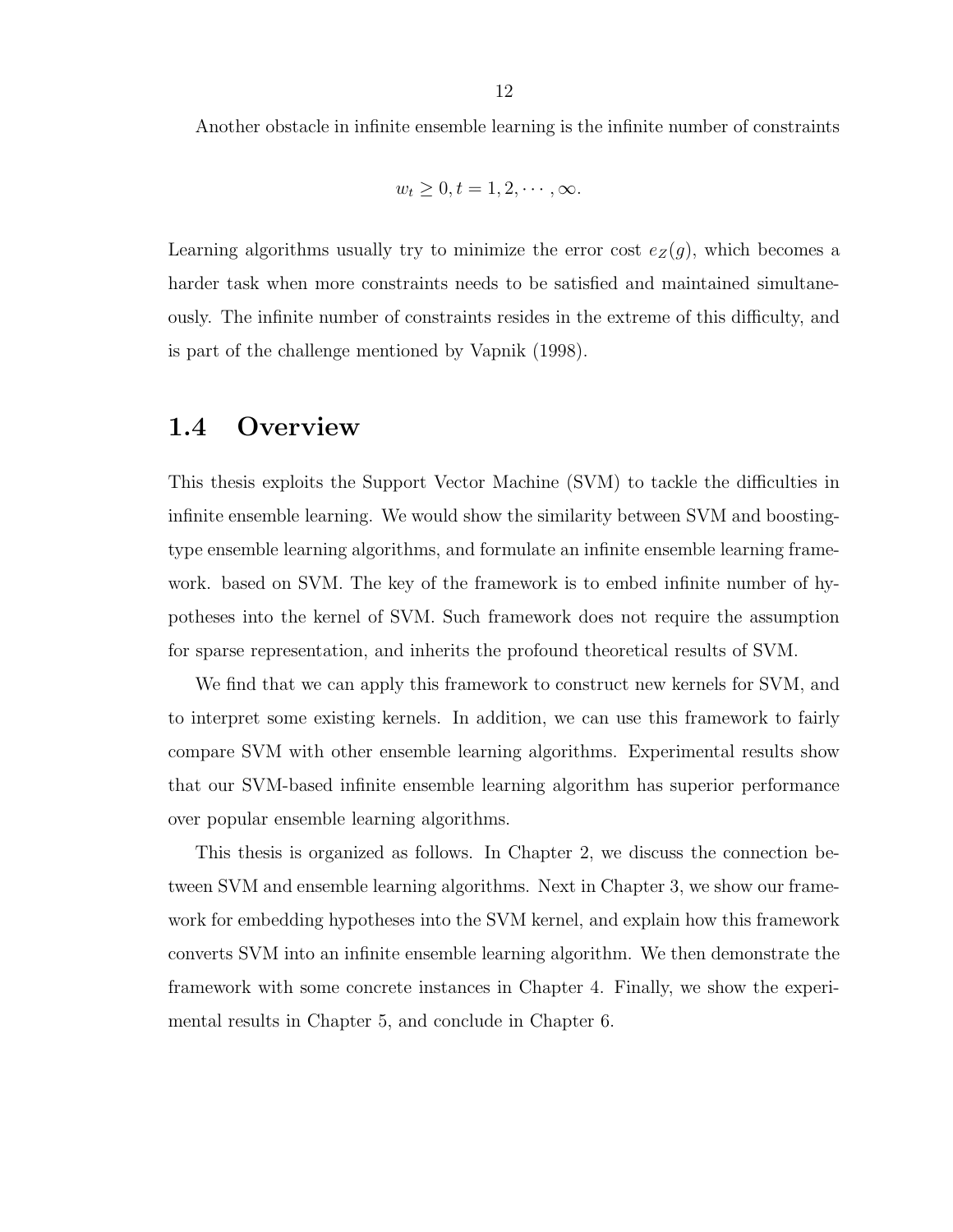## Chapter 2

# Connection between SVM and Ensemble Learning

In this chapter, we focus on connecting Support Vector Machine (SVM) to ensemble learning algorithms. The connection is our first step towards designing an infinite ensemble learning algorithm with SVM. We start by providing the formulations of SVM in Section 2.1, and show that SVM implements the concept of large-margin classifiers. Next in Section 2.2, we introduce some ensemble learning algorithms that also output large-margin classifiers. Then, we would further discuss the connection between SVM and those algorithms in Section 2.3.

### 2.1 Support Vector Machine

The Support Vector Machine (SVM) is a learning algorithm based on V-C type learning theory (see Theorem 1). We shall first introduce the basic idea of SVM: producing a hyperplane classifier with the largest minimum margin. Then, we would extend the basic idea to a more powerful and more robust SVM formulation.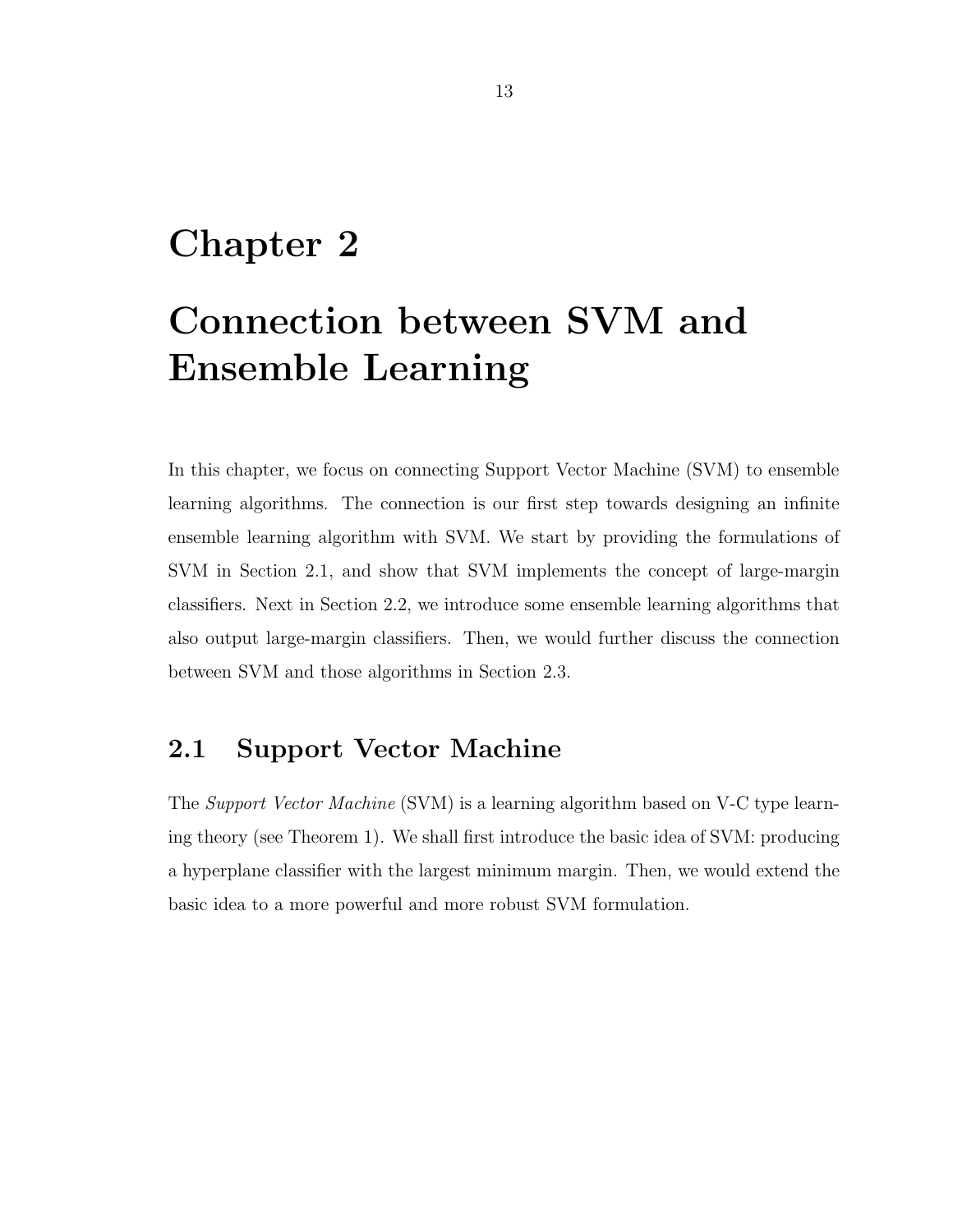#### 2.1.1 Basic SVM Formulation

We start from a basic SVM formulation: *linear hard-margin* SVM (Vapnik 1998), which constructs a decision function <sup>1</sup>

$$
g^*(x) = \text{sign}(w^T x + b)
$$

with the optimal solution  $(w, b)$  to the following problem:

$$
(P_1) \quad \max_{w \in \mathbb{R}^D, b \in \mathbb{R}, \rho \in \mathbb{R}^N} \quad \min_{1 \le i \le N} \rho_i
$$
\nsubject to\n
$$
\rho_i = \frac{1}{\|w\|_2} y_i \left( w^T x_i + b \right), \, i = 1, 2, \cdots, N,
$$
\n
$$
\rho_i \ge 0, i = 1, 2, \cdots, N.
$$

The classifier of the form  $sign(w^T x + b)$  is called a *hyperplane classifier*, which divides the space  $\mathbb{R}^D$  with the hyperplane  $w^T x + b = 0$ . For a given hyperplane classifier, the value  $\rho_i$  is called the  $\ell_2$ -margin of each training example  $z_i = (x_i, y_i)$ , and its magnitude represents the Euclidean distance of  $x_i$  to the hyperplane  $w^T x + b = 0$ . We illustrate the concept of margin in Figure 2.1. The constraint  $\rho_i \geq 0$  means that the associated training example  $z_i$  is classified correctly using the classifier. Linear hard-margin SVM would output a hyperplane classifier that not only classifies all training examples correctly (called separates all training examples), but also has the largest minimum margin. In other words, the distance from any training vector to the hyperplane should be as large as possible.

The intuition for obtaining a large-margin classifier is to have less uncertainty near the decision boundary  $w^T x + b = 0$ , where sign( $\cdot$ ) switches sharply. A deeper theoretical justification is that the large-margin concept implicitly limits the capacity of the admissible learning model.

**Theorem 3** (Vapnik 1998) Let the vectors  $x \in \mathcal{X} \subseteq \mathbb{R}^D$  belong to a sphere of ra-

<sup>&</sup>lt;sup>1</sup>Here  $u^T$  means the transpose of the vector u, and hence  $u^T v$  is the inner product of the two vectors in  $\mathbb{R}^D$ .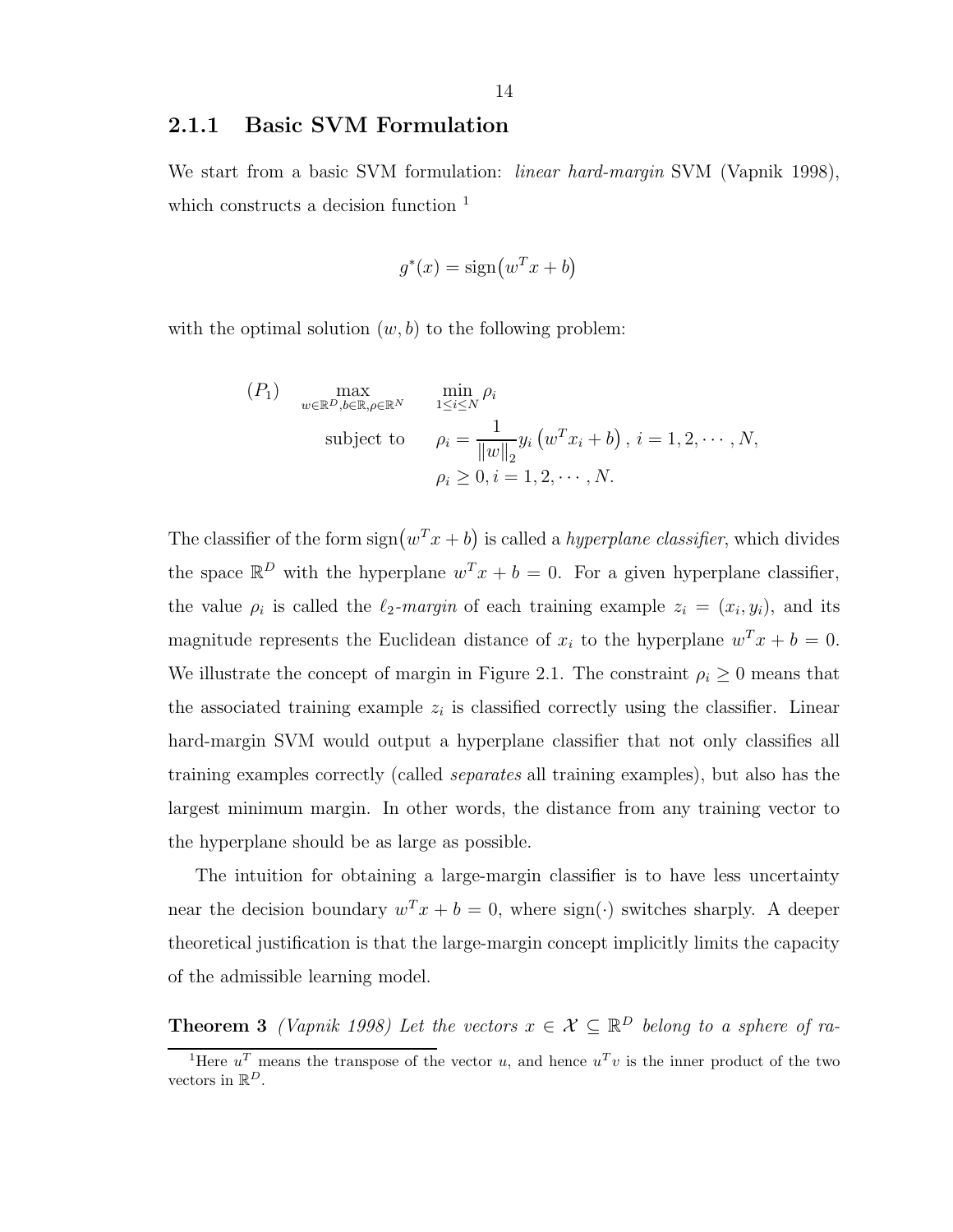

Figure 2.1: Illustration of the margin, where  $y_i = 2 \cdot I$ [circle is empty] – 1

dius  $R$ , and define the  $\Gamma$ -margin hyperplane

$$
g_{w,b}(x) = \begin{cases} 1, & \text{if } \frac{1}{\|w\|_2} \cdot (w^T x + b) \ge \Gamma \\ -1, & \text{if } \frac{1}{\|w\|_2} \cdot (w^T x + b) \le -\Gamma \end{cases}
$$

Then, the learning model G that consists of all the  $\Gamma$ -margin hyperplanes has V-C dimension

$$
D_{\text{VC}}(\mathcal{G}) \le \min\left(\frac{R^2}{\Gamma^2}, D\right) + 1.
$$

Thus, when choosing the hyperplane with the largest minimum margin, we could shrink and bound the capacity of the learning model. As mentioned in Section 1.1, this idea corresponds to the regularization strategy for designing learning algorithms.

Problem  $(P_1)$  contains the max-min operation and nonlinear constraints, which are complicated to solve. Nevertheless, the optimal solution  $(w, b)$  for a following simple quadratic problem is also optimal for  $(P_1)$ .

$$
(P_2) \min_{w \in \mathbb{R}^D, b \in \mathbb{R}} \frac{1}{2} w^T w
$$
  
subject to 
$$
y_i (w^T x_i + b) \ge 1.
$$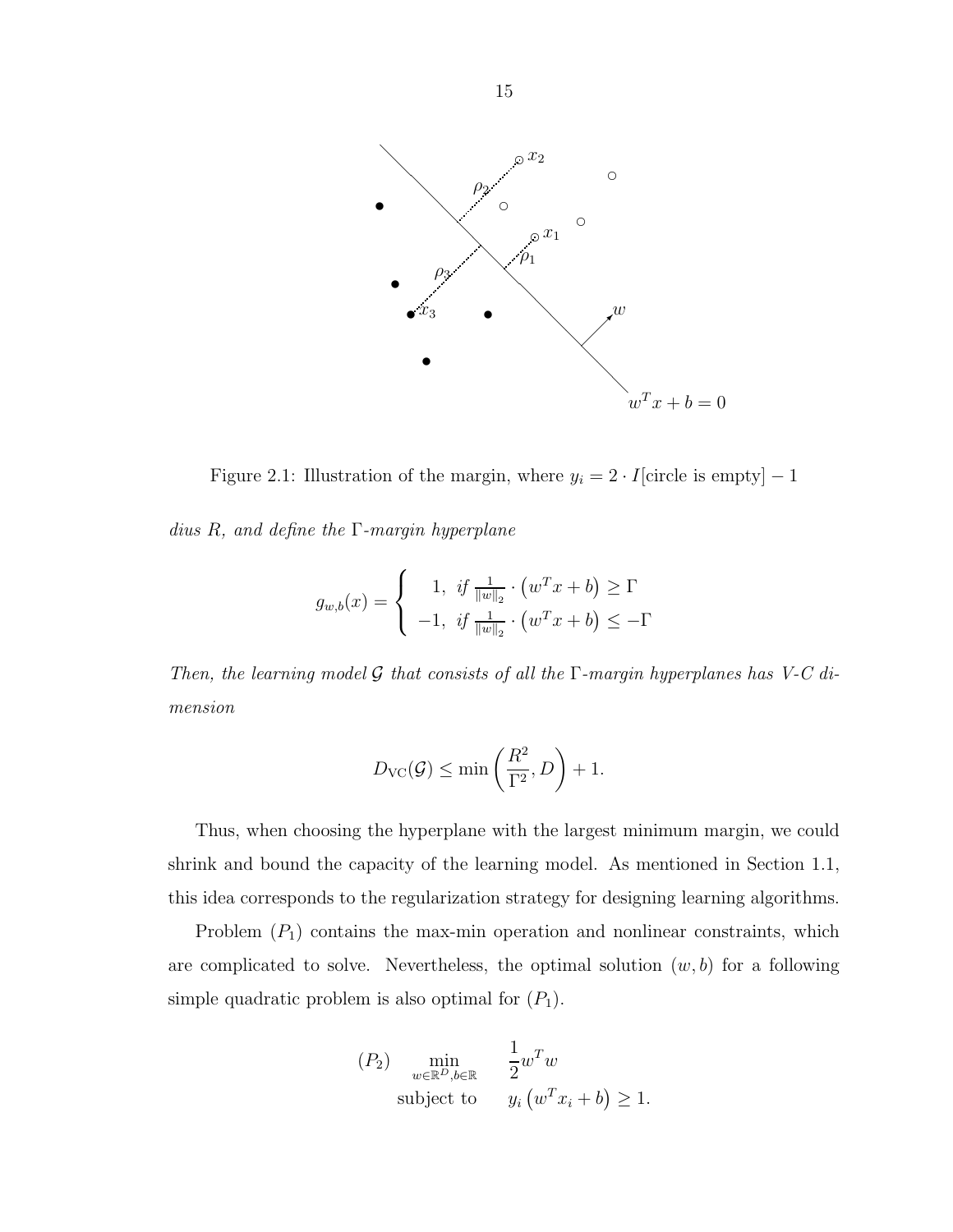The quadratic problem  $(P_2)$  is convex and is easier to analyze. In the next section, we would construct more powerful SVM formulations based on this problem.

#### 2.1.2 Nonlinear Soft-Margin SVM Formulation

Linear hard-margin SVM problem  $(P_2)$  has a drawback: what if the training examples cannot be perfectly separated with any hyperplane classifier? Figure 2.2(a) shows a training set of such situation. Then, the feasible region of  $(P_2)$  would be empty, and the algorithm could not output any decision function (Lin 2001).

This situation happens because the learning model (set of hyperplane classifiers) is not powerful enough, or because the training examples contain noise. Nonlinear soft-margin SVM applies two techniques to deal with the situation. First, it uses the feature transformation to increase the capacity of the learning model. Second, it allows the hyperplane classifier to violate some of the the constraints of  $(P_2)$  (Schölkopf and Smola 2002).

Nonlinear SVM works in a feature space  $\mathcal{F}$  rather than the original space  $\mathcal{X} \subseteq \mathbb{R}^D$ . The original vectors  $x \in \mathcal{X}$  are transformed to the feature vectors  $\phi_x \in \mathcal{F}$  by a *feature* mapping

$$
\Phi: \qquad \mathcal{X} \to \mathcal{F}
$$

$$
x \mapsto \phi_x
$$

We assume that the feature space  $\mathcal F$  is a Hilbert space defined with an inner product  $\langle \cdot, \cdot \rangle$ . Then, we can replace the  $w^T x$  in linear SVM by  $\langle w, \phi_x \rangle$ . The resulting classifier would still be of hyperplane-type in  $\mathcal{F}$ , and hence Theorem 3 could be applied by considering  $\phi_x$  instead of x. When  $\Phi$  is a complicated feature transform, it is likely that we could separate the training examples in  $\mathcal{F}$ . For example, assume that

$$
\Phi: \mathbb{R}^2 \to \mathcal{F} = \mathbb{R}^5
$$
\n
$$
\left( (x)_1, (x)_2 \right) \mapsto \left( (x)_1, (x)_2, (x)_1^2, (x)_1 (x)_2, (x)_2^2 \right),
$$
\n
$$
(2.1)
$$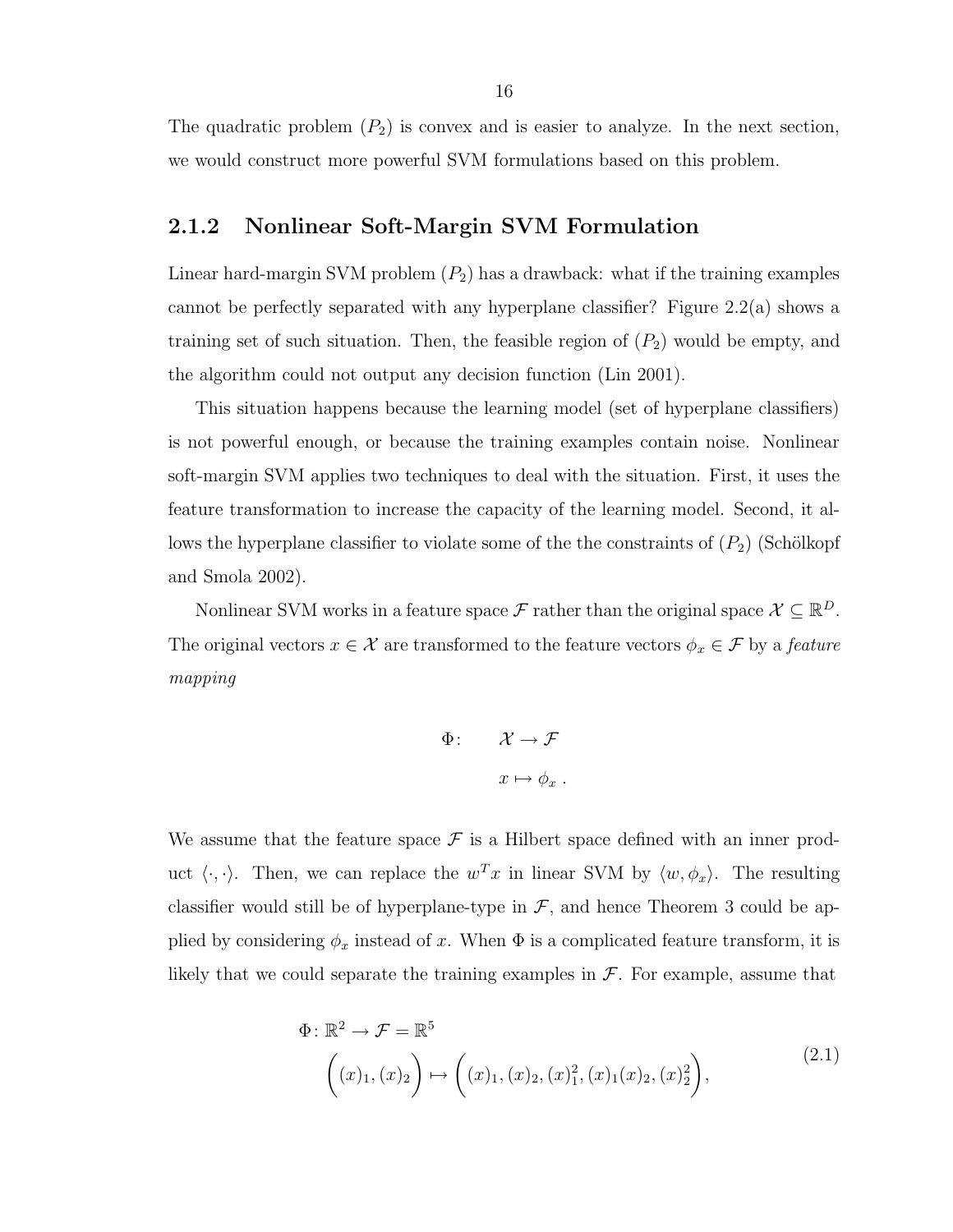

(a) No hyperplane classifier could separate the training examples

(b) A quadratic curve classifier separates the training examples

Figure 2.2: The power of the feature mapping in (2.1)

where  $(x)_d$  is the d-th element of the vector x. Then, any classifier of the form

$$
\text{sign}\bigg(\langle w, \Phi(x) \rangle + b\bigg)
$$

would be a quadratic curve in  $\mathbb{R}^2$ , and the set of such classifiers is more powerful than the set of hyperplane classifiers in  $\mathbb{R}^2$ , as illustrated by Figure 2.2.

With a suitable feature transform, *nonlinear soft-margin* SVM outputs the decision function

$$
g^*(x) = \text{sign}\left(\langle w, \phi_x \rangle + b\right) \tag{2.2}
$$

with the optimal solution to

$$
(P_3) \quad \min_{w \in \mathcal{F}, b \in \mathbb{R}, \xi \in \mathbb{R}^D} \quad \frac{1}{2} \langle w, w \rangle + C \sum_{i=1}^N \xi_i
$$
\n
$$
\text{subject to} \quad y_i \big( \langle w, \phi_{x_i} \rangle + b \big) \ge 1 - \xi_i, i = 1, 2, \cdots, N,
$$
\n
$$
\xi_i \ge 0, i = 1, 2, \cdots, N.
$$

The value  $\xi_i$  is the violation that the hyperplane classifier makes on training examples  $z_i = (x_i, y_i)$ , and  $C > 0$  is the parameter that controls the amount of the total violations allowed. When  $C \to \infty$ , we call  $(P_3)$  the problem of nonlinear hard-margin SVM, in which all  $\xi_i$  would be forced to zero.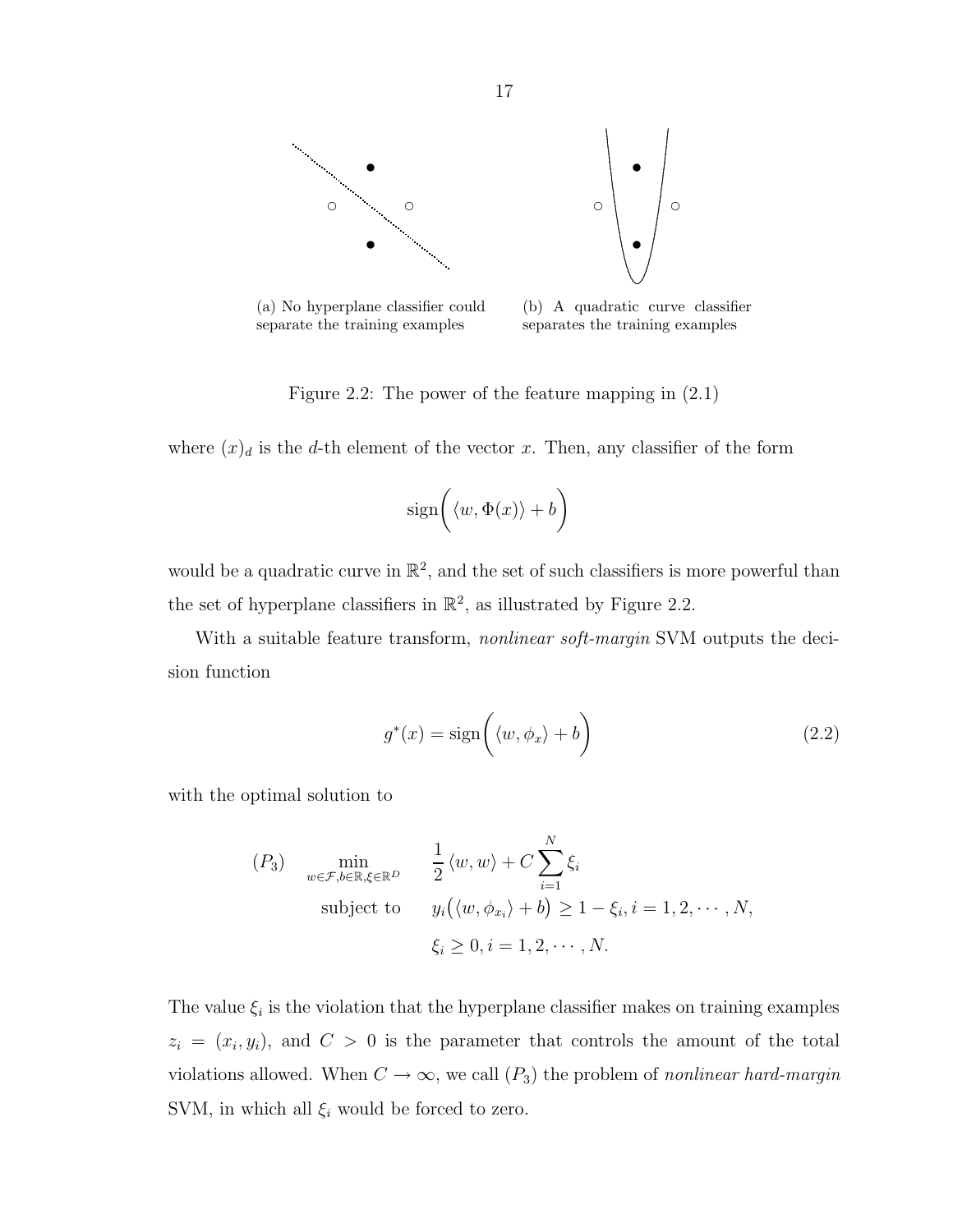Because the feature space  $\mathcal F$  could be of infinite number of dimensions, SVM software usually solves the Lagrangian dual of  $(P_3)$  instead:

$$
(P_4) \quad \min_{\lambda \in \mathbb{R}^N} \quad \frac{1}{2} \sum_{i=1}^N \sum_{j=1}^N \lambda_i \lambda_j y_i y_j \mathcal{K}(x_i, x_j) - \sum_{i=1}^N \lambda_i
$$
\nsubject to\n
$$
\sum_{i=1}^N y_i \lambda_i = 0,
$$
\n
$$
0 \le \lambda_i \le C, i = 1, \dots, N.
$$

Here  $K$  is called the *kernel*, and is defined as

$$
\mathcal{K}(x, x') \equiv \langle \phi_x, \phi_{x'} \rangle. \tag{2.3}
$$

The duality between  $(P_3)$  and  $(P_4)$  holds for any Hilbert space  $\mathcal F$  (Lin 2001). Through duality, the optimal  $(w, b)$  for  $(P_3)$  and the optimal  $\lambda$  for  $(P_4)$  are related by (Vapnik 1998; Schölkopf and Smola 2002)

$$
w = \sum_{i=1}^{N} y_i \lambda_i \phi_{x_i}
$$
 (2.4)

and

$$
b \ge \max\left\{-y_i\left(1 - \sum_{i=1}^N \lambda_i y_i \mathcal{K}(x_i, x_j)\right) : \begin{cases} \alpha_j > 0, y_j = -1 \\ \text{or } \alpha_j < C, y_j = +1 \end{cases}\right\}
$$
\n
$$
b \le \min\left\{+y_i\left(1 - \sum_{i=1}^N \lambda_i y_i \mathcal{K}(x_i, x_j)\right) : \begin{cases} \alpha_j < C, y_j = -1 \\ \text{or } \alpha_j > 0, y_j = +1 \end{cases}\right\} \tag{2.5}
$$

Then, the decision function becomes

$$
g^*(x) = \text{sign}\left(\sum_{i=1}^N y_i \lambda_i \mathcal{K}(x_i, x) + b\right) \tag{2.6}
$$

An important observation is that both  $(P_4)$  and  $(2.6)$  do not require any computation of w explicitly. Hence, even if the feature space  $\mathcal F$  has an infinite number of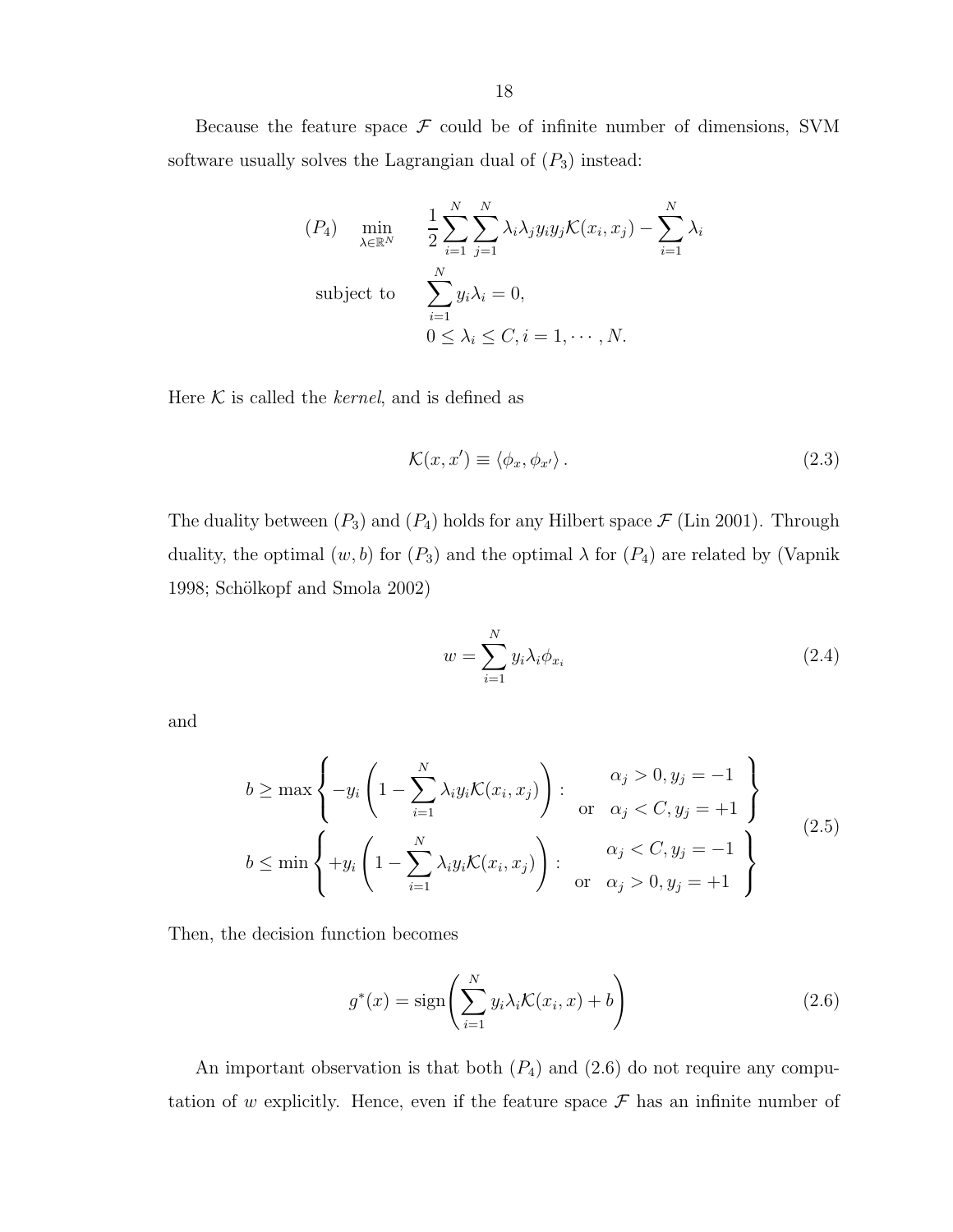dimensions, we could solve  $(P_4)$  and obtain  $g^*$  with only the kernel  $\mathcal{K}(x, x')$ . The use of a kernel instead of directly computing the inner product in  $\mathcal F$  is called the kernel trick, and is a key ingredient of SVM.

For the kernel trick to go through, the kernel  $\mathcal{K}(x, x')$  should be easy to compute. Alternatively, we may wonder if we could start with an arbitrary kernel, and claim that it is an inner product  $\langle \cdot, \cdot \rangle$  in some space  $\mathcal{F}$ . An important tool for this approach is the Mercer's condition. Next, we first define some important terms in Definition 2, and describe the Mercer's condition briefly in Theorem 4.

#### **Definition 2** For some N by N matrix  $K$ ,

- 1. K is positive semi-definite (PSD) if  $v^T K v \geq 0$  for all  $v \in \mathbb{R}^N$ .
- 2. K is positive definite (PD) if  $v^T K v > 0$  for all  $v \in \mathbb{R}^N$  such that some  $v_i$  is nonzero.
- 3. K is conditionally positive semi-definite (CPSD) if  $v^T K v \geq 0$  for all  $v \in \mathbb{R}^N$ such that  $\sum_{i=1}^{N} v_i = 0$ .
- 4. K is conditionally positive definite (CPD) if  $v^T K v > 0$  for all  $v \in \mathbb{R}^N$  such that  $\sum_{i=1}^{N} v_i = 0$  and some  $v_i$  is nonzero.

**Theorem 4** (Vapnik 1998; Schölkopf and Smola 2002) A symmetric function  $\mathcal{K}(x, x')$ is a valid inner product in some space  $\mathcal F$  if and only if for every N and  $\{x_i\}_{i=1}^N \in \mathcal X^N$ , the matrix K constructed by  $K_{ij} = \mathcal{K}(x_i, x_j)$ , called the Gram matrix of K, is PSD.

Several functions are known to satisfy Mercer's condition for  $\mathcal{X} \subseteq \mathbb{R}^D$ , including:

- Linear:  $\mathcal{K}(x, x') = x^T x'.$
- Polynomial:  $\mathcal{K}(x, x') = (x^T x' + r)^k, r \ge 0, k \in \mathbb{N}$ .
- Gaussian:  $\mathcal{K}(x, x') = \exp(-\gamma \|x x'\|_2^2)$  $_{2}^{2}\big)$ ,  $\gamma > 0$ .
- Exponential:  $\mathcal{K}(x, x') = \exp(-\gamma \|x x'\|_2), \gamma > 0.$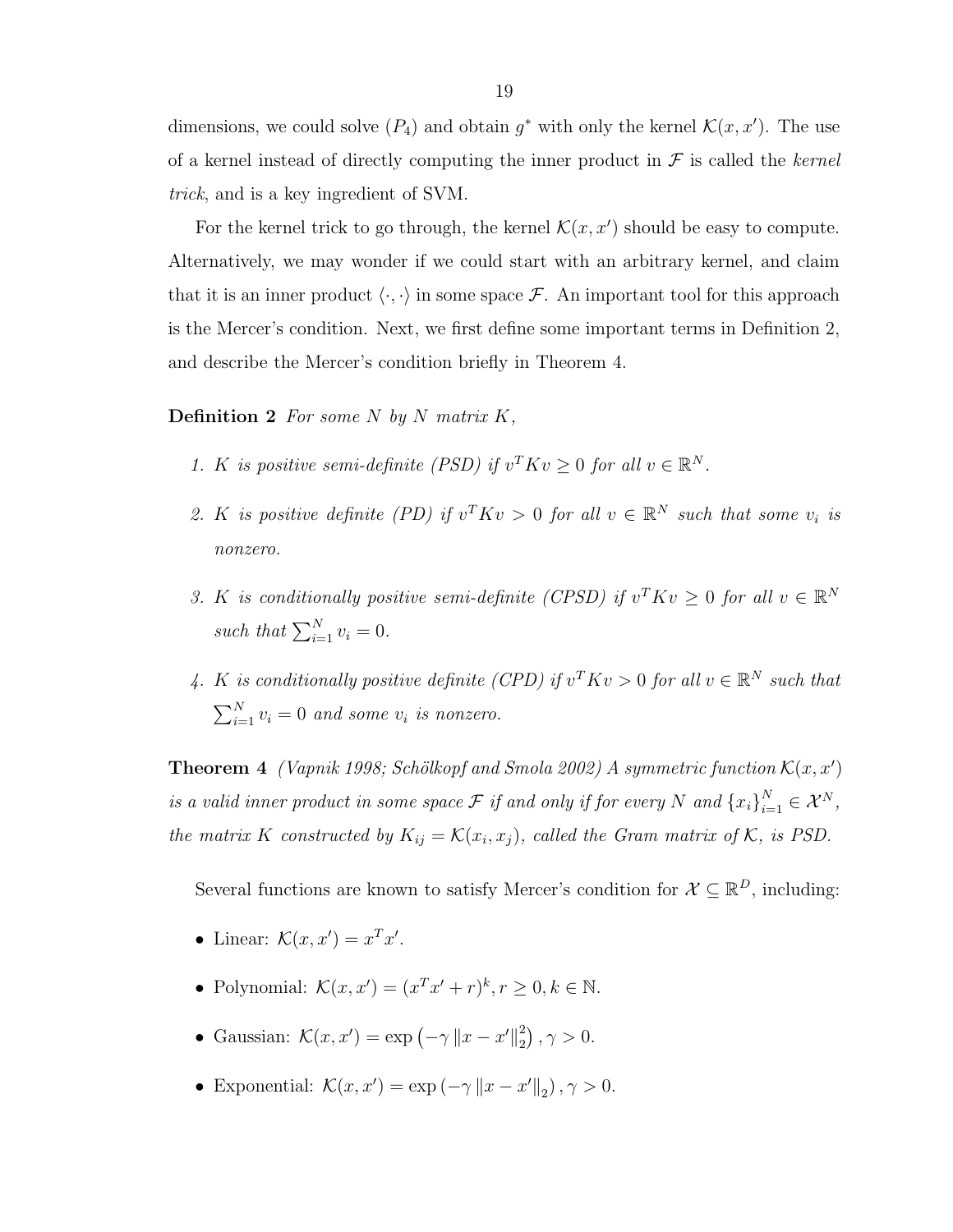• Laplacian:  $\mathcal{K}(x, x') = \exp(-\gamma ||x - x'||_1), \gamma > 0.$ 

SVM with different kernels try to classify the examples with large-margin hyperplane classifiers in different Hilbert spaces. Some ensemble learning algorithms can also produce large-margin classifiers with a suitable definition of the "margin." Note that we deliberately use the same symbol w in  $(P_3)$  for the hyperplane classifiers and for the hypothesis weights in ensemble learning. In the next section, we shall see that this notation easily connects SVM to ensemble learning through the large-margin concept.

### 2.2 Ensemble Learning and Large-Margin Concept

We have introduced SVM and the large-margin concept. In this section we show two ensemble learning algorithms that also output large-margin classifiers. The first one is Adaptive Boosting, and the second one is Linear Programming Boosting.

#### 2.2.1 Adaptive Boosting

Adaptive Boosting (AdaBoost) is one of the most popular algorithms for ensemble learning (Freund and Schapire 1996; Freund and Schapire 1997). For a given integer T, AdaBoost iteratively forms an ensemble classifier

$$
g^*(x) = sign\left(\sum_{t=1}^T w_t h_t(x)\right), w_t \ge 0, t = 1, 2, \cdots, T.
$$

In each iteration t, there is a sample weight  $U_t(i)$  on each training example  $z_i$ , and AdaBoost selects  $h_t \in \mathcal{H}$  with the least weighted in-sample error:

$$
h_t = \operatorname{argmin}_{h \in \mathcal{H}} \left( \sum_{i=1}^N I[y_i \neq h(x_i)] \cdot U_t(i) \right).
$$

AdaBoost then assigns the unnormalized hypothesis weight  $w_t$  to  $h_t$ , and generates  $U_{t+1}(\cdot)$  for the next iteration. The details of AdaBoost are shown in Algorithm 1.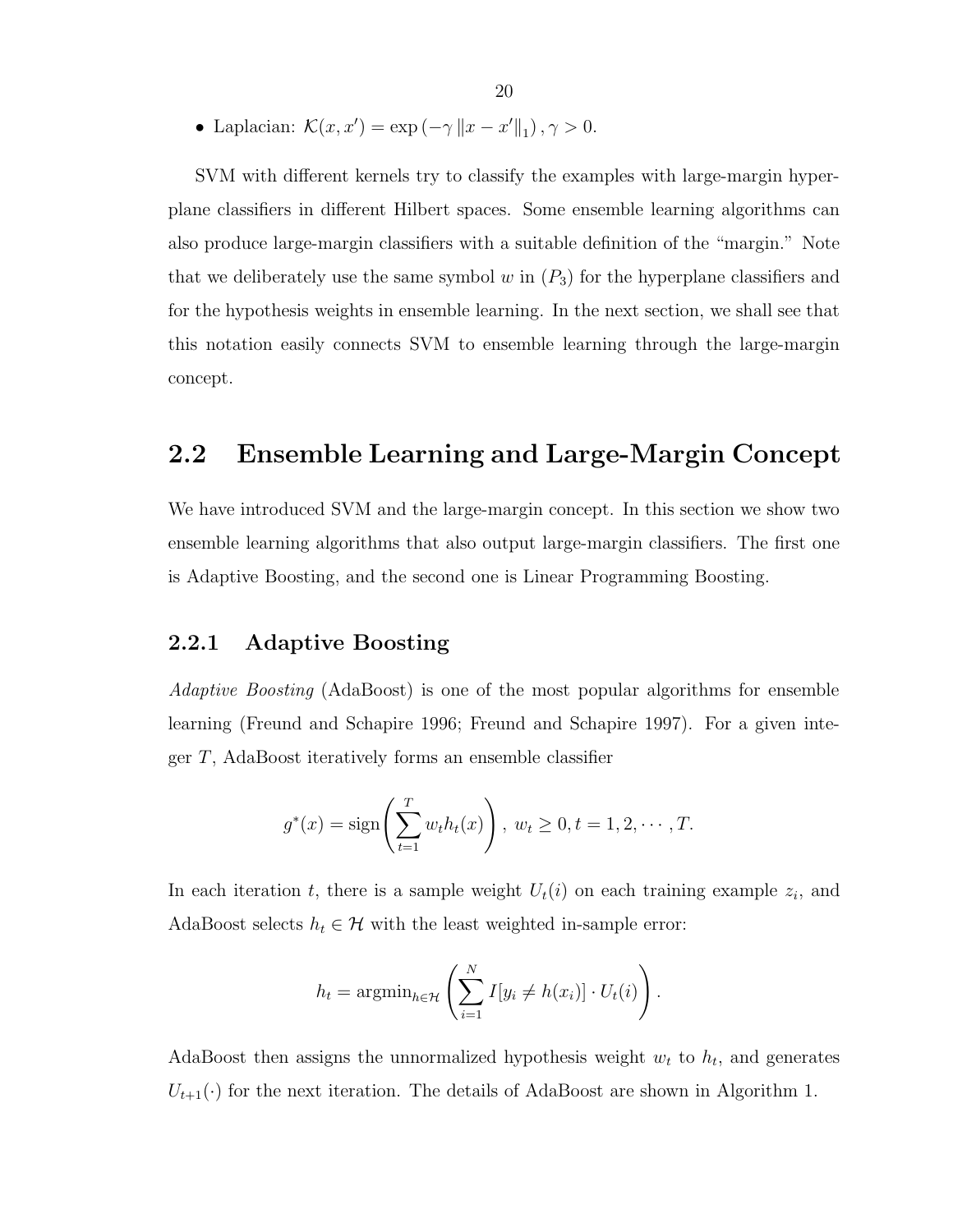Algorithm 1 has an interpretation as a gradient-based optimization technique (Mason et al. 2000). It obtains the hypotheses and weights by solving the following optimization problem:

$$
(P_5) \quad \max_{w_t \in \mathbb{R}, h_t \in \mathcal{H}, \rho \in \mathbb{R}^N} \quad -\sum_{i=1}^N \exp\left(-\|w\|_1 \rho_i\right)
$$
\n
$$
\text{subject to} \quad \rho_i = \frac{1}{\|w\|_1} y_i \left(\sum_{t=1}^\infty w_t h_t(x_i)\right), \ i = 1, 2, \cdots, N,
$$
\n
$$
w_t \ge 0, \ t = 1, 2, \cdots, \infty.
$$

Although  $(P_5)$  has an infinite number of variables  $(w_t, h_t)$ , AdaBoost approximates the optimal solution by the first  $T$  steps of the gradient-descent search. We could compare  $(P_5)$  with  $(P_1)$ . First, they have a similar term  $\rho_i$ . However, for SVM,  $\rho_i$ is the  $\ell_2$ -margin, while for AdaBoost,  $\rho_i$  is normalized by  $||w||_1$ , and is called the  $\ell_1$ -margin. The objective function of SVM is

$$
\min_{1\leq i\leq N} \, \rho_i \, ,
$$

while the objective function of AdaBoost is

$$
\sum_{i=1}^{N} - \exp(-\|w\|_{1} \rho_{i}).
$$

For large  $\rho_i$ , the term  $\exp(-||w||_1 \rho_i)$  would be close to zero and negligible. Thus, the two objective functions both focus only on small  $\rho_i$ . Note that for a fixed w, the term

$$
-\exp\left(-\left\|w\right\|_1\rho_i\right)
$$

is an increasing function of  $\rho_i$ . Thus, both  $(P_5)$  and  $(P_1)$  want to maximize the smaller margins.

Under some assumptions, Rätsch et al. (2001, Lemma 5) show that when  $T \to \infty$ , AdaBoost indeed finds an ensemble classifier that has the largest minimum  $\ell_1$ -margin.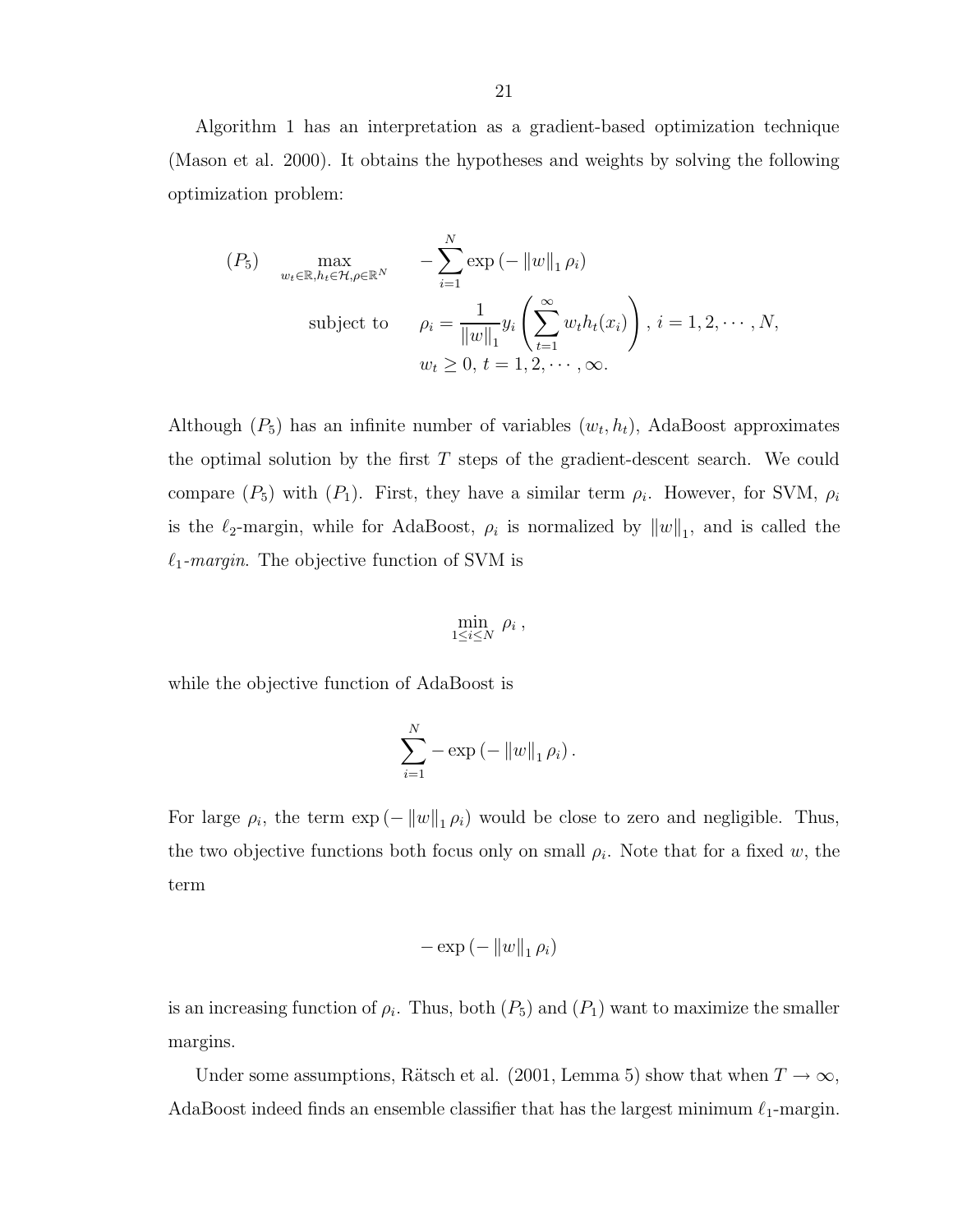In other words, AdaBoost asymptotically approximates an infinite ensemble classifier

$$
g^*(x) = \text{sign}\left(\sum_{t=1}^{\infty} w_t h_t(x)\right),
$$

such that  $(w, h)$  is an optimal solution for

$$
(P_6) \min_{w_t \in \mathbb{R}, h_t \in \mathcal{H}} \|w\|_1
$$
  
subject to 
$$
y_i \left(\sum_{t=1}^{\infty} w_t h_t(x_i)\right) \ge 1, i = 1, 2, \dots, N.
$$

$$
w_t \ge 0, t = 1, 2, \dots, \infty.
$$
 (2.7)

Compare  $(P_6)$  with  $(P_3)$ , we further see the similarity between SVM and AdaBoost. Note, however, that AdaBoost has additional constraints (2.7), which makes the problem harder to solve directly.

#### 2.2.2 Linear Programming Boosting

Linear Programming Boosting (LPBoost) solves  $(P_6)$  exactly with linear programming. We will introduce *soft-margin LPBoost*, which constructs an infinite ensemble classifier

$$
g^*(x) = \text{sign}\left(\sum_{t=1}^{\infty} w_t h_t(x)\right),
$$

with the optimal solution to

$$
(P_7) \min_{w_t \in \mathbb{R}, h_t \in \mathcal{H}} \sum_{t=1}^{\infty} w_t + C \sum_{i=1}^N \xi_i
$$
  
subject to 
$$
y_i \left( \sum_{t=1}^{\infty} w_t h_t(x_i) \right) \ge 1 - \xi_i,
$$

$$
\xi_i \ge 0, i = 1, 2, \dots, N,
$$

$$
w_t \ge 0, t = 1, 2, \dots, \infty.
$$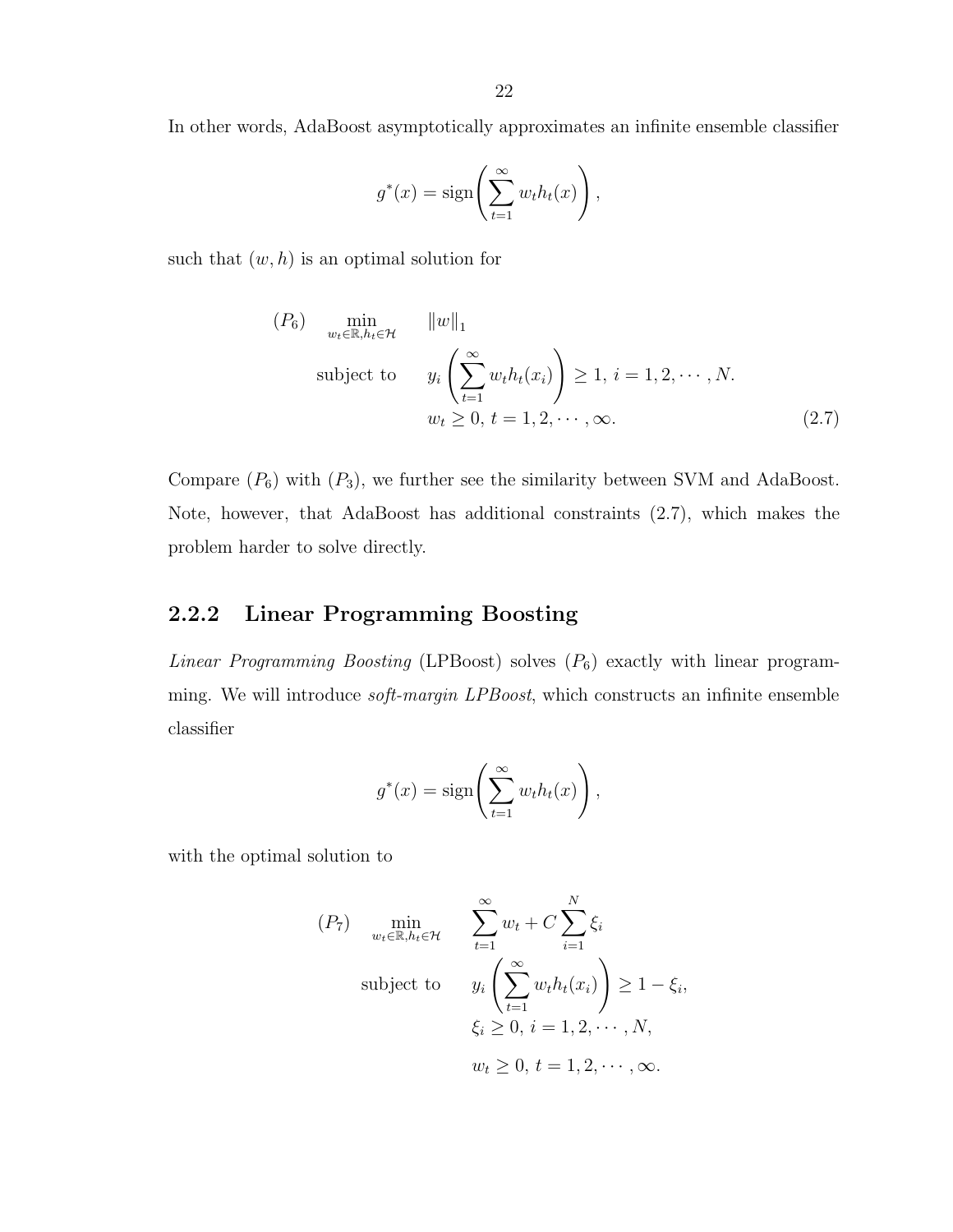Similar to the case of soft-margin SVM, the parameter C controls the amount of violations allowed. When  $C \rightarrow \infty$ , the soft-margin LPBoost approaches a *hardmargin* one, which solves  $(P_6)$  to obtain the decision function  $g^*$ .

LPBoost is an infinite ensemble learning algorithm. How does it handle infinite number of variables and constraints? First, there are many optimal solutions to  $(P_7)$ , and some of them only have a finite number of nonzero hypothesis weights  $w_t$ . For example, consider two hypothesis  $h_{t_1}$  and  $h_{t_2}$  such that

$$
h_{t_1}(x_i) = h_{t_2}(x_i)
$$
 for  $i = 1, 2, \dots, N$ .

We say that  $h_{t_1}$  and  $h_{t_2}$  have the same pattern, or are ambiguous, on the training vectors  $\{x_i\}_{i=1}^N$ . Assume that  $(w, h)$  is an optimal solution for  $(P_7)$ , and define

$$
\hat{w}_t = \begin{cases}\nw_{t_1} + w_{t_2} & t = t_1 \\
0 & t = t_2 \\
w_t & \text{otherwise.} \n\end{cases}
$$

Then, we can see that  $(\hat{w}, h)$  satisfies all the constraints of  $(P_7)$ , and still has the same objective value as  $(w, h)$ . Thus,  $(\hat{w}, h)$  is also an optimal solution. We can repeat this process and get an optimal solution that has at most  $2^N$  nonzero weights. LPBoost aims at finding this solution. Thus, it equivalently only needs to construct a finite ensemble classifier of at most  $2^N$  hypothesis weights.

Even if LPBoost would need at most  $2^N$  nonzero hypothesis weights  $w_t$ , the problem could still be intractable when N is large. However, minimizing the criteria  $||w||_1$ often produces a sparse solution (Meir and Rätsch 2003; Rosset et al. 2004). Hence, LPBoost could start with all zero hypothesis weights, and iteratively considers one hypothesis  $h_t$  that should have non-zero weight  $w_t$ . Because  $(P_7)$  is a linear programming problem, such step can be performed efficiently with a simplex-type solver using the column generation technique (Nash and Sofer 1996). The detail of LPBoost is shown in Algorithm 2.

There are two drawbacks for LPBoost. First, solving the inner problem  $(P_9)$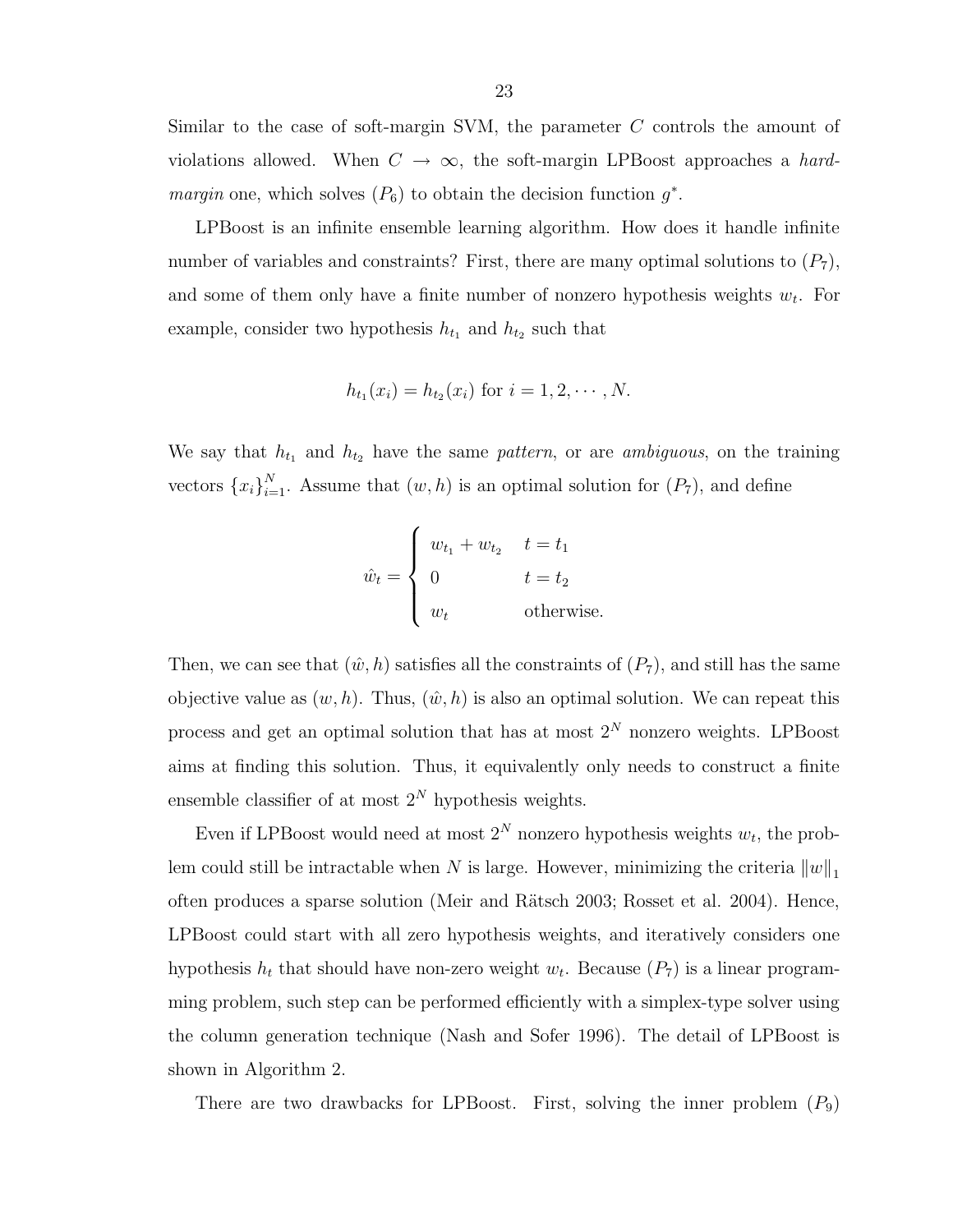

Figure 2.3: LPBoost can only choose one between  $h_1$  and  $h_2$ 

could be slow. As a consequence, the assumption on sparse representation becomes important, because the level of sparsity determines the number of inner optimization problems that LPBoost needs to solve. Second, for any specific pattern on the training vectors, LPBoost use one and only one  $h_t$  to represent it. The drawback here is that the single hypothesis  $h_t$  may not be the best compared to other ambiguous hypotheses. Figure 2.3 shows one such situation, in which the hypotheses are hyperplanes in two dimensional spaces. The classifier  $h_1$  seems to be a stabler choice over  $h_2$  for the pattern, but LPBoost might only select  $h_2$  as the representative. This drawback contradicts the ensemble view for stability: we should average over the predictions of the ambiguous hypotheses to obtain a stabler classifier.

## 2.3 Connecting SVM to Ensemble Learning

In  $(P_7)$ , we consider selecting an infinite number of hypotheses  $h_t$  from  $H$ , and then assigning the hypothesis weights  $w_t$  to them. When  $H$  is of countably infinite size, an equivalent approach is to assume  $\mathcal{H} = \{h_{(a)}\}_{a=1}^{\infty}$ , and obtain a nonnegative weight  $w_{(a)}$  for each hypothesis. We will use t when the hypotheses are iteratively selected,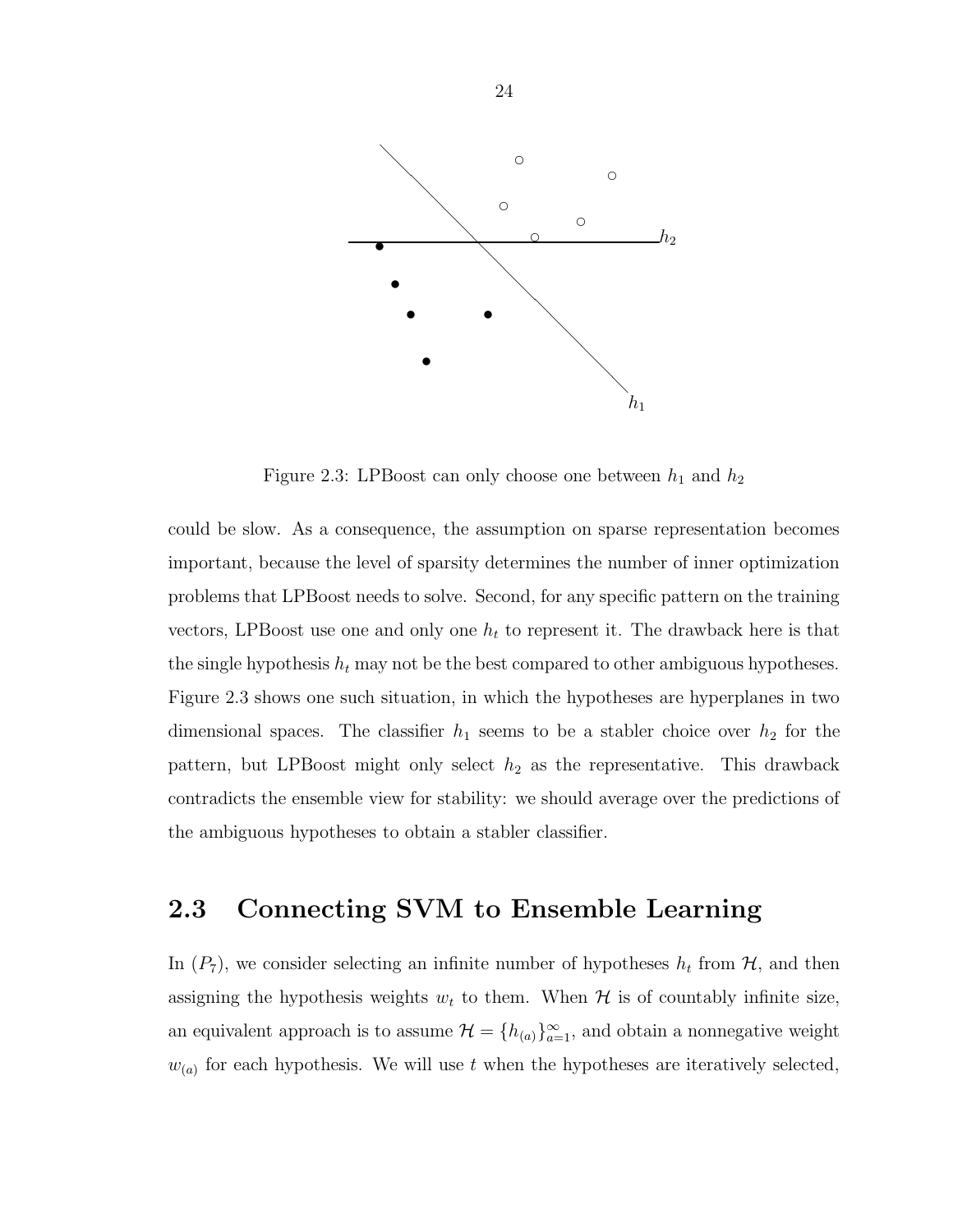and a as a general enumeration. Consider the feature transform

$$
\Phi(x) = (h_{(1)}(x), h_{(2)}(x), \cdots, h_{(a)}(x), \cdots). \tag{2.8}
$$

From  $(P_3)$  and  $(P_7)$ , we can clearly see the connection between SVM and LPBoost. The features in  $\phi_x$  in SVM and the hypotheses  $h_{(a)}(x)$  in LPBoost play similar roles. SVM and LPBoost both work on linear combinations of the features (hypothesis predictions), though SVM has an additional intercept term b. They both minimize the sum of a margin-control term and a violation term. However, SVM focuses on the  $\ell_2$ -margin while LPBoost deals with the  $\ell_1$ -margin. The later results in sparse representation of the ensemble classifier.

The connection between SVM and ensemble learning is widely known in literature. Freund and Schapire (1999) have shown the similarity of large-margin concept between SVM and AdaBoost. The connection has been used to develop new algorithms. For example, Rätsch et al. (2001) have tried to select the hypotheses by AdaBoost and obtain the hypothesis weights by solving an optimization problem similar to  $(P_3)$ . Another work by Rätsch et al. (2002) has shown a new one-class estimation algorithm based on the connection. Recently, Rosset et al. (2004) have applied the similarity to compare SVM with boosting algorithms.

Although  $H$  can be of infinite size, previous results that utilize the connection between SVM and ensemble learning usually only consider a finite subset of  $H$ . One of the reasons is that the constraints  $w_{(a)} \geq 0$ , which are required for ensemble learning, are hard to handle in SVM. If we have an infinite number of hypothesis weights, and directly add the nonnegative constraints to  $(P_3)$ , Vapnik (1998) shows that the dual problem  $(P_4)$  would become

$$
(P_8) \min_{\lambda \in \mathbb{R}^N, \zeta} \quad \frac{1}{2} \sum_{i=1}^N \sum_{j=1}^N \lambda_i \lambda_j y_i y_j \mathcal{K}(x_i, x_j) - \sum_{i=1}^N \lambda_i + \sum_{i=1}^N y_i \lambda_i \langle \phi_{x_i}, \zeta \rangle + \frac{1}{2} \langle \zeta, \zeta \rangle
$$
\nsubject to\n
$$
0 \le \lambda_i \le C, i = 1, \dots, N,
$$
\n
$$
\zeta_{(a)} \in \mathbb{R}, \zeta_{(a)} \ge 0, a = 1, 2, \dots, \infty.
$$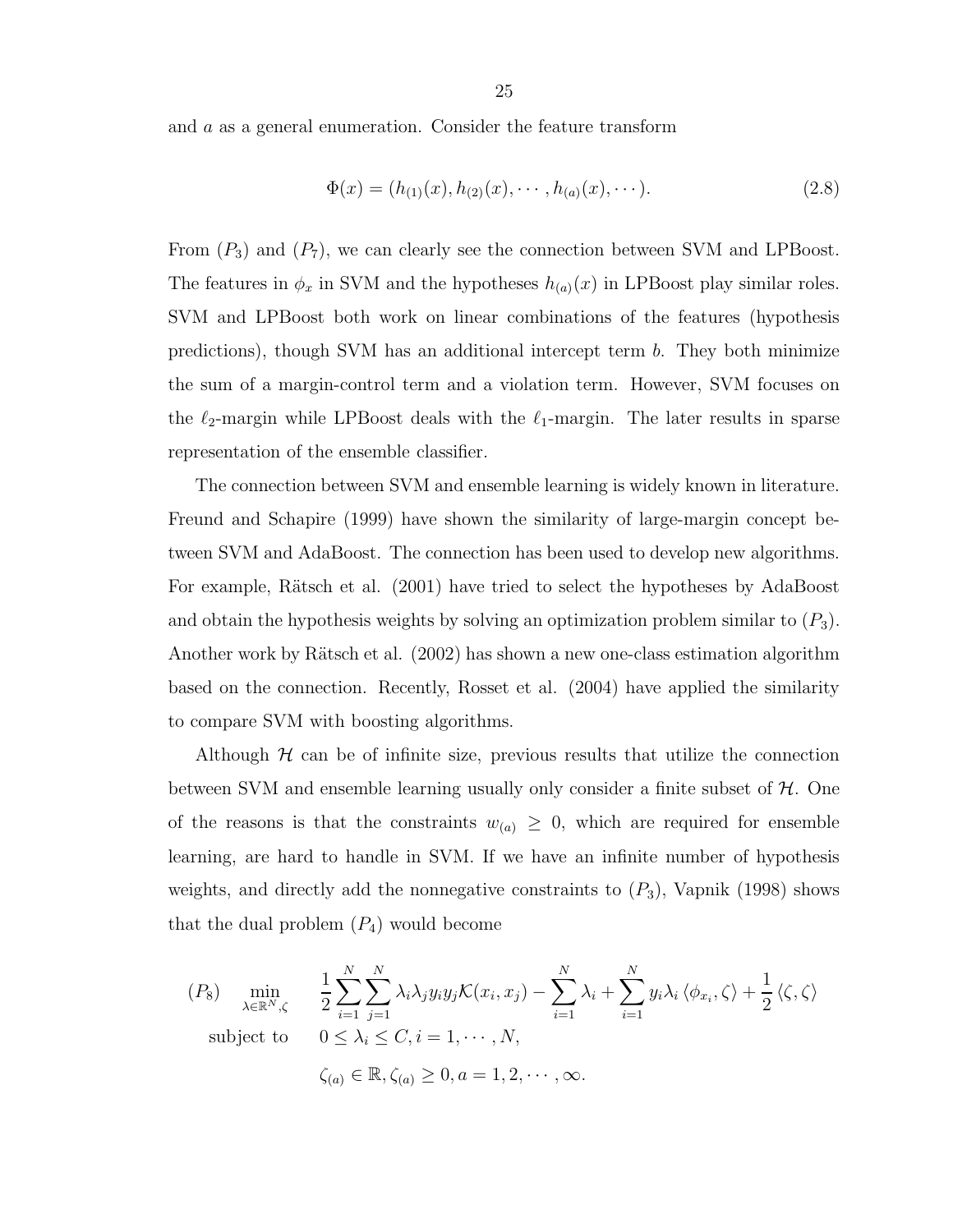Because  $\zeta$  is an unknown vector of infinite size, we cannot perform  $\langle \cdot, \zeta \rangle$  with the kernel trick. In addition, we still have an infinite number of variables and constraints in  $(P_8)$ , and we cannot solve such problem directly. We would deal with these difficulties in the next chapter. In addition, we would show how we could construct a kernel from (2.8).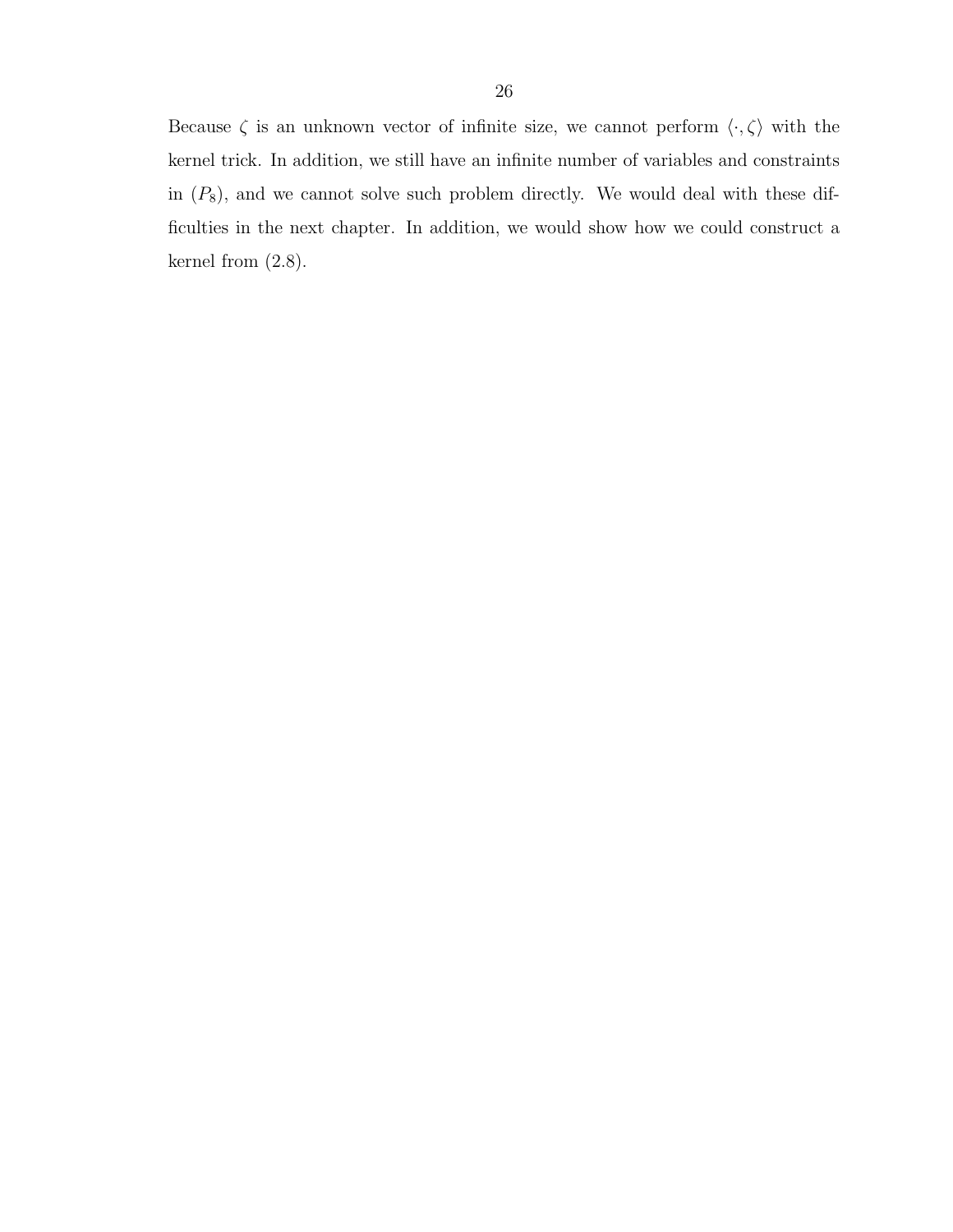#### Algorithm 1 AdaBoost

- Input:
	- The training set  $Z = \{(x_1, y_1), ..., (x_N, y_N)\}.$
	- The number of iterations T.
	- The base learning model  $H$  and the base learning algorithm  $A_H$ .
- Procedure:
	- Initialize the sample weights  $U_1(i) = 1/N$  for  $i = 1, 2, \dots, N$ .
	- For  $t = 1, \dots, T$  do
		- 1. Call  $\mathcal{A}_{\mathcal{H}}$  to obtain  $h_t \in \mathcal{H}$  that achieves the minimum error on the weighted training set  $(Z, U_t)$ .
		- 2. Calculate the weighted error  $\epsilon_t$  of  $h_t$ .

$$
\epsilon_t = \sum_{i=1}^N I[h_t(x_i) \neq y_i] \cdot U_t(i),
$$

Abort if  $\epsilon_t = 0$  or  $\epsilon_t \geq \frac{1}{2}$  $\frac{1}{2}$ .

3. Set

$$
w_t = \log\left(\frac{1 - \epsilon_t}{\epsilon_t}\right),
$$

and update the sample weights by

$$
U_{t+1}(i) = U_t(i) \exp(-w_t I[h_t(x_i) = y_i]), \text{ for } i = 1, 2, \cdots, N.
$$

- 4. Normalize  $U_{t+1}$  such that  $\sum_{i=1}^{N} U_{t+1}(i) = 1$ .
- Output:

- The decision function 
$$
g^*(x) = \text{sign}(\sum_{t=1}^T w_t h_t(x))
$$
.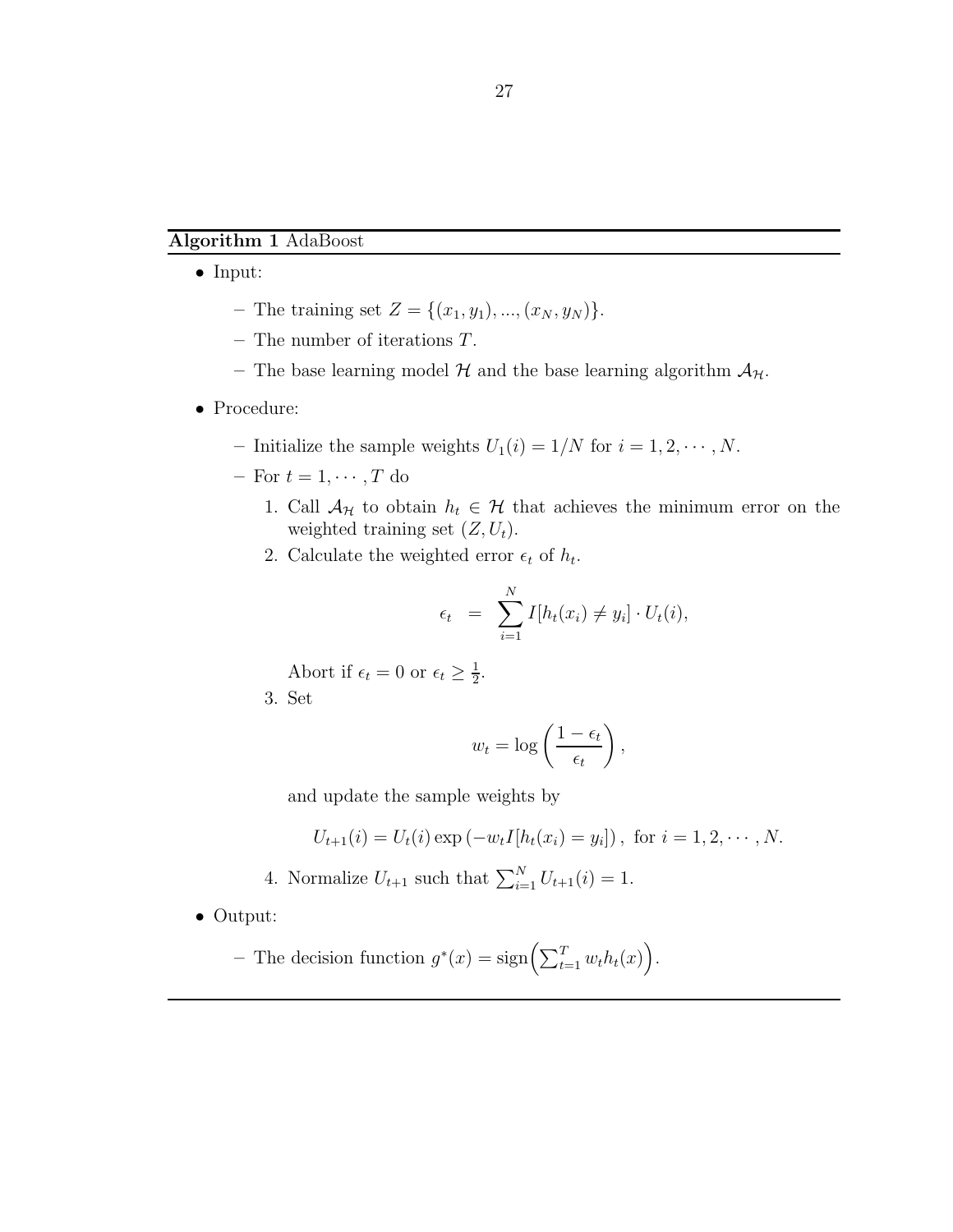#### Algorithm 2 LPBoost

- Input:
	- The training set  $Z = \{(x_1, y_1), ..., (x_N, y_N)\}.$
	- The soft-margin parameter  $C$ .
	- The base learning model H and the base learning algorithm  $\mathcal{A}_{\mathcal{H}}$ .
- Procedure:
	- Initialize the sample weights  $U_1(i) = 1/N$  for  $i = 1, 2, \dots, N$ .
	- Initialize  $\beta_1 = 0$ .
	- For  $t = 1, \dots, \infty$  do
		- 1. Call  $\mathcal{A}_{\mathcal{H}}$  to obtain  $h_t \in \mathcal{H}$  that achieves the minimum error on the weighted training set  $(Z, U_t)$ .
		- 2. Check if  $h_t$  could really improve the optimal solution: If  $\sum_{i=1}^{N} U_t(i) y_i h_t(x_i) \leq \beta_t$ ,  $T \leftarrow t - 1$ , break.
		- 3. Update the sample weights  $U_t$  and current optimality barrier  $\beta_t$  by solving

$$
(P_9) \min_{U_{t+1}, \beta_{t+1}} \beta_{t+1}
$$
  
subject to 
$$
\sum_{i=1}^N U_{t+1}(i)y_i h_k(x_i) \le \beta_{t+1}, k = 1, \dots, t, (2.9)
$$

$$
\sum_{i=1}^N U_{t+1}(i) = 1,
$$

$$
0 \le U_{t+1}(i) \le C, i = 1, \dots, N.
$$

- 4. Update the weight vector w with the Lagrange multipliers of  $(2.9)$ .
- Output:

- The decision function 
$$
g^*(x) = \text{sign}\left(\sum_{t=1}^T w_t h_t(x)\right)
$$
.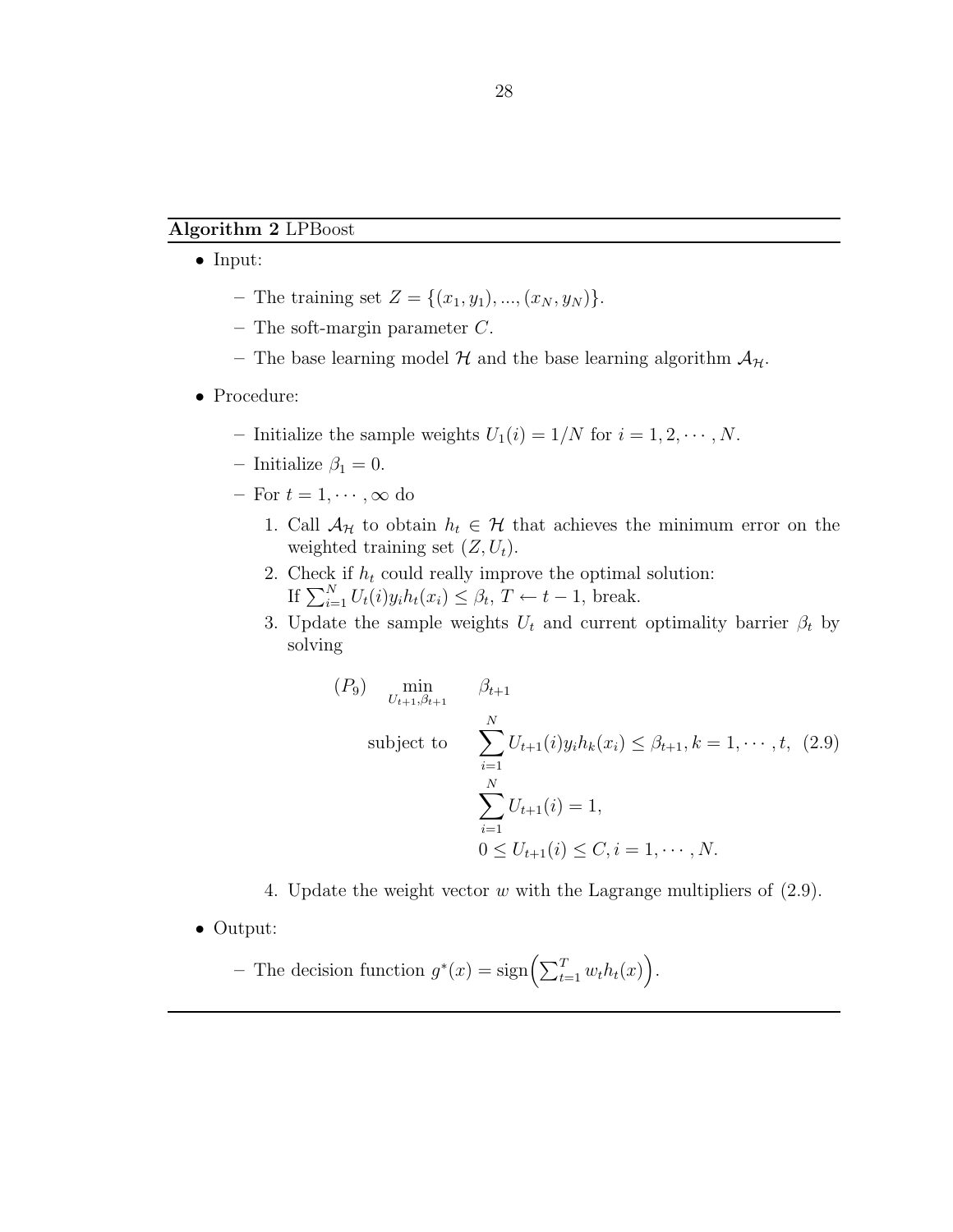# Chapter 3

# SVM-based Framework for Infinite Ensemble Learning

Our goal is to conquer the task of infinite ensemble learning without confining ourselves to the sparse representation. Traditional algorithms cannot be directly generalized to solve this problem, because they either iteratively include only a finite number of T hypotheses (AdaBoost), or assume sparse representation strongly (LPBoost).

The connection between SVM and ensemble learning shows another possible approach. We can form a kernel that embodies the predictions of all the hypotheses in  $H$ . Then, the decision function (2.6) obtained from SVM with this kernel is a linear combination of those predictions (with an intercept term). However, there are still two main obstacles. One is to compute the kernel when  $\mathcal H$  is of possibly uncountable size, and the other is to handle the nonnegative constraints on the weights to make (2.6) an ensemble classifier. In this chapter, we shall address the details of these obstacles, and then propose a thorough framework that exploits SVM for infinite ensemble learning.

# 3.1 Embedding Learning Model into the Kernel

In this section, we try to embed the hypotheses in the base learning model  $\mathcal H$  into an SVM kernel. Our goal is infinite ensemble learning. Thus, although the embedding works when  $H$  is of either finite or infinite size, we would assume the infinite case.

We have shown in (2.8) that we could construct a feature mapping using the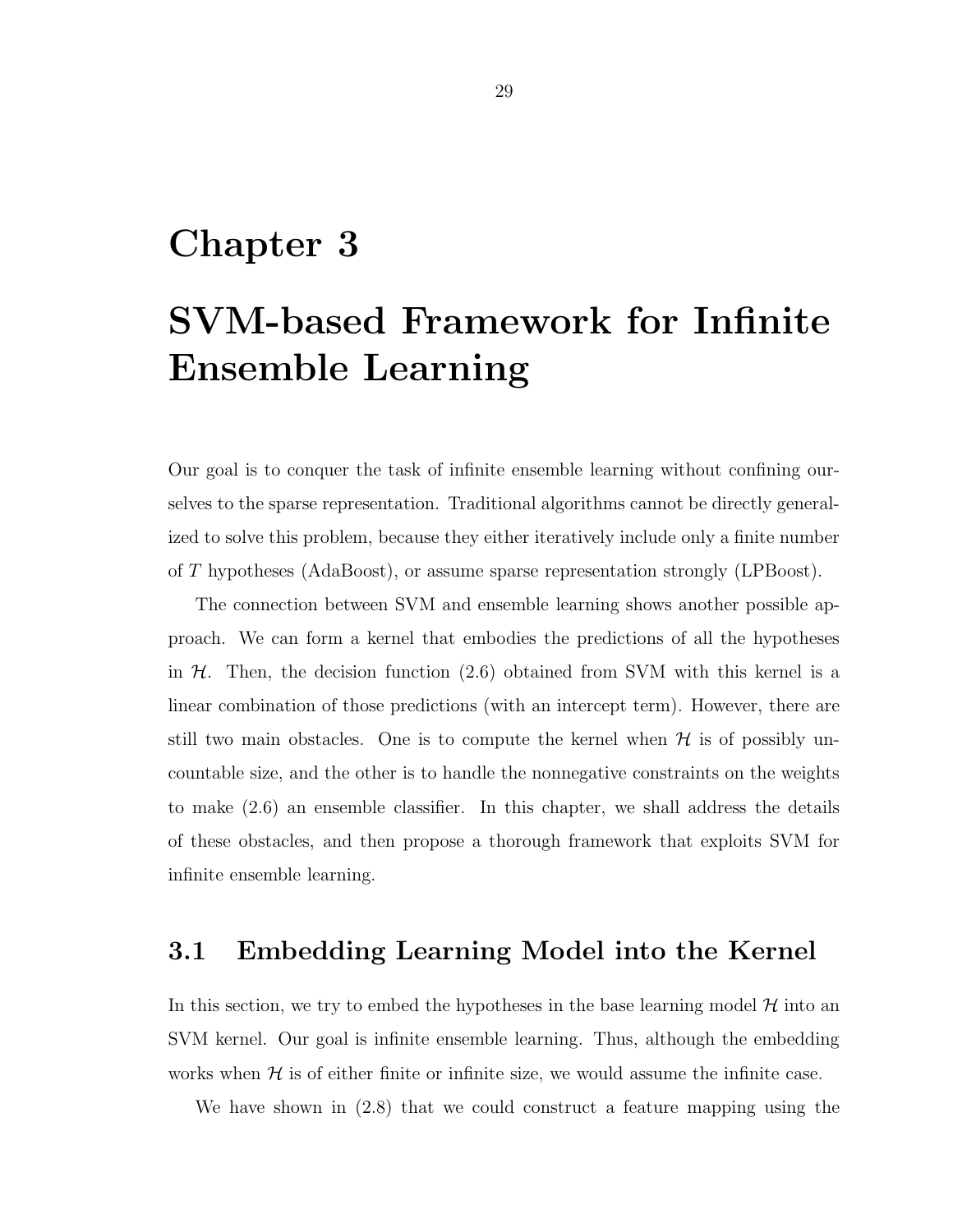predictions of the hypotheses  $h_{(a)} \in \mathcal{H}$ . In Definition 3, we extend this idea to a more general form, and defines a kernel based on the feature mapping.

**Definition 3** Assume that  $\mathcal{H} = \{h_{\alpha} : \alpha \in \mathcal{C}\}\$ , where  $\mathcal{C}$  is a measure space with measure  $\mu$ . The kernel that embodies H with a positive function  $r: \mathcal{C} \to \mathbb{R}^+$  is defined as

$$
\mathcal{K}_{\mathcal{H},r}(x,x') = \int_{\mathcal{C}} \phi_x(\alpha) \phi_{x'}(\alpha) d\mu(\alpha), \qquad (3.1)
$$

where  $\phi_x(\alpha) = r(\alpha)h_\alpha(x)$  is a measurable function over  $\mu$ , and the embedding function  $r(\alpha)$  is chosen such that the Lebesgue integral exists for all  $x,x'\in\mathcal{X}$ .

Here, the index  $\alpha$  is called the *parameter* of the hypothesis  $h_{\alpha}$ . Note that depending on the way that we parameterize  $H$ , two hypotheses  $h_{\alpha_1}$  and  $h_{\alpha_2}$ , where  $\alpha_1 \neq \alpha_2$ , may have  $h_{\alpha_1}(x) = h_{\alpha_2}(x)$  for all  $x \in \mathcal{X}$ . For example, we could parameterize the set of finite ensemble classifiers in  $(1.2)$  by  $(w, h)$ . But an ensemble classifier with parameter  $(w, h)$  is equivalent to an ensemble classifier with parameter  $(\tilde{w}, h)$ , where  $\tilde{w}_t$  are the associated normalized hypothesis weights. We would treat those hypotheses as different objects during parameterization, while bearing in mind that they represent the same function. That is, the learning model  $\mathcal H$  is equivalently  $\bigcup_{\alpha \in \mathcal C} \{h_\alpha\}.$ 

From now on, we shall denote  $\mathcal{K}_{H,r}$  by  $\mathcal{K}_{H}$  when it is clear about the embedding function r from the context, or when the specific choice of r is irrelevant. If  $\mathcal C$  is a closed interval  $|L, R|$ , we can easily observe that the right-hand-side of  $(3.1)$  is an inner product (Schölkopf and Smola 2002), and hence Definition 3 constructs a valid kernel. In the following theorem, we formalize such observation for a general  $\mathcal{C}$ .

**Theorem 5** Consider the kernel  $K_{\mathcal{H}} = K_{\mathcal{H},r}$  in Definition 3.

- 1. The kernel is an inner product for  $\phi_x$  and  $\phi_{x'}$  in the Hilbert space  $\mathcal{F} = \mathcal{L}_2(\mathcal{C}, d\mu)$ , where  $\mathcal{L}_2(\mathcal{C}, d\mu)$  is the set of functions  $\varphi(\cdot): \mathcal{C} \to \mathbb{R}$  that are square integrable over measure µ.
- 2. For a given set of training vectors  $X = \{x_i\}_{i=1}^N \in \mathcal{X}^N$ , the Gram matrix of  $\mathcal{K}_{\mathcal{H}}$ is PSD.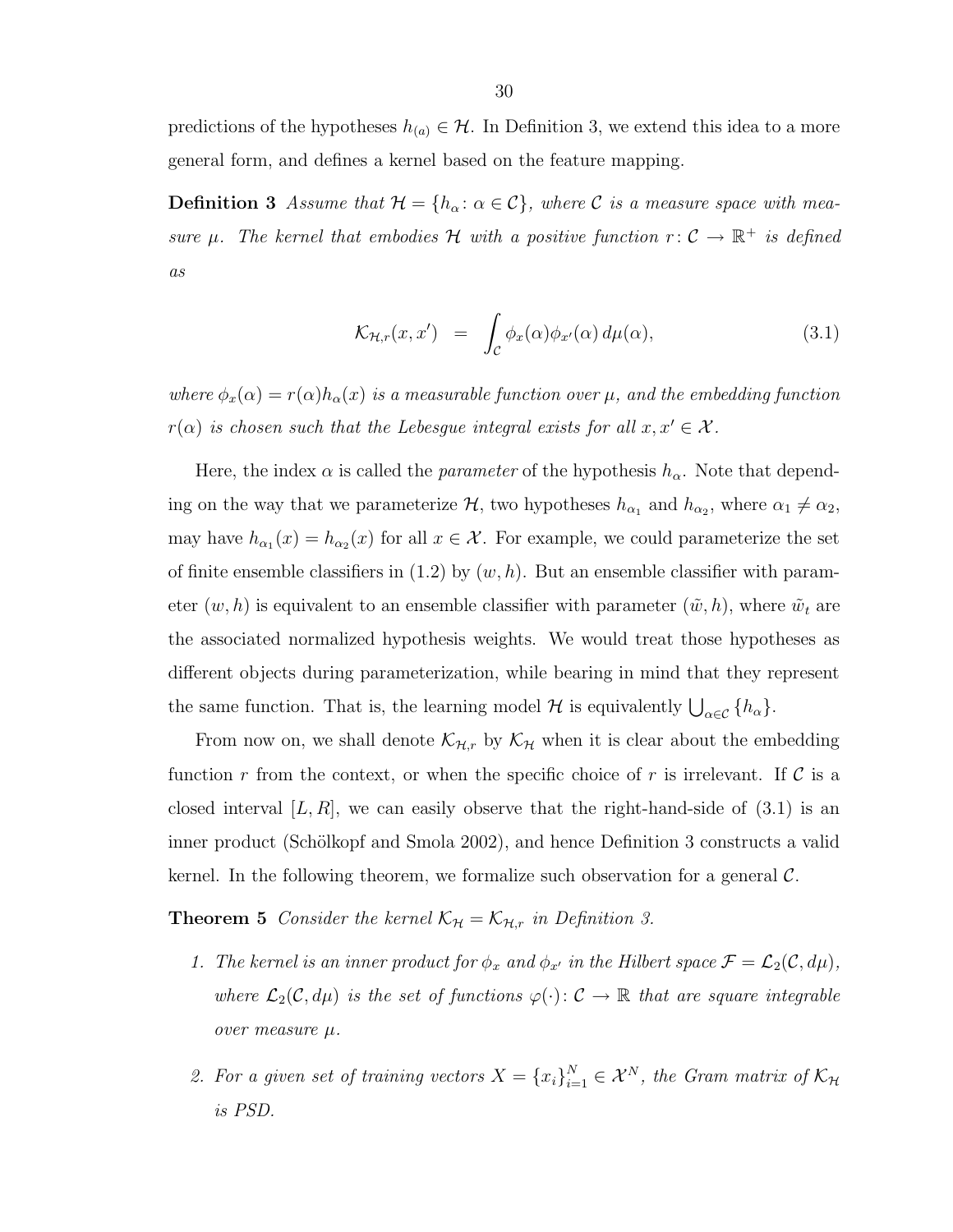Proof. By Definition 3,

$$
\mathcal{K}_{\mathcal{H},r}(x,x) = \int_{\mathcal{C}} (\phi_x(\alpha))^2 \, d\mu(\alpha)
$$

exists for all  $x \in \mathcal{X}$ . Thus, the functions  $\phi_x(\alpha)$  belongs to  $\mathcal{F} = \mathcal{L}_2(\mathcal{C}, d\mu)$ . The results of Reed and Simon (1980, Section II.2, Example 6) show that  $\mathcal F$  is a Hilbert space, in which the inner product between two functions  $\varphi$  and  $\varphi'$  is defined as

$$
\langle \varphi, \varphi' \rangle = \int_{\mathcal{C}} \varphi(\alpha) \varphi'(\alpha) d\mu(\alpha).
$$

Then, we can see that  $\mathcal{K}_{\mathcal{H}}(x, x')$  is an inner product for  $\phi_x$  and  $\phi_{x'}$  in  $\mathcal{F}$ . The second part is just a consequence of the first part by Theorem 4.  $\Box$ 

The technique for using an integral inner product between functions is known in SVM literature. For example, Schölkopf and Smola (2002, Section 13.4.2) explain that the Fisher kernel takes an integral inner product between two regularized functions. Our framework applies this technique to combine predictions of hypotheses, and thus could handle the situation even when the base learning model  $\mathcal H$  is uncountable. When we apply  $\mathcal{K}_{\mathcal{H}}$  to  $(P_4)$ , the primal problem  $(P_3)$  becomes

$$
(P_{10}) \quad \min_{w,b,\xi} \quad \frac{1}{2} \int_{\mathcal{C}} \left( w(\alpha) \right)^2 d\mu(\alpha) + C \sum_{i=1}^N \xi_i
$$
\n
$$
\text{s.t.} \quad y_i \left( \int_{\mathcal{C}} w(\alpha) r(\alpha) h_{\alpha}(x_i) d\mu(\alpha) + b \right) \ge 1 - \xi_i,
$$
\n
$$
\xi_i \ge 0, i = 1, \cdots, N,
$$
\n
$$
w \in \mathcal{L}_2(\mathcal{C}, d\mu), b \in \mathbb{R}, \xi \in \mathbb{R}^N.
$$

In particular, the decision function (2.6) obtained after solving  $(P_4)$  with  $\mathcal{K}_{H}$  is the same as the decision function obtained after solving  $(P_{10})$ :

$$
g^*(x) = \text{sign}\left(\int_{\mathcal{C}} w(\alpha)r(\alpha)h_{\alpha}(x) d\mu(\alpha) + b\right). \tag{3.2}
$$

When C is uncountable, it is possible that each hypothesis  $h_{\alpha}(x)$  only takes an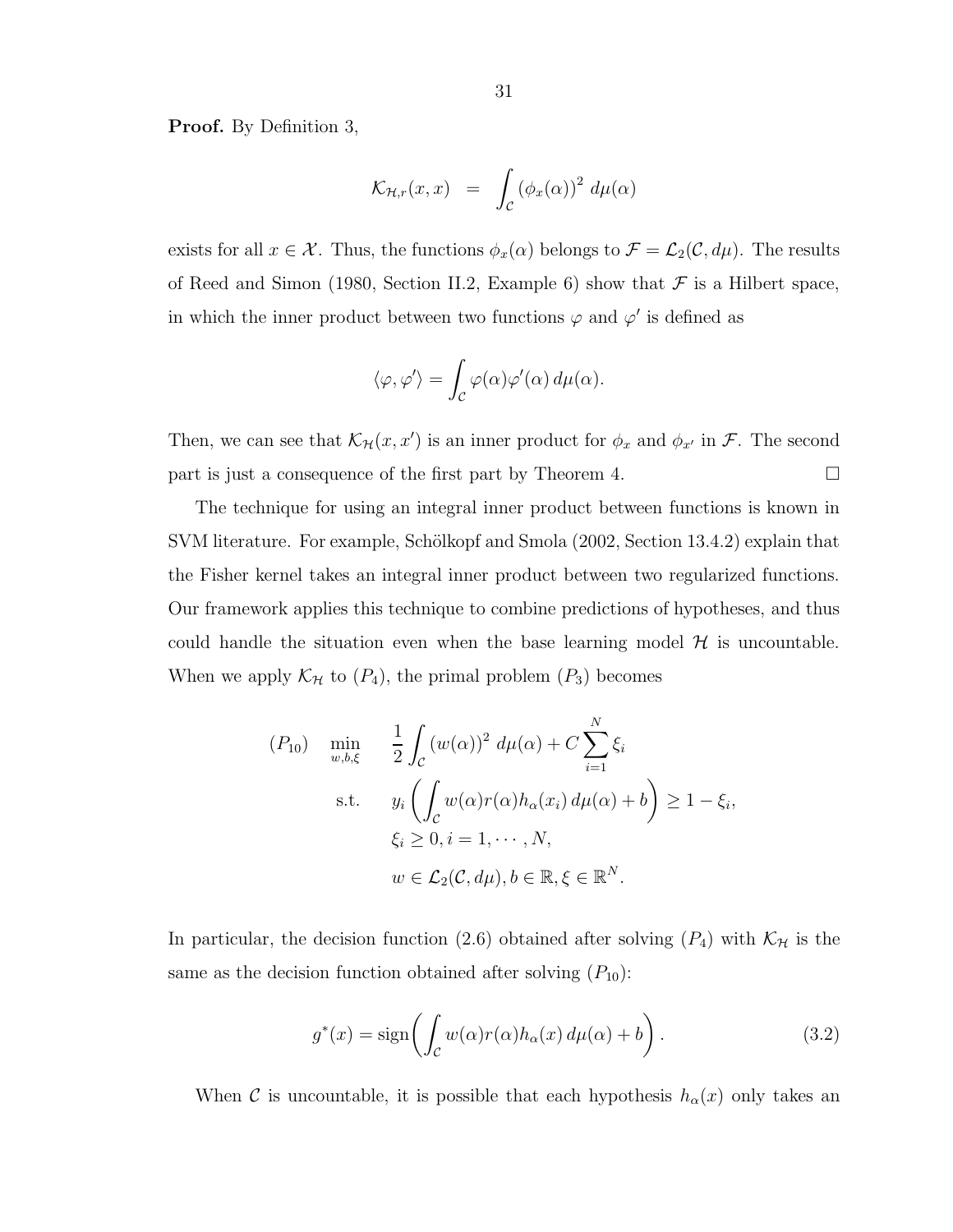infinitesimal weight  $w(\alpha)r(\alpha) d\mu(\alpha)$  in  $g^*(x)$ . We shall discuss this situation further in Section 3.3. Note that (3.2) is not an ensemble classifier yet, because we do not have the constraints  $w(\alpha) \geq 0$  for all possible  $\alpha \in \mathcal{C}$ , and we have an additional intercept term  $b<sup>1</sup>$ . In the next section, we focus on these issues, and explain that  $g^*(x)$  is equivalent to an ensemble classifier under some reasonable assumptions.

# 3.2 Assuming Negation Completeness

To make (3.2) an ensemble classifier, we need to have  $w(\alpha) \geq 0$  for all  $\alpha \in \mathcal{C}$ . Somehow these constraints are not easy to satisfy. We have shown in Section 2.3 that even when we only add countably infinite number of constraints to  $(P_3)$ , we would introduce infinitely many variables and constraints in  $(P_8)$ , which makes the later problem difficult to solve (Vapnik 1998).

One remedy is to assume that  $H$  is negation complete, that is,<sup>2</sup>

$$
h\in\mathcal{H}\Leftrightarrow(-h)\in\mathcal{H}.
$$

Then, every linear combination over  $H$  has an equivalent linear combination with only nonnegative hypothesis weights. Thus, we can drop the constraints during optimization, but still obtain a decision function that is equivalent to some ensemble classifier. For example, for  $\mathcal{H} = \{h_1, h_2, (-h_1), (-h_2)\}\$ , if we have a decision function

$$
sign(3h_1(x)-2h_2(x)),
$$

it is equivalent to

$$
sign(3h_1(x) + 2(-h_2)(x)),
$$

and the later is an ensemble classifier over  $H$ .

<sup>&</sup>lt;sup>1</sup>Actually,  $w(\alpha)r(\alpha) \geq 0$ . Somehow we assumed that  $r(\alpha)$  is always positive.

<sup>&</sup>lt;sup>2</sup>We use  $(-h)$  to denote the function  $(-h)(\cdot) = -(h(\cdot)).$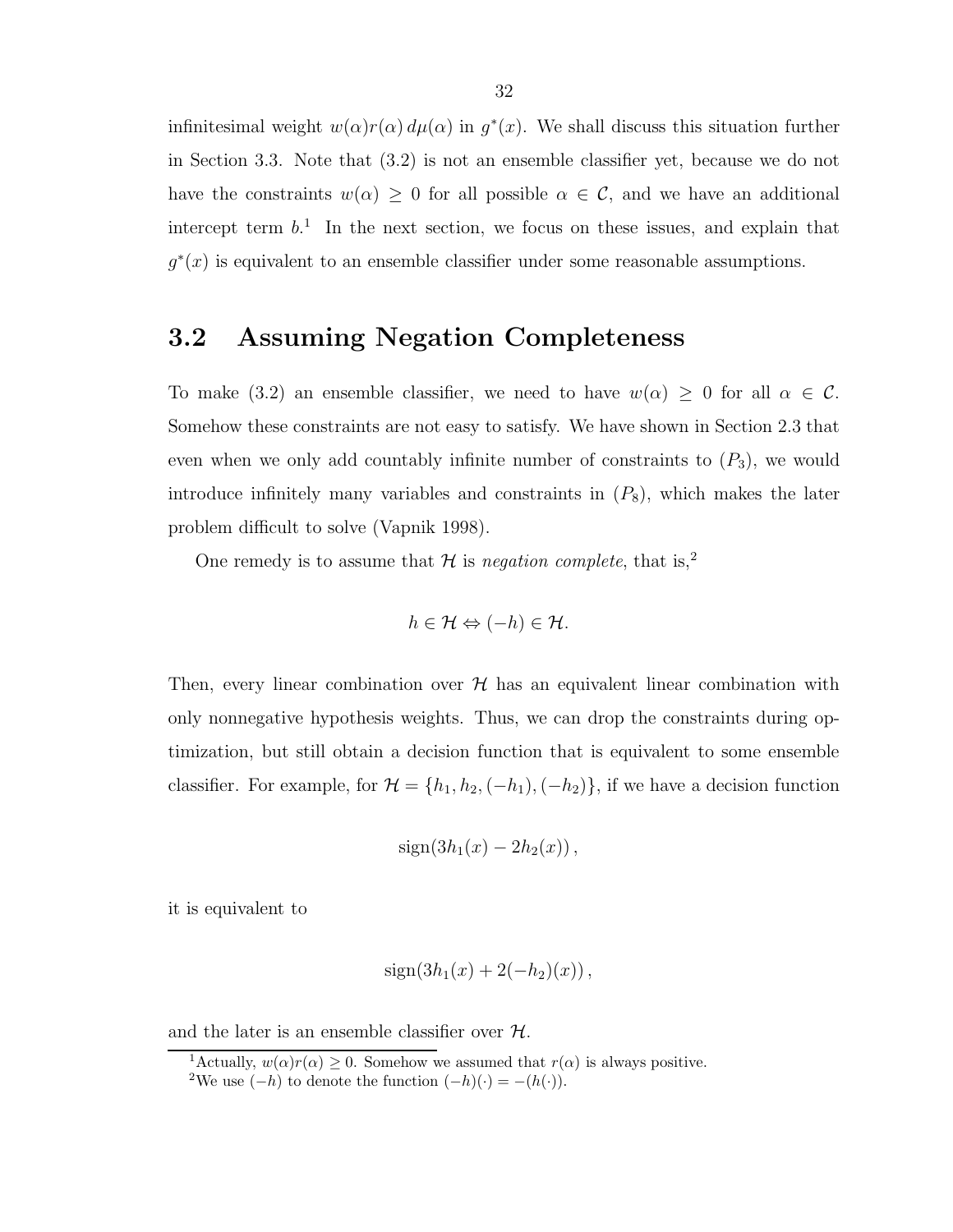#### Algorithm 3 SVM-based framework for infinite ensemble learning

- Input:
	- The training set  $Z = \{(x_1, y_1), \cdots, (x_N, y_N)\}.$
	- The soft-margin parameter  $C$ .
	- The base learning model  $H$  and the kernel  $K_H$  given in Definition 3. The kernel is computed from  $H$ , which is assumed to be an infinite, negation complete learning model that contains a constant classifier.
- Procedure:
	- Solve  $(P_4)$  with  $\mathcal{K}_{\mathcal{H}}$  and obtain Lagrange multipliers  $\lambda_i$ .
	- Compute  $b$  from  $(2.5)$ .
- Output:
	- The decision function  $g^*(x) = \text{sign}\left(\sum_{i=1}^N y_i \lambda_i \mathcal{K}(x_i, x) + b\right)$ , which is equivalent to some ensemble classifier over  $\mathcal H$

Note that negation completeness is usually a mild assumption for a reasonable learning model. Following this assumption, after solving  $(P_4)$  with  $\mathcal{K}_{\mathcal{H}}$ , the decision function (3.2) can be interpreted an ensemble classifier over  $\mathcal H$  with an intercept term b. Note that b can be viewed as a hypothesis weight on a constant classifier c, which predicts  $c(x) = 1$  for all  $x \in \mathcal{X}$ . In general, a reasonable learning model  $\mathcal{H}$  contains c and  $(-c)$ , in order to handle, for example, the situation that all training labels are the same. We shall make the assumption that H contains both c and  $(-c)$  from now on. Then,  $g^*(\cdot)$  in (3.2) or (2.6) is indeed equivalent to an ensemble classifier.

We summarize our framework in Algorithm 3. The algorithm looks simple because most of the work could be done by existing SVM algorithms. The hard part is mostly in obtaining the kernel  $\mathcal{K}_{H}$ . In the next section, we further show some properties of the framework, which would facilitate the demonstration of concrete instances in Chapter 4.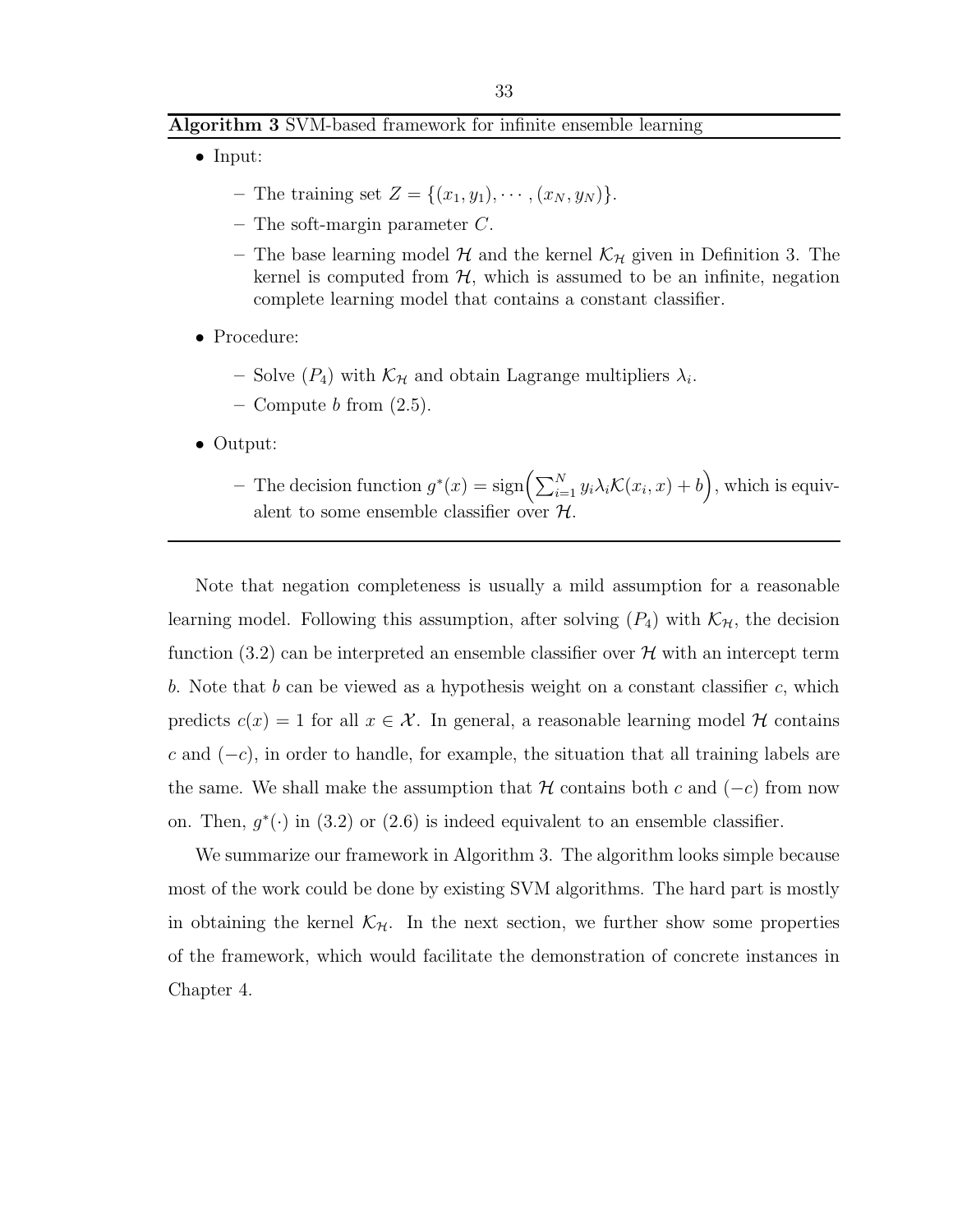# 3.3 Properties of the Framework

In this section, we introduce two important properties of the SVM-based framework. First we show that the framework allows us to embed multiple base learning models together with a simple summation over the kernels. This property demonstrates not only an advantage of the framework, but also the simpicity of manipulating with kernels. Second, we show that the framework treats the ambiguous hypotheses fairly. We have mentioned in Section 2.2 that LPBoost could only select one hypothesis among the ambiguous ones, but our framework would average over the predictions of all of them. Thus, from the ensemble point-of-view, our framework would be stabler.

## 3.3.1 Embedding Multiple Learning Models

The SVM-based framework allows us to embed multiple base learning models altogether. Consider two base learning models  $\mathcal{H}_1$  and  $\mathcal{H}_2$ , if we could embed them into kernels  $\mathcal{K}_{H_1}$  and  $\mathcal{K}_{H_2}$ , respectively, then the kernel

$$
\mathcal{K}(x,x') = \mathcal{K}_{\mathcal{H}_1}(x,x') + \mathcal{K}_{\mathcal{H}_2}(x,x')
$$

embeds both of those learning models. In other words, if we use  $\mathcal{K}(x, x')$  in Algorithm 3, and  $\mathcal{H} = \mathcal{H}_1 \cup \mathcal{H}_2$  satisfies the required assumptions, we could obtain an ensemble classifier over H.

When we want to consider multiple base learning models together, traditional ensemble learning algorithms usually require calling a base learning algorithm for each model. Such step is usually more time-consuming than just summing up the kernel evaluations. In fact, as shown in the next theorem, our framework could embed a countably infinite number of base learning models altogether, which can hardly be done by traditional ensemble learning algorithms.

**Theorem 6** Assume that for some  $M \in \mathbb{N} \cup \{\infty\}$ , we could define the kernels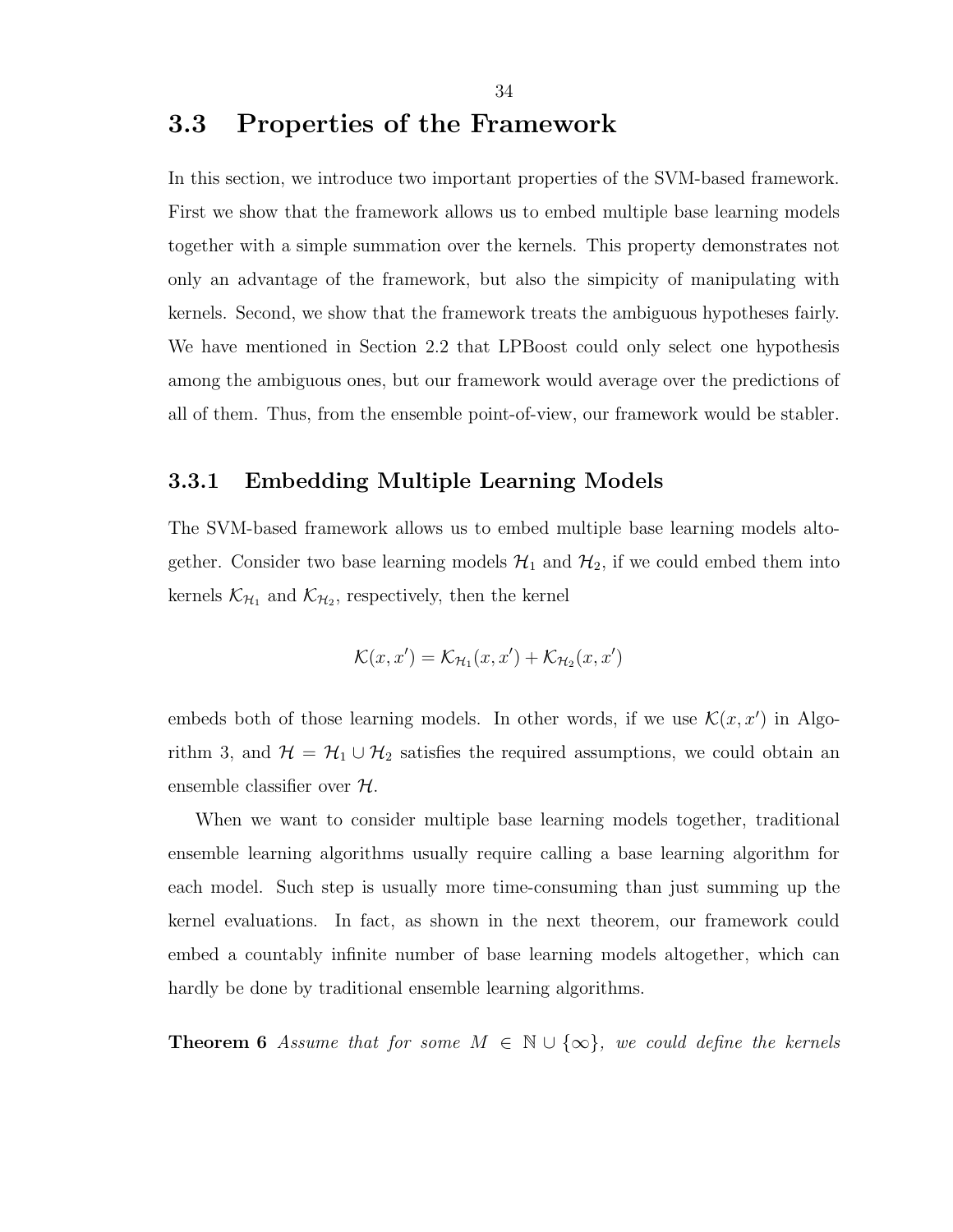$\mathcal{K}_{\mathcal{H}_1}, \cdots, \mathcal{K}_{\mathcal{H}_M}$  with learning models  $\mathcal{H}_1, \cdots, \mathcal{H}_M$ , respectively. Then, let

$$
\mathcal{K}(x, x') = \sum_{m=1}^{M} \mathcal{K}_{\mathcal{H}_m}(x, x').
$$

If  $\mathcal{K}(x, x')$  exists for all  $x, x' \in \mathcal{X}$ , and

$$
\mathcal{H} = \bigcup_{m=1}^{M} \mathcal{H}_m \cup \{c, (-c)\}
$$

is negation complete, Algorithm 3 using  $\mathcal{K}(x, x')$  could output an ensemble classifier over H.

**Proof.** From Theorem 5, each  $\mathcal{K}_{\mathcal{H}_m}$  is an inner product in a Hilbert space  $\mathcal{F}_m$ . From the results of Reed and Simon (1980, Example 5), we can see that a countable direct sum over Hilbert spaces is still a Hilbert space. Let  $\mathcal F$  be the countable direct sum of the spaces  $\mathcal{F}_1, \cdots, \mathcal{F}_M$ , we could define an inner product in  $\mathcal{F}$  by summing the inner products in  $\mathcal{F}_1, \cdots, \mathcal{F}_M$ . The resulting inner product is  $\mathcal{K}(x, x')$ , and hence the decision function  $g^*$  from  $(3.2)$  represents a linear combination over the predictions of  $\bigcup_{m=1}^M \mathcal{H}_m \cup \{c\}$ . Under the assumption, we can see that  $g^*$  is equivalent to an ensemble classifier over  $\mathcal H$ .

Note that we do not intend to define a a kernel with  $H$  directly in Theorem 6, because doing so may require choosing suitable  $\mathcal{C}, \mu$ , and r, which may not be an easy task for such a complex learning model. However, Theorem 6 allows us to construct kernels on the simpler learning models first, and use the combination of these kernels to obtain an ensemble classifier over the full union. We will further see the power of summing over kernels in Section 4.3.

# 3.3.2 Averaging Ambiguous Hypotheses

We have shown in Section 2.2 that LPBoost could only select one hypothesis among the ambiguous ones. In the next theorem, we show that our framework takes a different approach: if one of the ambiguous hypotheses is included with nonzero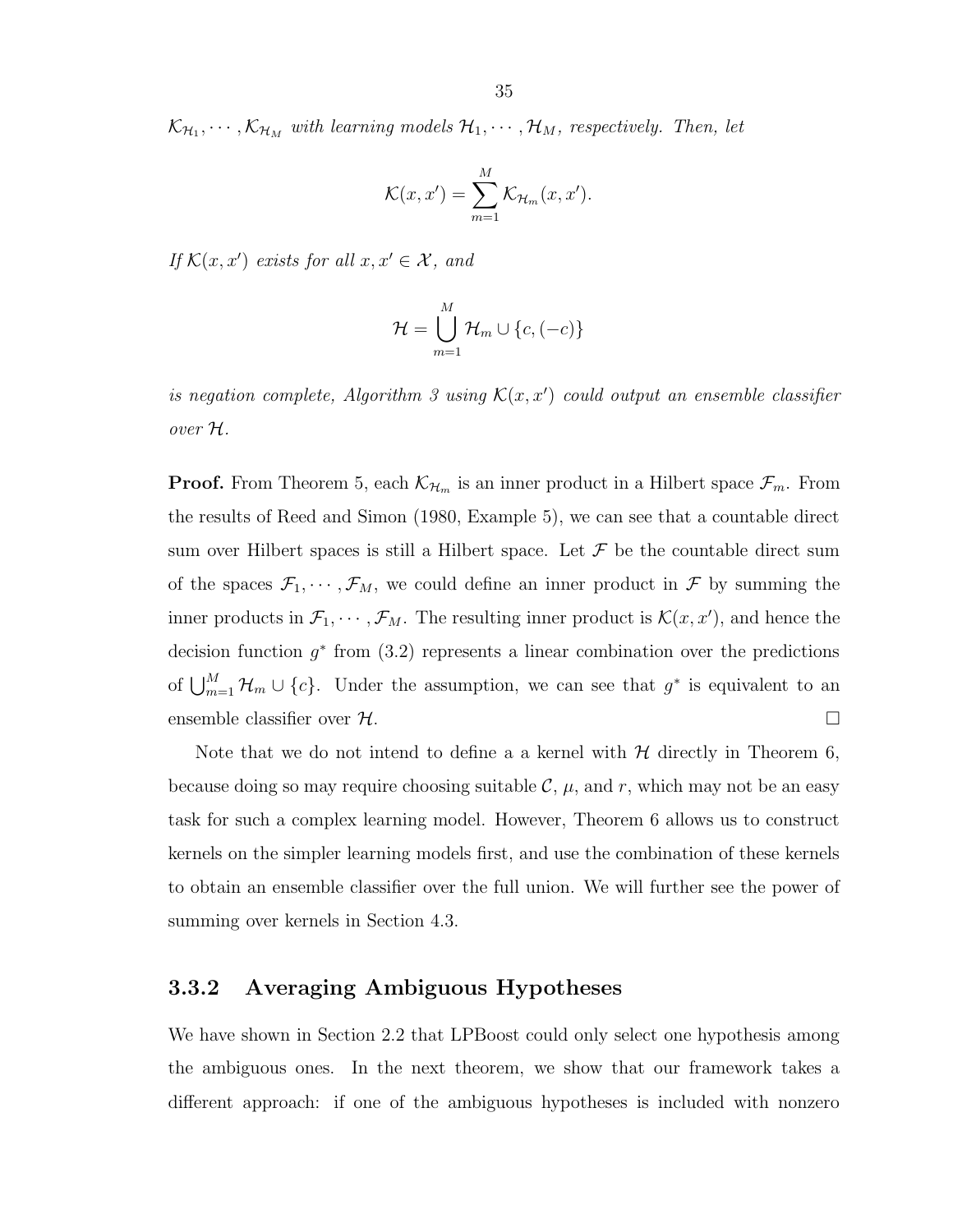**Theorem 7** For a given training set Z, and a kernel  $\mathcal{K}_{\mathcal{H},r}$  defined from a given learning model H, assume that  $h_{\alpha_1} \in H$  and  $h_{\alpha_2} \in H$  are ambiguous on the training vectors. Then, after solving  $(P_{10})$ ,

$$
\frac{w(\alpha_1)}{r(\alpha_1)} = \frac{w(\alpha_2)}{r(\alpha_2)}.
$$

In other words, if the hypothesis  $h_{\alpha_1}$  has an infinitesimal, but nonzero, weight  $w(\alpha_1)r(\alpha_1)d\mu(\alpha)$ , then both hypotheses have nonzero weights.

**Proof.** Recall from (2.4) that for optimal solution  $(w, b, \xi)$  of  $(P_{10})$  and optimal solution  $\lambda$  of  $(P_4)$ ,

$$
w(\alpha) = \sum_{i=1}^{N} y_i \lambda_i \phi_{x_i}(\alpha).
$$

Because of ambiguity,  $h_{\alpha_1}(x_i) = h_{\alpha_2}(x_i)$  for  $i = 1, 2, \dots, N$ . Then, by  $\phi_{x_i}(\alpha) =$  $r(\alpha)h_{\alpha}(x_i)$ , we can see that

.

$$
\frac{w(\alpha_1)}{r(\alpha_1)} = \frac{w(\alpha_2)}{r(\alpha_2)}
$$

 $\Box$ 

Let us take a deeper look at Theorem 7. For N training vectors, there are at most  $2^N$  patterns to label them. Thus, we can divide the hypotheses in  $\mathcal H$  to at most  $2^N$  groups, each of which contains ambiguous hypotheses that produce the same pattern. LPBoost selects at most one hypothesis from each group to form the ensemble classifier, because of the restriction of sparse representation. On the other hand, our framework, which does not have such restriction, could average over the predictions of possibly infinite number of hypotheses within each group. Thus, even if each hypothesis only has an infinitesimal hypothesis weight, the average of their predictions, which is an integral, could be concrete. This shows how the infinitesimal hypothesis weights work.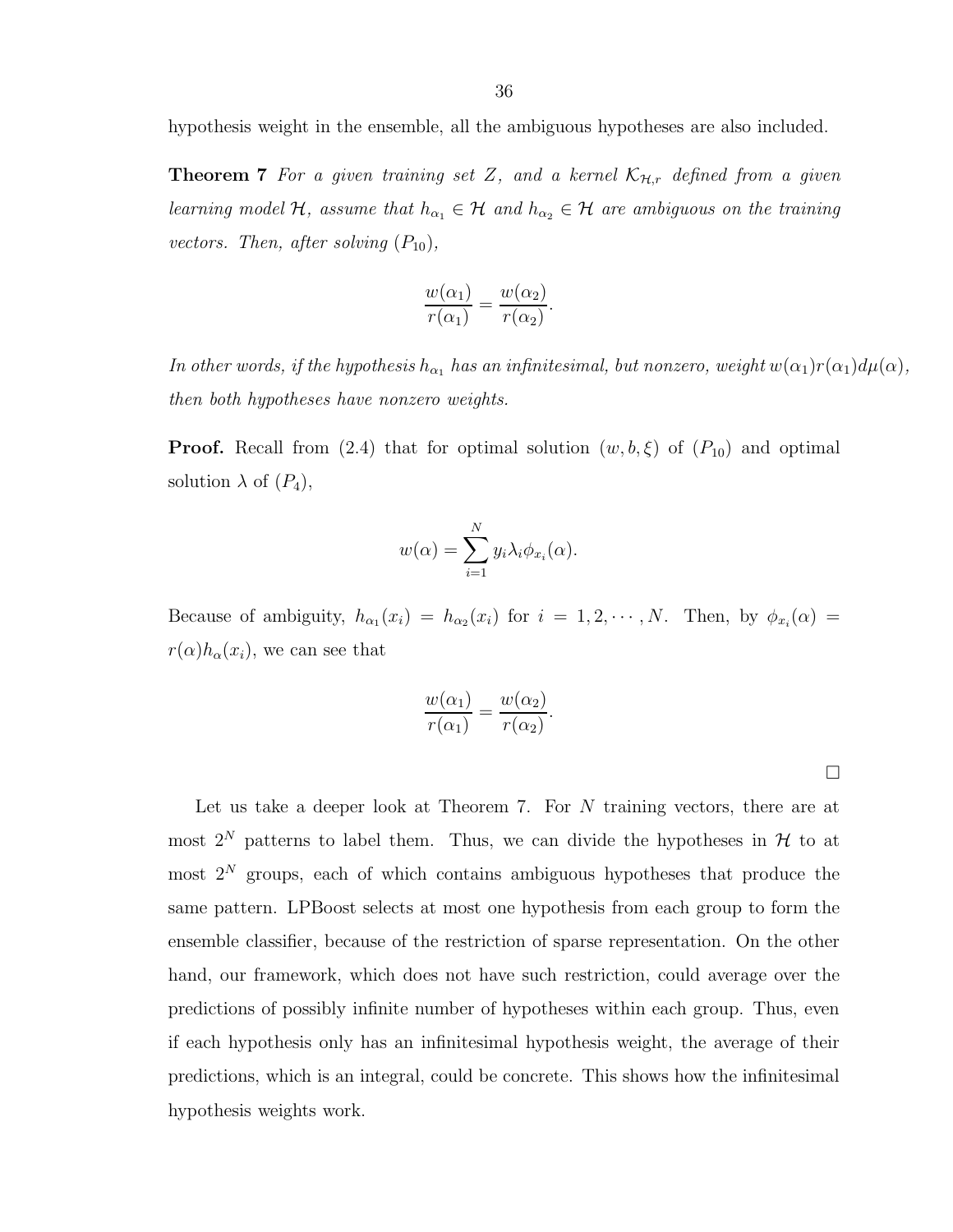We have introduced our SVM-based framework for infinite ensemble learning. At this point, the framework is still abstract. In the next chapter, we would demonstrate some concrete instances of the framework. In particular, we would show how we could parameterize some important learning models and embed their hypotheses into kernels.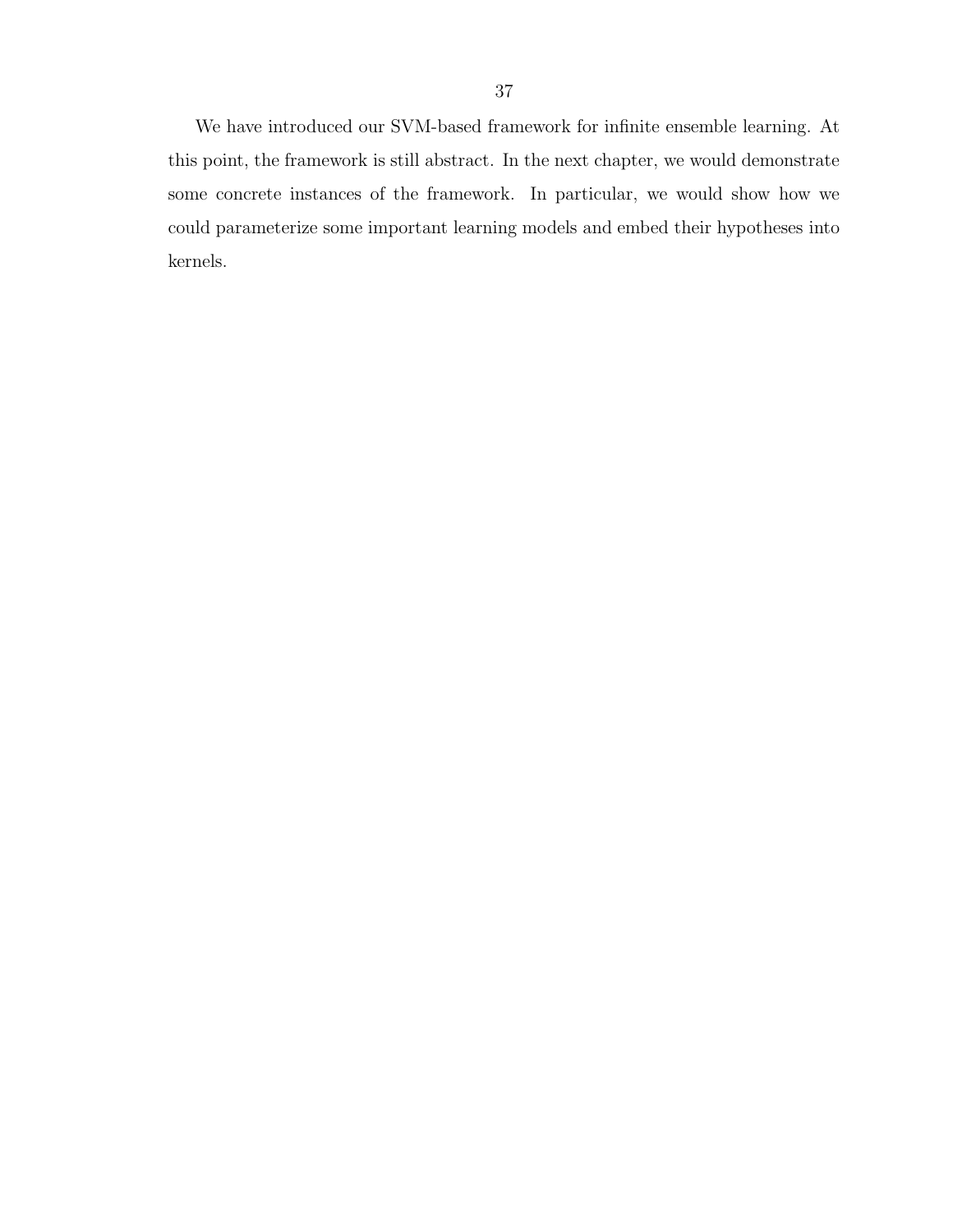# Chapter 4

# Concrete Instances of the Framework

In this chapter, we derive some concrete instances from the framework. In Section 4.1, we would start by introducing the stump kernel, which embodies an infinite number of decision stumps. The decision stump is one of the simplest base learning models that are applied to ensemble learning, and we would show that the stump kernel is simple yet powerful. Then, we would extend stump kernel to the perceptron kernel in Section 4.2. The perceptron is a very important learning model that is related to learning in neural network. We would show that our framework with the perceptron kernel equivalently constructs a neural network with an infinite number of neurons. In Section 4.3, we show an approach to construct kernels with hypotheses that are combined by logical operations. Interestingly, this technique allows us to give novel interpretations of some existing kernels from an ensemble point-of-view.

# 4.1 Stump Kernel

# 4.1.1 Formulation

The *decision stump*  $s_{q,d,\alpha} : \mathcal{X} \to \{-1, +1\}$  is of the form

$$
s_{q,d,\alpha}(x) = q \cdot \text{sign}((x)_d - \alpha).
$$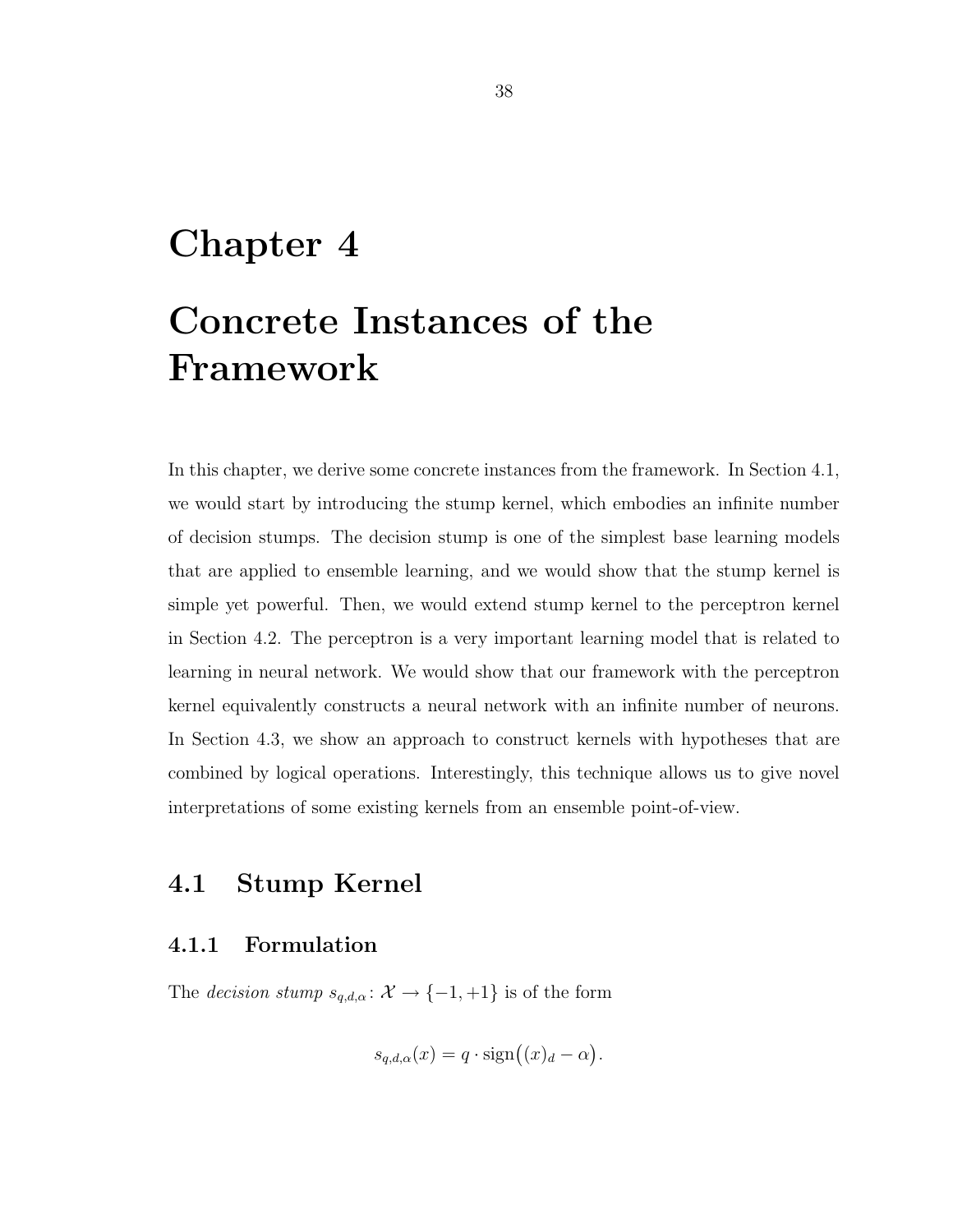

Figure 4.1: Illustration of the decision stump  $s_{+1,2,\alpha}(x)$ 

The decision stump works on the  $d$ -th feature element of  $x$ , and classifies the vector x according to the direction  $q \in \{-1, +1\}$  and the threshold  $\alpha$ . In other words, the decision stump is a hyperplane classifier in which the associated hyperplane is perpendicular to the d-th axis. The operation of decision stumps is illustrated in Figure 4.1.

Although the set of decision stumps is a very simple learning model, ensemble learning algorithms with such base learning model can usually achieve reasonable performance. In addition, the associated base learning algorithm is efficient and easy to implement. Thus, the set of decision stumps is a popular base learning model for ensemble learning (Freund and Schapire 1996; Bauer and Kohavi 1999; Demiriz et al. 2002).

For constructing the stump kernel, we would consider the set of decision stumps

$$
S = \{s_{q,d,\alpha_d}: q \in \{-1,+1\}, d \in \{1,\cdots,D\}, \alpha_d \in [L_d, R_d]\}.
$$

In addition, we would assume that

$$
\mathcal{X} \subseteq [L_1, R_1] \times [L_2, R_2] \times \cdots \times [L_D, R_D]. \tag{4.1}
$$

In this case, we can easily see that S is negation complete, and contains  $s_{+1,1,L_1}(\cdot)$  as a constant classifier. Thus, the stump kernel  $\mathcal{K}_{\mathcal{S}}$ , which would be defined below, can

39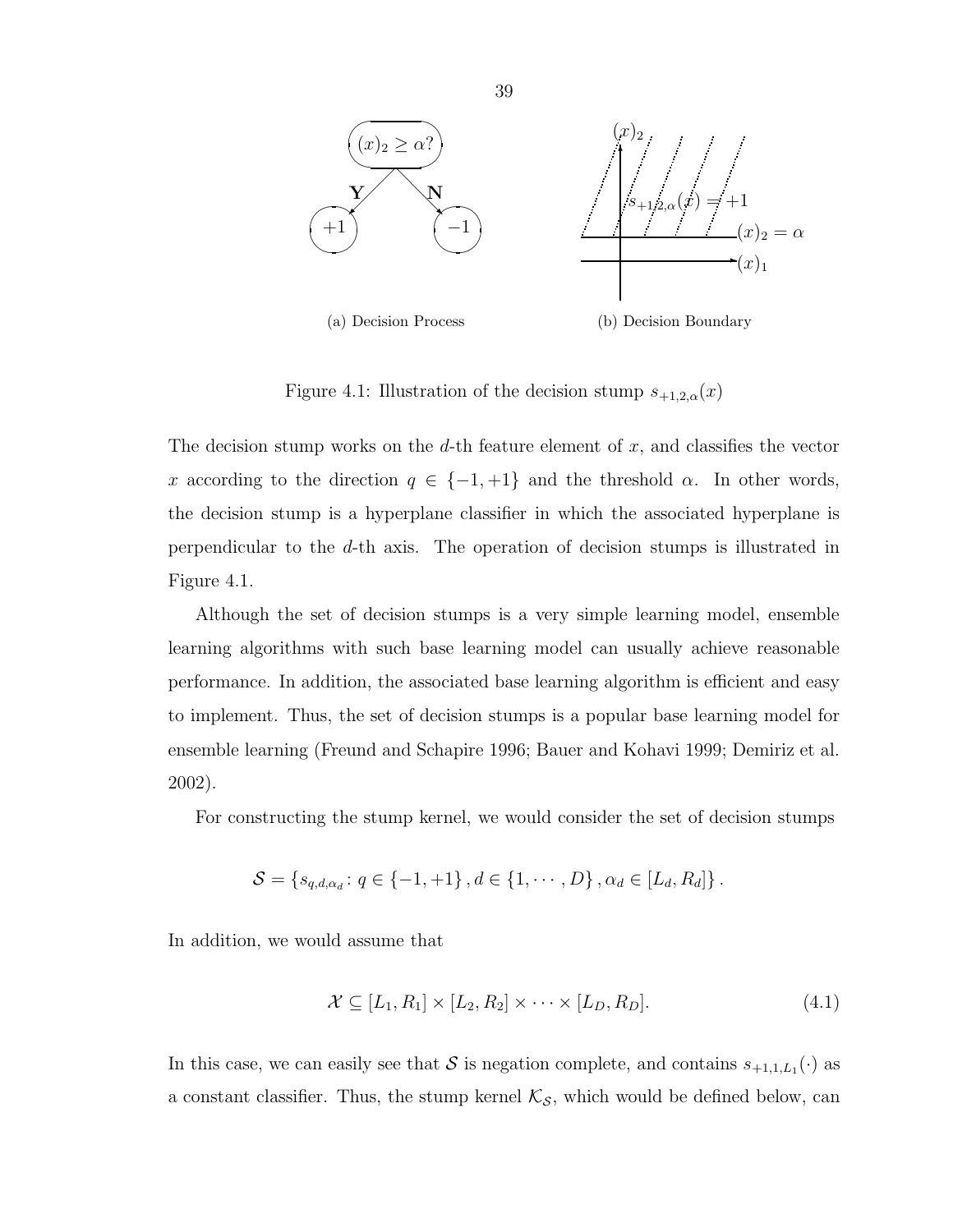be applied to Algorithm 3 to obtain an infinite ensemble classifier.

**Definition 4** The stump kernel is  $\mathcal{K}_{\mathcal{S}}$  with  $r(q, d, \alpha_d) = \frac{1}{2}$  $\frac{1}{2}$  for all valid  $(q, d, \alpha_d)$  in the definition of S. The measure  $\mu$  on parameters q and d is the counting measure, and dµ is uniform in the range of  $\alpha_d$ . With (4.1) and Definition 3, we get

$$
\mathcal{K}_{\mathcal{S}}(x, x') = \Delta_{\mathcal{S}} - \sum_{d=1}^{D} |(x)_d - (x')_d|,
$$

where  $\Delta_{\mathcal{S}} = \frac{1}{2}$  $\frac{1}{2}\sum_{d=1}^{D}(R_d - L_d)$  is a constant.

The stump kernel, as its associated base learning model, is very simple to compute. However, it is very powerful, in the sense that SVM with the kernel is equivalently searching within a learning model of infinite capacity. The stump kernel also shows an interesting connection to radial basis functions, which is an important concept in learning theory. Next, we would further discuss these properties.

#### 4.1.2 Power of the Stump Ensemble

In Theorem 3, we see that the set of hyperplane classifiers (which has  $\Gamma \to 0$ ) in  $\mathbb{R}^D$ has V-C dimension D. When we use nonlinear SVM, we work in a feature space  $\mathcal F$ instead of  $\mathbb{R}^D$ . The general hope that the set of hyperplane classifiers in  $\mathcal F$  would have a larger capacity than such classifiers in  $\mathbb{R}^D$ . This hope is indeed true for the stump kernel. Next, analyze the capacity of the hyperplane classifiers in the associated feature space of the stump kernel. With the negation completeness assumption, the capacity of those hyperplane classifiers would be the same as the capacity of the ensemble classifiers over  $\mathcal{S}$ . We start our analysis with the following lemma for onedimensional training vectors.

**Lemma 1** Consider one-dimensional training vectors  $\{x_i\}_{i=1}^N$ , where  $x_i \in \mathcal{X} \subseteq (L, R)$ . Assume that S is defined with  $q \in \{-1, +1\}$  and  $\alpha_1 \in [L, R]$ . If  $x_i \neq x_j$  for all  $i \neq j$ , the Gram matrix of  $K_{\mathcal{S}}$  is PD.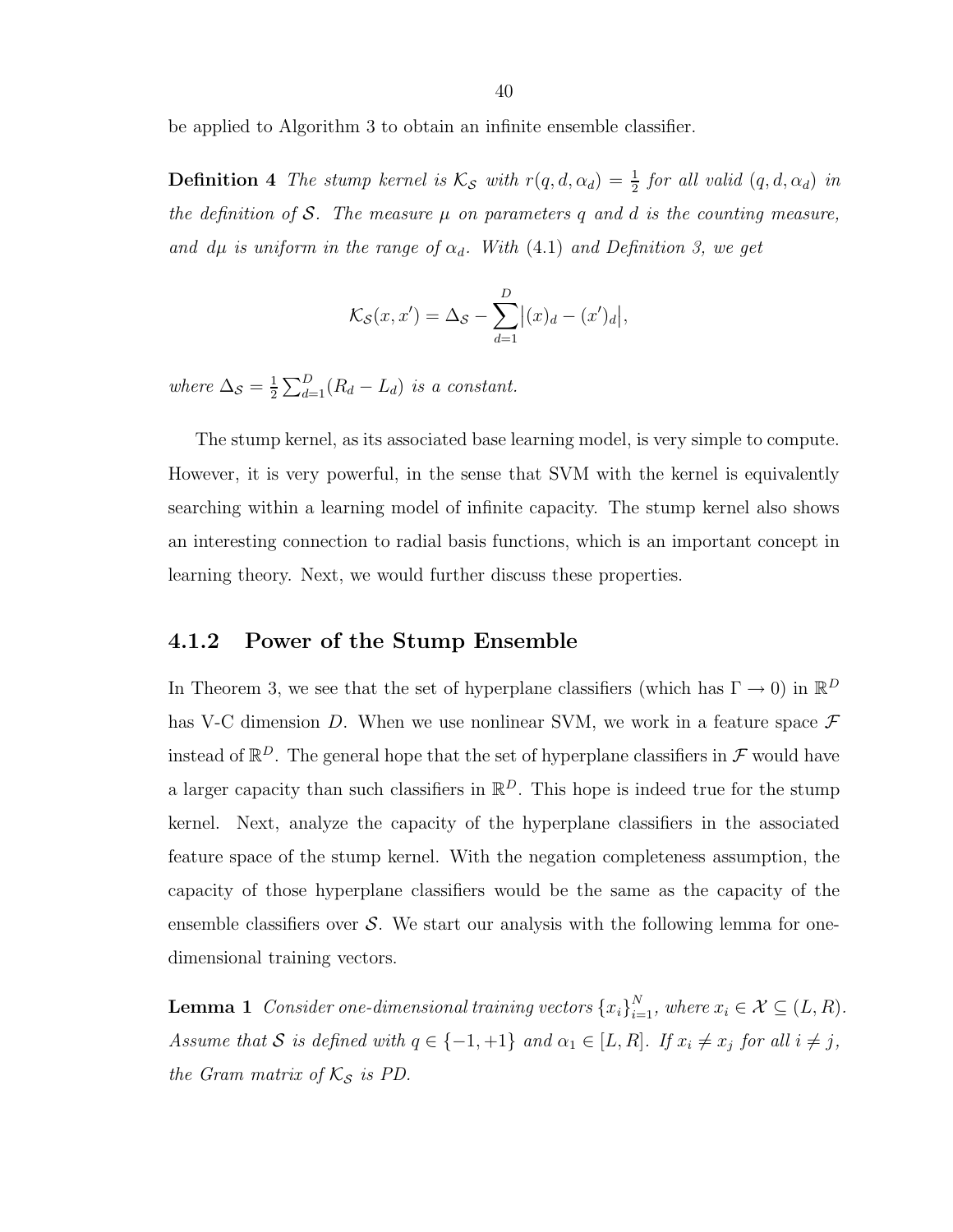$$
L < x_1 < \cdots < x_N < R.
$$

Let  $x'_i = x_i - L$ . Then,

$$
0 < x_1' < \dots < x_N' < R - L.
$$

The matrix P with  $P_{ij} \equiv \min(x'_i, x'_j)$  is PD because P is congruent to a diagonal matrix with positive diagonals  $x'_1, (x'_2 - x'_1), \cdots, (x'_N - x'_{N-1})$ . Similarly, for  $x''_i =$  $R - x_i$ , the matrix Q with  $Q_{ij} \equiv \min(x''_i, x''_j)$  is PD. Now we could write K in two different forms

$$
K_{ij}
$$
  
=  $\frac{1}{2}(-R+L) + \min(x'_i, x'_j) + \min(x''_i, x''_j)$  (4.2)

$$
= \frac{1}{2}(x_1 - L) + \left(\frac{1}{2}(R - x_1) - |x_i - x_j|\right). \tag{4.3}
$$

When v is nonzero but  $\sum_{i=1}^{N} v_i = 0$ , we can evaluate  $v^T K v$  in three parts with (4.2). The first part is 0. The second and the third parts are strictly positive when  $v \neq 0$ because the matrices  $P$  and  $Q$  are PD. Hence, the sum is strictly positive.

When  $\sum_{i=1}^{N} v_i \neq 0$ , the first part of (4.2) is negative, and hence we cannot prove the PD-ness directly through this equation. Therefore, we apply (4.3) instead. From this equation, we can evaluate  $v^T K v$  in two parts. The inner matrix of the second part, name it K', can be calculated from a stump kernel with the stumps in  $[x_1, R]$ . Thus, K' is PSD, and  $v^T K' v \geq 0$ . The first part is  $\left(\sum_{i=1}^N v_i\right)^2$  multiplied by a positive constant. Hence, the sum of the two parts is still strictly positive. Therefore, K is PD.

With Lemma 1, we can extend the result to multi-dimensional vectors in the following theorem.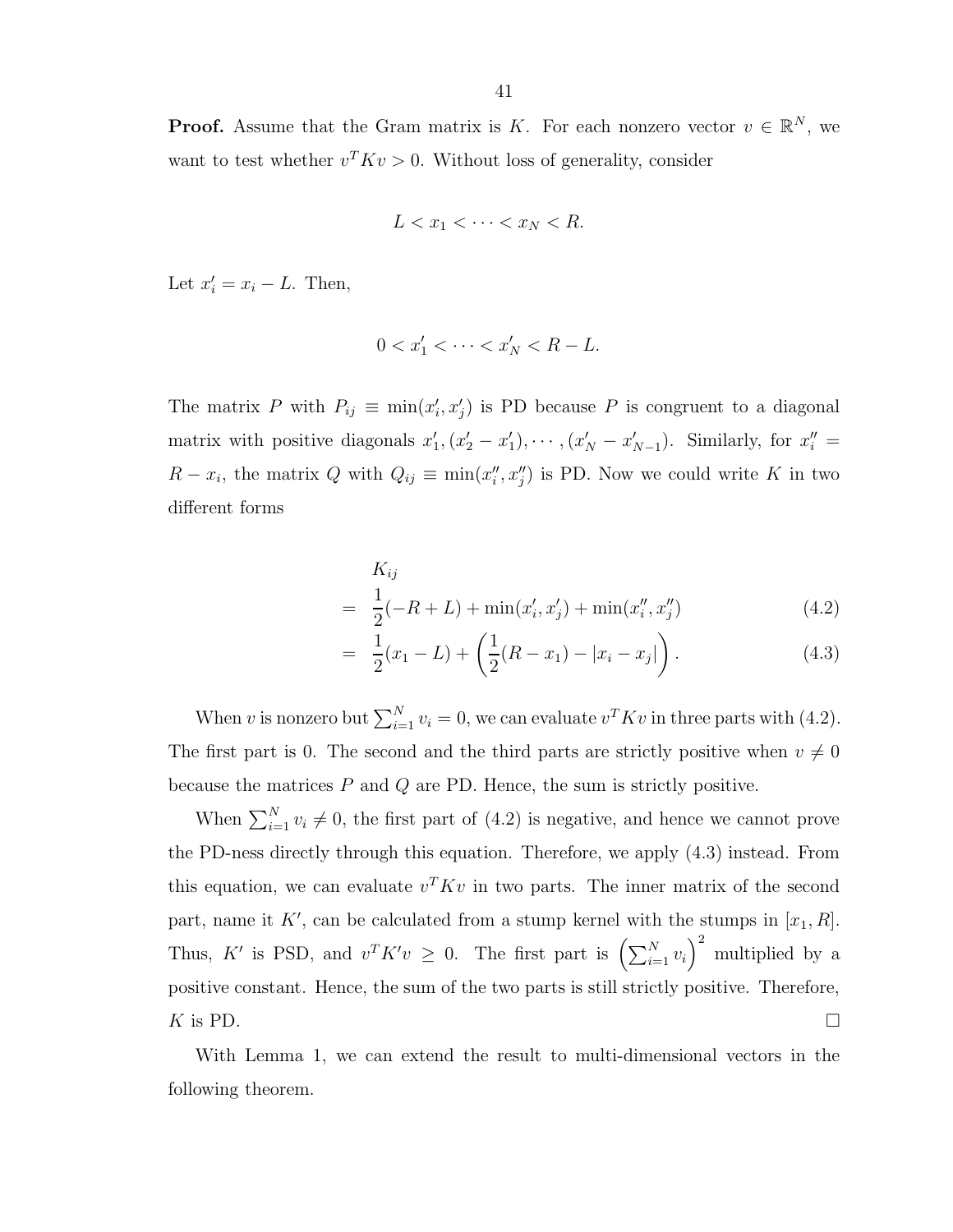**Theorem 8** Consider training vectors  $\{x_i\}_{i=1}^N \in \mathcal{X}^N$  and the stump kernel  $\mathcal{K}_{\mathcal{S}}$  in Definition 4. If there exists a dimension d such that  $(x_i)_d \neq (x_j)_d$  for all  $i \neq j$ , and

$$
\left[\min_{i=1,\cdots,N}(x_i)_d,\max_{i=1,\cdots,N}(x_i)_d\right] \subseteq (L_d, R_d)
$$

then the Gram matrix of  $K_{\mathcal{S}}$  is PD.

Proof. The multi-dimensional stump kernel is the sum of several one-dimensional stump kernels, each of which produces a PSD Gram matrix by Theorem 5. If in one of dimensions, we can obtain a PD Gram matrix from Lemma 1, the sum of the matrices would be PD.

The PD-ness of the Gram matrix is directly connected to the classification power of the hyperplane classifiers in the associated feature space. This can be formalized by the following theorem.

Theorem 9 (Chang and Lin 2001b, Corollary 1) If the Gram matrix of the kernel on the training vectors is PD, the nonlinear hard-margin SVM with such kernel always has a feasible solution. That is, for every possible pattern of the training labels, the training examples can be separated by some hyperplane classifier in the associated feature space.

In other words, if we can find a set of training vectors such that the Gram matrix is PD, we can shatter those training vectors with the set of hyperplane classifiers in  $\mathcal{F}$ . For the stump kernel, such set of training vectors exists for any positive integer N. Thus, the set of hyperplane classifiers in  $\mathcal{F}$ , or equivalently, the set of ensemble classifier over  $S$ , has infinite capacity, as shown below.

**Corollary 1** The class of the infinite ensemble classifiers over  $S$  has an infinite V-C dimension.

We make two remarks here. First, although the assumption of Theorem 8 is mild in practice, there are still training sets that do not have this property. An example is the XOR training set, which is illustrated in Figure 4.2. We can easily see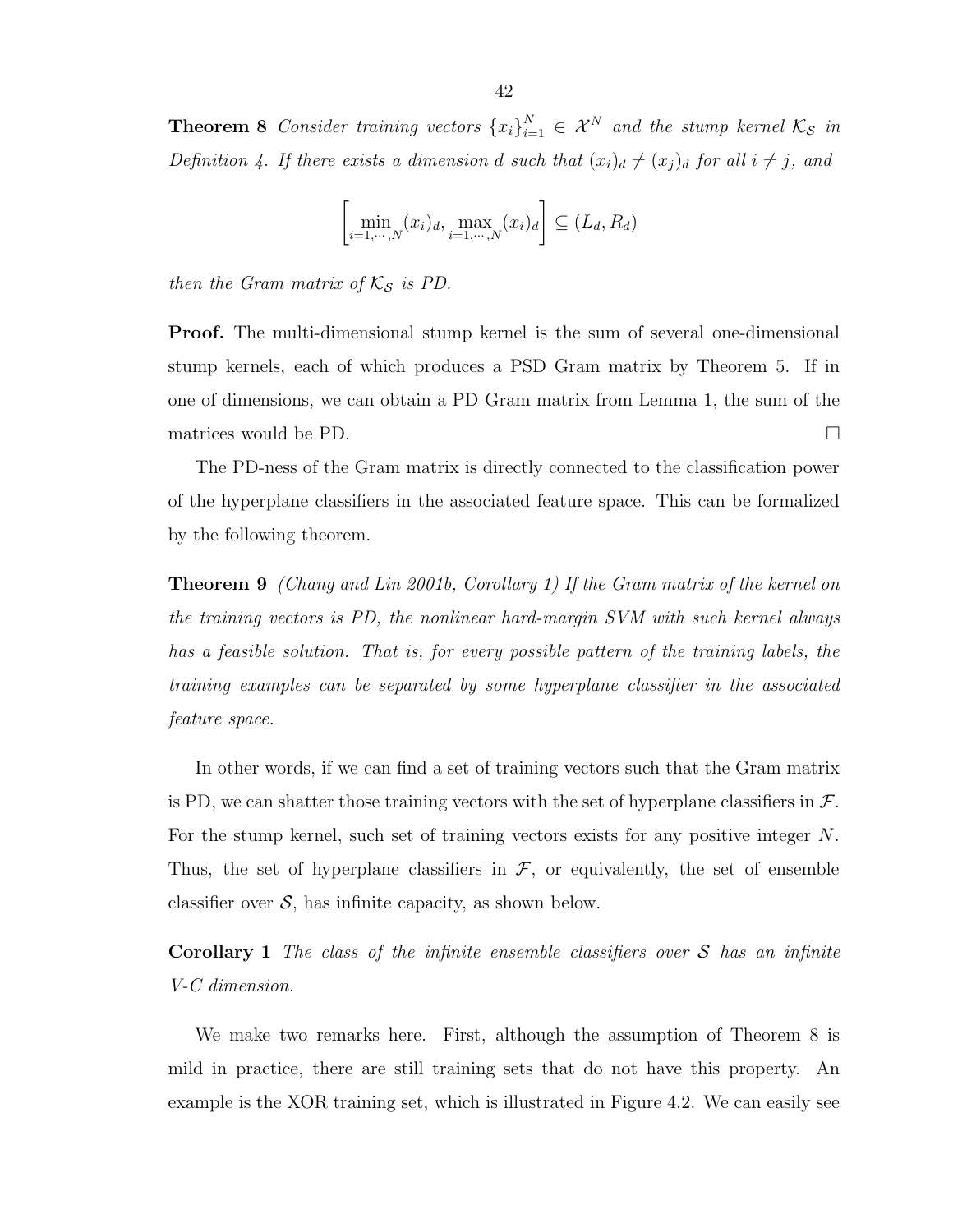

Figure 4.2: The XOR training set.

that every possible decision stump would have in-sample error  $\frac{1}{2}$ . Thus, AdaBoost and LPBoost would terminate with one stump in the ensemble. Similarly, the Gram matrix of stump kernel is only PSD but not PD, and nonlinear hard-margin SVM with the kernel cannot find any feasible solution for this problem. In other words, those training examples cannot be perfectly separated by an ensemble over the decision stumps.

Second, the unlimited capacity has to be used with suitable regularization in order to have good generalization performance. Although SVM implicitly regularizes the admissible learning model with the large-margin concept, the unlimited capacity may still drag the algorithm towards overfitting. This situation has been observed for SVM with the Gaussian kernel (Keerthi and Lin 2003). In this situation, soft-margin SVM with a suitable parameter selection usually performs better than hard-margin SVM, because trading accuracy with larger margin further regularizes the admissible learning model.

## 4.1.3 Stump Kernel and Radial Basis Function

Next, we show another property of the stump kernel, which facilitates its practical usage. In particular, we could drop the constant  $\Delta_{\mathcal{S}}$  for the stump kernel  $\mathcal{K}_{\mathcal{S}}$ without affecting the decision function obtained from Algorithm 3. That is, for finite number of training and testing examples, SVM could automatically compute the ranges  $[L_d, R_d]$  and the constant  $\Delta_{\mathcal{S}}$  for us.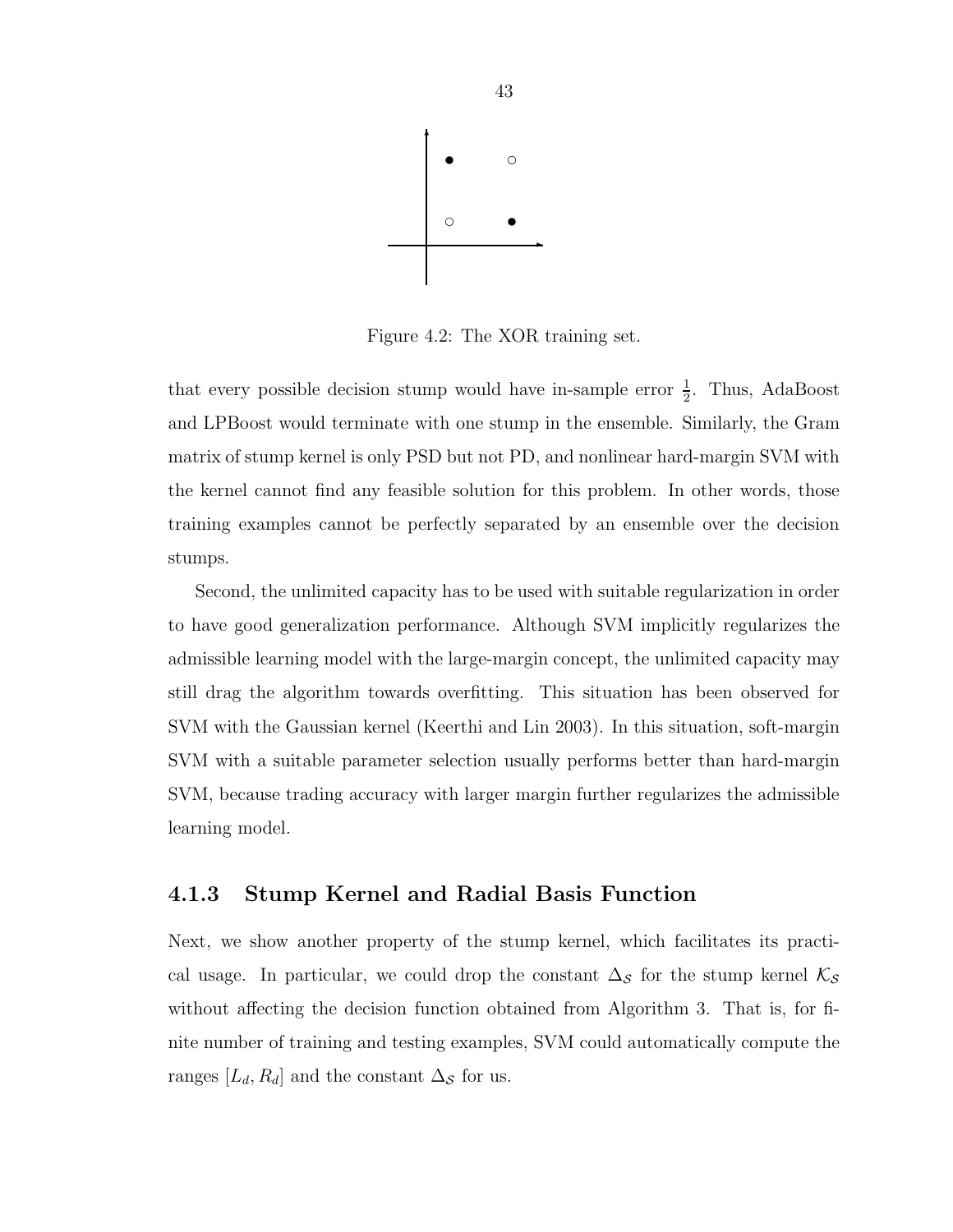**Theorem 10** Solving  $(P_4)$  with the simplified stump kernel  $\tilde{\mathcal{K}}_{\mathcal{S}}(x, x') = -||x - x'||_1$ is the same as solving  $(P_4)$  with  $\mathcal{K}_{\mathcal{S}}(x,x').$  That is, they could obtain equivalent decision functions (2.6).

**Proof.** Berg et al. (1984) prove that the Gram matrix of  $\tilde{\mathcal{K}}_{\mathcal{S}}(x, x') = -|x - x'|$  is CPSD for one-dimensional vectors  $x, x'$ . The Gram matrix of simplified stump kernel in  $\mathbb{R}^D$  is the sum of the Gram matrix of several one-dimensional kernels, and hence would also be CPSD. In addition, for  $(P_4)$ , a CPSD kernel  $\tilde{\mathcal{K}}(x, x')$  works exactly the same as any PSD kernel of the form  $\tilde{\mathcal{K}}(x, x') + \Delta$ , where  $\Delta$  is a constant, because of the linear constraint  $\sum_{i=1}^{N} y_i \lambda_i = 0$  (Schölkopf and Smola 2002; Lin and Lin 2003). We have shown the value of  $\Delta = \Delta_{\mathcal{S}}$  in Definition 4. Hence, the equivalence between  $\tilde{\mathcal{K}}_{\mathcal{S}}$  and  $\mathcal{K}_{\mathcal{S}}$  for  $(P_4)$  can be easily established.

Let us take a closer look at this result.  $\tilde{K}_{\mathcal{S}}(x, x') = -||x - x'||_1$  is a *radial basis* function (RBF), just like the well-known Gaussian kernel. RBF is an important tool for classification, regression, interpolation, and many other learning tasks (Haykin 1999). Compared to the Gaussian kernel, the stump kernel computes the distance by one-norm, and did not use nonlinear transform of the distance. Nevertheless, the class of SVM classifiers with the stump kernel still has an infinite V-C dimension. We shall further compare them to some other types of RBF kernels in the end of this chapter.

## 4.1.4 Averaging Ambiguous Stumps

In Section 3.3, we have shown that our framework would average over the predictions of ambiguous hypotheses in the final ensemble. Next, we would use the stump kernel to further illustrate this property. For example, consider one-dimensional training vectors. We can see that all the decision stumps with  $q = 1$  and thresholds strictly between two adjacent training vectors are ambiguous. In the next theorem, we extend this idea to multi-dimensional training vectors. We would explicitly show how these ambiguous stumps group together in the final ensemble classifier.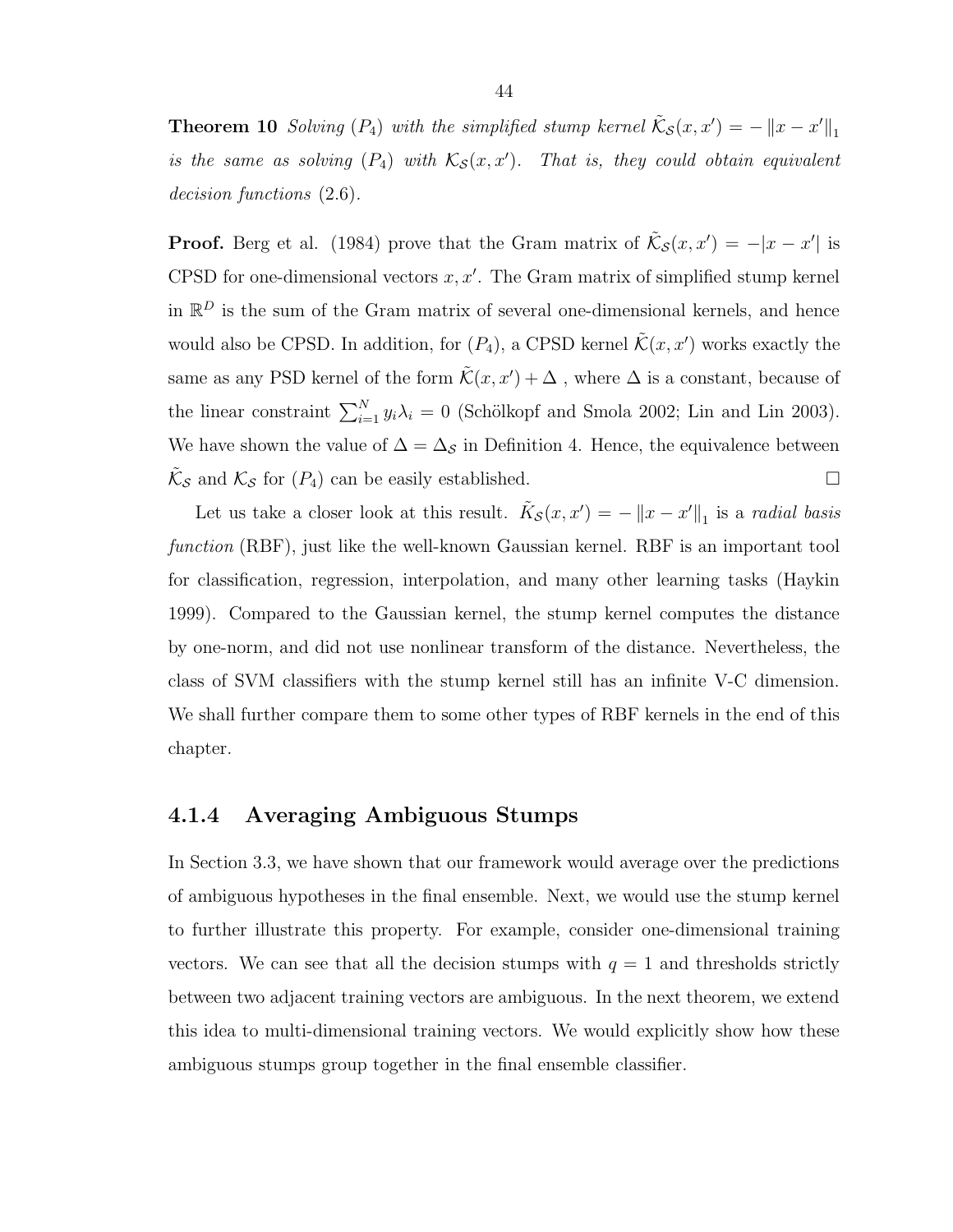**Theorem 11** Define  $(\tilde{x})_{d,a}$  as the a-th smallest value in  $\{(x_i)_d\}_{i=1}^N$ , where  $x_i$  are the input vectors in the training set, and  $A_d$  as the number of different  $(\tilde{x})_{d,a}$ . Let  $(\tilde{x})_{d,0} = L_d$ ,  $(\tilde{x})_{d,(A_d+1)} = R_d$ , and

$$
\hat{s}_{q,d,a}(x) = \begin{cases}\nq & \text{for } (x)_d \ge (\tilde{x})_{d,t+1} \\
-q & \text{for } (x)_d \le (\tilde{x})_{d,t} \\
q \cdot \frac{2(x)_d - (\tilde{x})_{d,a} - (\tilde{x})_{d,a+1}}{(\tilde{x})_{d,a+1} - (\tilde{x})_{d,a}} & \text{otherwise.} \n\end{cases}
$$

Then,

$$
K_{\mathcal{S}}(x, x') = \sum_{q \in \{-1, +1\}} \sum_{d=1}^{D} \sum_{a=0}^{A_d} (r(q, d, a))^2 \, \hat{s}_{q, d, a}(x) \hat{s}_{q, d, a}(x'),
$$

where  $r(q, d, a) = \frac{1}{2}$  $\frac{1}{2}\sqrt{(\tilde{x})_{d,a+1}-(\tilde{x})_{d,a}}.$ 

We can prove Theorem 11 by carefully writing down the equations. Note that the function  $\hat{s}_{q,d,t}(\cdot)$  is not exactly a decision stump, but a smoother variant. Each  $\hat{s}_{q,d,t}(\cdot)$ represents the group of ambiguous decision stumps in  $((\tilde{x})_{d,t},(\tilde{x})_{d,t+1})$ . When the group is larger,  $\hat{s}_{q,d,t}(\cdot)$  is smoother because it represents the average prediction over more decision stumps. Compared to LPBoost, which can use one discrete decision stump  $s_{q,d,\alpha_d}(\cdot)$  for  $\alpha_d \in ((\tilde{x})_{d,t},(\tilde{x})_{d,t+1})$ , our framework obtains a smoother stump by averaging ambiguous decision stumps. Even though each decision stump only has an infinitesimal hypothesis weight, the representative stump  $\hat{s}_{q,d,t}(\cdot)$  could have a concrete weight in the ensemble. This result could give us further insights on how the infinitesimal hypothesis weights work.

# 4.2 Perceptron Kernel

#### 4.2.1 Formulation

In this section, we extend the stump kernel to the perceptron kernel, which embodies an infinite number of perceptrons. Each perceptron is of the form

$$
p_{q,\theta,\alpha}(x) = q \cdot \text{sign}(\theta^T x - \alpha).
$$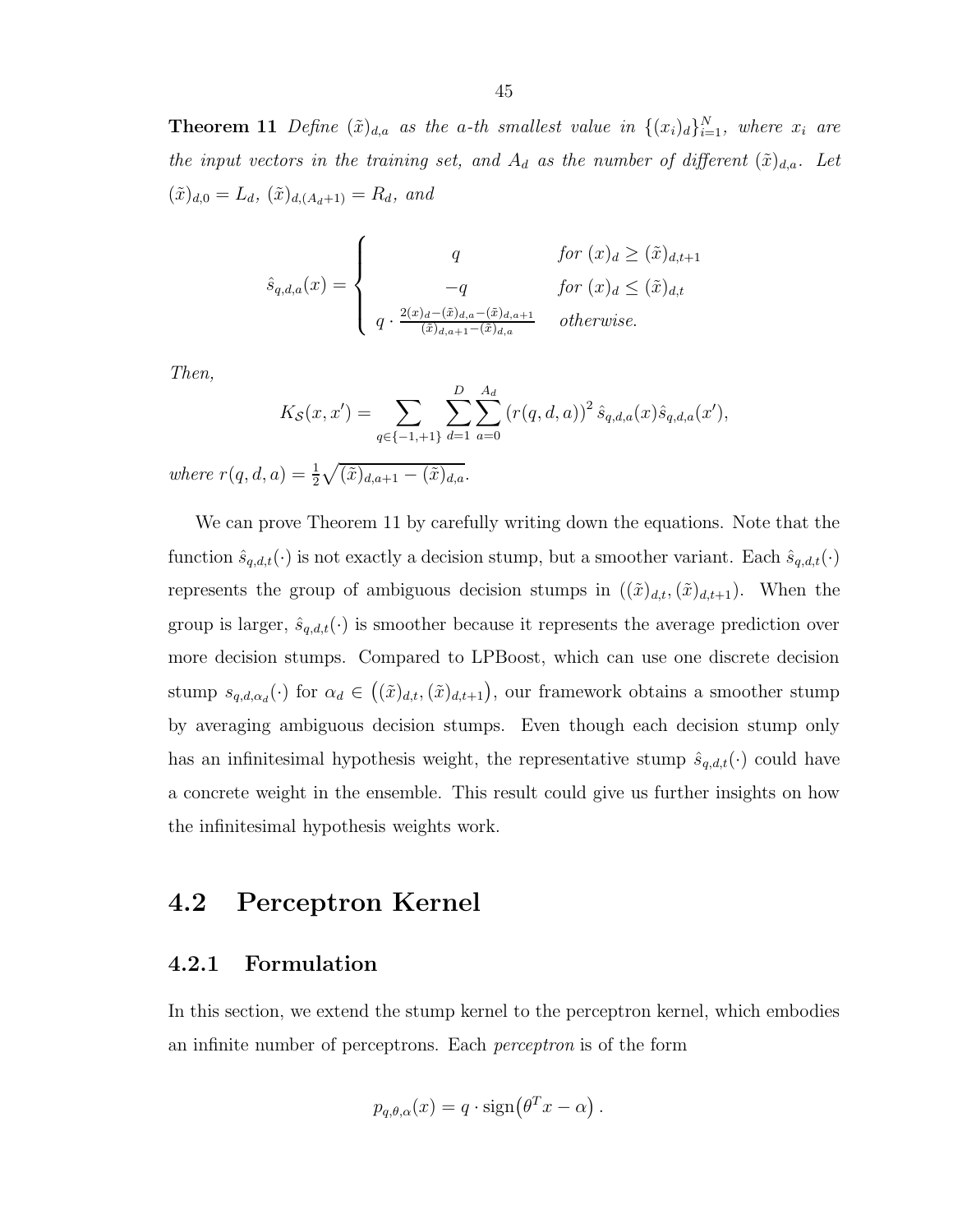

Figure 4.3: Illustration of the perceptron  $p_{+1,\theta,\alpha}(x)$ 

The perceptron defines a hyperplane classifier in  $\mathbb{R}^D$ , which is illustrated in Figure 4.3. We can see that the set of possible perceptrons in  $\mathbb{R}^D$  includes the set of possible decision stumps. Hence, the perceptron model is usually considered to be more powerful than the decision stump model. The perceptron is a basic theoretical model for a neuron, and is very important for building neural networks (Haykin 1999). It is generally difficult to design a base learning algorithm for choosing a desired perceptron. Thus, the perceptron is hardly used in ensemble learning. Nevertheless, we are able to construct an ensemble classifier over infinite number of perceptrons with our framework.

We would consider the set of perceptrons

$$
\mathcal{P} = \left\{ p_{q,\theta,\alpha} : q \in \{-1,+1\}, \theta \in \mathbb{R}^D, \|\theta\|_2 = 1, \alpha \in [-R,R] \right\}.
$$

In addition, we would assume that

$$
\mathcal{X}\subseteq\mathcal{B}(R),
$$

where  $\mathcal{B}(R)$  is a ball of radius R centered at the origin in  $\mathbb{R}^D$ . Then, we can see that the perceptron model  $P$  is negation complete, and contains a constant classifier  $p_{+1,(1,0,\cdots,0),-R}(\cdot)$ . Thus, we can apply the perceptron kernel  $\mathcal{K}_{\mathcal{P}}$ , which would be defined below, to Algorithm 3 and obtain an ensemble classifier over infinite number

46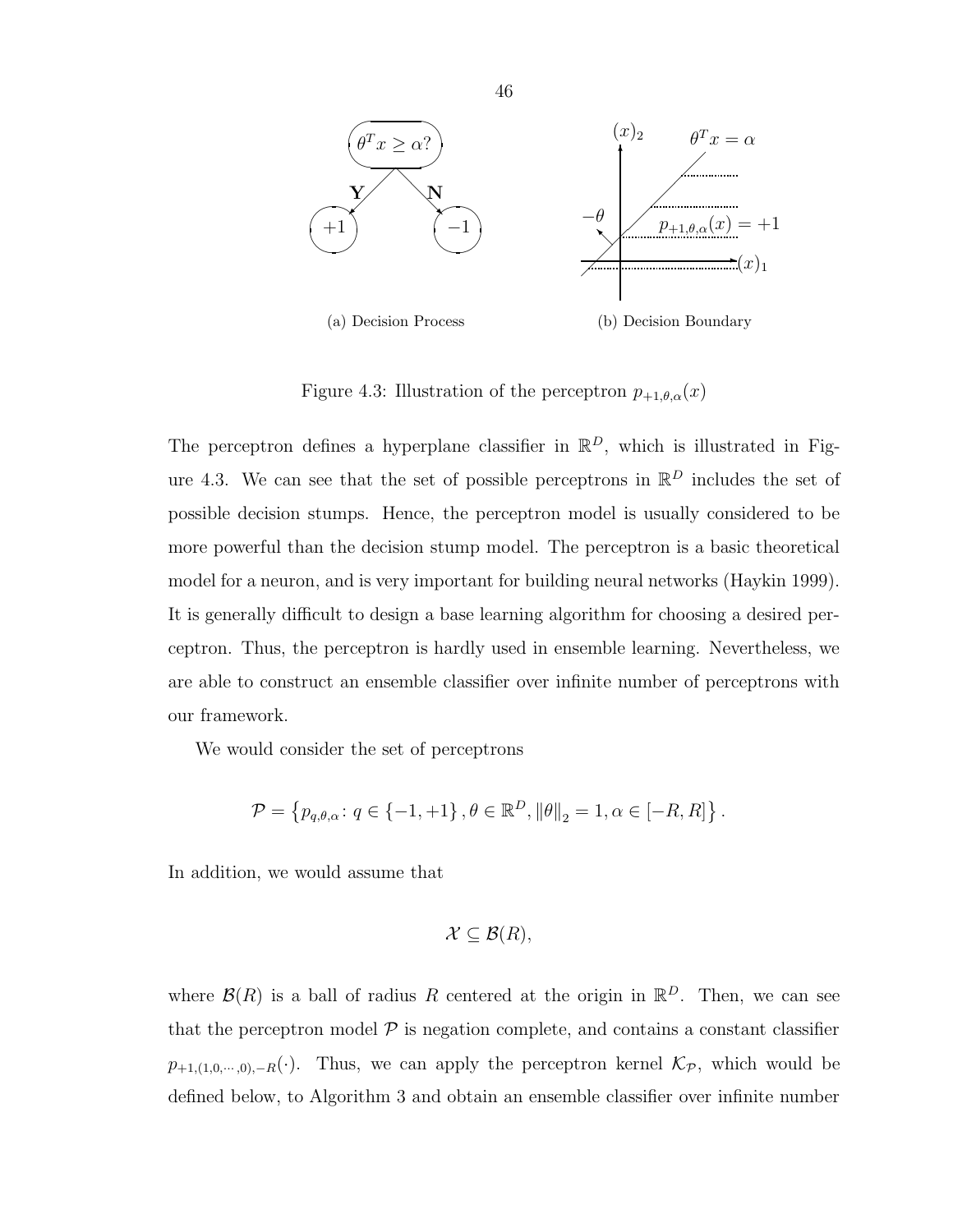of perceptrons.

**Definition 5** The perceptron kernel is  $\mathcal{K}_{\mathcal{P}}$  with  $r(q, \theta, \alpha) = \kappa$ , where  $\kappa$  is a constant to be defined below. The measure  $\mu(q, \theta, \alpha)$  is the counting measure in the q direction, and  $d\mu$  is uniform both on the surface  $\|\theta\|_2 = 1$  and in  $\alpha \in [-R, R]$ . For  $x, x' \in \mathcal{X} \subseteq \mathcal{X}$  $\mathcal{B}(R),$ 

$$
\mathcal{K}_{\mathcal{P}}(x,x') = \Delta_{\mathcal{P}} - ||x - x'||_2,
$$

where  $\Delta_{\mathcal{P}}$  is a constant.

Proof. We have

$$
\mathcal{K}_{\mathcal{P}}(x, x') = \kappa^2 \sum_{q \in \{-1, +1\}} \int_{\|\theta\|_2 = 1} \left( \int_{\alpha \in [-R, R]} p_{q, \theta, \alpha}(x) p_{q, \theta, \alpha}(x') d\mu_{\alpha}(\alpha) \right) d\mu_{\theta}(\theta)
$$
  
\n
$$
= 2\kappa^2 \int_{\|\theta\|_2 = 1} \left( \int_{\alpha \in [-R, R]} p_{+1, \theta, \alpha}(x) p_{+1, \theta, \alpha}(x') d\mu_{\alpha}(\alpha) \right) d\mu_{\theta}(\theta)
$$
  
\n
$$
= 2\kappa^2 \int_{\|\theta\|_2 = 1} \left( \int_{\alpha \in [-R, R]} s_{+1, 1, \alpha}(\theta^T x) s_{+1, 1, \alpha}(\theta^T x') d\mu_{\alpha}(\alpha) \right) d\mu_{\theta}(\theta)
$$
  
\n
$$
= 4\kappa^2 \int_{\|\theta\|_2 = 1} (\Delta_S - |\theta^T x - \theta^T x'|) d\mu_{\theta}(\theta)
$$
  
\n
$$
= 4\kappa^2 \Delta_S - 4\kappa^2 \cdot \left( \int_{\|\theta\|_2 = 1} ||\theta||_2 ||x - x'||_2 \right| \cos(\text{angle}(\theta, x - x')) \Big| d\mu_{\theta}(\theta)
$$
  
\n
$$
= 4\kappa^2 \Delta_S - 4\kappa^2 ||x - x'||_2 \cdot \left( \int_{\|\theta\|_2 = 1} |\cos(\text{angle}(\theta, (1, 0, \cdots, 0))) \right) d\mu_{\theta}(\theta)
$$

Here  $\Delta_{\mathcal{S}}$  is the constant for a one-dimensional stump kernel with thresholds between  $[-R, R]$ . The operator angle $(\cdot, \cdot)$  is the angle between two vectors. Because  $\theta$ is taken for all directions, we can use symmetry to obtain the last equality. Then, we can set

$$
\kappa = \left( 4 \int_{\|\theta\|_2 = 1} \left| \cos\left(\text{angle}(\theta, (1, 0, \dots, 0))\right) \right| d\mu_{\theta}(\theta) \right)^{-\frac{1}{2}}
$$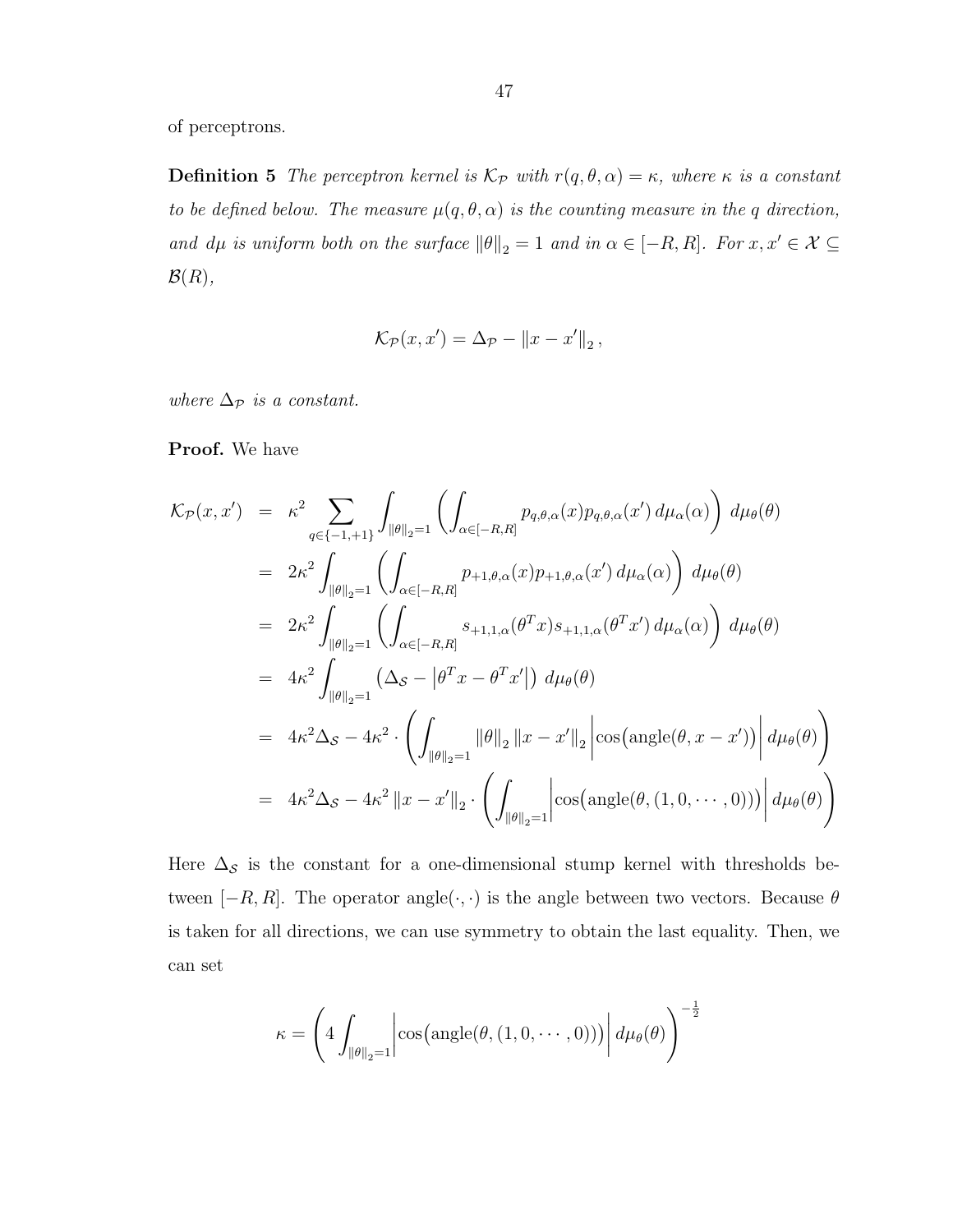and

$$
\Delta_{\mathcal{P}} = 4\kappa^2 \Delta_{\mathcal{S}}
$$

to obtain the definition.

With the perceptron kernel, we are able to construct an infinite ensemble classifier over perceptrons. Such classifier is a neural network with one hidden layer, infinite hidden nodes, and the hard-threshold activation functions (Haykin 1999). This kind of neural network could never be constructed with traditional neural network algorithms, both because of the infinity, and because the hard-threshold activation function is not smooth. Traditional ensemble learning algorithms also cannot construct such ensemble, because it is not easy to implement a base learning algorithm of perceptrons. This demonstrates another usefulness of our framework: obtaining novel classifiers that cannot be obtained by traditional algorithms.

The perceptron kernel shares many similar properties to the stump kernel. Next, we would further illustrate these properties in detail.

## 4.2.2 Properties of the Perceptron Kernel

Similar to the stump kernel, the SVM classifier with the perceptron kernel also has infinite V-C dimension. We start with a lemma that is well known in literature for interpolation with RBF functions.

**Lemma 2** (Micchelli 1986; Baxter 1991) When  $N > 1$ , for training vectors  ${x_i}_{i=1}^N \in$  $\mathcal{X}^N$  such that  $x_i \neq x_j$  for all  $i \neq j$ , the Gram matrix of  $\tilde{K}_{\mathcal{P}}(x, x') = -||x - x'||_2$ is CPD.

Then, we could show a sufficient condition for the Gram matrix of the perceptron kernel to be PD.

**Theorem 12** Consider training vectors  $\{x_i\}_{i=1}^N \in \mathcal{X}^N$ , and the perceptron kernel  $\mathcal{K}_{\mathcal{P}}$ in Definition 5. If  $X \subset \mathcal{B}(R)$  but  $X \neq \mathcal{B}(R)$ , and  $x_i \neq x_j$  for all  $i \neq j$ , then the Gram matrix of  $\mathcal{K}_{\mathcal{P}}$  is PD.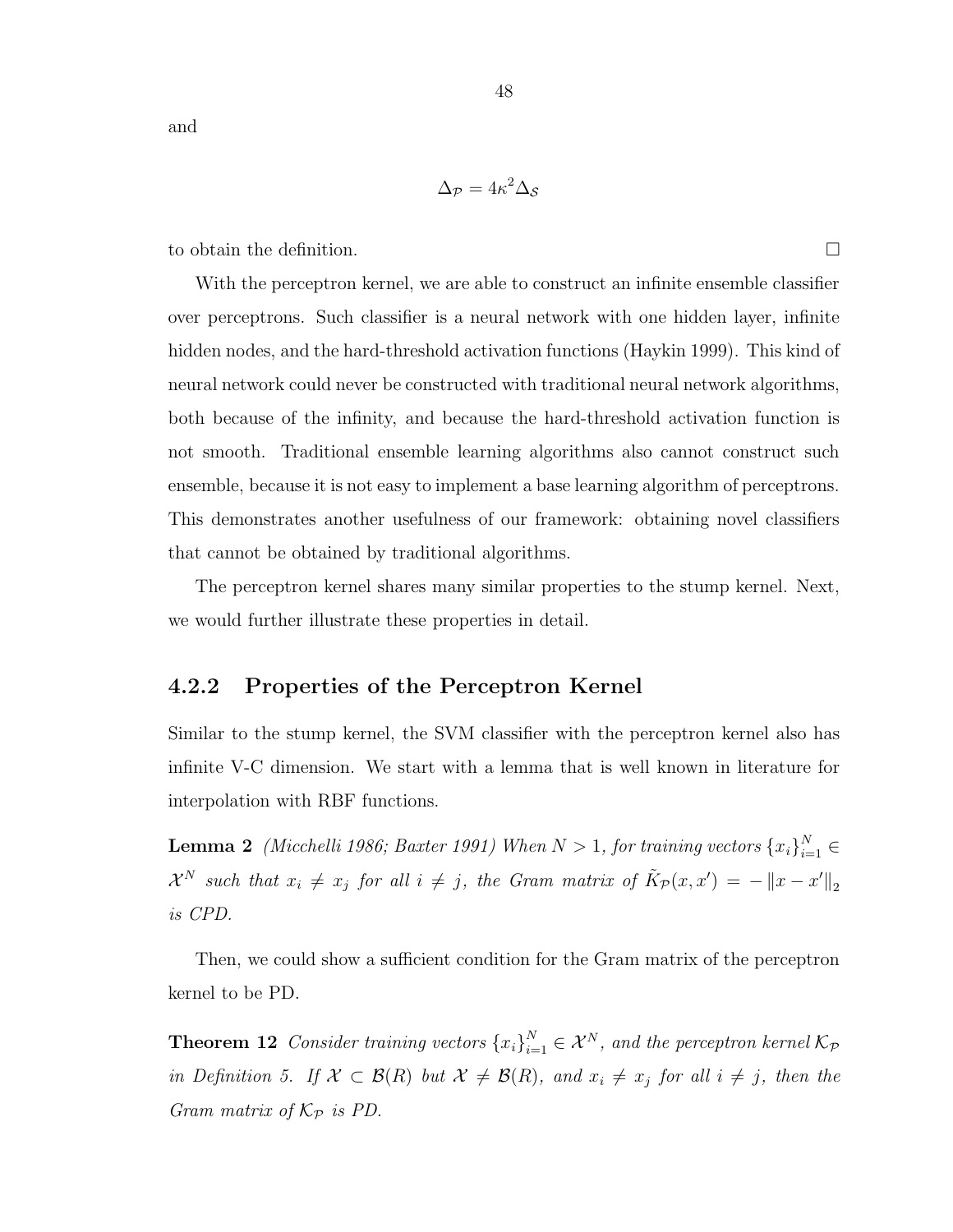**Proof.** Assume that the Gram matrix is K, and  $x_i \in \mathcal{B}(R')$ , where  $R' < R$ . Then, we can evaluate K by two parts. Assume that  $K = K' + (K - K')$ , where K' can be computed from a perceptron kernel with only the perceptrons of thresholds  $[-R', R']$ . For all  $x, x' \in \mathcal{X}$ , we have

$$
K(x, x') - K'(x, x') = \int_{\|\theta\|_2 = 1} \left( \int_{\alpha \in [-R, -R'] \cup [R', R]} \kappa^2 d\mu_\alpha(\alpha) \right) d\mu_\theta(\theta)
$$

is a constant. We want to test whether  $v^T K v > 0$  for all  $v \neq 0$ . Consider two cases. First, when  $\sum_{i=1}^{N} v_i \neq 0$ , the first part is nonnegative because K' is PSD by Mercer's condition, and the second part is strictly positive. Thus,  $v^T K v > 0$ .

When  $\sum_{i=1}^{N} v_i = 0$  and we have some nonzero  $v_i$ , we must have  $N > 1$ . Then, the first part is strictly positive because  $K'$  is CPD by Lemma 2, and the second part is 0. Thus, we still have  $v^T K v > 0$ . That is, K is PD.

Therefore, we obtain the following corollary that illustrates the power of ensemble classifiers over the perceptron model P.

**Corollary 2** The class of the infinite ensemble classifiers over  $P$  has an infinite V-C dimension.

The perceptron kernel shares another similarity with the stump kernel. The constant  $\Delta_{\mathcal{P}}$  could also be dropped when applying it to Algorithm 3. We formalize this by the following theorem.

**Theorem 13** Solving  $(P_4)$  with the simplified perceptron kernel  $\tilde{\mathcal{K}}_{\mathcal{P}}(x, x') = -||x - x'||_2$ is the same as solving  $(P_4)$  with  $\mathcal{K}_{\mathcal{P}}(x,x')$ .

**Proof.** The steps of the proof are exactly the same as the one for Theorem 10.  $\Box$ 

The stump kernel and the perceptron kernel both belong to the RBF kernel family. Are there any other kernels in the RBF family that can be explained from an ensemble point-of-view? In the next section, we extend the stump kernel and the perceptron kernel using combination of logic rules. Such extension allows us to construct kernels that embed an infinite number of decision trees. Interestingly, those kernels are directly related to the popular Laplacian kernel and exponential kernel.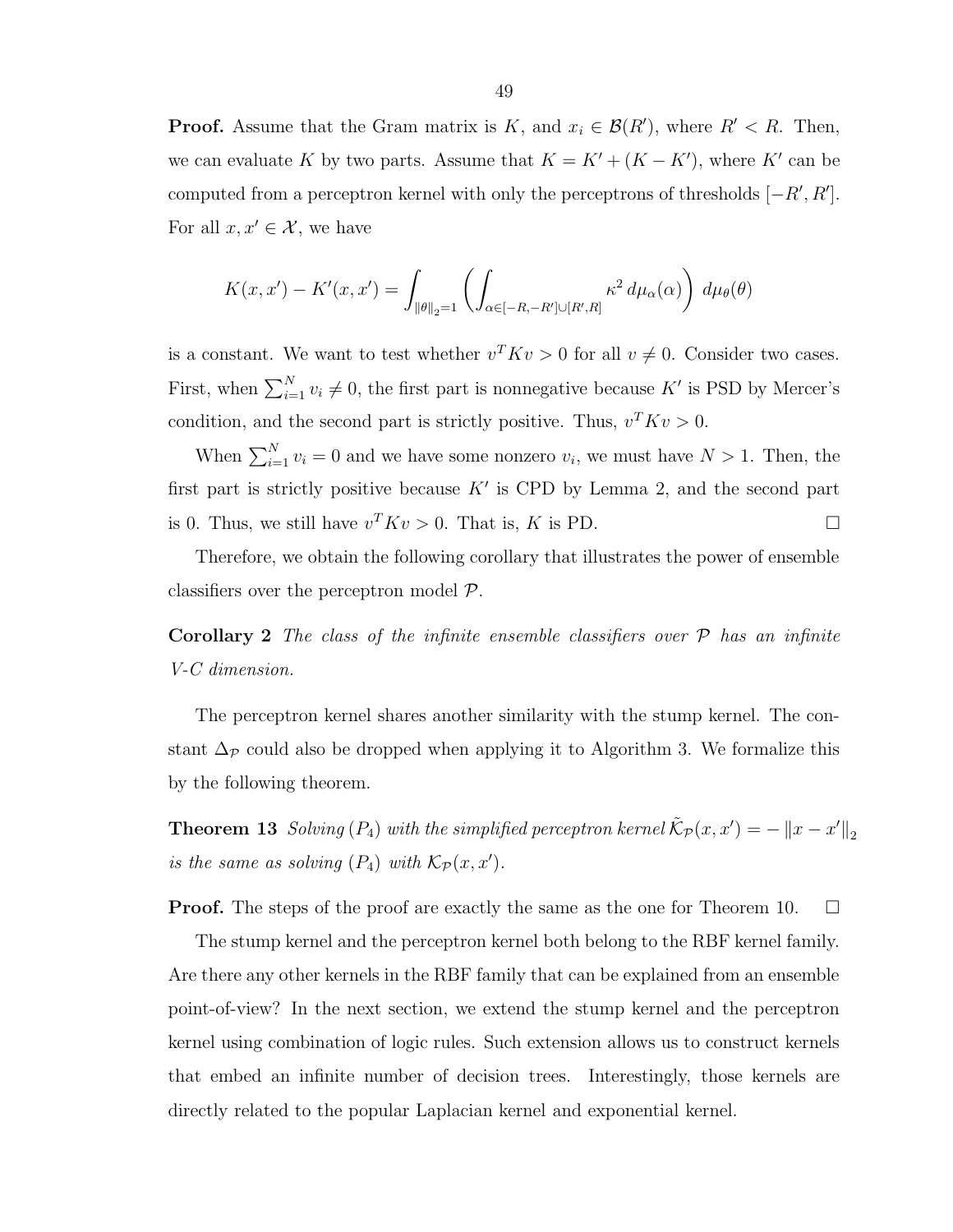# 4.3 Kernels that Embed Combined Hypotheses

So far we have considered hypotheses that return  $\{-1, +1\}$ . However, Definition 3 is not limited to such hypotheses. In the following, we show how to construct a kernel that embeds functions which output  $\{0, 1\}$ . Those functions would be called the *logic* rules. We would illustrate the connection between kernels that embed hypotheses and kernels that embed logic rules. Then, we shall work on combined logic rules as well as combined hypotheses, and would show how to derive kernels that embed combined hypotheses.

## 4.3.1 Logic Kernels

For a given hypothesis  $h: \mathcal{X} \to \{-1, +1\}$ , we define its associated logic rule  $\tilde{h}$  to be

$$
\tilde{h}(x) = 1 \Leftrightarrow h(x) = +1.
$$

Arithmetically, we can easily derive the relationship between  $h(\cdot)$  and  $\tilde{h}(\cdot)$  as

$$
\tilde{h}(x) = \frac{h(x) + 1}{2} \tag{4.4}
$$

for all  $x \in \mathcal{X}$ .

Consider  $\mathcal{H} = \{h_{\alpha} : \alpha \in \mathcal{C}\},\$ and its associated set of logic rules  $\tilde{\mathcal{H}} = \{\tilde{h}_{\alpha} : \alpha \in \mathcal{C}\}.$ The following lemma reveals the relationship between  $K_{\mathcal{H},r}$  and  $K_{\tilde{\mathcal{H}},r}.$ 

**Lemma 3** We call a learning model  $\mathcal{H} = \{h_{\alpha} : \alpha \in \mathcal{C}\}\$  neutral to X with a given  $(r, \mu)$  if for all  $x \in \mathcal{X}$ 

$$
\int_{\alpha \in \mathcal{C}} h_{\alpha}(x) (r(\alpha))^2 d\mu(\alpha) = 0.
$$

Assume that for a neutral  $H$ ,

$$
\Delta = \int_{\alpha \in \mathcal{C}} \left( r(\alpha) \right)^2 \mu(\alpha)
$$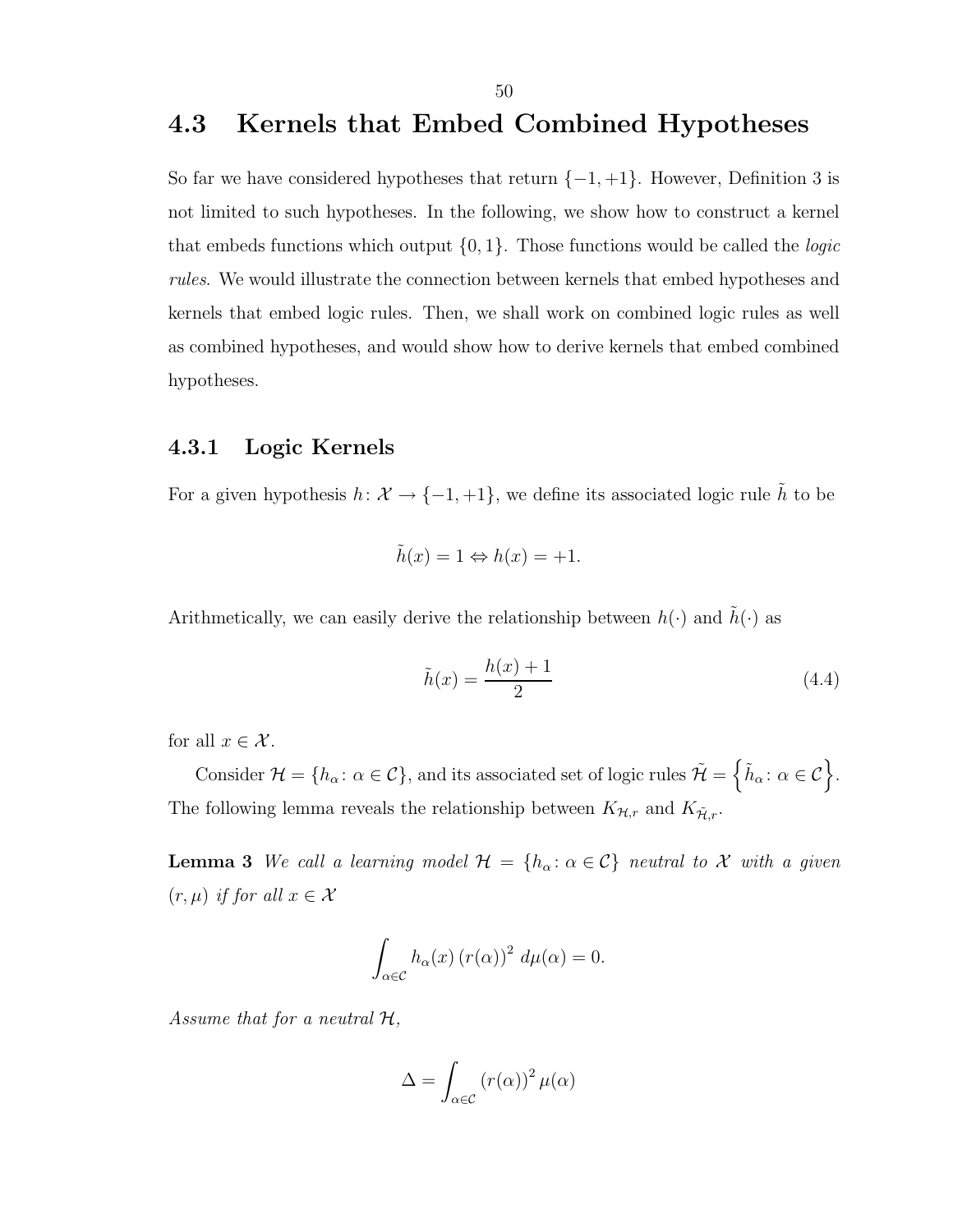exists. Then,

$$
\mathcal{K}_{\tilde{\mathcal{H}},r}(x,x') = \frac{1}{4}\mathcal{K}_{\mathcal{H},r}(x,x') + \frac{1}{4}\Delta.
$$

for all  $x, x' \in \mathcal{X}$ .

Proof. We have

$$
K_{\tilde{\mathcal{H}},r}(x,x') = \int_{\alpha \in \mathcal{C}} (r(\alpha))^2 \tilde{h}_{\alpha}(x) \tilde{h}_{\alpha}(x') d\mu(\alpha)
$$
  
\n
$$
= \int_{\alpha \in \mathcal{C}} (r(\alpha))^2 \left(\frac{h_{\alpha}(x) + 1}{2}\right) \left(\frac{h_{\alpha}(x') + 1}{2}\right) d\mu(\alpha)
$$
  
\n
$$
= \int_{\alpha \in \mathcal{C}} (r(\alpha))^2 \left(\frac{h_{\alpha}(x)h_{\alpha}(x') + h_{\alpha}(x) + h_{\alpha}(x') + 1}{4}\right) d\mu(\alpha)
$$
  
\n
$$
= \frac{1}{4} K_{\mathcal{H},r}(x,x') + \frac{1}{4} \Delta.
$$

 $\Box$ 

The kernel  $K_{\tilde{\mathcal{H}}}$  would be called the *logic kernel* of  $\mathcal{H}$ . Note that for a negation complete learning model  $H$ , neutrality is usually a mild assumption with a suitable parameterization and selection of  $(r, \mu)$ . The decision stump model and the perceptron model that we have used are both neutral with the  $(r, \mu)$  in Definition 4 and Definition 5, respectively. This relationship allows us to work with hypotheses and logic rules interchangeably. Next, we shall see the benefit for working with logic rules.

# 4.3.2 Multiplication of Logic Kernels

Consider two logic rules  $\tilde{h}_{\alpha}(\cdot)$  and  $\tilde{h}_{\beta}(\cdot)$ . We can construct a logic rule  $\tilde{h}_{\alpha,\beta}(\cdot)$  such that

$$
\tilde{h}_{\alpha,\beta}(x) = \tilde{h}_{\alpha}(x) \wedge \tilde{h}_{\beta}(x).
$$

for all  $x \in \mathcal{X}$ . This is called the AND combination of the logic rules. We illustrate the AND combination, both for the logic rules and for the hypotheses, in Figure 4.4. The leaf node in the tree structure represents the logic value TRUE if and only if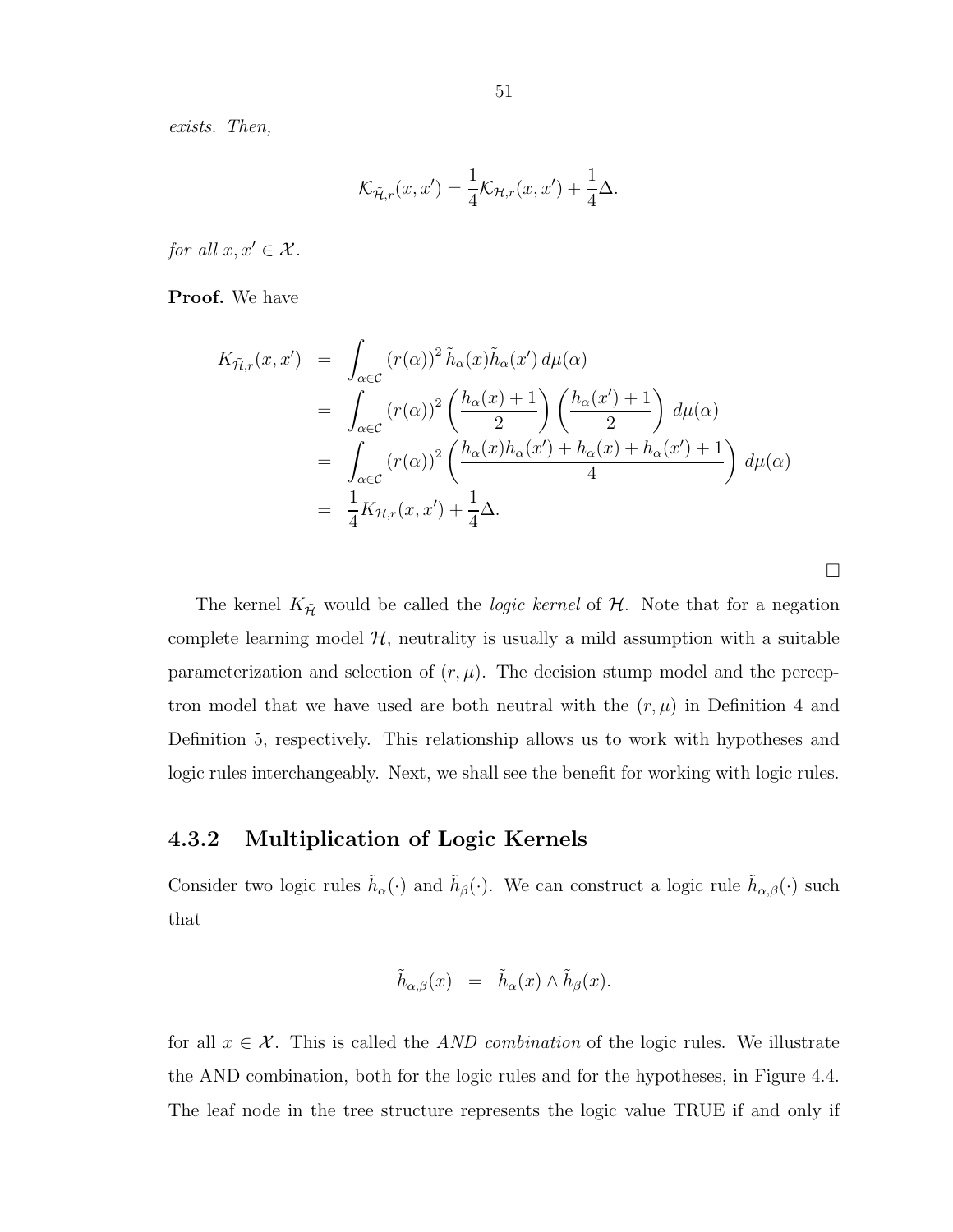

Figure 4.4: Illustration of AND combination

both logic rules output TRUE. For example, when the first logic rule is associated with a decision stump of whether  $(x)_1 \leq 2$ , and the second logic rule is associated with a decision stump of whether  $(x)_2 \geq 1$ . The AND combination of these two rules would be whether  $(x)_1 \leq 1$  and  $(x)_2 \geq 1$ . Note that for logic rules, the ∧ operation can be performed simply with multiplication

$$
\tilde{h}_{\alpha,\beta}(x) = \tilde{h}_{\alpha}(x)\tilde{h}_{\beta}(x).
$$

This simple arithmetic property is the reason that we work on logic rules instead of hypotheses.

For two learning models  $\mathcal{H}_1 = \{h_\alpha : \alpha \in \mathcal{C}_1\}$  and  $\mathcal{H}_2 = \{h_\beta : \beta \in \mathcal{C}_2\}$ , consider their associated set of logic rules  $\mathcal{H}_1$  and  $\mathcal{H}_2$ , we can define the AND combination of them as

$$
\tilde{\mathcal{H}} = \text{AND} \Big( \tilde{\mathcal{H}}_1, \tilde{\mathcal{H}}_2 \Big) \n= \left\{ \tilde{h}_{\alpha,\beta} \colon \tilde{h}_{\alpha,\beta}(x) = \tilde{h}_{\alpha}(x) \wedge \tilde{h}_{\beta}(x), \alpha \in \mathcal{C}_1, \beta \in \mathcal{C}_2 \right\}.
$$

Then we get the following definition for a kernel embedding the combined logic rules.

52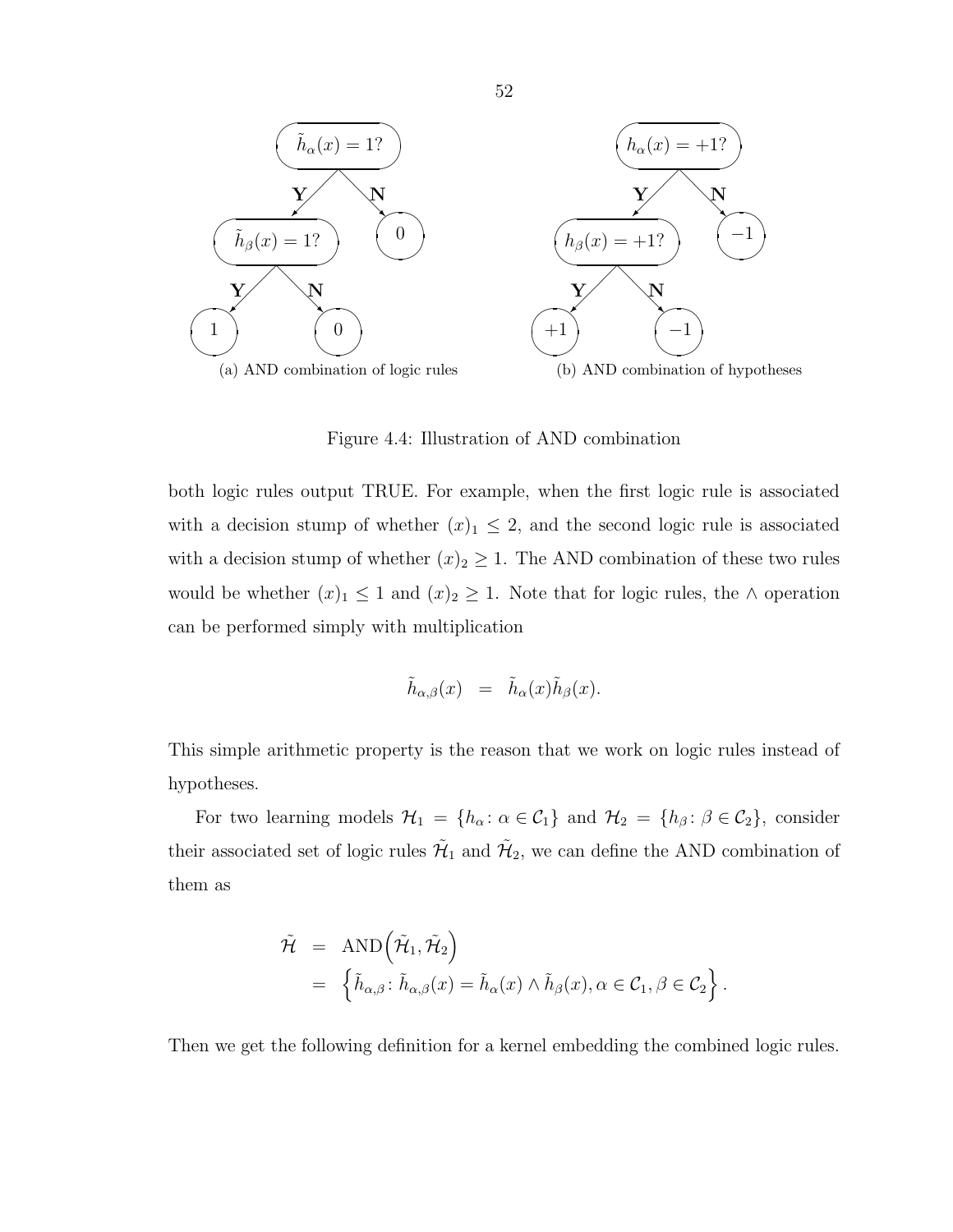**Definition 6** For two sets of logic rules  $\tilde{\mathcal{H}}_1$  and  $\tilde{\mathcal{H}}_2$ , let

$$
\tilde{\mathcal{H}} = \text{AND} \Big( \tilde{\mathcal{H}}_1, \tilde{\mathcal{H}}_2 \Big).
$$

Then, by constructing  $r(\alpha, \beta) = r(\alpha)r(\beta)$  and  $\mu$  as a natural extension of the original measures,

$$
\mathcal{K}_{\tilde{\mathcal{H}}}(x,x') = \mathcal{K}_{\tilde{\mathcal{H}}_1}(x,x') \cdot \mathcal{K}_{\tilde{\mathcal{H}}_2}(x,x').
$$

for all  $x, x' \in \mathcal{X}$ .

**Proof.** The reason is that each  $\tilde{h}_{\alpha,\beta}$  is a simple multiplication of  $\tilde{h}_{\alpha}$  and  $\tilde{h}_{\beta}$ .

Multiplication of kernels is a common technique for constructing new kernels for SVM (Schölkopf and Smola 2002). The specific property of logic rules allows us to interpret multiplication of logic kernels as AND combination of logic rules. Then, through the relationship between logic rules and hypotheses, we could interpret the multiplication of kernels as combination of hypotheses. We formalize this idea by the following theorem.

**Theorem 14** For two learning models  $\mathcal{H}_1 = \{h_\alpha : \alpha \in \mathcal{C}_1\}$  and  $\mathcal{H}_2 = \{h_\beta : \beta \in \mathcal{C}_2\}$ , consider their associated set of logic rules  $\tilde{\mathcal{H}}_1$  and  $\tilde{\mathcal{H}}_2$ . Define

$$
\tilde{\mathcal{H}}\enskip = \enskip \text{AND}\Big(\tilde{\mathcal{H}}_1,\tilde{\mathcal{H}}_2\Big)
$$

and H as the associated learning model for  $\tilde{\mathcal{H}}$ . Assume that for some choice of  $(r_1, \mu_1)$ ,  $\mathcal{K}_{H_1}$  exists and  $\mathcal{H}_1$  is neutral to  $\mathcal{X} \subseteq \mathbb{R}^D$ . Similarly assume such property for  $\mathcal{H}_2$ . In addition, assume that both

$$
\Delta_1 = \int_{\alpha \in C_1} (r_1(\alpha))^2 d\mu(\alpha)
$$
  

$$
\Delta_2 = \int_{\beta \in C_2} (r_2(\beta))^2 d\mu(\beta)
$$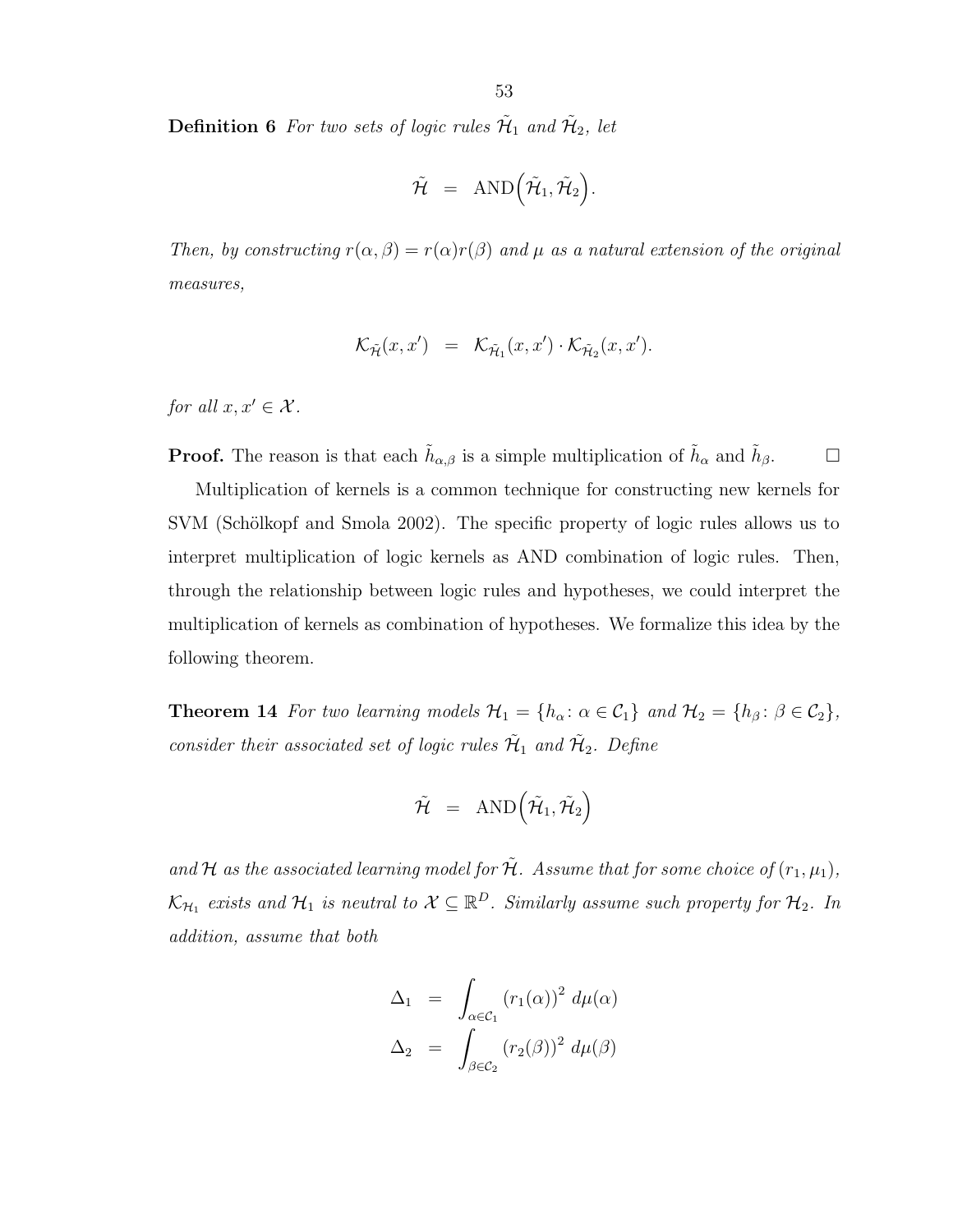exist. Then, there exists some  $r(\alpha, \beta)$  and  $\Delta$  such that

$$
\mathcal{K}_{\mathcal{H},r}(x,x') = \frac{1}{4} \left( \mathcal{K}_{\mathcal{H}_1,r_1}(x,x') + \Delta_1 \right) \cdot \left( \mathcal{K}_{\mathcal{H}_2,r_2}(x,x') + \Delta_2 \right) - \Delta \tag{4.5}
$$

for all  $x, x' \in \mathcal{X}$ .

Proof. Consider the operation on associated logic kernels, from Definition 6, we get

$$
\frac{1}{4}K_{\mathcal{H},r}(x,x') + \frac{1}{4}\Delta = \left(\frac{1}{4}K_{\mathcal{H}_1,r_1}(x,x') + \frac{1}{4}\Delta_1\right) \cdot \left(\frac{1}{4}K_{\mathcal{H}_2,r_2}(x,x') + \frac{1}{4}\Delta_2\right)
$$

with  $r(\alpha, \beta) = r_1(\alpha) r_2(\beta)$ . The equation is exactly the same as (4.5), and we could compute  $\Delta$  from

$$
\Delta = \int_{\alpha \in C_1, \beta \in C_2} (r_1(\alpha) r_2(\beta))^2 \ d\mu(\alpha, \beta) = \Delta_1 \Delta_2.
$$

 $\Box$ 

However, note the  $\mathcal H$  may not be negation complete even if  $\mathcal H_1$  and  $\mathcal H_2$  are, because the AND combination "favors" the logic value FALSE. Thus, we would consider  $\mathcal{H}$ , the negation complete closure of  $H$ , when we want to apply the kernel to Algorithm 3.

#### Corollary 3 Let

$$
\hat{\mathcal{H}} = \{ h_{q,\alpha,\beta} \colon h_{q,\alpha,\beta}(x) = q \cdot h_{\alpha,\beta}(x), q \in \{-1,+1\} \,, h_{\alpha,\beta} \in \mathcal{H} \},\
$$

where H is constructed from Theorem 14. Then, let  $\hat{r}(q,\alpha,\beta) = \frac{1}{\sqrt{2\pi}}$  $\frac{1}{2}r(\alpha,\beta)$  for  $q \in$  $\{-1,+1\},\ we\ get$ 

$$
\mathcal{K}_{\hat{\mathcal{H}},\hat{r}}(x,x') = \frac{1}{4} \left( \mathcal{K}_{\mathcal{H}_1,r_1}(x,x') + \Delta_1 \right) \cdot \left( \mathcal{K}_{\mathcal{H}_2,r_2}(x,x') + \Delta_2 \right) - \Delta.
$$

In addition,  $\hat{\mathcal{H}}$  is neutral.

Proof. The corollary is a simple extension of Theorem 14. The neutrality is because with the direction parameter  $q$ , every prediction has an unique negated prediction in  $\hat{\mathcal{H}}$ .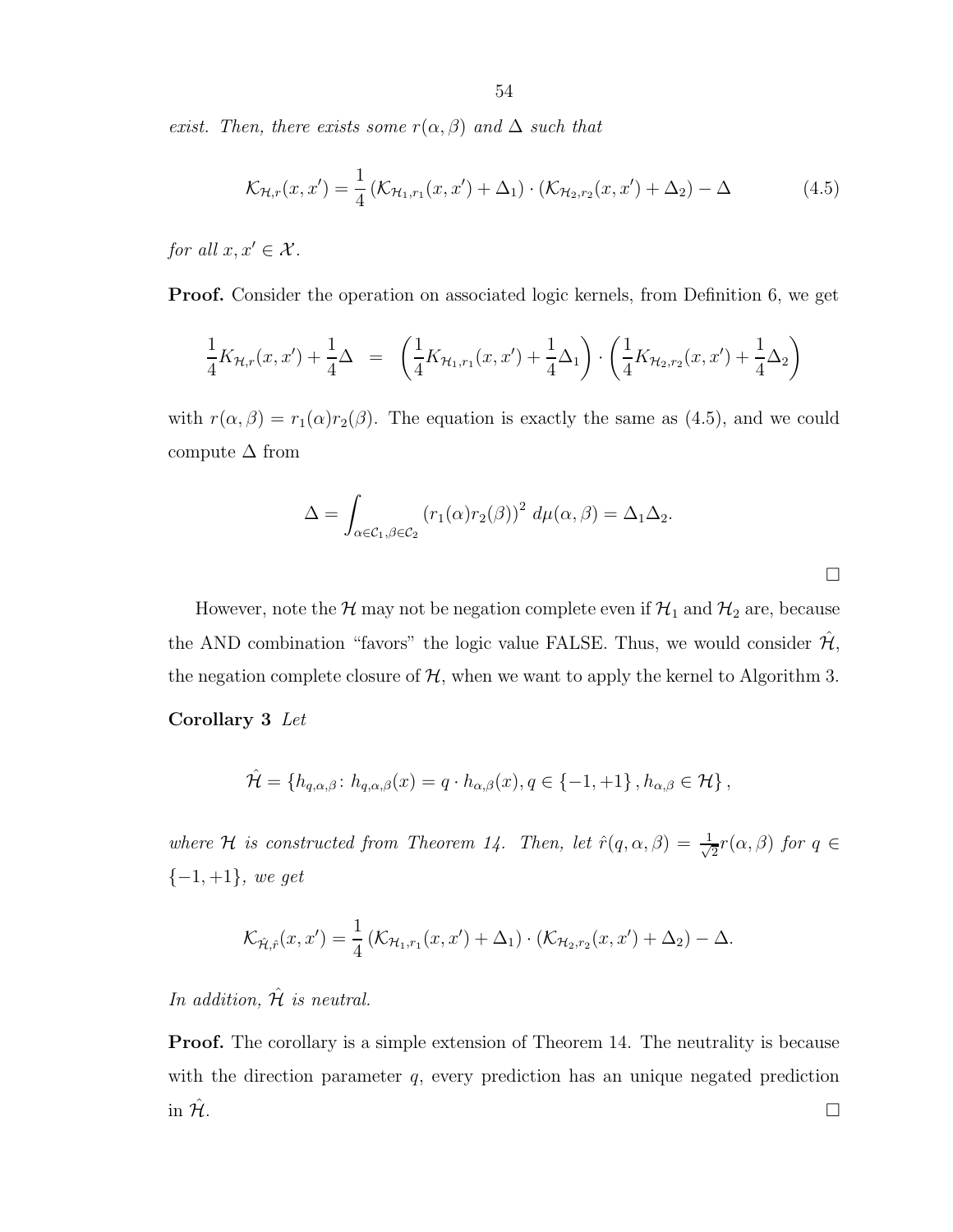

Figure 4.5: Combining  $s_{-1,1,2}(x)$  and  $s_{+1,2,1}(x)$ 

The learning model  $\hat{\mathcal{H}}$  contains the AND combinations of the hypotheses in  $\mathcal{H}_1$ and  $\mathcal{H}_2$ , and the negation, which is called *NAND combination*, of them. For example,  $\mathcal{H}_1 = \mathcal{H}_2 = \mathcal{S}$ , which include the decision stumps of whether  $(x)_1 \leq 2$  and whether  $(x)_2 \geq 1$ . The combined rule would contain whether  $(x)_1 \leq 2$  and  $(x)_2 \geq 1$ , which represents some left-top corner of the two dimensional space, and whether  $(x)$ <sub>1</sub> > 2 or  $(x)_2$  < 1, which represents the union of the other three corners. We illustrate this in Figure 4.5. That is,  $\hat{\mathcal{H}}$  represents a decision region of at most two stump boundaries. Because  $\hat{\mathcal{H}}$  is neutral, we could combine it with S again, and obtain a kernel that embeds decision regions of at most three stump boundaries. In the next section, we would show how we could extend this process to infinity.

# 4.3.3 Laplacian Kernel and Exponential Kernel

We have shown that we could combine two decision stumps to form a decision region with two stump boundaries, and embed the set of possible decision regions into a kernel. We now extend this procedure level by level. We first define the L-level stump region kernel  $\mathcal{K}_{\mathcal{T}_L}$  as follows.

**Definition 7** The L-level stump region kernel  $\mathcal{K}_{\mathcal{T}_L}$  is recursively defined with the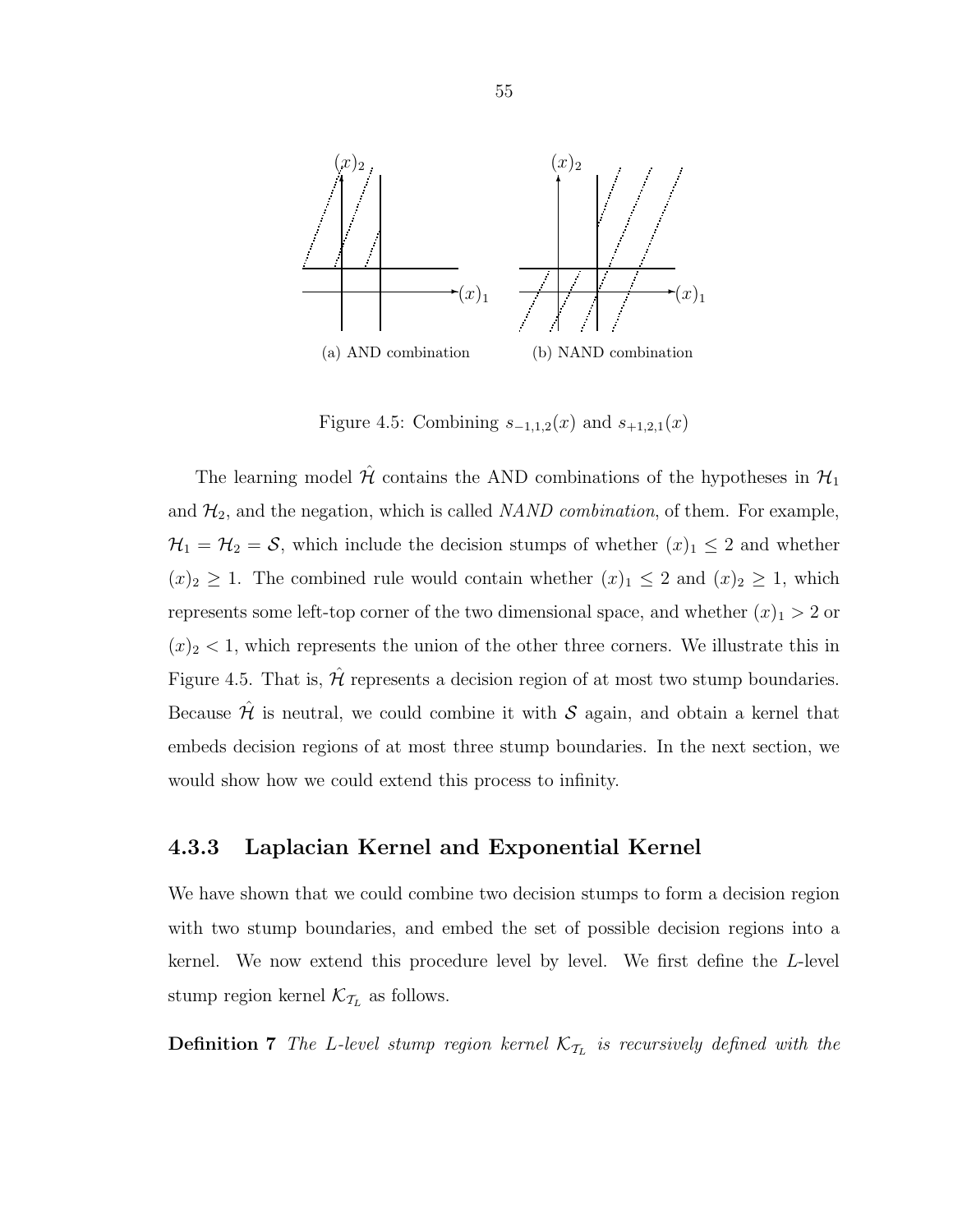following equations.

$$
\mathcal{K}_{\mathcal{T}_1} = \mathcal{K}_{\mathcal{S}}
$$
  

$$
\Delta_1 = \frac{1}{2} \sum_{d=1}^{D} (R_d - L_d) = \Delta_{\mathcal{S}}
$$

For  $L \in \mathbb{N}$  and  $L > 1$ ,

$$
\mathcal{K}_{\mathcal{T}_L}(x, x') = \frac{1}{4} \left( \mathcal{K}_{\mathcal{T}_{L-1}}(x, x') + \Delta_{L-1} \right) \left( \mathcal{K}_{\mathcal{T}_1}(x, x') + \Delta_1 \right) - \Delta_L.
$$
  

$$
\Delta_L = \Delta_{L-1} \Delta_1 = \Delta_1^L.
$$

Using Corollary 3, we see that an L-level stump region kernel embeds the decision region classifiers with at most  $L$  stump boundaries. Note that we can solve the recursion and get

$$
\mathcal{K}_{\mathcal{T}_L}(x, x') = \left(\frac{1}{4}\right)^{L-1} \left(\mathcal{K}_{\mathcal{S}}(x, x') + \Delta_{\mathcal{S}}\right)^L - \Delta_{\mathcal{S}}^L.
$$

Then, we could use Theorem 6 to construct a kernel  $\mathcal{K}_{\mathcal{T}}$  that embodies all possible decision region classifiers with stump boundaries. Such kernel can be applied to Algorithm 3 to obtain an infinite ensemble classifier over those decision region classifiers.

Theorem 15 The infinite stump tree kernel

$$
\mathcal{K}_{\mathcal{T}}(x, x') = 4 \exp \left( \frac{1}{4} \mathcal{K}_{\mathcal{S}}(x, x') + \frac{1}{4} \Delta_{\mathcal{S}} \right) - \exp \left( \Delta_{\mathcal{S}} \right) - 3
$$

can be applied to Algorithm 3 to obtain an ensemble classifier over decision region classifiers with any number of stump boundaries.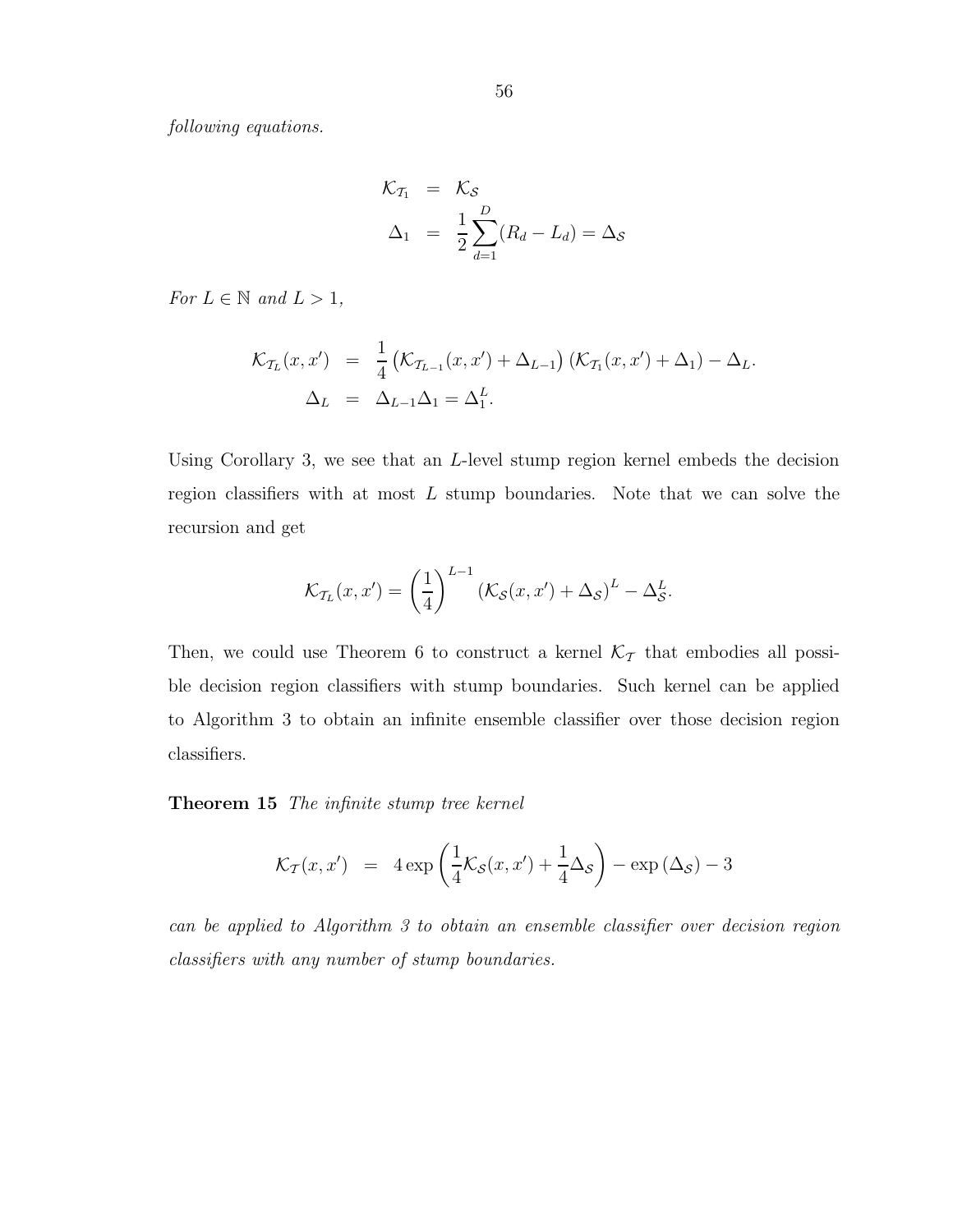Proof. By Taylor's series expansion, we have

$$
\mathcal{K}_{\mathcal{T}}(x, x') = 4 \exp \left(\frac{1}{4} \mathcal{K}_{\mathcal{S}}(x, x') + \frac{1}{4} \Delta_{\mathcal{S}}\right) - \exp \left(\Delta_{\mathcal{S}}\right) - 3
$$
  
\n
$$
= 4 \sum_{L=0}^{\infty} \frac{1}{L!} \left(\frac{1}{4} \mathcal{K}_{\mathcal{S}}(x, x') + \frac{1}{4} \Delta_{\mathcal{S}}\right)^{L} - \sum_{L=0}^{\infty} \frac{1}{L!} \Delta_{\mathcal{S}}^{L}(\Delta_{\mathcal{S}}) - 3
$$
  
\n
$$
= \sum_{L=1}^{\infty} \frac{1}{L!} \left(4 \left(\frac{1}{4} \mathcal{K}_{\mathcal{S}}(x, x') + \frac{1}{4} \Delta_{\mathcal{S}}\right)^{L} - \Delta_{\mathcal{S}}^{L}(\Delta_{\mathcal{S}})\right)
$$
  
\n
$$
= \sum_{L=1}^{\infty} \frac{1}{L!} \mathcal{K}_{\mathcal{T}_{L}}(x, x').
$$

With Theorem 6,  $K_{\mathcal{T}}$  embeds the learning models  $\mathcal{T}_L$  for  $L = 1, \dots, \infty$ , where the  $\frac{1}{L!}$ could be performed by scaling the embedding function r for  $\mathcal{K}_{\mathcal{T}_L}$ . . — Пример, на пример, на пример, на пример, на пример, на пример, на пример, на пример, на пример, на пример,<br>В село на пример, на пример, на пример, на пример, на пример, на пример, на пример, на пример, на пример, на п

Note that the NAND operator is universal. Thus, for any classifier that could be described by finite number of stump boundaries, there is an equivalent decision region classifier in some  $\mathcal{T}_L$ . An equivalent learning model to  $\bigcup_{L=1}^{\infty} \mathcal{T}_L$  is the *decision tree* model, in which the classifiers are similar to the one in Figure 4.4, but with arbitrary tree structure. In other words, the kernel  $\mathcal{K}_{\mathcal{T}}$  embodies an infinite number of decision trees. Decision trees are popular for ensemble learning, and some theoretical analysis of them are based on trees of infinite level (Breiman 2000). However, traditional algorithms can only deal with trees with finite levels (Breiman 1998; Dietterich 2000). On the other hand, our framework allows us to actually build an ensemble over decision trees with arbitrary levels.

The infinite stump tree kernel  $\mathcal{K}_{\mathcal{T}}(x, x')$  is of the form

$$
A_1 \exp(-A_2 \|x - x'\|_1) + A_3,
$$

where  $A_1, A_2, A_3$  are constants and  $A_1, A_2$  are positive. The parameter  $A_2$  is similar to the scaling parameter  $\gamma$  in the Laplacian kernel  $\exp(-\gamma \|x - x'\|_1)$ , and is mainly dependent to the embedding function r. Because of the linear constraint  $\sum_{i=1}^{N} y_i \lambda_i =$ 0, adding any constant  $A_3$  to the kernel does not affect the solution of  $(P_4)$  and the decision function (2.6). In addition, scaling the kernel with  $A_1$  is equivalent to scaling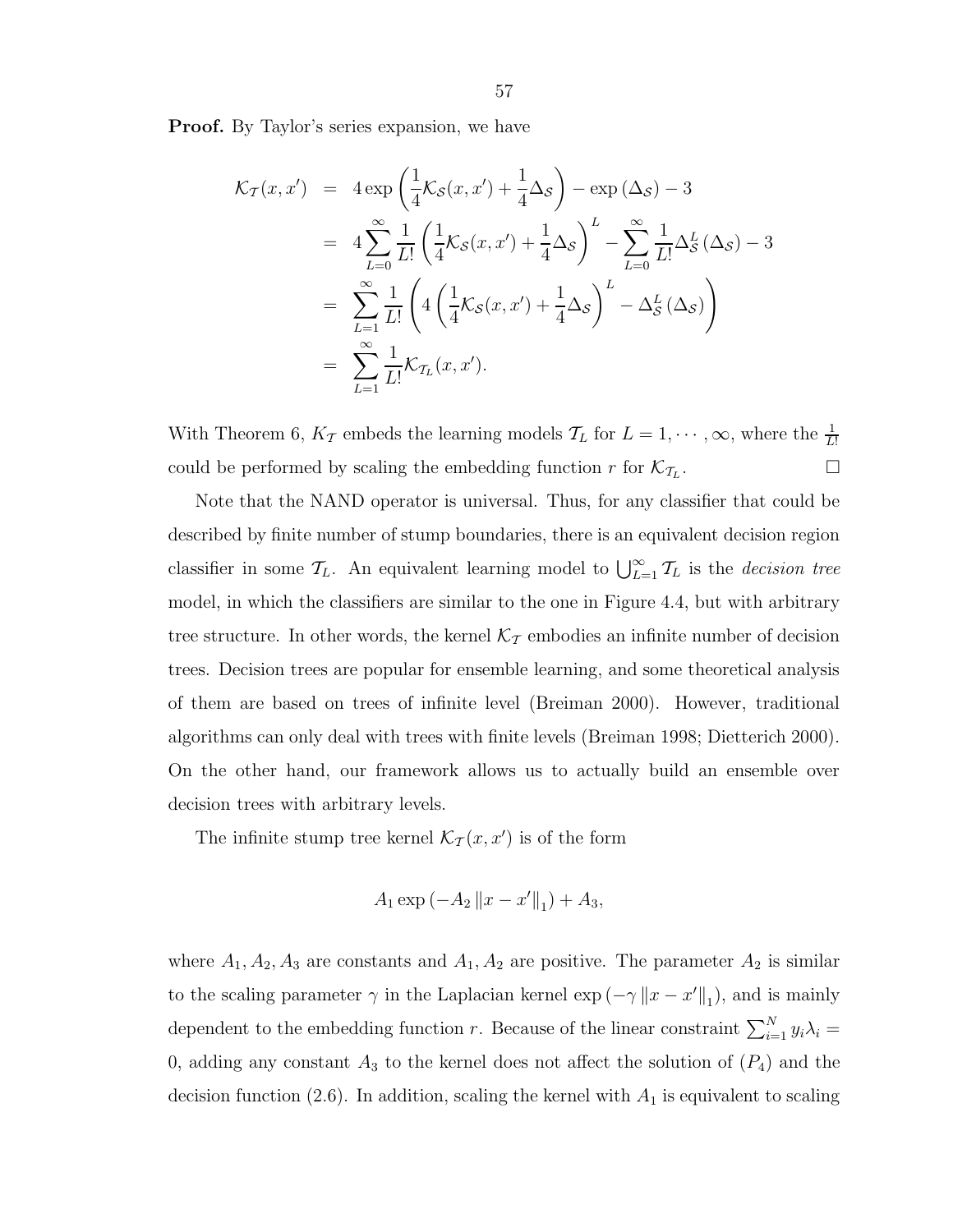the soft-margin parameter C in SVM. Thus, when C is  $\infty$  or when we perform suitable parameter selection,  $A_1$  does not affect the decision function obtained from  $(2.6)$ , either. Therefore, the infinite tree kernel is equivalent to the Laplacian kernel. This reveals a novel interpretation of Laplacian kernel: SVM with the Laplacian kernel allows us to obtain an infinite ensemble classifier over decision trees of any level.

Similarly, we could use the trick in Theorem 15 to show that the exponential kernel  $\exp(-\gamma \|x - x'\|_2)$  embeds infinite number of decision regions with perceptron (hyperplane) boundaries. Both Laplacian kernel and exponential kernel are RBF kernels, and have a PD Gram matrix when all training vectors  $x_i$  are distinct (Micchelli 1986; Baxter 1991). Next, we further discuss the application of these RBF kernels as well as the popular Gaussian kernel.

#### 4.3.4 Discussion on RBF Kernels

We have shown that the stump kernel, the perceptron kernel, the Laplacian kernel, the exponential kernel, and the Gaussian kernel are all RBF kernels. Next, we compare two properties of these kernels, and discuss their use in applications of SVM.

First, we can group these kernels by the distance metrics they use. The stump kernel and the Laplacian kernel uses the one-norm distance between vectors, while the others uses the two-norm distance. An advantage of using the two-norm distance is that the distance is invariant to rotations. This is useful to several applications, including the Optical Character Recognition (OCR) problem, because images of written characters are (locally) rotation invariant under suitable vector representations. Some applications, however, may not desire rotation invariance. For example, when representing an image with color histograms, rotation invariance might mix up the information that are contained in each color component.

From the construction of the perceptron kernel (and the exponential kernel), we can see how the rotation invariance is obtained from an ensemble point-of-view. The transformation vectors  $\theta$  in perceptrons represent the rotation, and rotation invariance comes from embedding all possible  $\theta$  in the kernel.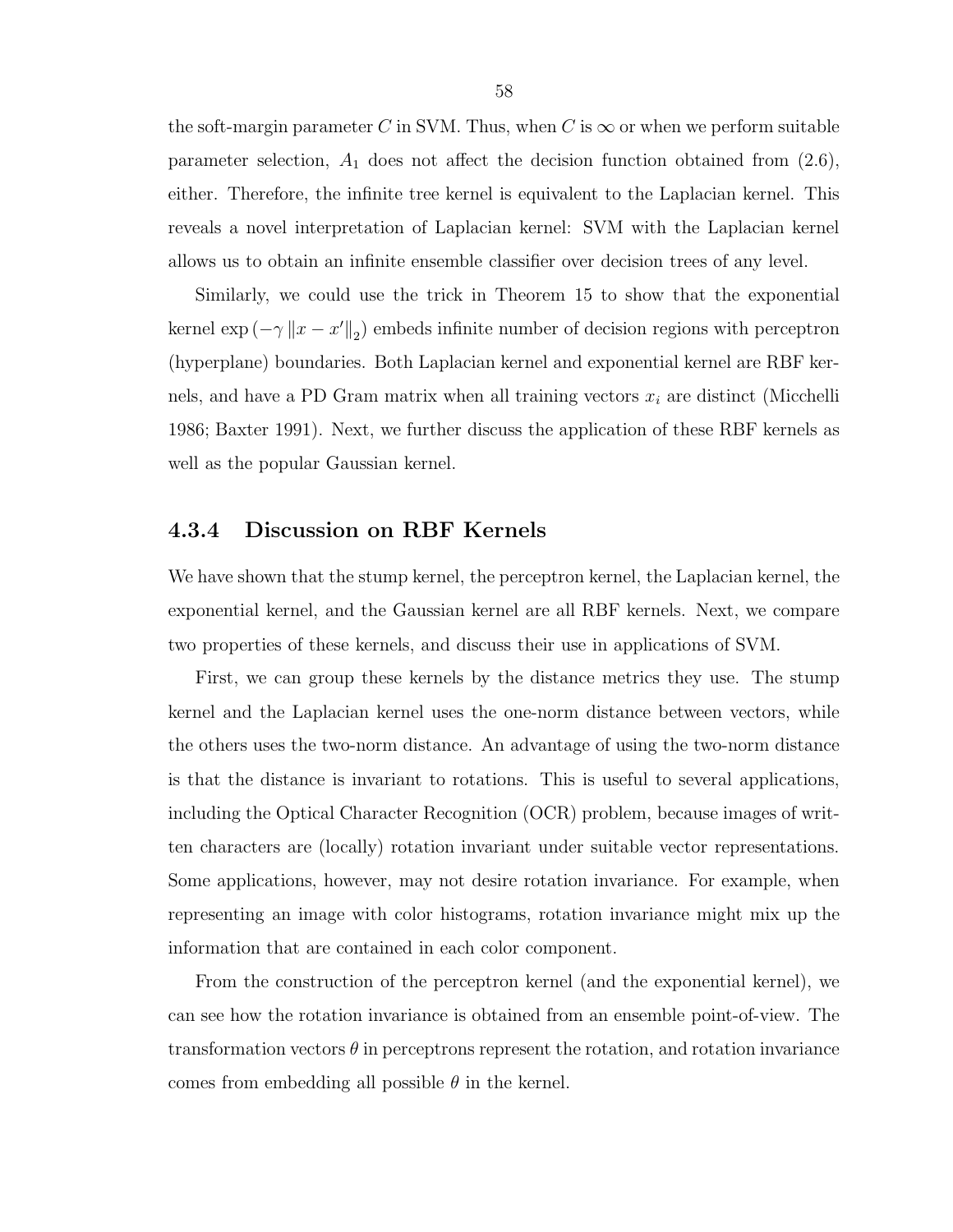Second, we can group kernels by whether they are linear to positive scaling. The stump kernel and the perceptron kernel are linear to positive scaling. That is, they satisfy  $\mathcal{K}(\gamma x, \gamma x') = \gamma \mathcal{K}(x, x')$  for positive  $\gamma$ . Note that for SVM, a positive linear scaling to the kernel is equivalent to scaling the soft-margin parameter  $C$ . Thus, we do not need a specific scaling parameter  $\gamma$  in the stump kernel or the perceptron kernel; we only need to focus on the value of  $C$ . Compared to other kernels such as Gaussian, where the different combinations of  $(\gamma, C)$  must be considered during parameter selection (Keerthi and Lin 2003), SVM with the stump kernel or the perceptron kernel has an advantage of faster parameter selection. Nevertheless, from Corollary 1 and Corollary 2, they theoretically still have almost the same classification power as SVM with the Gaussian kernel. Thus, SVM applications that consider speed as an important factor may benefit from using the stump kernel or the perceptron kernel.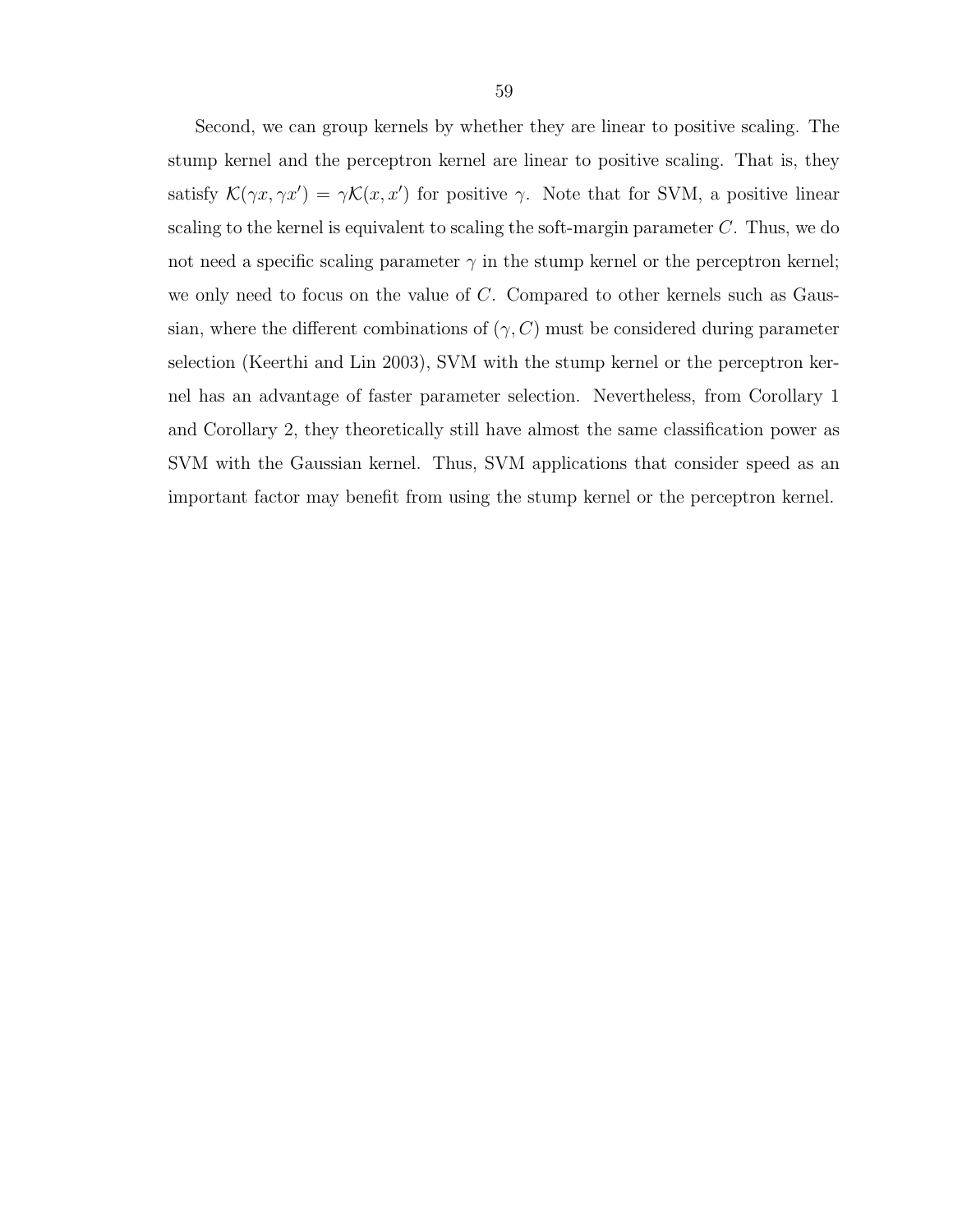# Chapter 5 Experiments

Next, we present experimental results of our framework. The experiments would demonstrate two important advantages of our framework. First, the framework allows a fair comparison between SVM and ensemble learning. We would compare SVM with traditional ensemble learning algorithms using decision stumps as the base learning model. The comparison illustrates the differences between our framework and traditional algorithms. In addition, we would show that infinite ensemble learning without sparse representation could achieve better performance.

Second, the framework is useful for constructing new kernels and interpreting existing kernels in SVM. We would show that the kernels derived in Chapter 4 have comparable performance to the popular Gaussian kernel, yet some of them could benefit from faster parameter selection.

# 5.1 Setup

We would use three artificial datasets: twonorm, threenorm, and ringnorm, which are described by Breiman (1998). We follow the procedure of Breiman (1999) to randomly generate a training set of size 300 and a test set of size 3000. The results are averaged over 100 different random runs.

In addition to artificial datasets, we would use nine real-world datasets: australian, breast, cleveland, diabetes, german, heart, ionosphere, sonar, and vote84. They are taken from the UCI Repository (Blake and Merz 1998). We clean each dataset by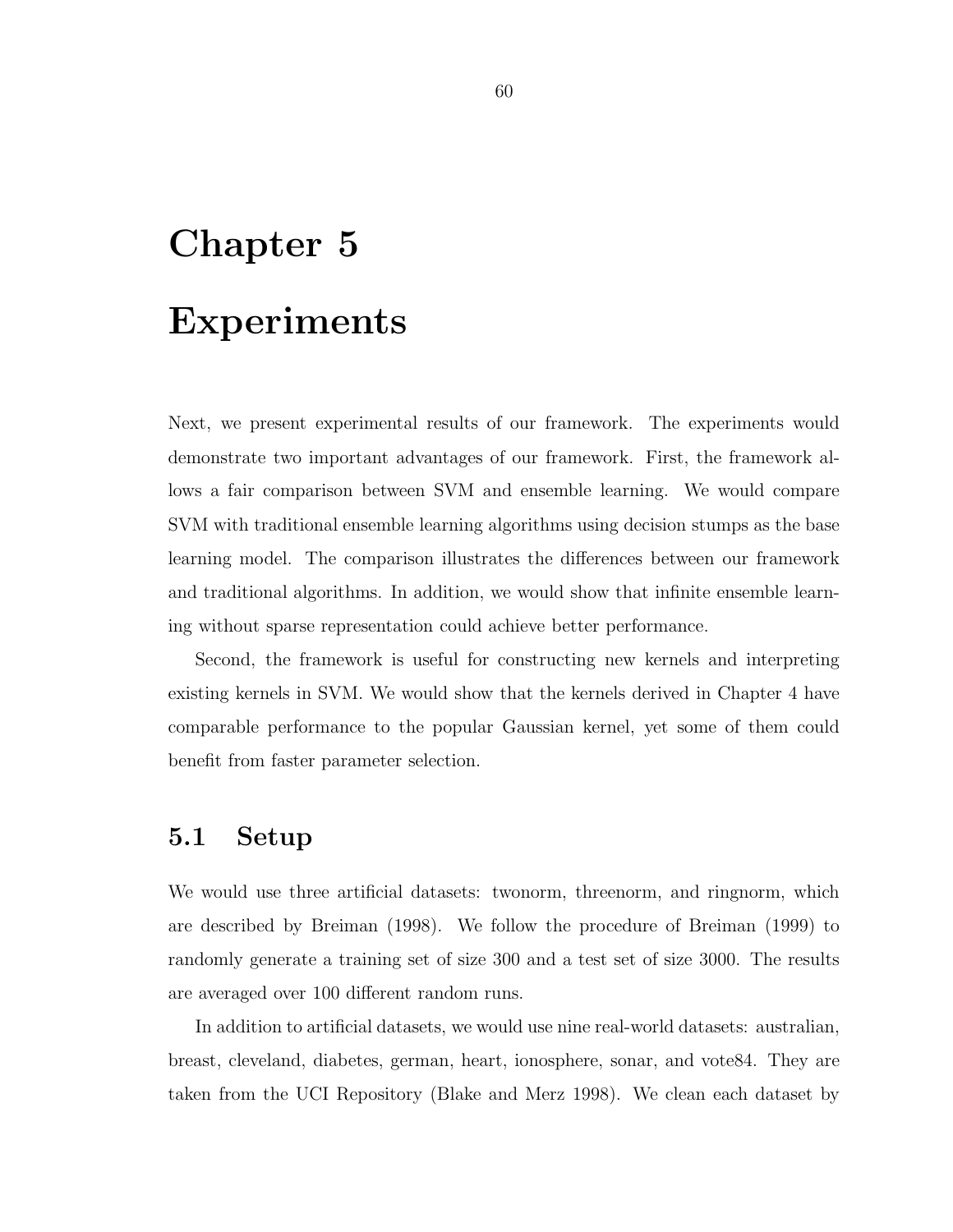| full name                    |          | number of number of |
|------------------------------|----------|---------------------|
|                              | examples | features            |
| Twonorm                      |          | 20                  |
| Threenorm                    |          | 20                  |
| Ringnorm                     |          | 20                  |
| Australian credit approval   | 690      | 14                  |
| Wisconsin breast cancer      | 683      | 10                  |
| Cleveland heart disease      | 297      | 13                  |
| Pima Indians diabetes        | 768      | 8                   |
| German credit                | 1000     | 24                  |
| Statlog heart disease        | 270      | 13                  |
| Ionosphere                   | 351      | 34                  |
| Sonar                        | 208      | 60                  |
| Congressional voting records | 435      | 16                  |
|                              |          |                     |

Table 5.1: Details of the datasets

removing the examples that contain missing feature elements. We then normalize each feature element to [−1, 1]. The details of the cleaned datasets are shown in Table 5.1. We randomly use 60% of the examples for training, and the rest for testing. The results are also averaged over 100 different random runs.

In Section 5.2, we would compare several ensemble learning algorithms that use decision stumps as the base learning model. The first one is called SVM-Stump, which is Algorithm 3 with the stump kernel and soft-margin SVM. The second one is AdaBoost-Stump, which is Algorithm 1 with the set of decision stumps as the base learning model. We follow a common implementation for the base learning algorithm  $\mathcal{A}_{\mathcal{S}}$ , which only picks the middle stumps in  $\mathcal{S}$ . In other words, the algorithm  $\mathcal{A}_{\mathcal{S}}$  returns either a constant classifier or a decision stump with threshold  $\alpha_d$  at some value (see Theorem 11 for notations)

$$
\frac{(\tilde{x})_{d,a} + (\tilde{x})_{d,a+1}}{2}
$$

.

We also implement a variant of Algorithm 2 with the hard-margin setting. We call this algorithm LPBoost-Stump, which also only considers middle stumps, and solves  $(P_7)$  exactly with  $C = \infty$ .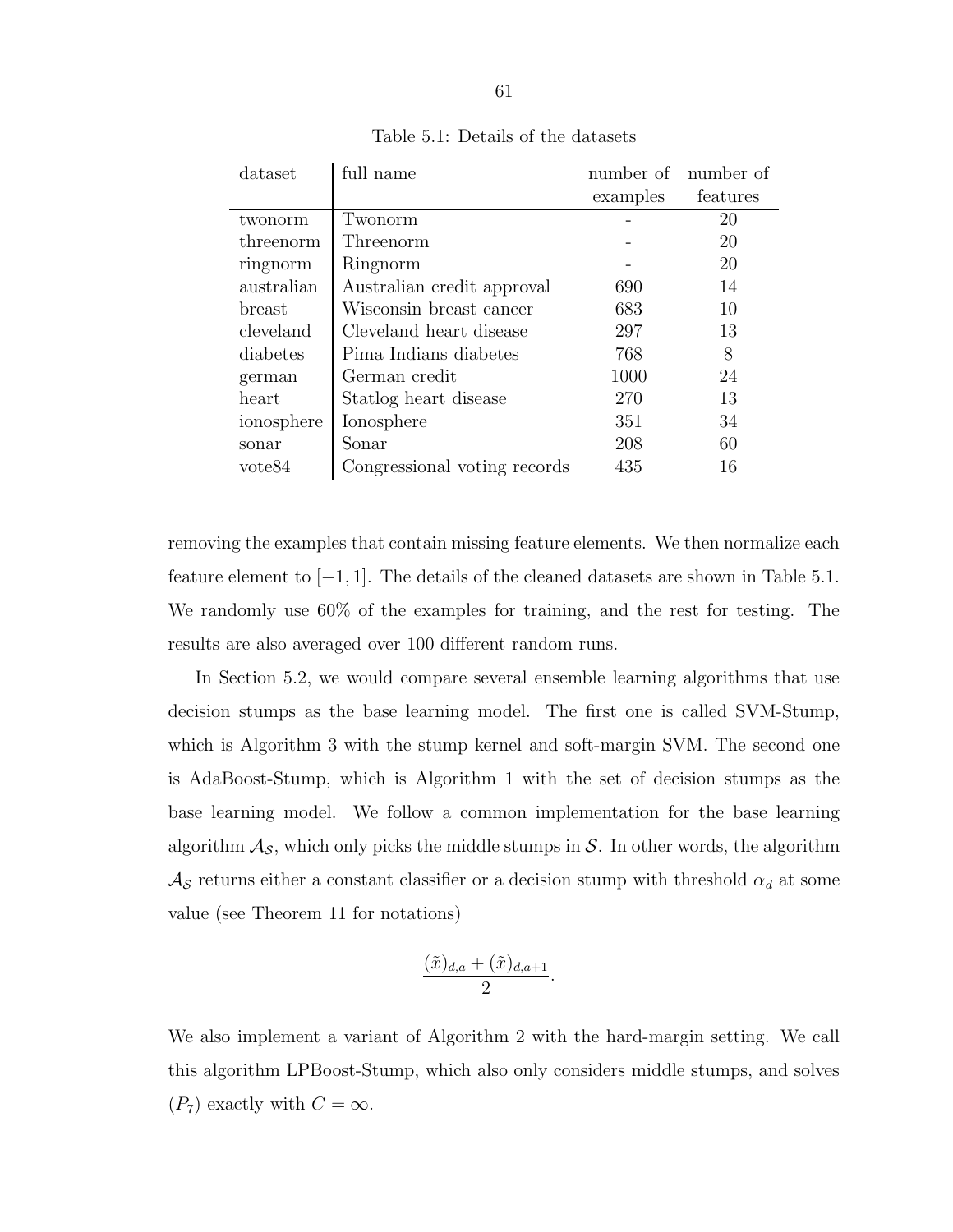For AdaBoost-Stump, we demonstrate the results using  $T = 100$  and  $T = 1000$ . For SVM, we use the suggested procedure for soft-margin SVM (Hsu et al. 2003). We first conduct parameter selection with 5-fold cross validation of the training examples on  $log_2(C) \in \{-17, -15, \cdots, 3\}$ , and use the best C value for actual training.

In Section 5.3, we would compare different RBF kernels for soft-margin SVM. We name them SVM-Stump, SVM-Perceptron, SVM-Laplace, SVM-Exponential, and SVM-Gauss. For SVM-Perceptron, we conduct parameter selection with the same setting as SVM-Stump. For SVM-Laplace, SVM-Exp, and SVM-Gauss, we conduct parameter selection on  $\log_2(C) \in \{-5, -3, \cdots, 15\}$  and  $\log_2(\gamma) \in \{-15, -13, \cdots, 3\}$ . We use different candidate  $C$  values because the numerical ranges of the stump kernel and the Gaussian kernel could be quite different.

We apply LIBSVM 2.8 with all its default settings as our SVM solver (Chang and Lin 2001a). The AdaBoost algorithm comes from LEMGA (Li 2001), and the linear programming solver for LPBoost comes from GNU Linear Programming Kit.

# 5.2 Comparison of Ensemble Learning Algorithms

#### 5.2.1 Experimental Results

Table 5.2 shows the comparison between our framework (SVM-Stump) and traditional ensemble learning algorithms. The results are shown with error bars computed by standard error. We use bold font to indicate those results that are as significant as the best one. We can see that SVM-Stump performs better than AdaBoost-Stump and LPBoost-Stump. In addition, LPBoost-stump performs much worse than AdaBooststump, which corresponds to past findings of Breiman (1999) and Li et al. (2003) that aggressively maximizing the  $\ell_1$ -margin may not improve generalization performance. Next, we further analyze these observations.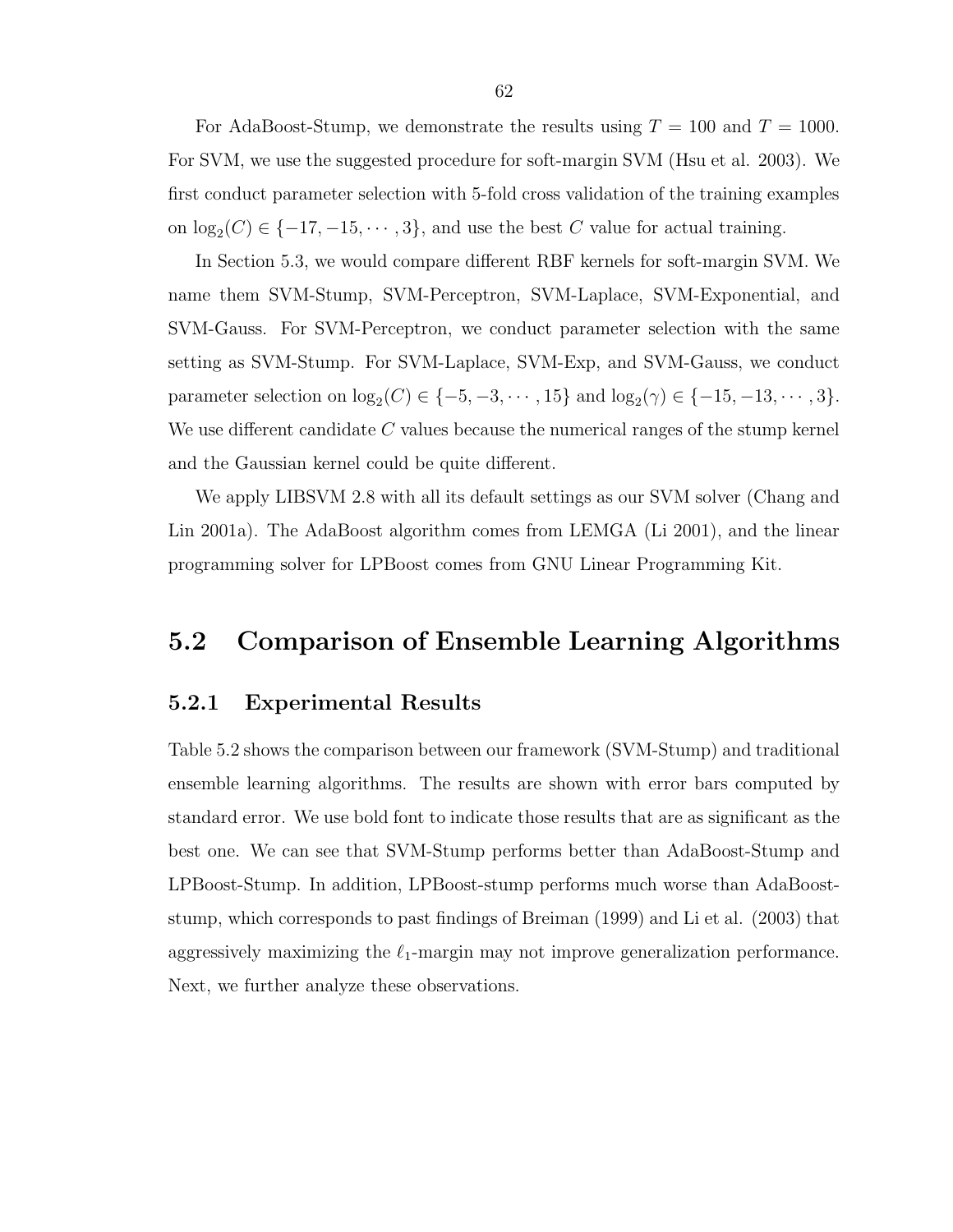| dataset            | SVM-stump       | AdaBoost-stump  | AdaBoost-stump  | LPBoost-stump   |
|--------------------|-----------------|-----------------|-----------------|-----------------|
|                    | $C$ by cross    | $T = 100$       | $T = 1000$      | $C=\infty$      |
|                    | validation      |                 |                 |                 |
| twonorm            | $2.86 \pm 0.04$ | $5.06 \pm 0.06$ | $4.97 \pm 0.06$ | $5.54 \pm 0.68$ |
| threenorm          | $17.7 \pm 0.10$ | $21.8 \pm 0.09$ | $22.9 \pm 0.12$ | $24.1 \pm 0.14$ |
| ringnorm           | $3.97 \pm 0.07$ | $12.2 \pm 0.13$ | $9.95 \pm 0.14$ | $11.9 \pm 0.15$ |
| australian         | $14.5\pm0.21$   | $14.7 \pm 0.18$ | $16.9 \pm 0.18$ | $19.8 \pm 0.23$ |
| breast             | $3.11 \pm 0.08$ | $4.27 \pm 0.11$ | $4.51 \pm 0.11$ | $4.82 \pm 0.12$ |
| cleveland          | $17.6 \pm 0.21$ | $19.7 \pm 0.30$ | $22.5 \pm 0.35$ | $24.4 \pm 0.34$ |
| diabetes           | $24.2 \pm 0.23$ | $24.8 \pm 0.22$ | $27.0 \pm 0.25$ | $31.4 \pm 0.23$ |
| german             | $24.7 \pm 0.18$ | $25.0 \pm 0.18$ | $26.9 \pm 0.18$ | $32.0 \pm 0.22$ |
| heart              | $16.4 \pm 0.27$ | $19.9 \pm 0.36$ | $22.6 \pm 0.39$ | $24.3 \pm 0.38$ |
| ionosphere         | $8.13 \pm 0.17$ | $11.0 \pm 0.23$ | $11.0 \pm 0.25$ | $11.6 \pm 0.23$ |
| sonar              | $16.6 \pm 0.42$ | $19.0 \pm 0.37$ | $19.0 \pm 0.35$ | $19.7 \pm 0.36$ |
| vote <sub>84</sub> | $4.76 \pm 0.14$ | $4.07 \pm 0.14$ | $5.29 \pm 0.15$ | $5.88 \pm 0.16$ |

Table 5.2: Test error (%) comparison of ensemble learning algorithms

(those that are as significant as the best result are marked in bold)

## 5.2.2 Regularization and Sparsity

Table 5.3 adds hard-margin SVM into comparison for the artificial datasets. That is, we present the result for  $C = \infty$  in SVM-Stump in the second column. First, we can see that the hard-margin SVM-Stump performs worse than the soft-margin one with parameter selection. We have illustrated this phenomena as a consequence of overfitting in Section 4.1. For LPBoost-Stump and AdaBoost-Stump, we have also mentioned that the hard-margin solution (LPBoost) performs worse than the regularized solution (AdaBoost). These results demonstrate the importance of further regularization rather than relying only on the large-margin concept.

The hard-margin SVM-Stump and hard-margin LPBoost-Stump only differ in the objective functions that they try to minimize. Thus, it is meaningful to compare their relative performance. From Table 5.3 we can see that hard-margin LPBoost-Stump performs worse than hard-margin SVM-Stump. Their regularized versions, soft-margin SVM-Stump and AdaBoost-Stump, also inherits this difference. One possible explanation is that the assumption for sparse representation degrades the performance of the ensemble classifier found. We further illustrate this by a sim-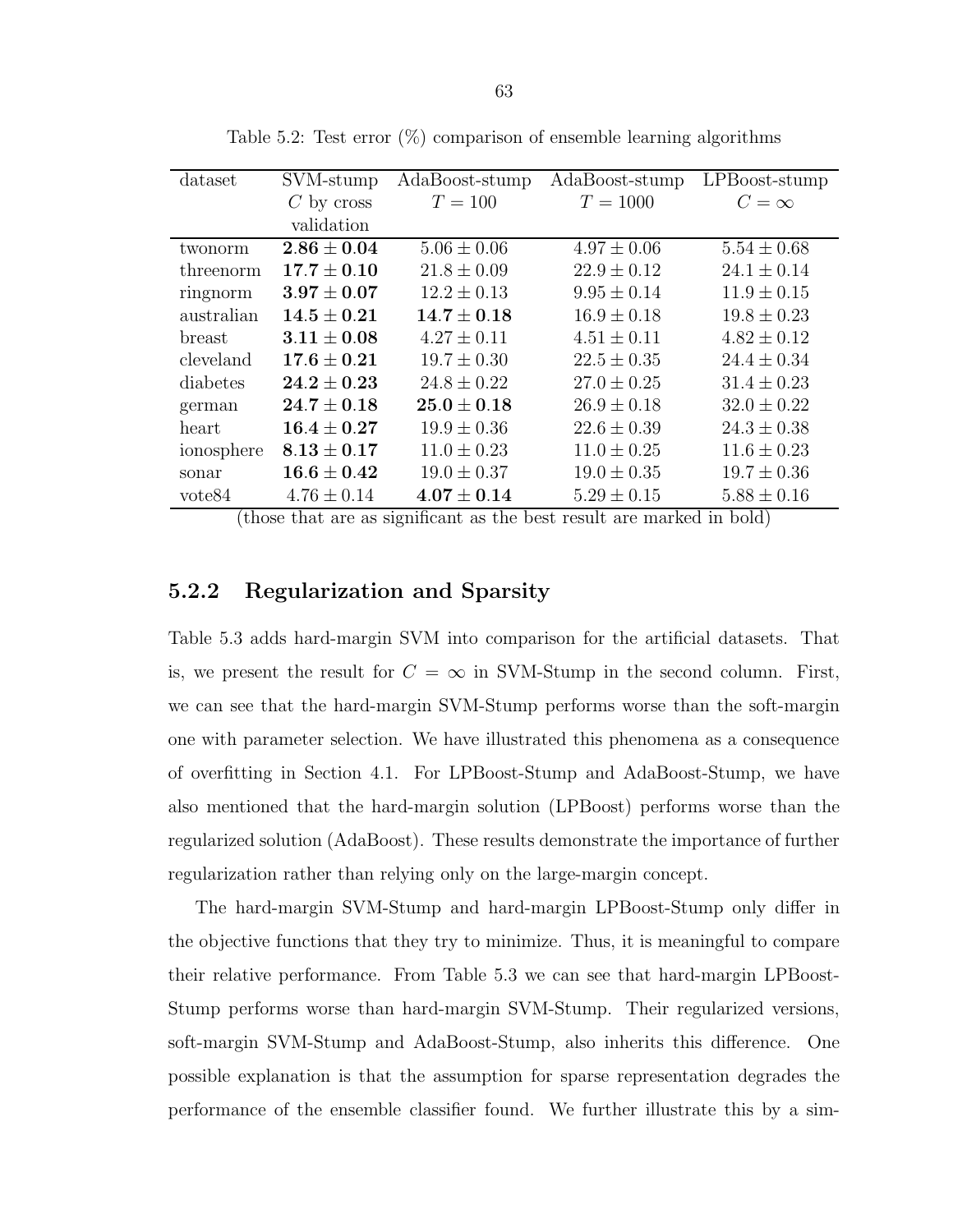

Figure 5.1: Decision boundaries of SVM-Stump (left) and AdaBoost-Stump (right) on a 2-D twonorm dataset

plified experiment. In Figure 5.1 we show the decision boundaries of soft-margin SVM-Stump and AdaBoost-Stump on a training set of size 300 generated from the two-dimensional version of the twonorm dataset. The Bayes optimal decision boundary is the line  $(x)_1 + (x)_2 = 0$ . We can see that SVM-Stump produces a decision boundary that is close to the optimal, but AdaBoost-Stump fails to do so. The smooth decision boundary of SVM-Stump means that many decision stumps are included the ensemble. On the other hand, the perpendicular decision boundary of AdaBoost-Stump indicates that the algorithm only considers a small finite number of decision stumps in the ensemble.

Although sparsity is often considered beneficial in learning paradigms like Occam's razor, sparse ensemble classifier does not always perform well. In our case, because the decision stumps are very simple, general dataset would require many of them to describe a suitable decision boundary. Thus, traditional ensemble learning algorithms, such as AdaBoost and LPBoost, may suffer from the assumption of sparse representation, regardless of the number iterations T when forming the ensemble. On the other hand, our framework, which does not have the sparse representation assumption, would gain an advantage in this situation.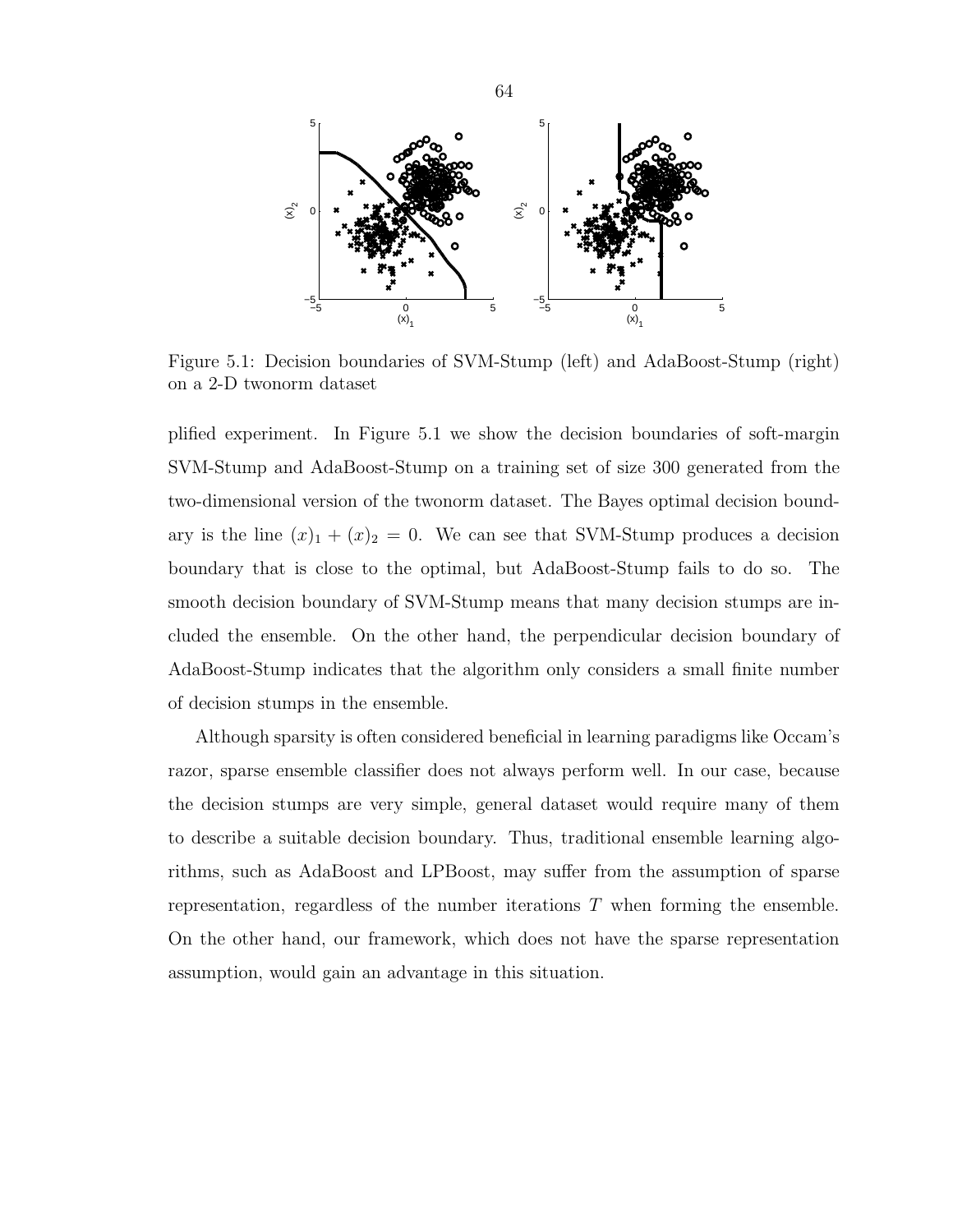| dataset   | SVM-stump     | SVM-stump       | AdaBoost-stump  | LPBoost-stump   |
|-----------|---------------|-----------------|-----------------|-----------------|
|           | $C$ by cross  | $C=\infty$      | $T = 1000$      | $C=\infty$      |
|           | validation    |                 |                 |                 |
| twonorm   | $2.86\pm0.04$ | $4.02 \pm 0.06$ | $4.97 \pm 0.06$ | $5.54 \pm 0.68$ |
| threenorm | $17.7\pm0.10$ | $22.0 \pm 0.13$ | $22.9 \pm 0.12$ | $24.1 \pm 0.14$ |
| ringnorm  | $3.97\pm0.07$ | $4.36 \pm 0.06$ | $9.95 \pm 0.14$ | $11.9 \pm 0.15$ |

Table 5.3: Test error  $(\%)$  comparison on sparsity and regularization

(those that are as significant as the best result are marked in bold)

## 5.3 Comparison of RBF Kernels

Table 5.4 shows the test error comparison among the four RBF kernels derived in Chapter 4 the Gaussian kernel. This table confirms several discussions at the end of Section 4.3. First, the choice of which kernel is the best is application dependent. The distance metric used seems to play an important role. In most of the datasets, however, the performance of all of them are comparable. Even the simplest instance, SVM-Stump, could sometimes have superior performance.

When the performances of those kernels are comparable, the amount of training time spent becomes important. Recall that for parameter selection, we would solve 11 optimization problems  $(P_4)$  for SVM-Stump and SVM-Perceptron, but we solve 110 problems for SVM with other kernels. Table 5.5 shows the average amount of CPU time spent for parameter selection for each kernel. We compute the actual CPU time with the same machine for each SVM kernel, which is of dual 1.7 GHz Intel Xeon CPU running Fedora Linux Core 2. Note that the time for optimization is dependent on the condition number of the Gram matrix (which depends on the training set and the kernel), and the soft-margin parameter C in  $(P_4)$ . Thus, it is difficult to choose a fair range of C for different kinds of kernels, and we should not compare the numbers in Table 5.5 quantitatively. However, qualitatively, we can see that SVM-Stump and SVM-Perceptron are indeed more efficient in parameter selection, which makes them favorable choices when the size of dataset is large or when time is an important concern in the application.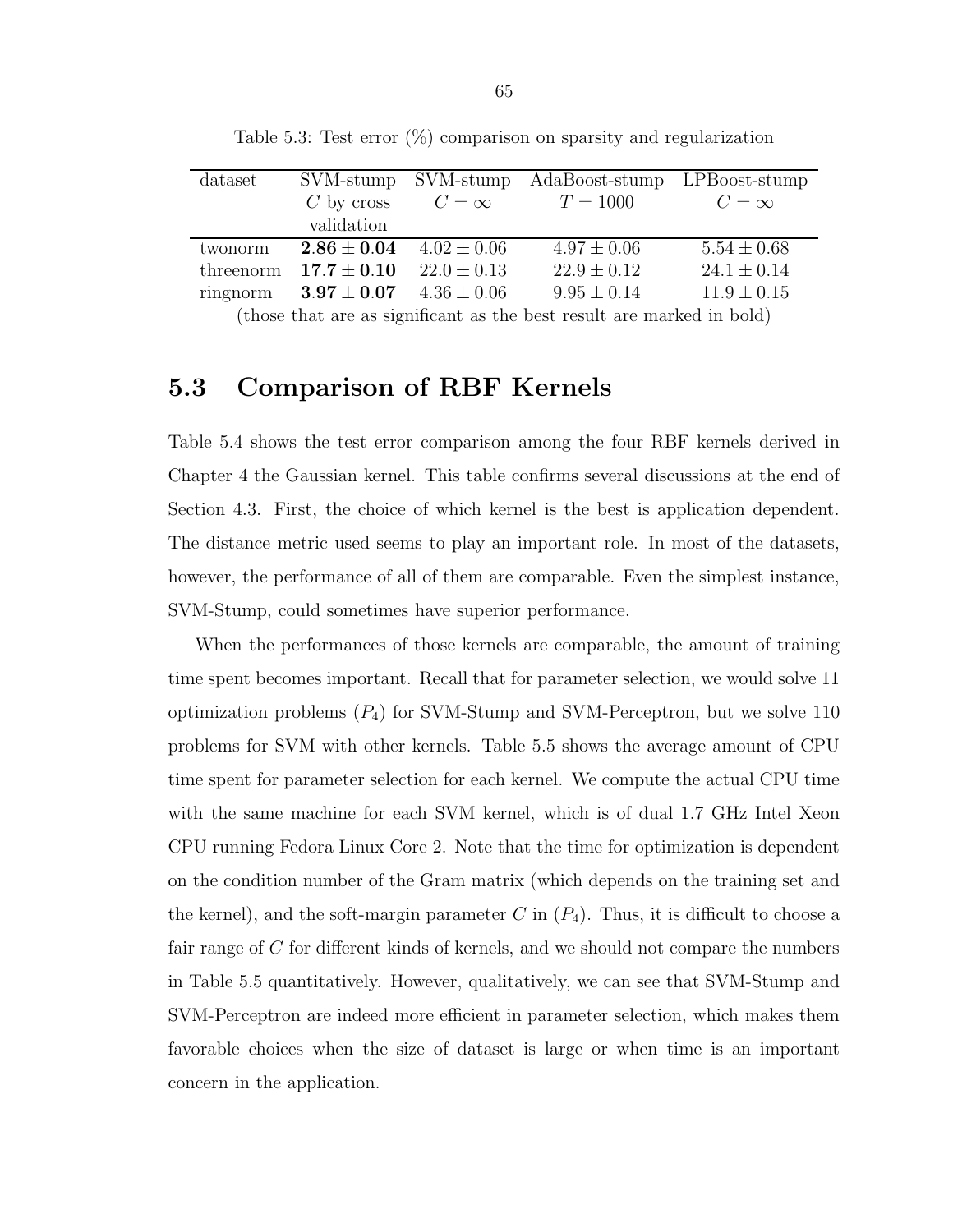| dataset            | SVM-Stump       | SVM-Perc.       | SVM-Lapl.       | SVM-Expo.       | SVM-Gauss       |
|--------------------|-----------------|-----------------|-----------------|-----------------|-----------------|
| twonorm            | $2.86 \pm 0.04$ | $2.55\pm0.03$   | $2.87 \pm 0.04$ | $2.58\pm0.04$   | $2.64 \pm 0.05$ |
| threenorm          | $17.7 \pm 0.10$ | $14.6 \pm 0.08$ | $15.0 \pm 0.11$ | $14.0 \pm 0.10$ | $14.6 \pm 0.11$ |
| ringnorm           | $3.97 \pm 0.07$ | $2.46 \pm 0.04$ | $2.25 \pm 0.05$ | $2.07 \pm 0.04$ | $1.78 \pm 0.04$ |
| australian         | $14.5 \pm 0.21$ | $14.5 \pm 0.17$ | $14.3 \pm 0.18$ | $14.7 \pm 0.16$ | $14.7 \pm 0.18$ |
| <b>breast</b>      | $3.11 \pm 0.08$ | $3.23 \pm 0.08$ | $3.18 \pm 0.08$ | $3.31 \pm 0.09$ | $3.53 \pm 0.09$ |
| cleveland          | $17.6 \pm 0.21$ | $18.2 \pm 0.31$ | $18.2 \pm 0.34$ | $18.3 \pm 0.30$ | $18.0 \pm 0.31$ |
| diabetes           | $24.2 \pm 0.23$ | $23.6 \pm 0.21$ | $24.0 \pm 0.24$ | $23.3\pm0.22$   | $23.5 \pm 0.19$ |
| german             | $24.7\pm0.18$   | $24.6 \pm 0.19$ | $24.9 \pm 0.20$ | $24.8 \pm 0.19$ | $24.5 \pm 0.21$ |
| heart              | $16.4\pm0.27$   | $17.6 \pm 0.31$ | $16.8 \pm 0.31$ | $18.0 \pm 0.30$ | $17.5 \pm 0.31$ |
| ionosphere         | $8.13 \pm 0.17$ | $6.40 \pm 0.20$ | $6.48 \pm 0.19$ | $5.49 \pm 0.21$ | $6.54 \pm 0.19$ |
| sonar              | $16.6 \pm 0.42$ | $15.6 \pm 0.40$ | $14.7 \pm 0.42$ | $15.0 \pm 0.37$ | $15.5 \pm 0.50$ |
| vote <sub>84</sub> | $4.76 \pm 0.14$ | $4.43 \pm 0.14$ | $4.59 \pm 0.15$ | $4.36 \pm 0.14$ | $4.62 \pm 0.14$ |

Table 5.4: Test error  $(\%)$  comparison of RBF kernels

(those that are as significant as the best result are marked in bold)

| dataset            | SVM-Stump | SVM-Perc. | SVM-Lapl. | SVM-Expo. | SVM-Gauss |
|--------------------|-----------|-----------|-----------|-----------|-----------|
| twonorm            | 1.34      | 1.44      | 19.5      | 17.9      | 23.1      |
| threenorm          | 1.69      | 1.69      | 23.1      | 21.8      | 31.1      |
| ringnorm           | 1.50      | 1.60      | 23.7      | 23.8      | 27.9      |
| australian         | 2.04      | 2.01      | 32.0      | 31.0      | 43.3      |
| breast             | 1.18      | 1.30      | 16.6      | 16.6      | 16.6      |
| cleveland          | 0.95      | 0.96      | 8.53      | 7.91      | 10.0      |
| diabetes           | 1.95      | 1.92      | 37.0      | 34.9      | 95.2      |
| german             | 6.95      | 4.73      | 120       | 81.2      | 136       |
| heart              | 0.90      | 0.88      | 7.42      | 6.86      | 8.57      |
| ionosphere         | 1.21      | 1.27      | 13.1      | 12.1      | 12.6      |
| sonar              | 1.14      | 1.16      | 9.06      | 8.86      | 9.30      |
| vote <sub>84</sub> | 1.02      | 1.10      | 12.4      | 11.5      | 13.8      |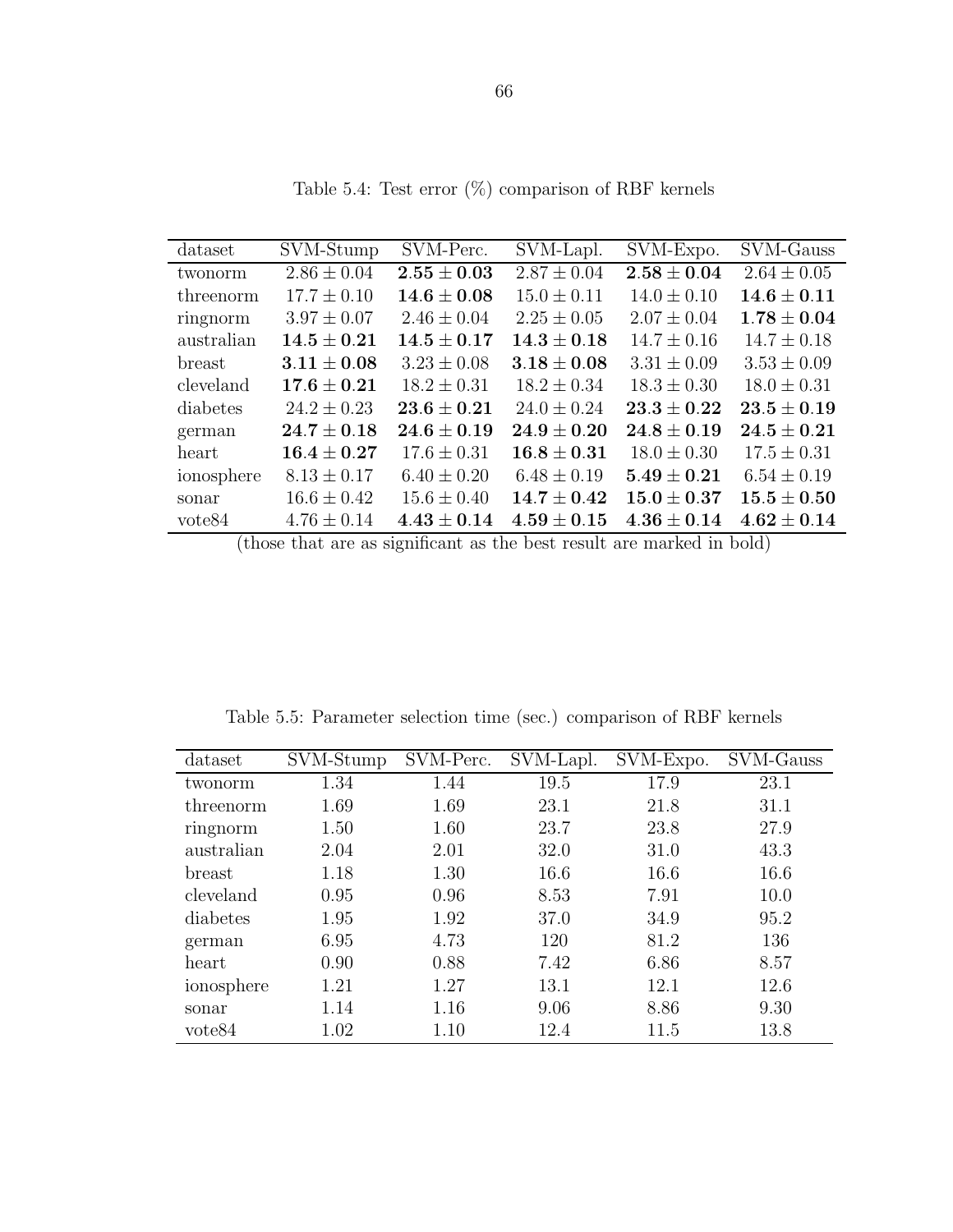## Chapter 6 Conclusion

In this thesis, we have proposed a general framework to construct infinite ensemble classifiers with SVM. Our framework conquers the theoretical challenge of infinite ensemble learning without the assumption on sparse representation. It also inherits the profound theoretical and practical advantages of SVM. We have applied our framework to several different base learning models, which not only generates two new kernels for SVM, but also gives novel interpretations to two existing kernels from an ensemble point-of-view.

The framework also allows a fair comparison between SVM and ensemble learning algorithms. We have compared their performances empirically on both artificial and real-world datasets using the same base learning model. Experimental results show that our framework could achieve significantly better performance. We have analyzed the causes of the difference, and find that our framework benefits by suitable regularization with soft-margin SVM, and by dropping the assumption of sparse representation. The study provides more understanding for both SVM and ensemble learning algorithms.

The kernels that we have derived from the framework are useful for SVM. We find that those kernels could have comparable performance to the popular Gaussian kernel for SVM. The stump kernel and the perceptron kernel can further benefit from faster parameter selection, which makes both kernels favorable to the Gaussian kernel in the case of large datasets.

Further studies of the framework would include deriving kernels using some other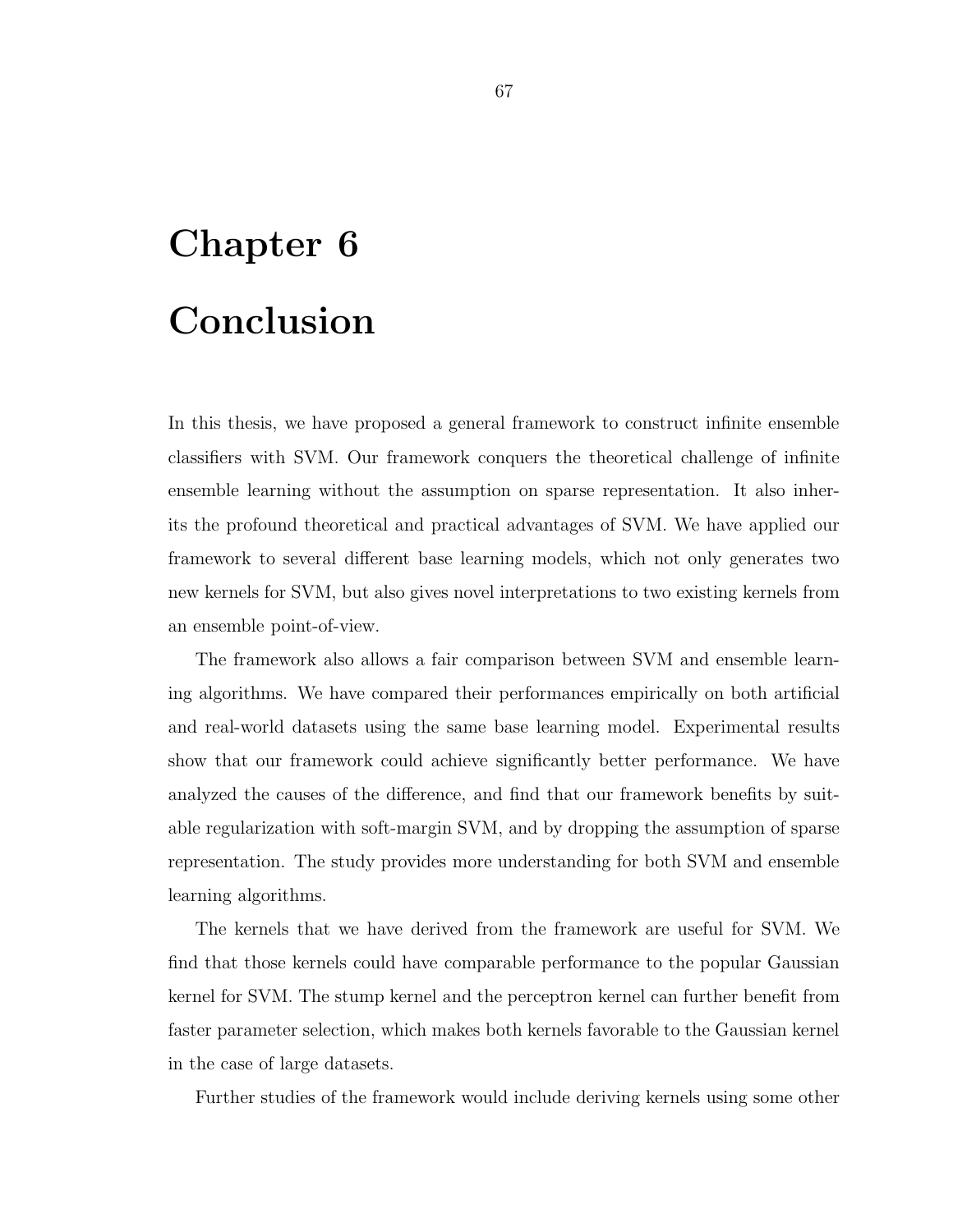base learning models. Note that all the kernels constructed in this thesis are all within the RBF family. We expect to interpret some other RBF kernels with techniques in Section 4.3. We also hope to see whether other popular kernels for SVM could be interpreted from an ensemble point-of-view. Another possible direction is to study how the parameterization ( $\alpha$ ) and embedding ( $\gamma$ ) affect the geometry of the feature space, which may provide more understanding for designing SVM kernels.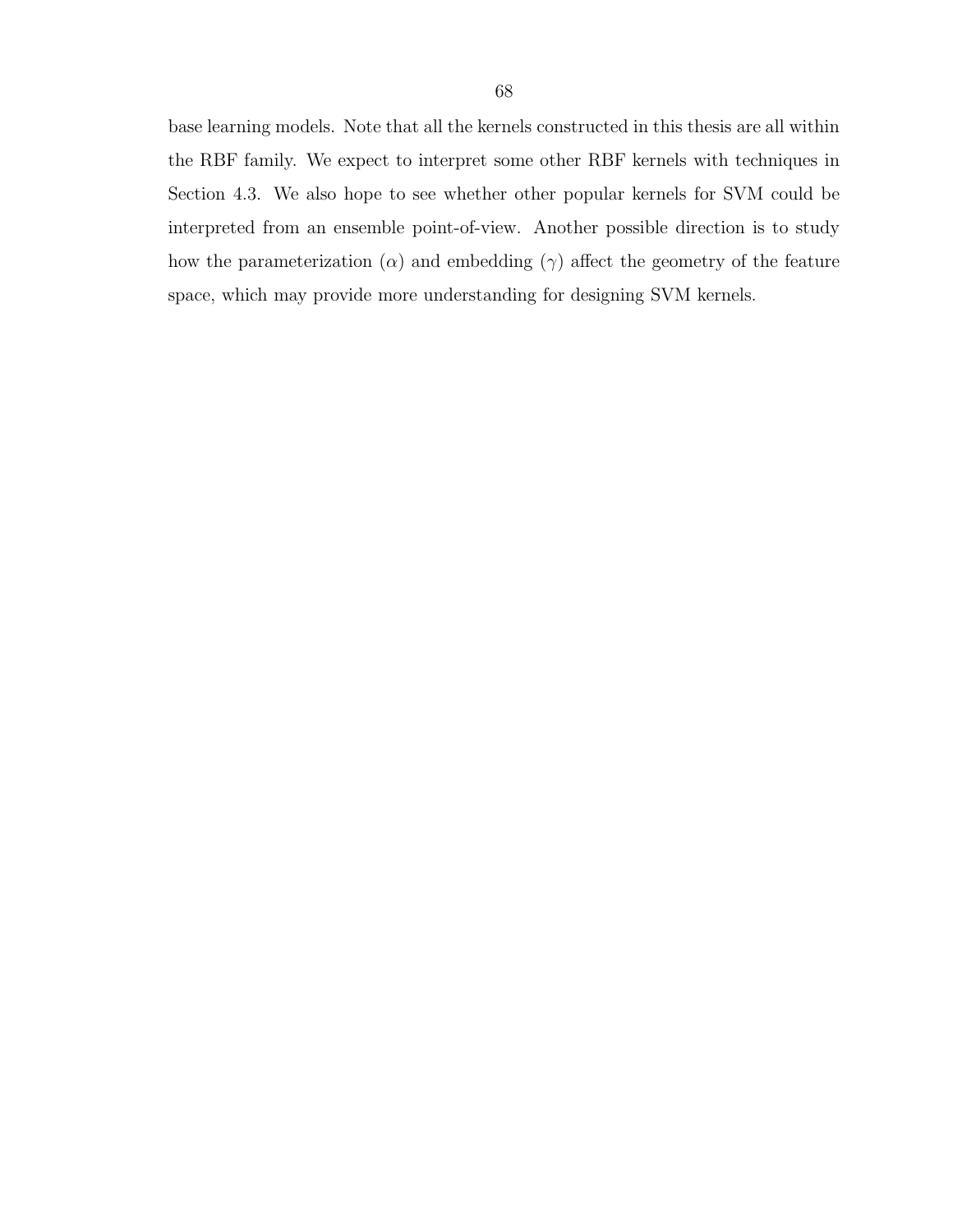## Bibliography

- Abu-Mostafa, Y. S. (1989). The Vapnik-Chervonenkis dimension: Information versus complexity in learning. Neural Computation 1, 312–317.
- Abu-Mostafa, Y. S., X. Song, A. Nicholson, and M. Magdon-Ismail (2004). The bin model. Technical Report CaltechCSTR:2004.002, California Institute of Technology.
- Bauer, E. and R. Kohavi (1999). An empirical comparison of voting classification algorithms: Bagging, boosting, and variants. Machine Learning (36), 105–142.
- Baum, E. B. and D. Haussler (1989). What size net gives valid generalization. *Neural Computation 1*(1), 151–160.
- Baxter, B. J. C. (1991). Conditionally positive functions and  $p$ -norm distance matrices. Constructive Approximation 7, 427–440.
- Beal, M. J., Z. Ghahramani, and C. E. Rasmussen (2003). The infinite Hidden Markov Model. In T. Dietterich, S. Becker, and Z. Ghahramani (Eds.), Advances in Neural Information Processing Systems, Volume 14, pp. 577–584. MIT Press.
- Berg, C., J. P. R. Christensen, and P. Ressel (1984). Harmonic Analysis on Semigroups. Springer-Verlag.
- Blake, C. and C. Merz (1998). UCI repository of machine learning databases.
- Blumer, A., A. EhrenFeucht, D. Haussler, and M. K. Warmuth (1989). Learnability and the Vapnik-Chervonenkis dimension. Journal of the Association for Computing Machinery  $36(4)$ , 929-965.
- Bousquet, O. (2003). New approaches to statistical learning theory. Annals of the Institute of Statistical Mathematics 55 (2), 371–389.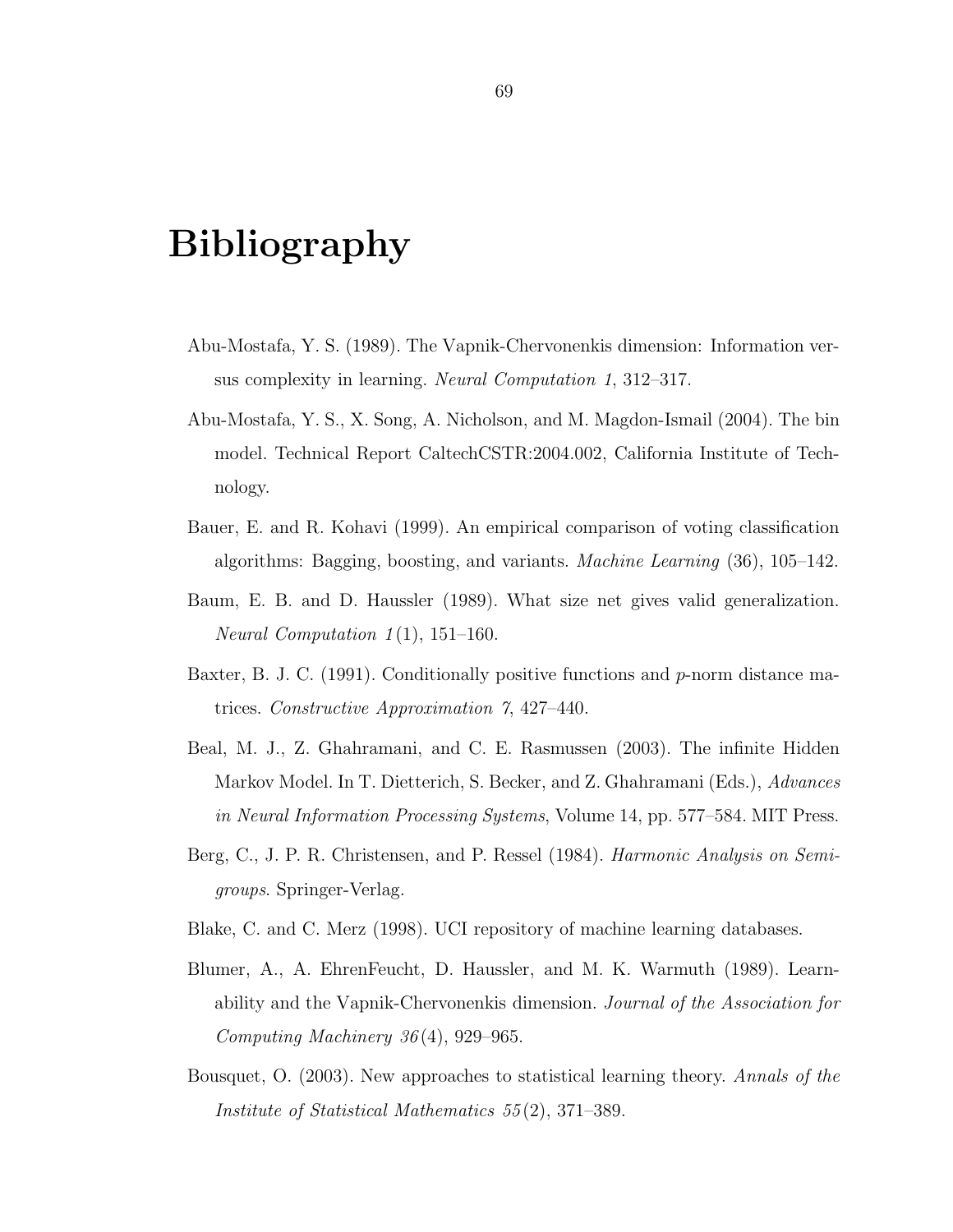- Bousquet, O. and A. Elisseeff (2002). Stability and generalization. Journal of Machine Learning Research 2, 499–526.
- Breiman, L. (1996). Bagging predictors. Machine Learning 24(2), 123-140.
- Breiman, L. (1998). Arcing classifiers. Annals of Statistics 26(3), 801–824.
- Breiman, L. (1999). Prediction games and arcing algorithms. Neural Computation  $(11)$ , 1493–1517.
- Breiman, L. (2000). Some infinity theory for predictor ensembles. Technical report. Technical Report 577, Statistics Department, University of California, Berkeley.
- Chang, C.-C. and C.-J. Lin (2001a). LIBSVM: a library for support vector ma*chines*. Software available at  $http://www.csie.ntu.edu.tw/~cjlin/libswm.$
- Chang, C.-C. and C.-J. Lin (2001b). Training  $\nu$ -support vector classifiers: Theory and algorithms. Neural Computation 13 (9), 2119–2147.
- Cover, T. M. (1965). Geometrical and statistical properties of systems of linear inequalities with applications in pattern recognition. IEEE Transactions on Electronic Computers 14, 326–334.
- Demiriz, A., K. P. Bennett, and J. Shawe-Taylor (2002). Linear programming boosting via column generation. *Machine Learning*  $46(1-3)$ , 225–254.
- Dietterich, T. G. (2000). An experimental comparison of three methods for constructing ensembles of decision trees: Bagging, boosting, and randomization. Machine Learning (40), 139–157.
- Freund, Y. and R. E. Schapire (1996). Experiments with a new boosting algorithm. In Machine Learning: Proceedings of the 13th International Conference.
- Freund, Y. and R. E. Schapire (1997). A decision-theoretic generalization of online learning and an application to boosting. Journal of Computer and System Sciences  $55(1)$ , 119–139.
- Freund, Y. and R. E. Schapire (1999). A short introduction to boosting. Journal of Japanese Society for Artificial Intelligence  $1/(5)$ , 771–780. English version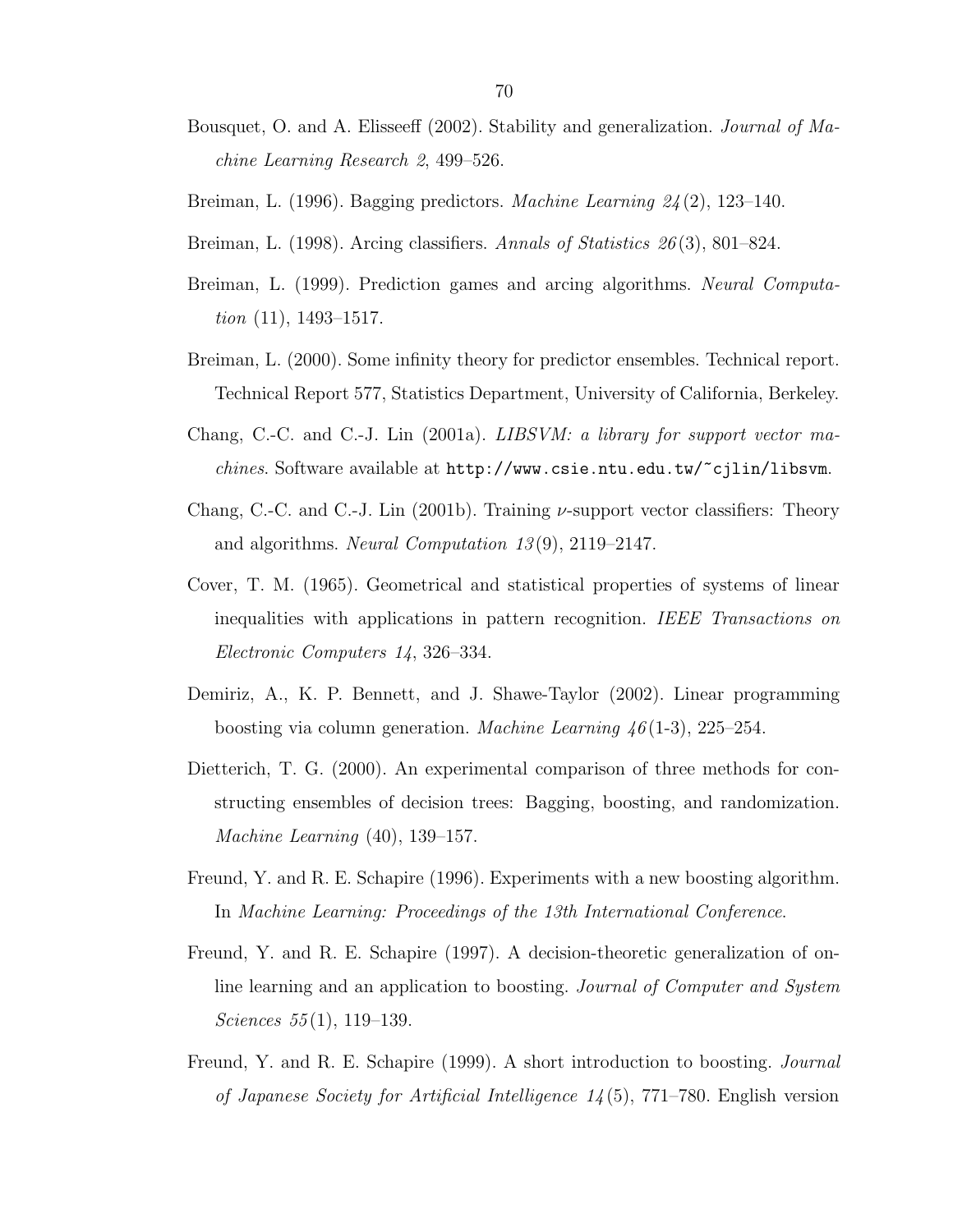downloadable in http://boosting.org.

- Haykin, S. (1999). Neural Networks: A Comprehensive Foundation (Second Edition ed.). Prentice Hall.
- Hsu, C.-W., C.-C. Chang, and C.-J. Lin (2003, July). A practical guide to support vector classification. Technical report, National Taiwan University.
- Kearns, M. and L. Valiant (1994). Cryptographic limitations on learning Boolean formulae and finite automata. Journal of the ACM  $41(1)$ , 67–95.
- Keerthi, S. S. and C.-J. Lin (2003). Asymptotic behaviors of support vector machines with gaussian kernel. Neural Computation 15, 1667–1689.
- Li, L. (2001). *LEMGA: Learning Models and Generic Algorithms*. Software available at http://www.work.caltech.edu/ling/lemga.
- Li, L., Y. S. Abu-Mostafa, and A. Pratap (2003). CGBoost: Conjugate gradient in function space. Technical Report CaltechCSTR:2003.007, California Institute of Technology.
- Lin, C.-J. (2001). Formulations of support vector machines: a note from an optimization point of view. Neural Computation 13 (2), 307–317.
- Lin, H.-T. and C.-J. Lin (2003). A study on sigmoid kernels for SVM and the training of non-PSD kernels by SMO-type methods. Technical report, Dept. of CSIE, National Taiwan Univ.
- Mason, L., J. Baxter, P. L. Bartlett, and M. Frean (2000). Functional gradient techniques for combining hypotheses. In A. J. Smola, P. J. Bartlett, B. Schökopf, and D. Schuurmans (Eds.), Advances in Large Margin Classifiers. MIT Press.
- Meir, R. and G. Rätsch (2003). An introduction to boosting and leveraging. In S. Mendelson and A. J. Smola (Eds.), Advanced Lectures on Machine Learning. Springer-Verlag.
- Micchelli, C. A. (1986). Interpolation of scattered data: Distance matrices and conditionally positive definite functions. Constructive Approximation 2, 11–22.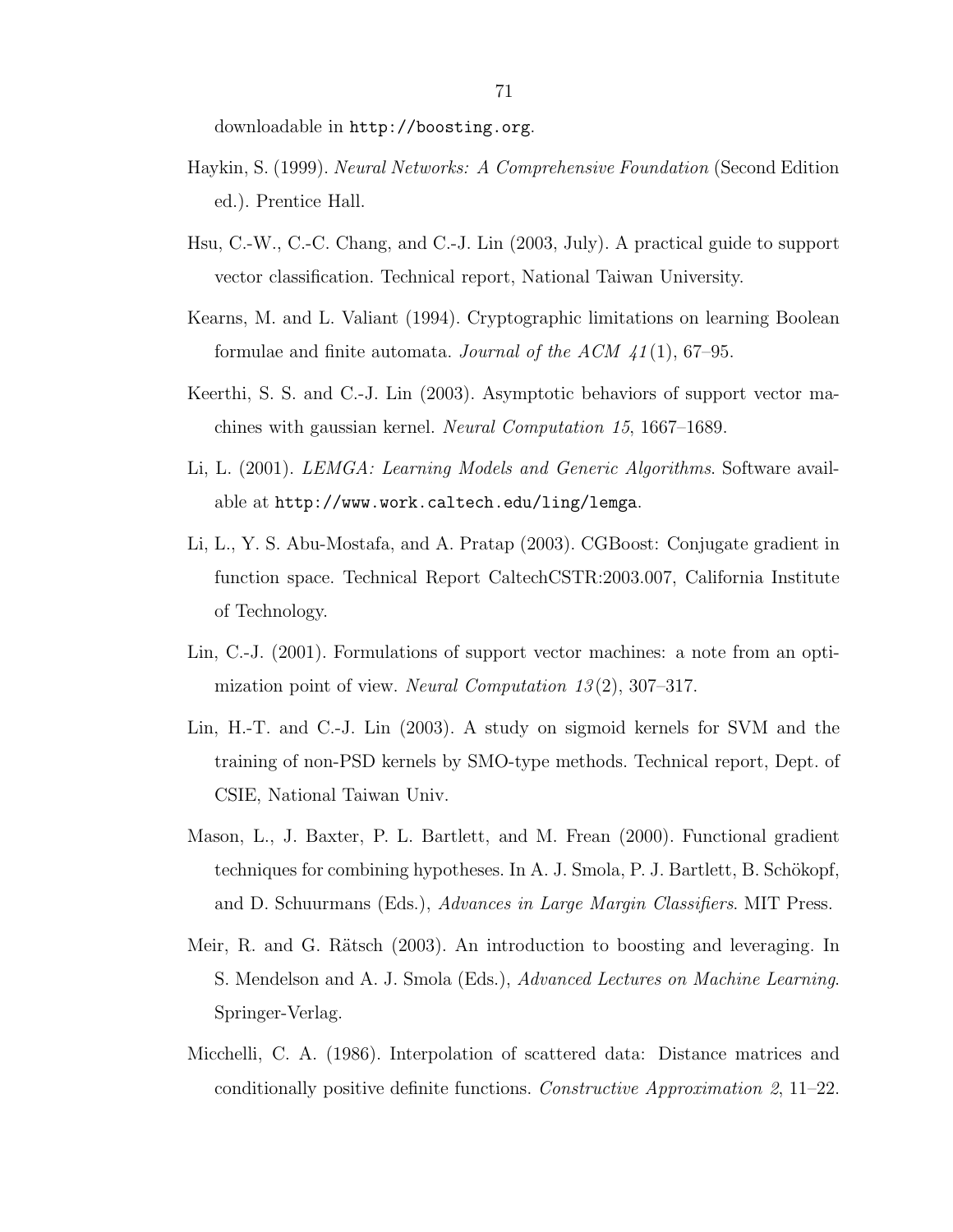Nash, S. G. and A. Sofer (1996). Linear and Nonlinear Programming. McGraw-Hill.

- Rasmussen, C. E. (2000). The infinite Gaussian Mixture Model. In S. A. Solla, T. K. Leen, and K. Müller (Eds.), Advances in Neural Information Processing Systems, Volume 12, pp. 443–560. MIT Press.
- Rätsch, G., S. Mika, B. Schölkopf, and K. Müller (2002). Constructing boosting algorithms from SVMs: an application to one-class classification. IEEE Transactions on Pattern Analysis and Machine Intelligence 24 (9), 1184–1199.
- Rätsch, G., T. Onoda, and K. Müller (2001). Soft margins for AdaBoost. *Machine* Learning  $42(3)$ , 287–320.
- Reed, M. and B. Simon (1980). *Functional Analysis* (Revised and Enlarged ed.). Methods of Modern Mathematical Physics. Academic Press.
- Rosset, S., J. Zhu, and T. Hastie (2004). Boosting as a regularized path to a maximum margin classifier. Journal of Machine Learning Research 5, 941–973.
- Schölkopf, B. and A. Smola (2002). Learning with Kernels. Cambridge, MA: MIT Press.
- Tresp, V. (2000). A Bayesian Committee Machine. Neural Computation 12, 2719– 2741.
- Valiant, L. G. (1984). A theory of the learnable. Comm. of the ACM  $27(11)$ , 1134– 1142.
- Vapnik, V. N. (1998). Statistical Learning Theory. New York, NY: Wiley.
- Vapnik, V. N. and A. Y. Chervonenkis (1971). On the uniform convergence of relative frequencies of events to their probabilities. Theory Prob. Appl. 16.
- Zhang, T. (2002). Covering number bounds of certain regularized linear function classes. Journal of Machine Learning Research 2, 527–550.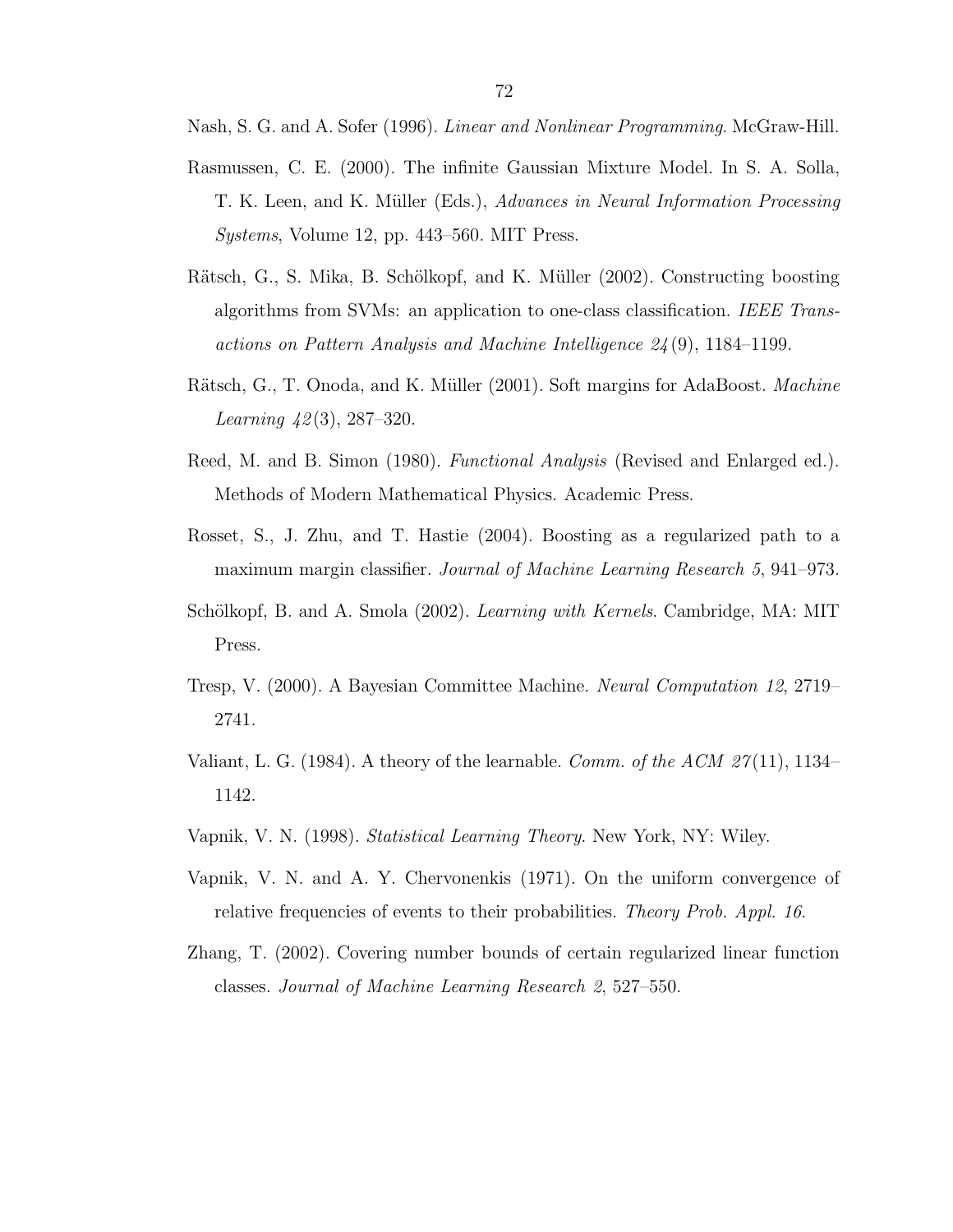## Index

 $\ell_1$ -margin, 21  $\ell_2$ -margin, 14 AdaBoost, 20 ambiguous, 23 Bagging, 8 base learner, see hypothesis learning algorithm, 7 learning model, 6 binary classification problem, 2 boosting, 5 capacity, 3 classifier, 2 combination AND, 51, 52 NAND, 55 CPD, 19 CPSD, 19 decision function, 2 decision stump, 38 decision tree, 57 embedding function, 30 ensemble classifier, 6 ensemble learning, 6 finite, 7 infinite, 7 error in-sample, 2 out-of-sample, 2 feature mapping, 16 generalize, 2 Gram matrix, 19 hyperplane classifier, 14 hypothesis, 6 hypothesis weight, 6 normalized, 6 infinite stump tree kernel, 56 kernel, 18 exponential, 19 Gaussian, 19 infinite stump tree, see infinite stump tree kernel Laplacian, 20 logic, see logic kernel perceptron, see perceptron kernel stump, see stump kernel